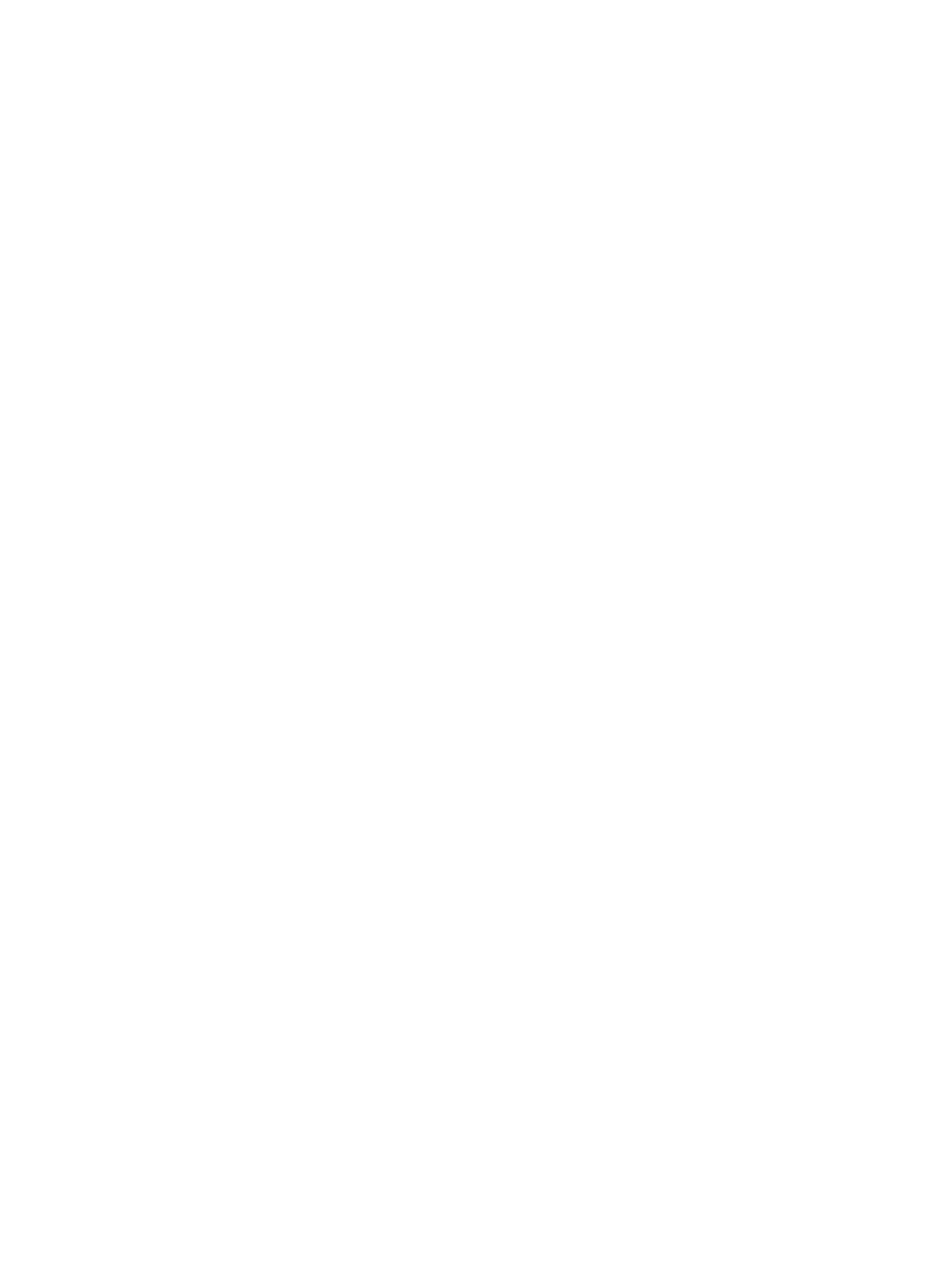# EDITORIAL

The present XIV edition of the Journal is dedicated to constitutional and judicial reform in Georgia and abroad. This topic has been chosen by the Editorial Board, due to comprehensive revision of the Constitution of Georgia, as well as complete renewal of the composition of the Supreme Court of Georgia, which constituted one of the most significant reforms in Georgian judiciary.

However, while working on the  $14<sup>th</sup>$  edition of the journal, COVID-19 pandemic encompassed the world, which, in its turn, served as a significant challenge for proper functioning of democratic society and human rights protection. Many states, including Georgia, adopted restrictive measures to deal with pandemic, which lead to declaration of a State of Emergency, enforcement of strict quarantine measures, and restriction of a set of fundamental rights and freedoms for a relatively long period<sup>1</sup>.

Therefore, on the one hand, we decided to expand the topic of the current edition, and to offer interesting analytical materials on legal aspects of dealing with pandemic to our readers, and on the other hand, we had to respond to the extraordinary legal regime operating in our country for last several months which caused active discussions not only in professional circles but in the general public as well. We do believe that ongoing discussions as well as decisions/rulings/judgements on the pending cases before Courts, might be beneficial to improve existing legislation and eliminate substantive gaps in it, which, in turn, could enable our country to establish a balanced effective and human rights oriented mechanisms to fight against pandemics. Thus, the present review is divided in two parts: in the first part, we will review the legal aspects of the State of Emergency declared in Georgia due to COVID-19 pandemic, as well as their impact on human rights protection. In the second part, there is a possibility to read brief overviews of academic papers published in this edition.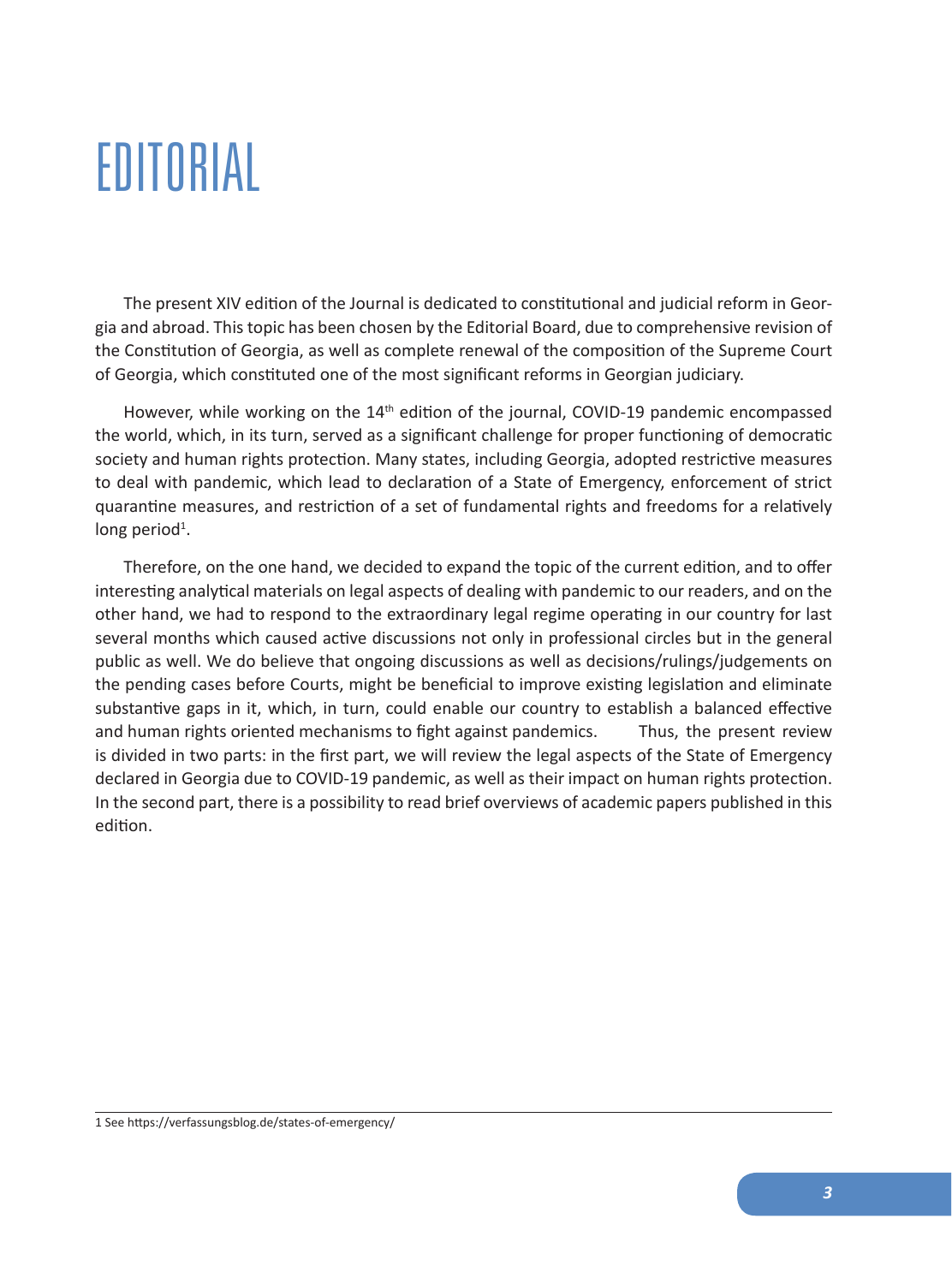## 1. COVID-19, STATE OF EMERGENCY AND HUMAN RIGHTS PROTECTION IN GEORGIA

On 21 March, the President of Georgia issued Order N1 *"On Declaring the State of Emergency throughout the Whole Territory of Georgia"*<sup>2</sup> and Decree N1 *"On Measures to be Implemented in relation with the Declaration of the State of Emergency throughout the Whole Territory of Georgia"*<sup>3</sup> . Initially, the State of Emergency was declared for one month, but later was extended until May 22, 2020.<sup>4</sup> The Decree restricted the following constitutional rights: a) Right to freedom; b) Right to movement; c) Right to respect for private and family life, personal space and privacy of communication; d) Right to fair administrative proceedings, access to public information, informational self-determination and compensation of damage inflicted by public authority; e) Right to property; f) Freedom of assembly; g) Freedom of labor, freedom of trade unions, right to strike and freedom of enterprise.

On 23 March, 2020, based on the above-mentioned Decree, the Government of Georgia adopted an Ordinance N181 *"On Approval of Measures to be implemented in connection with the Prevention of the Spread of New Coronavirus in Georgia"*<sup>5</sup> . This act was a framework document, based on which, the government was enabled to set a curfew, to restrict public gathering of more than three people, both in public and in private (except dwellings), to forbid intercity movements and movement within municipalities, etc. Overall, the Decree at issue was valid for 2 months and it was amended on 41 occasions within this period, which once again emphasizes that the government, for responding to the situations caused by the pandemic, had to permanently modify the regimes restricting human rights and freedoms.

The most problematic issues (regulations) – that led to broad discussions in society, including the professional circles, and litigation before the Constitutional Court − would be analyzed in a detail below.

#### **The Issue of Legality**

First of all, it should be emphasized that while declaring the State of Emergency based on Article 71 of the Constitution of Georgia (upon the request of the Prime Minister), the President of

<sup>2</sup> See Order N1 of the President of Georgia, available at: https://www.president.gov.ge/geo/sajaro-informacia/samartlebrivi-aqtebi/ saqartvelos-prezidentis-brdzaneba-N-1.aspx [Accessed: 20.06.2020, 10:20]

<sup>3</sup> Decree N1 of the President of Georgia, available at: https://matsne.gov.ge/ka/document/view/4830372 [Accessed at: 20.06.2020, 10:22]

<sup>4</sup> See Order N2 of the President of Georgia from April 21, 2020 "On Declaring the State of Emergency throughout the Whole Territory of Georgia", available at: https://www.president.gov.ge/geo/sajaro-informacia/samartlebrivi-aqtebi/saqartvelos-prezidentis-brdzaneba-N-2.aspx [Accessed: 21.06.2020, 10:23]

<sup>5</sup> See Ordinance N181 of the Government of Georgia, available at: https://matsne.gov.ge/ka/document/view/4830610?publication=41 [Accessed: 21.06.2020, 10:29]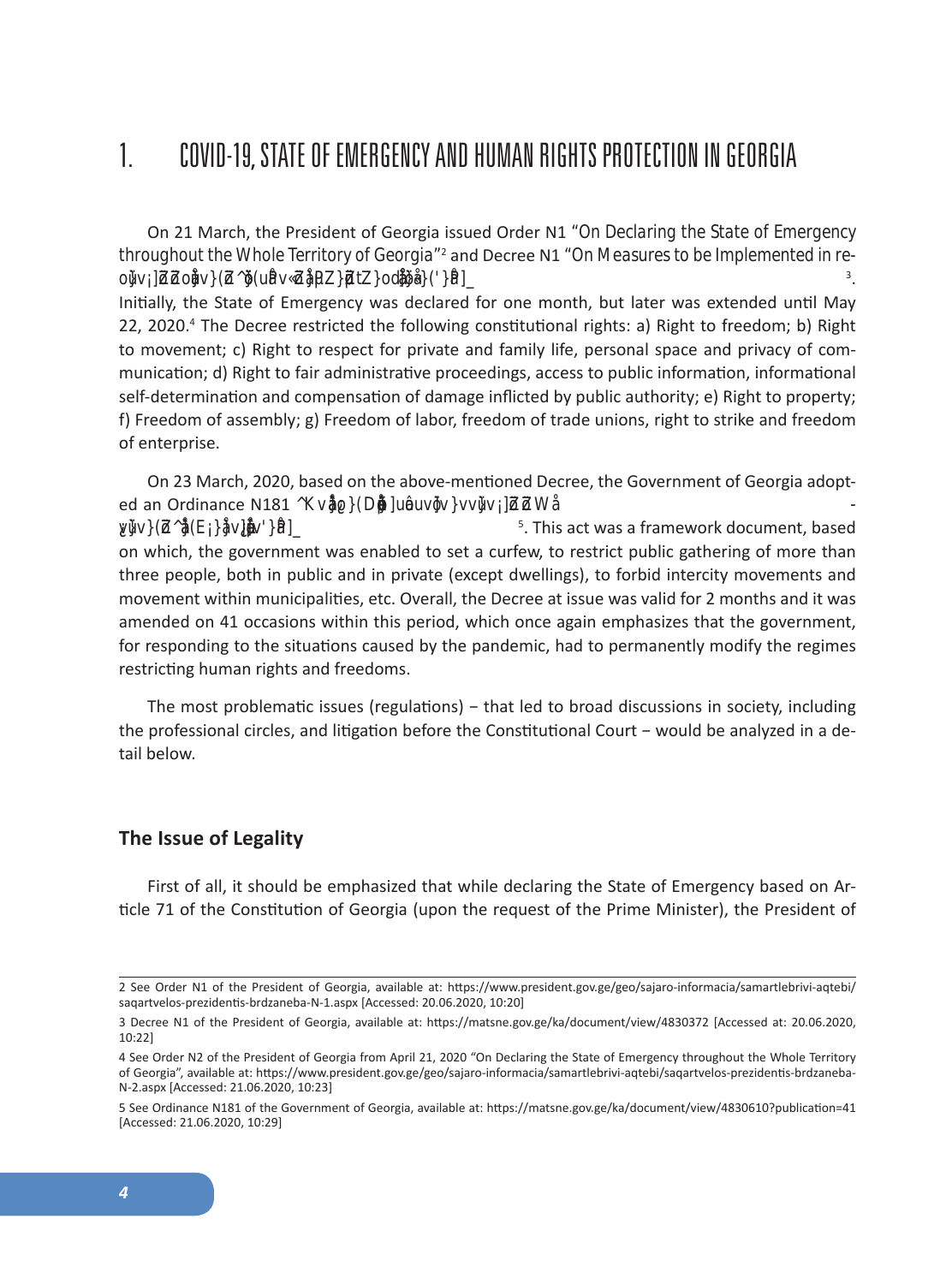*Editorial*

Georgia is entitled to **restrict** or suspend a number of rights on the basis of a decree.<sup>6</sup> Accordingly, the Constitution offers two various mechanisms that allow for a possibility to interfere in human rights through the course of a State of Emergency. By scrutinizing the text of the Constitution and analyzing the provisions thereof, we can conclude that restriction of rights under the Presidential decree implies a possibility to substitute the requirement "prescribed by law" with the notion of "prescribed by decree". In contrast, **suspension of rights** constitutes a classic case of derogation in the time of emergency, through the course of which, the State is allowed to suspend guarantees provided by a particular right and the scope of legitimate aims for an interference are enlarged. However, in both circumstances, considering the requirements of Rule of Law and the mechanisms of checks and balances within the Constitution of Georgia, the decision on interfering with rights and freedoms shall be made by legislature, not by executive government.

This is important insofar as under the Presidential decree the rights were **restricted** not **suspended**, thus, the principle of legality is invariably applied to the Presidential decree. Thus, any normative act (decree, in this case) used for interfering with rights shall, both formally and materially, comply with the requirements of the Constitution.

This issue was disputed in almost every constitutional complaint submitted before the Constitutional Court. For example, in the case *"Citizen of Georgia Giorgi Tchautchidze v. the Government of Georgia"*<sup>7</sup> , the plaintiff argues that interference with Article 14 (Freedom of movement) of the Constitution of Georgia is allowed only on the basis of law, and during the time of State of Emergency – upon Presidential decree.8 Meanwhile, the plaintiff also argues that *"the Order of the President of Georgia on declaring the State of Emergency, as well as the Presidential decree, does not set out specific regulations and transfers full authority to restrict constitutional rights to the Government of Georgia, which constitutes a violation of the Constitution of Georgia. According to the Constitution of Georgia, the Georgian Government is not entitled to determine, expand or reduce the scope of restriction of basic human rights at its own discretion, but it is obliged to only implement the acts issued and approved by the Parliament regarding the State of Emergency".*<sup>9</sup>

Accordingly, one of the key issues in this case is constitutionality of the delegation of powers to the Government of Georgia. As for the interrelationship between the principle of legality and delegation of powers by the legislative authority to the executive government, the Constitutional Court of Georgia stated that *"an essential requirement that constitutional rights may only be restricted in accordance with law does not exclude a possibility of the Parliament to delegate authority to regulate these issues to other authorities"*10. *"Herewith, requirement to restrict a right on the basis* 

<sup>6</sup> See Article 71 §4 of the Constitution of Georgia, available at: https://matsne.gov.ge/ka/document/view/30346?publication=35 [Accessed: 21.06.2020, 10:42]

<sup>7</sup> See recording notice of the Constitutional Court of Georgia N2/5/1498, available at: https://constcourt.ge/ka/judicial-acts?legal=9101 [Accessed: 21.06.2020, 11:01]

<sup>8</sup> Ibid, I.5

<sup>9</sup> Ibid

<sup>10</sup> See the Judgment №3/3/763 of the Constitution of Georgia from July 20, 2016 on the case "*The group of Members of Parliament (Davit Bakradze, Sergo Ratiani, Roland Akhalaia, Giorgi Baramide and others, 42 MPs in total) v. the Parliament of Georgia*, II-78).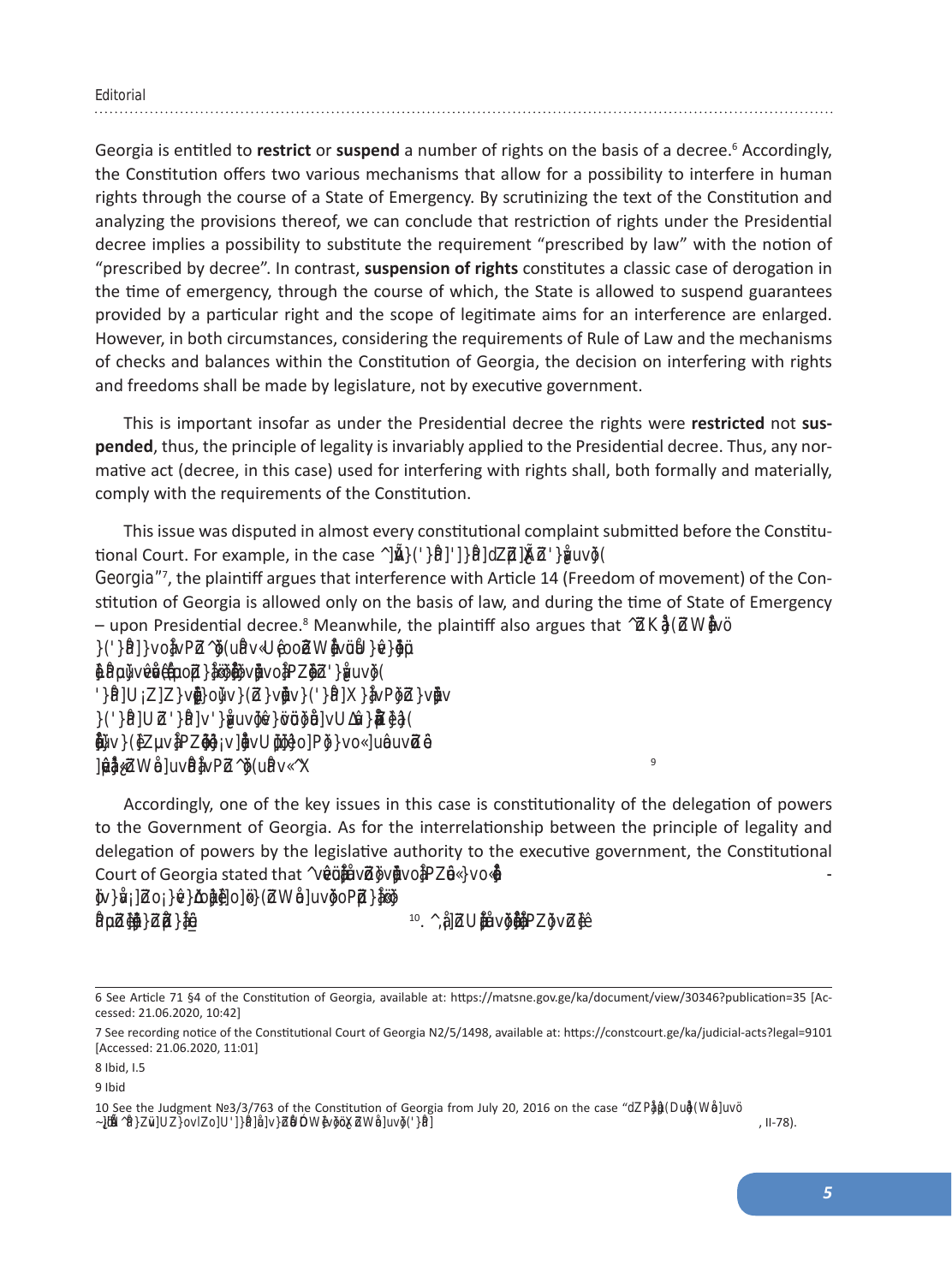*of law does not imply only formal adoption of law and formal participation of the Parliament in the settlement process. It is important that the restricting law should comply with the requirements of the Constitution of Georgia, both formally and substantively. Thus, the Parliament of Georgia is obliged to make decisions on all principal issues having impact over constitutional rights and delegate settlement of technical and procedural rights to other authorities that require adjustment to variable circumstances"*11.

Therefore, with regard to the Presidential decree, the plaintiff argues on the extent to which the legislative authority fulfilled its duty and whether, while adopting the decree, the Parliament decided on all principle matters to restrict human rights and freedoms in a State of Emergency. The same was argued in other cases.<sup>12</sup>

In addition, in one of the constitutional complaints, the plaintiff extended that argument and disputed constitutionality of ordinances of the Parliament on authorizing a State of Emergency on the basis that the requirements of adopting/issuing, signing, publishing and enacting of these ordinances were violated.13

In particular, the plaintiff argues that the validity of the presidential Decree was restricted by the term of the Order *"On Declaring the State of Emergency"* issued by the President of Georgia on March 21, 2020, i.e. for 1 month. On April 21, 2020 the President of Georgia issued a new order on the extension of the State of Emergency (Order N2), although she failed to issue a new decree. The Parliament of Georgia, in its turn, approved the Presidential Order repeatedly without discussing the Decree and thus, the term of the Decree was automatically extended within the framework of the new Order.

According to the plaintiff, in order for the Presidential Decree to be in force from April 21, 2020, the Parliament was obliged to discuss the Decree while the President issued Order Nr.2 "*On Extension of the State of Emergency"*. This was required from the Parliament in order to comply with the requirements based on such interpretation of the Article 71 of the Constitution, which stipulates that the term of validity of the Decree is fully attached to the Presidential Order. Due to the fact that the Parliament didn't comply with these requirements, the plaintiff believes that the Presidential Decree was not valid after April 21, 2020, as its validity was fully attached to Presidential Order Nr.1, which, in turn, became invalid while the President issued Order Nr.2 and the Parliament approved it.

<sup>11</sup> See the Judgment №1/7/1275 of the Constitutional Court of Georgia from August 2, 2019 on the case *"Aleksandre Mdzinarashvili v. Georgian National Communications Commission*, II-30-34).

<sup>12</sup> See recording notice of the Constitutional Court of Georgia N1/6/1499, available at: https://constcourt.ge/ka/judicial-acts?legal=9154 [Accessed at: 21.06.2020, 11:35],

See recording notice of the Constitutional Court of Georgia N3/6/1502, available at: https://constcourt.ge/ka/judicial-acts?legal=9189, [Accessed: 21.06.2020, 11:37],

See recording notice of the Constitutional Court of Georgia N3/7/1503, available at: https://constcourt.ge/ka/judicial-acts?legal=9190, [Accessed: 21.06.2020, 11:39],

<sup>13</sup> See the constitutional complaint N1504, available at: https://constcourt.ge/ka/judicial-acts?legal=9192, [Accessed at: 21.06.2020, 11:47]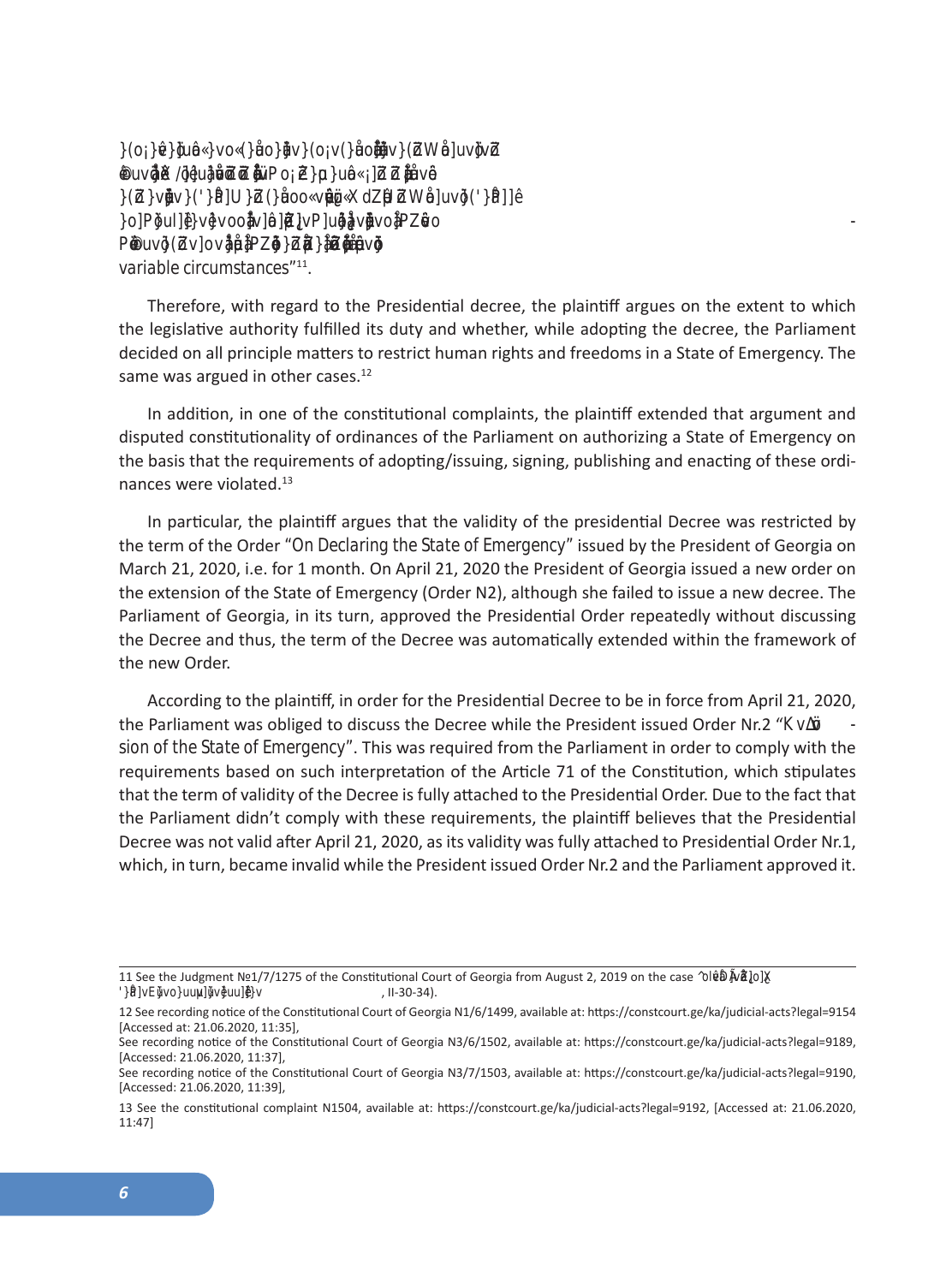*Editorial*

Otherwise, the plaintiff considers, that there could be a reality that if the Parliament once discusses the content of a specific Decree and adopts it, the Decree will be valid "permanently" until the State of Emergency is in force in the country. In this scenario, it is possible, in principle, that the President, upon the request from the Prime Minister, might continue the term of validity of the Decree even when the Parliament declines extension of the State of Emergency and/or re-adoption thereof. Therefore, the plaintiff requests the Constitutional Court to declare the adoption of the State of Emergency by the Parliament unconstitutional as the procedures envisaged by the Constitution were violated.

#### **The Matter of Substantive Compliance**

Besides the compliance of disputed regulations with the principle of legality, these regulations has become disputable with regard to the rights and freedoms, restriction of which is allowed during a State of Emergency and Martial Law. In particular, within different cases citizens challenged the decision on closing Marneuli Municipality,<sup>14</sup> introduction of curfew,<sup>15</sup> introduction of isolation and quarantine rules,<sup>16</sup> restriction of the freedom of gathering, manifestation and assembly,<sup>17</sup> restriction of transportation of more than three people via vehicle and restriction of seating a passenger next to the driver,<sup>18</sup> introduction of a rule of administrative proceedings different from the one envisaged under Georgian legislation.19

As far as that the list of disputable topics is long and extensive, considering the format of the editorial, we decided to focus on the topic which might be interesting not only in Georgian context but rather it could be important for the protection of human rights in general – **introducing responsibility through Presidential Decree and normative acts issued by the executive government.** 

More specifically, according to the Article 8 of the Decree Nr.1 of the President of Georgia "infringement of the regime of the State of Emergency envisaged under the present Decree and the Decree of the Georgian Government will result: 1. Administrative responsibility – fine amounting to GEL 3 000 for physical persons, fine amounting to GEL 15 000 for legal entities". The constitutionality of this regulation has been disputed in two cases, one of which was accepted for the hearing on merits.<sup>20</sup> In that case, the plaintiff argues that according to the principle of legality, any act shall be declared as a crime and/or administrative offence on the basis of law. In the given case, an act as well as a liability for its violation is established by the Presidential Decree and Ordinance of the Gov-

<sup>14</sup> See recording notice of the Constitutional Court of Georgia N2/5/1498, available at: https://constcourt.ge/ka/judicial-acts?legal=9101 15 See recording notice of the Constitutional Court of Georgia N1/6/1499, available at:https://constcourt.ge/ka/judicial-acts?legal=9154 16 See recording notice of the Constitutional Court of Georgia N3/7/1503, available at: https://constcourt.ge/ka/judicial-acts?legal=9190 17 ibid

<sup>18</sup> ibid

<sup>19</sup> See recording notice of the Constitutional Court of Georgia N3/6/1502, available at: https://constcourt.ge/ka/judicial-acts?legal=9189 20 ibid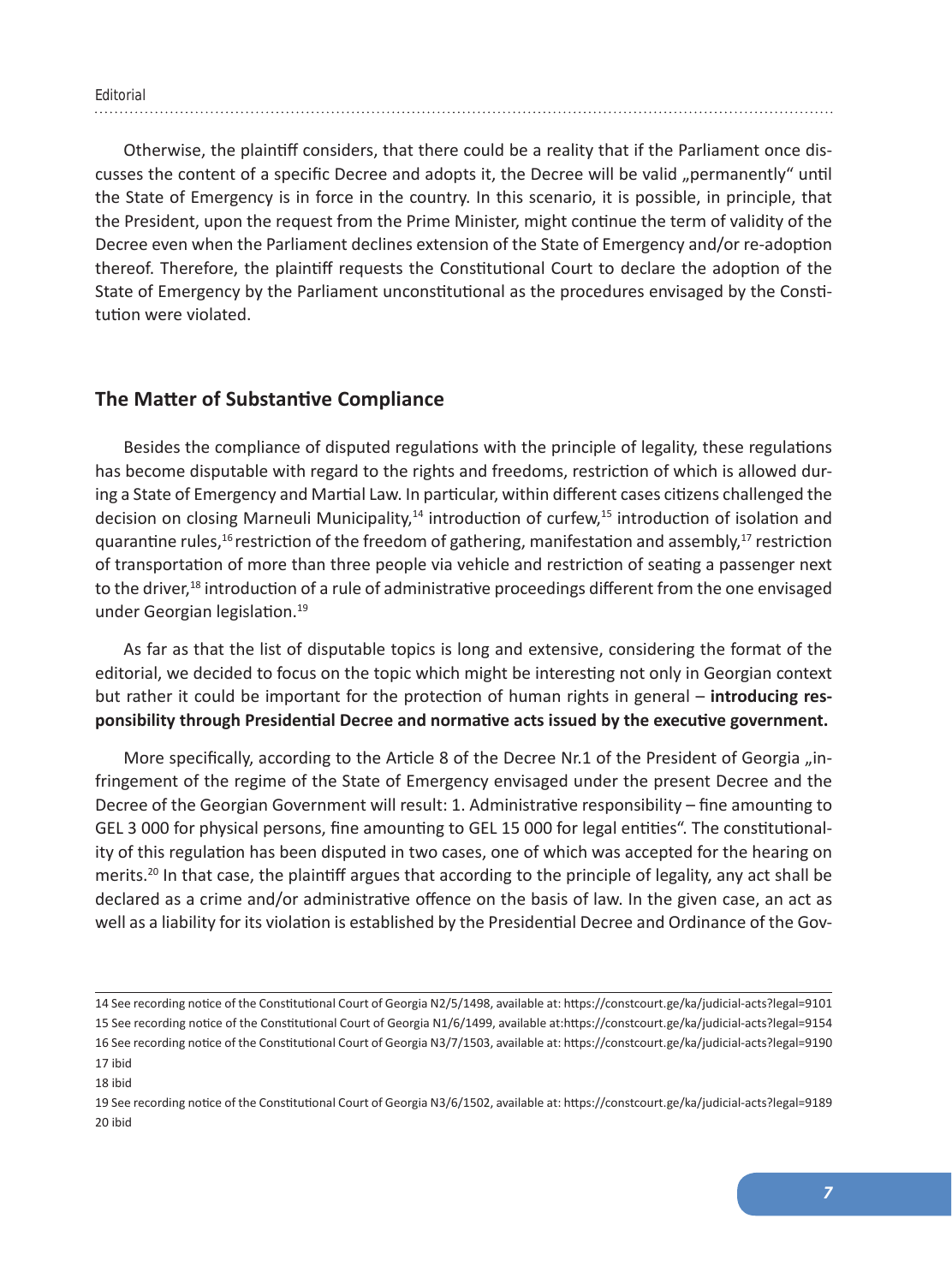ernment. Therefore, it constitutes a violation of the constitutional right that "No one shall be held responsible for an action that did not constitute an offence at the time when it was committed".

In another case<sup>21</sup>, the plaintiff provides an additional argument with regard to Article 31.5 of the Constitution of Georgia, according to which *"A person shall be presumed innocent until proved guilty, in accordance with the procedures established by the law".* The plaintiff argues, that the given constitutional provision establishes important guarantees, including a requirement that the rule of pronouncing a person guilty shall be established in accordance with the law. Moreover, the term "pronouncing a person guilty "does not only refer to the crimes envisaged under the Criminal Code but to administrative offences as well. Also, Article 74.4 of the Constitution of Georgia doesn't envisage derogation from Article 31.5 of the Constitution as well as it doesn't provide the President of Georgia with the authority to restrict or suspend the constitutional guarantees of pronouncing a person guilty under his/her Decree. Thus, introduction of any liability through Presidential Decree and/or any Act issued by the Executive Government is in contradiction with the requirements of the Constitution.

#### **Status Quo**

On May 23, 2020, a State of Emergency expired. However, certain restrictions are still in force on the basis of the regulations which recently has been supplemented to the existing legislation and remains in force until 15 July 2020. Moreover, although a State of Emergency is revoked, Georgia extended the derogations from certain obligations under European Convention on Human Rights until 15 July 2020.

With regard to the tentative regulations in force until 15 July 2020, Article 45<sup>3</sup> was added to the "Law of Georgia on Public Health", which envisaged, that Georgian government could establish the rules of isolation and quarantine, elaborate corresponding regulations and restrict the rights and freedoms of movement, ownership, labor, professional or economic activities guaranteed by the Constitution.<sup>22</sup> Based on this legislative provision, the Government of Georgia adopted an Ordinance Nr.322 *"On Determining Isolation and Quarantine Rules".*

The constitutionality of the mentioned legislative regulations has already become subject of disputes and at this point, several constitutional complaints have been submitted to the Constitutional Court, and one of those cases has been submitted to the hearing on merits.<sup>23</sup> In the aforesaid

<sup>21</sup> See Constitutional complaint N1504, available at: https://constcourt.ge/ka/judicial-acts?legal=9192

<sup>22</sup> See "Law of Georgia on Public Health", available at: https://matsne.gov.ge/document/view/21784?publication=29 [Accessed: 21.06.2020, 14:25]

<sup>23</sup> See recording notice of the Constitutional Court of Georgia N1/9/1505, available at: https://constcourt.ge/ka/judicial-acts?legal=9519 [Accessed: 21.06.2020, 14:28]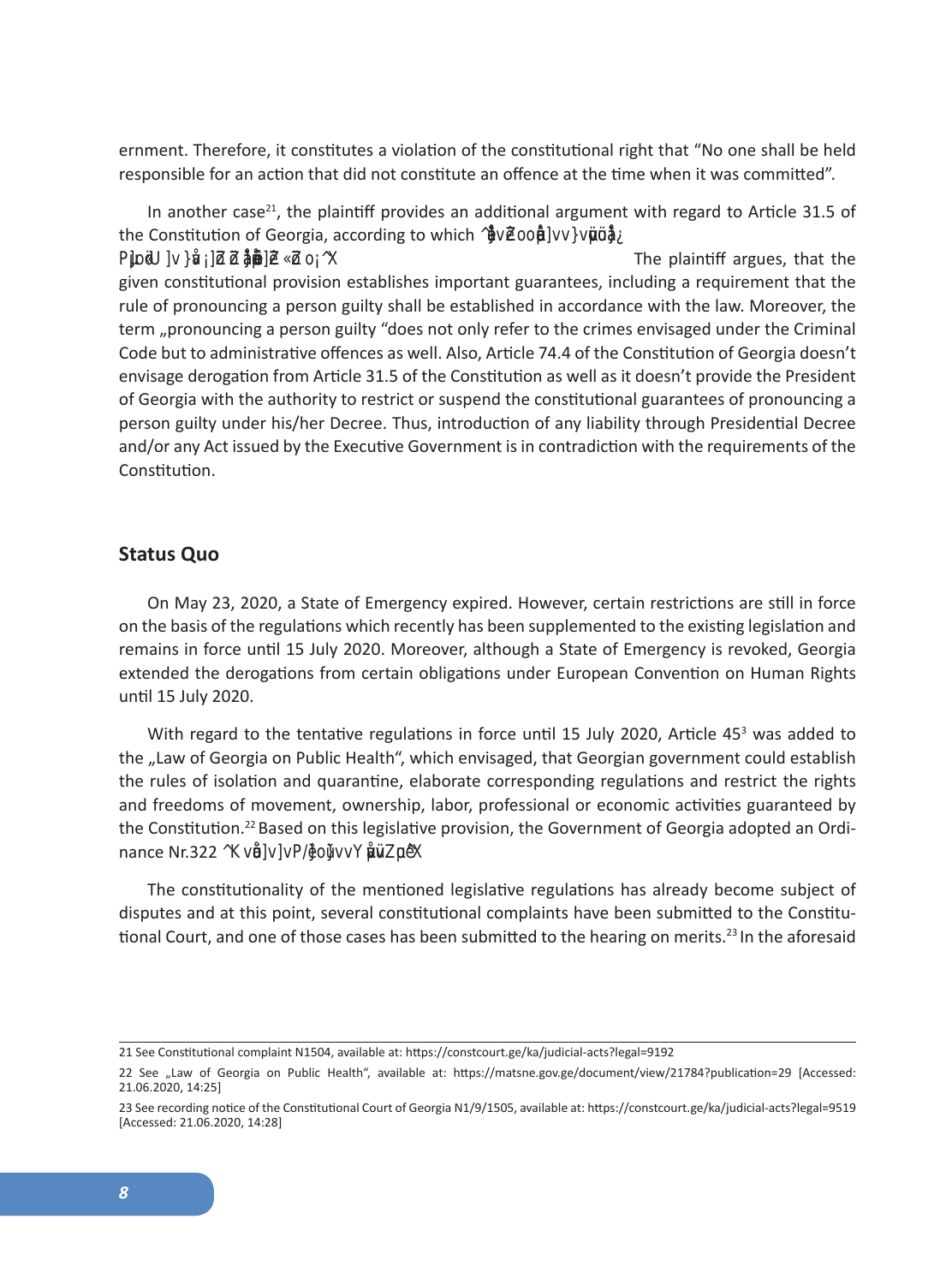cases, plaintiffs still argue with regard to the principle legality for the interference in the rights and freedoms, $24$  as well as they claim unconstitutionality of certain restrictions.

We do believe, that the restrictive measures adopted to fight COVID-19 pandemic once again proved, that there are certain problematic issues both, at the legislative level and in practice. These issues require corresponding legal analysis as well as careful assessment and examination through Judicial Review.

We do hope that the judiciary as well as other branches of the government and professional circles will continue to work on these matters and we will have clearer vision, as to when, how and based on which rules could human rights be restricted in a manner, that, on one hand, it will be possible to fulfill the legitimate aims necessary to fight against pandemic and, on the other hand, their implementation will not result into excessive and disproportionate interference into fundamental rights and freedoms.

### 2. REVIEW OF ACADEMIC PAPERS

In the present edition of the Journal the reader has a possibility to get acquainted with the academic researches of three foreign and four Georgian authors, which are provisionally divided into two sections.

The first section includes the works of Gábor Halmai, the Professor of European University Institute, Alan Greene, Professor at Birmingham University, and Kanstantsin Dzehtsiarou, Professor at Liverpool University.

The article by Prof. Halmai is about the problems of liberalism in East-Central Europe. The author referring to modern Poland and Hungary, attempts to answer the question whether the convincing and coherent theory of illiberal constitutionalism exists or not. Professor Halmai argues, that the rejection of liberalism in these countries is caused by the lack of general agreement on liberal values, as well as poor culture of constitutionalism and rise of populism. However, the author argues, that the backslide of democracy in Poland and Hungary is not caused by the "failure" of the concept of liberal democracy as such, as illiberal leaders and their court ideologists want people to believe.

We do believe, that it will be especially interesting for Georgian readers to draw parallels between constitutional-legal reality in Georgia and the situation in East-Central Europe, the analysis of which is perfectly portrayed in the work of Professor Halmai.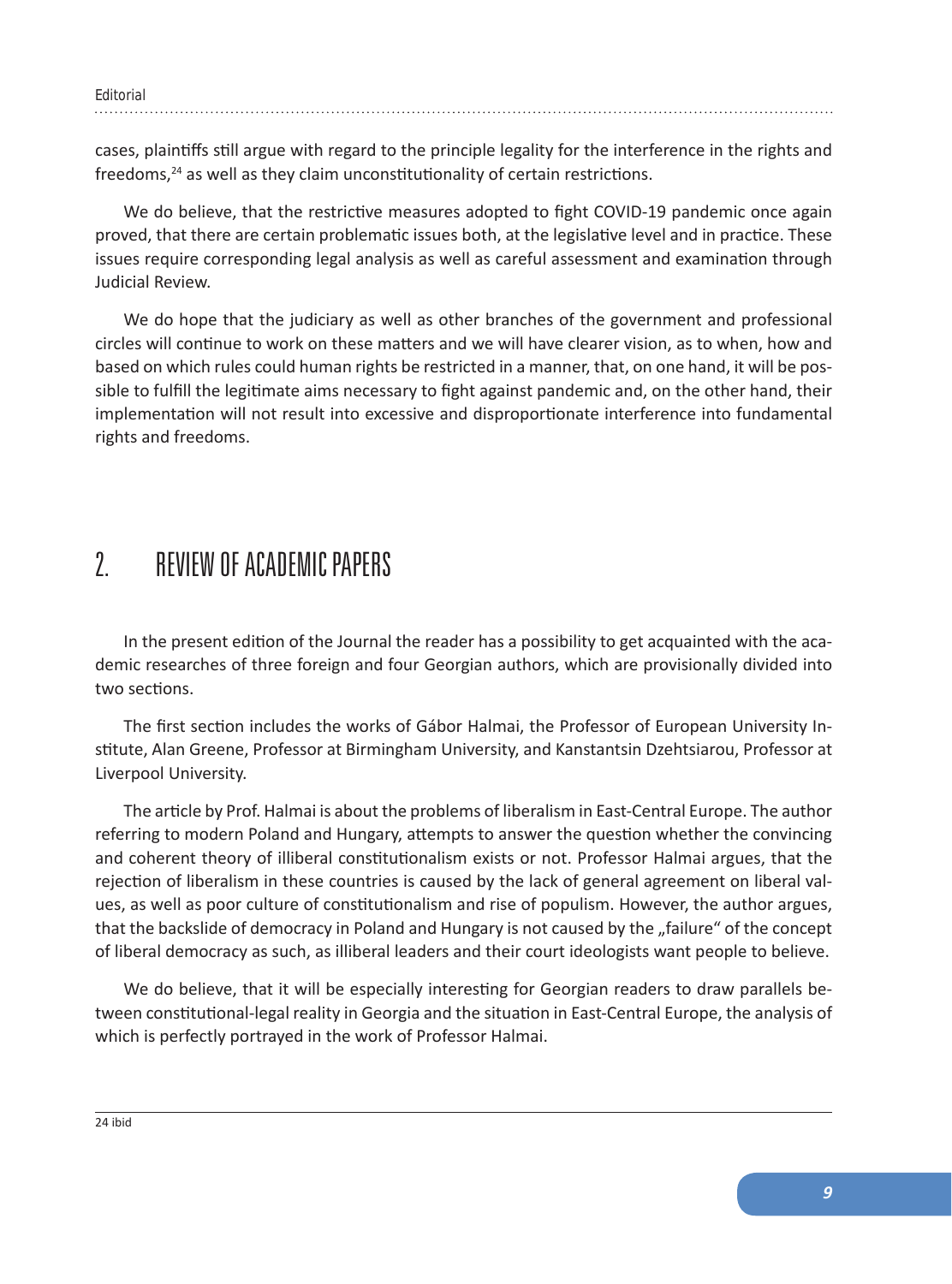In the same section, we offer our reader to get familiar with contradicting positions of two authors, as to how important it is, in the process of fighting against COVID-19 pandemic, for the signatories to the European Convention on Human Rights to exercise the exercise their power to derogate from the obligations under the Convention.

As for the works of Georgian authors, the second section starts with article by Konstantine Kublashvili, Professor of Ilia State University, the focus of which are the shortcomings and challenges of the new edition of the Constitution of Georgia. Within the article there is an extensive discussion with regard to Article 71 of the Constitution of Georgia, which regulates the matters regarding the restriction of human rights during State of Emergency and Martial Law. This part of the article especially corresponds to the content of the researches presented in the first section of the Journal and the ongoing context, within which the present issue of the Journal was published. Moreover, the author reviews other shortcomings of the new edition of the Constitution with regard to the provisions on the freedom of religion and the right to privacy.

Also, in the present issue of the Journal the reader has the possibility to get acquainted with the academic review prepared by Kakha Tsikarishvili, Ph.D. candidate at the Tbilisi State University and project coordinator at the NGO "Rights Georgia". The review focuses on the independence and accountability of the courts as well as discusses viewpoints of Supreme Court Judicial Candidates. The author analyzes the concepts of judicial independence and accountability, the major problems that Georgia is facing in this regard and the viewpoints of those twenty Supreme Court Judicial Candidates, who had been presented before the Parliament of Georgia.

We do believe that this review is a good attempt to carry out academic appraisal and critical analysis regarding one of the most important reforms implemented in the Georgian judiciary.

The academic review provided by Kakha Uriadmkopeli, Professor at Georgian-American University and invited Professor at Ilia State University and Georgian Institute of Public Affairs, is extremely interesting. The topic of the review is dedicated to analyze important Parliamentary control mechanisms envisaged under the New Rules of Procedure of Parliament, such as: Post-Legislative Scrutiny (PLS), Thematic Inquiry and Thematic Rapporteur. The author indicates that Georgia had very unsuccessful practice with regard to Parliamentary oversight. Thus, it is important that the given oversight mechanisms were adopted within the framework of reforming the Rules of Procedures of Parliament. Therefore, the author believes that it is crucial to examine the essence and importance of these mechanisms.

And finally, we offer our readers the academic review by Shota Kobalia, graduating student of Free University of Tbilisi, which attempts to show the essence of the Entitling Norm in the context of the two concepts of liberty and the dogmatic peculiarities related to its constitutional control. In this review the following position is argued – that in case the norm is in substantial connection with the realization of civil and political rights, the core of which is the negative liberty, notwithstanding its formally entitling nature, cannot be considered as entitling, from a dogmatic perspective. The paper criticizes the practice of the Constitutional Court of Georgia and identifies logical, as well as substantive cases of inconsistency in judicial reasoning.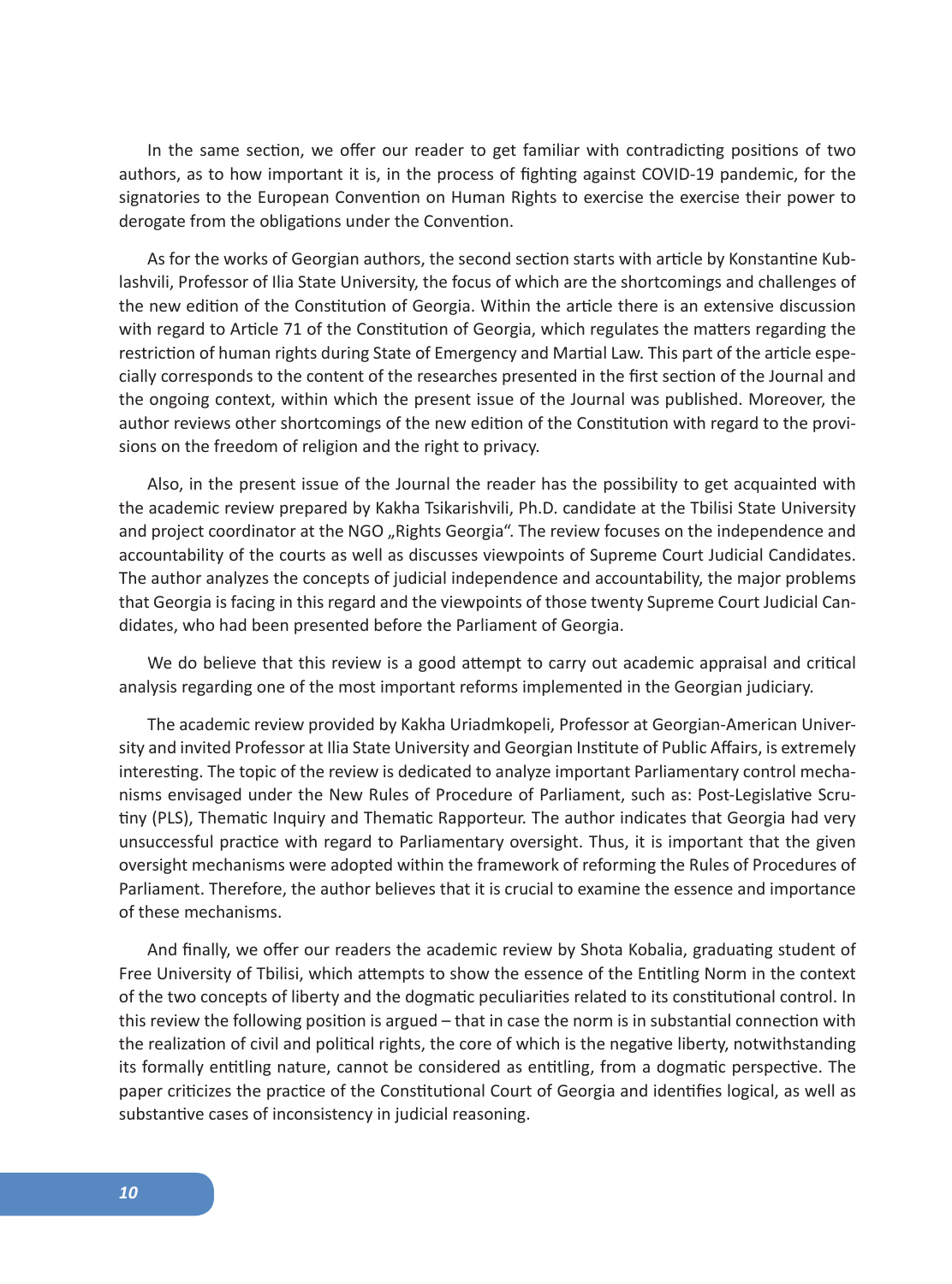# Gábor Halmai\* ILLIBERALISM IN EAST-CENTRAL EUROPE\*\*

*Modern liberalism has become obsolete Vladimir Putin*

#### **I. Illiberal Constitutional Theories**

- **A. Are There Such Things as 'Illiberal or Nonliberal Constitutionalism'?**
- **1. Populist Autocrats Against Liberal Democracy and Constitutionalism**
- **2. Authoritarian Populism As A Rhetoric**
- **3. Is There Such A Thing As Authoritarian Constitutionalism?**
- **4. Can 'Nonliberal Constitutionalism' Be Really Constitutionalist?**
- **B. Attempts to Legitimize 'Illiberal Constitutionalism'**
- **1. Majoritarian (Westminster) System**
- **2. Political Constitutionalism**
- **3. Constitutional Identity**
- **II. Illiberal Societies36**
	- **A. Social Relations, Religion, Culture**
	- **1. Regional Heritage**
	- **2. The Role of Religion**
	- **3. Cultural War**

\*\* The article was first published on by European University Institute. The new version of the article is being published in the journal, with Amendments and Additions, in the revised form.

<sup>\*</sup> Professor and Chair of Comparative Constitutional Law, European University Institute, Florence, Italy, gabor.halmai@eui.eu.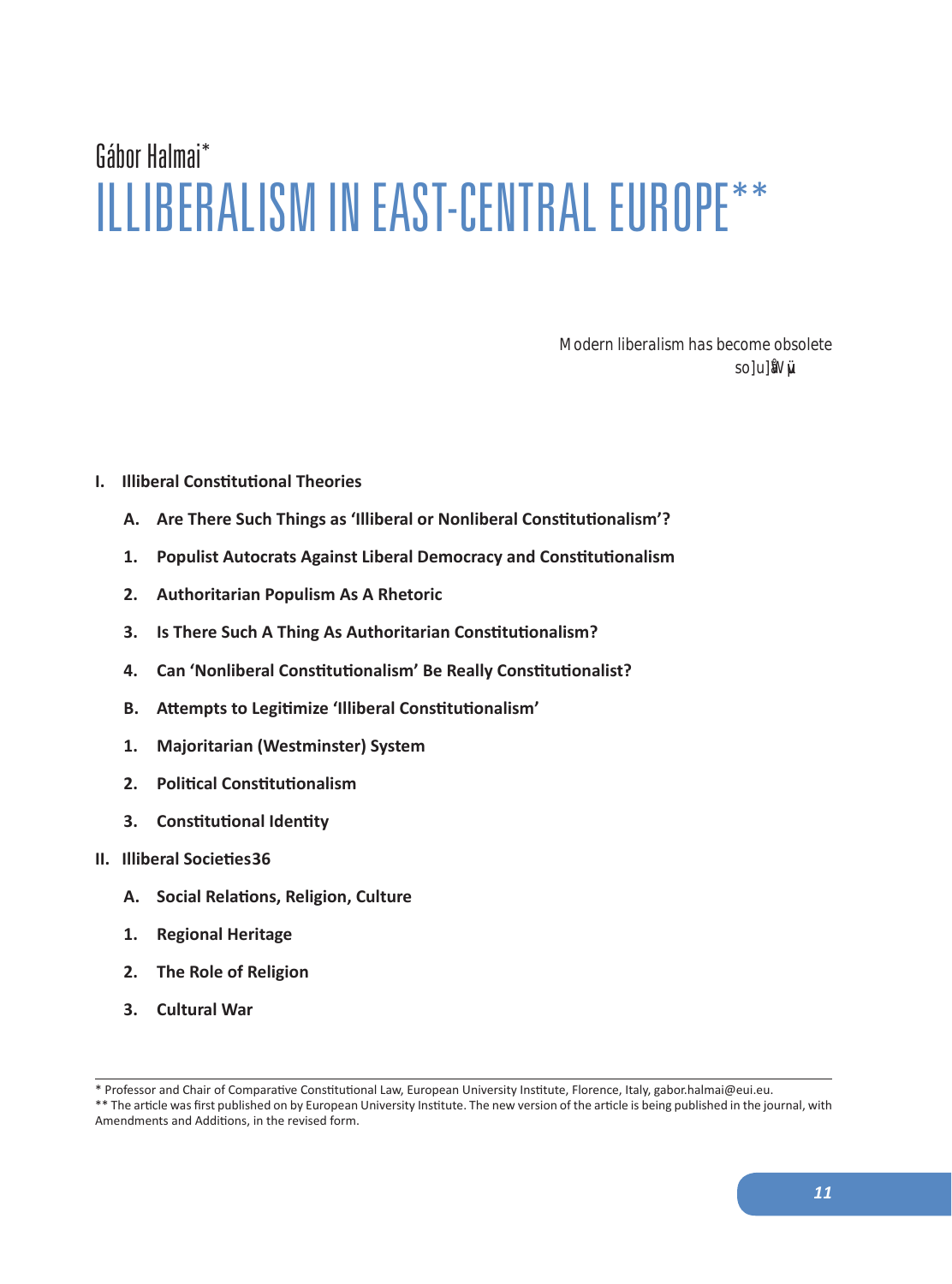- **B. Economic Relations**
- **C. Political Relations**
- **1. Hungary**
- **2. Poland**

#### **III. Conclusion**

Illiberalism can be understand as a critical reaction to liberalism. The subject of illiberal criticism are both liberal theories and liberal societies. As Stephen Holmes argues, illiberals or antiliberals are unwilling to examine liberal theories and liberal societies separately, because they assume that liberal societies perfectly embody liberal ideas, therefore failing of liberal societies follow directly from the inadequacy of liberal principles<sup>1</sup>. This paper will discuss the current state of play of both illiberal theories and illiberal societies in East Central Europe.

Also, illiberal critics of liberalism portrays and demonizes liberalism as a single coherent phenomenon. But for instance conservative liberals have little in common with social democratic ones, or neo-liberals with classical ones<sup>2</sup>. As Ralf Dahrendorf has rightly pointed out, Friedrich von Hayek and Karl Popper may well both be seen as liberal thinkers, but their views are quite different from each other<sup>3</sup>.

The main object of illiberal critique are the values of political liberalism: human rights, justice, equality and the rule of law, its commitment to multiculturalism and tolerance, ideas of Isaiah Berlin's 'negative liberty', Karl Popper's 'open society', John Rawls' 'overlapping consensus, or Ronald Dworkin's equality as the 'sovereign virtue'. From an institutional point of view, illiberalism challenges liberal democracy, which isn't merely a limit on the public power of the majority, but also presupposes rule of law, checks and balances, and guaranteed fundamental rights. This means that there is no democracy without liberalism, and there also cannot be liberal rights without democracy<sup>4</sup>. In this respect, there is no such a thing as an 'illiberal or anti-liberal democracy,'<sup>5</sup> or 'demo-

<sup>1</sup> See S. Holmes, *The Anatomy of Antiliberalism,* 1993. XIV.

<sup>2</sup> See J. Zielonka, *Counter-Revolution,* Oxford University Press, 2018. 20.

<sup>3</sup> R. Dahrendorf, *Reflections on the Revolution in Europe,* London: Times Books, 1990. 25-26.

<sup>4</sup> Cf. Jürgen Habermas, Über den internen Zusammenhang von Rechtsstaat und Demokratie, in *Zum Begriff der Verfassung. Die Ordnung der Politischen,* hrsg., Ulrich Preuss, Fischer, 1994. 83-94. The English version see Jürgen Habermas, Rule of Law and Democracy, *European Journal of Philosophy,* 1995/3. Also Juan Juan José Linz and Alfred Stepan assert that if governments, even being freely elected violate the right of individuals and minorities, their regimes are not democracies. See Juan José Linz and Alfred Stepan, ' Toward Consolidated Diemocracies, 7/2 *Journal of Democracy,* 1996. 14, 15. Similarly, János Kis claims that there is no such thing as nonliberal democracy, or non-democratic liberalism. See János Kis, Demokráciából autokráciába. A rendszertipológia és az átmenet dinamikája [From Democracy to Autocracy. The System-typology and the Dinamics of the Transition], *Politikatudományi Szemle,* 2019/1. 45-74. Those critics, which argue that liberalism as a three hundreds year old concept predates liberal democracy forget that not only democracy but also liberalism presupposes general and equal suffrage.

<sup>5</sup> J-W. Müller, 'The Problem with 'Illiberal Democracy'.' *Project Syndicate.* 21 January. 2016.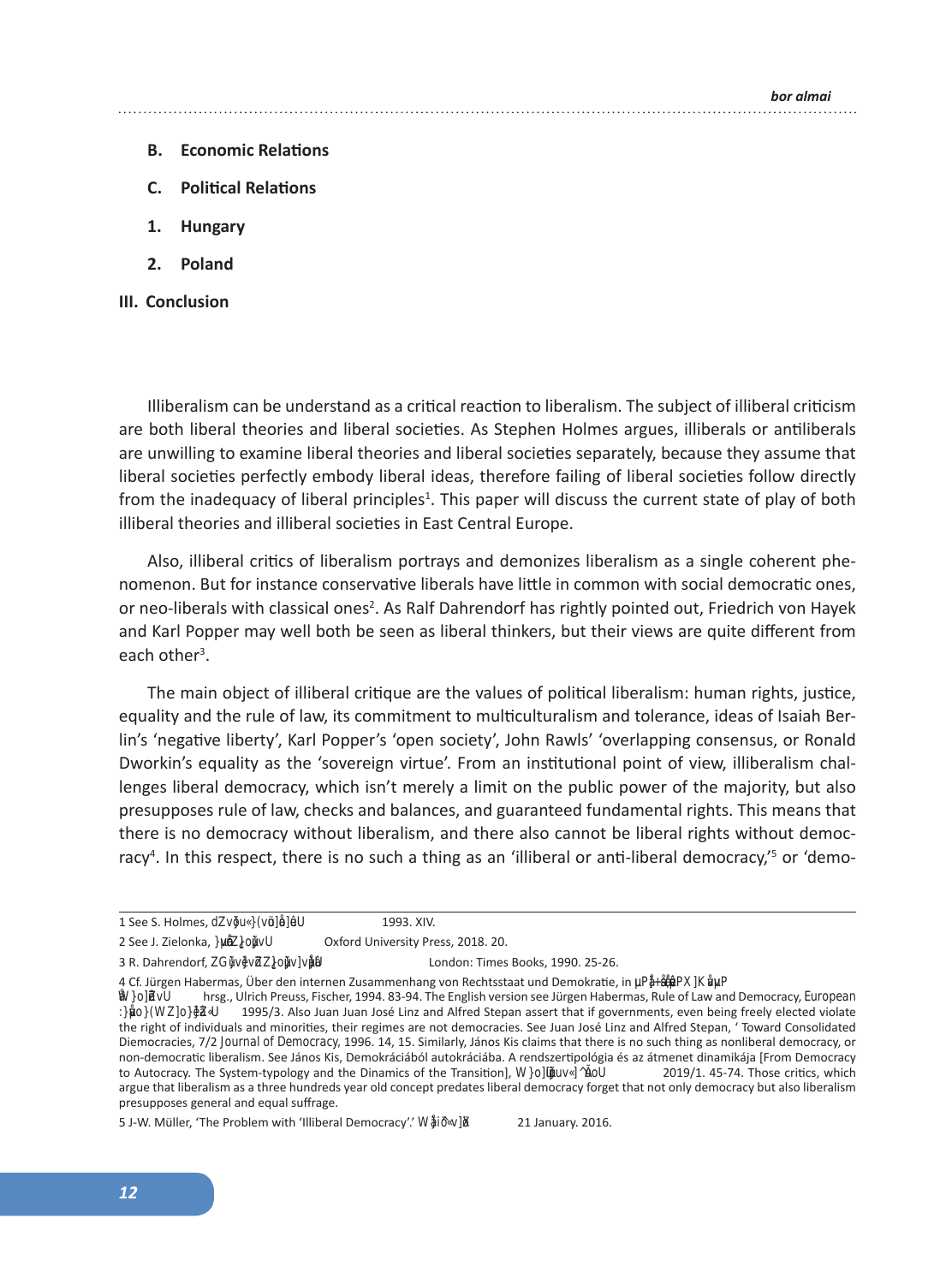#### *Illiberalism in East-Central Europe*

cratic illiberalism'<sup>6</sup> for that matter. Those who perceive democracy as liberal by definition also claim that illiberalism is inherently hostile to values associated with constitutionalism, as an institutional aspect of liberal democracy: separation of powers, constraints on the will of the majority, human rights, and protections for minorities. Therefore, the also oxymonoric 'illiberal' or 'populist' constitutionalism<sup>7</sup> is necessarily authoritarian in character<sup>8</sup>.

For the same reason, I find it misleading to distinguish between antidemocrats, nativists and populists, as the main challengers of political liberalism and liberal democracy<sup>9</sup>. The illiberals are all antidemocrats, who delegitimize representative democracy's normative foundation, nativists, who protect the interests of the native-born or established inhabitants against those of immigrants, and they are populists, referring to the 'pure people' against the 'corrupt elite'<sup>10</sup>.

Another highly discussed issue of the illiberal turn in East-Central Europe started in the 2010s is to what extent was the liberal democratic revolution of 1989-1990 responsible for the illiberal counter-revolution two decades later. Francis Fukuyama in his famous essay written at the dawn of the 1989 liberal democratic transition predicted the 'ubabashed victory of political liberalism' and 'the universalization of Western liberal democracy as the final form of human government' (Fukuyama 1989). In their book, Ivan Krastev and Stephen Holmes argue that the fact that liberal democracy had no alternative in 1989, and East- Central European countries had to imitate the Western model, contributed to the success of illiberalism in the region $11$ . They also claim that illiberalism in

8 Following Juan José Linz's classical categories authoritarianism is inbetween democratic and totalitarian political system. See Juan José Linz, *Totalitarian and Authoritarian Regimes,* Lynne Rienner, 2000. Writing about Franco's Spain Linz has already outlined the following four main charactersitics of authoritarianism: limited, not responsible political pluralism, without elaborate and guiding ideology, without political mobilization, and with formally ill-defined, but quite predictable limits of power. See Juan José Linz, 'An Authoritarian Regime: the Case of Spain', in *Cleavages, Ideologies and Party Systems,* Eric Allard and Yrjo Littunen (eds.) Helsinki, 1970. About the constitutional markers of authoritarianism as a pretence of democracy, such as the lack of procedural rights, institutional guarantees and public discourse see Gábor Attila Tóth, Constitutional Markers of Authoritarianism, *Hague Journal on the Rule of Law,* Published online: 10 September 2018.

9 See T. S. Pappas, 'Distinguishing Liberal Democracy's Challengers', *Journal of Democracy,* Volume 27, Number 4, October 2016.

10 While in my view nowadays all illiberals are populists, not all populist are necessarily illiberals, for instance some of the left populists are not. Even in East-Central Europe the populism of the Czech Prime Minister, Andrej Babis is lacking strong illiberal components. Contrary to my understanding Andrew Arato and Jean Cohen, analysing the normative theory of left populism by Ernesto Laclau and Chantal Mouffe respectively claim that left populism also cannot avoid illiberal authoritarianism inherent in the strategy and logic of populism despite the inclusionary and democratizing projects of the left movements it attaches to and despite the democratic socialist rhetoric of left populist leaders and their organic intellectuals. See Arato (2013) and Cohen (2019). In my view it is certainly true for Latin Amarican populist from Peron through Morales, Correa, till Chavez and Maduro, but not necessarily for European left populist parties, such as Podemos, the Five Star Movement and Syriza. The last two did not even show serious illiberal pursuits while being in power.

11 I. Krastev and S. Holmes, *The Light that Failed: A Reckoning*, Allen Lane, 2019. 23.

<sup>6</sup> Takis S. Pappas defines modern populism as democratic illiberalism, and calls the current Hungarian regime 'illiberal democracy.' T. S. Pappas, 'When Populists Come to Power', *Journal of Democracy,* Volume 30, Number 2, April 2019.

<sup>7</sup> For instance, Paul Blokker considers 'populist constitutionalism' as an alternative, conservative understanding of constitutional order, which is, among other things is a reaction to injustices resulting from liberal democratic politics, to unbalanced emphasis on formalistic liberal institutions, rights, and norms, and an aggressive institutionalisation of a liberal understanding of law in the post-1989 transformation. See Paul Blokker, 'Populist Constitutionalism,' in Carlos de la Torre (ed.), *Routledge Handbook of Global Populism,* Routledge, 2018; Paul Blokker, !Populism As a Constitutional Project!, 17:2 *ICON,* 2019. Using Isaiah Berlin's terminology on 'false populism' I argue somewhere else that this 'authoritarian populist constitutionalism' is only a rhetoric, and not a real populist appeal to the 'people.' See G. HALMAI, 'Populism, Authoritarianism and Constitutionalism', 20 *German Law Journal,* No. 3. 2019.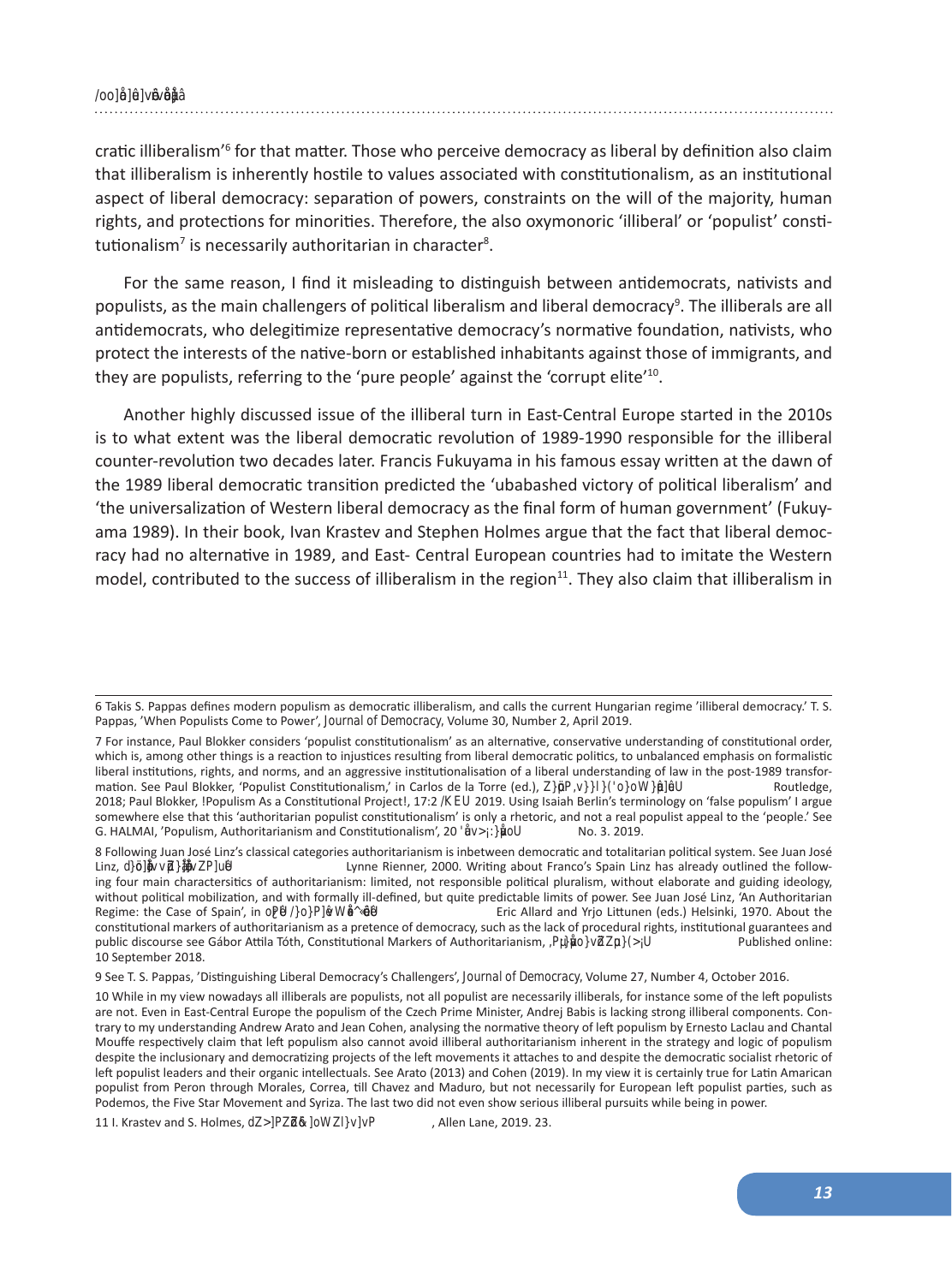the region is deeply rooted in the outlow of people, especially young people from these countries and the demographic anxieties that this 'expatriation of the future' has left behind<sup>12</sup>.

In my view, there was both a rightist nationalistic and a leftist democratic socialist alternative during the post-communist transition, and copying the West could only be harmful if there would have been equaly promising scenarios available, and the two mentioned ones were not such. After all, the imitation of liberal democracy in Germany after WWII and in Spain, Portugal and Greece did not result in illiberal regimes. Also, the 'demographic panic' has intentionally been caused by the illiberal leaders themselves discouraging liberal minded people to stay in the hostile political, religious and cultural environment of their home countries as more or less enemies of the regime. Krastev and Holmes assert themselves that the contemporary illiberalism is directed at post-national individualism and cosmopolitanism, and the gravest threat to the survival of the white Christian majority for illiberals in East-Central Europe is the incapacity of Western societies to defend themselves<sup>13</sup>. One visible sign of the defense of Christian majorties is the establishment of "The Hungary Helps Agency" by the government of Viktor Orbán in April 2019. The Agency's task is to coordinate programs to help persecuted Christians.14

Contrary to many contemporary theorists Krastev and Holmes also argue that multiculturalism is not the main target of illiberalism, therefore it cannot be combatted by abondoning identity poitics, as those theorists suggest<sup>15</sup>. But for instance Hungarian Prime Minister Viktor Orbán's emphasis of ethnic homogeneity of the Hungarian nation proofs that illiberals fight against the concept of a multicultural society: "We do not want to be diverse and do not want to be mixed... We want to be how we became eleven hundred years ago here in the Carpathian Basin"<sup>16</sup>.

Distinct from illiberal theories, the second part of the paper discusses three main relations of illiberal societies: the social, the economic and the political ones. Among other things, I want to figure out, whether the backsliding of liberalism in East-Central Europe is a proof or consequence of failure of liberal ideas.

12 *Ibid,* 40.

<sup>13</sup> *Ibid,* 43.

<sup>14</sup> https://www.kormany.hu/en/prime-minister-s-office/news/hungary-helps-agency-established

<sup>15</sup> See M. Lilla, *The Once and Future Liberal: After Identity Politics,* Harper. 2017.

<sup>16</sup> Viktor Orbán's Speech at the Annual General Meeting of the Association of Cities with County Rights, 8 February 2018.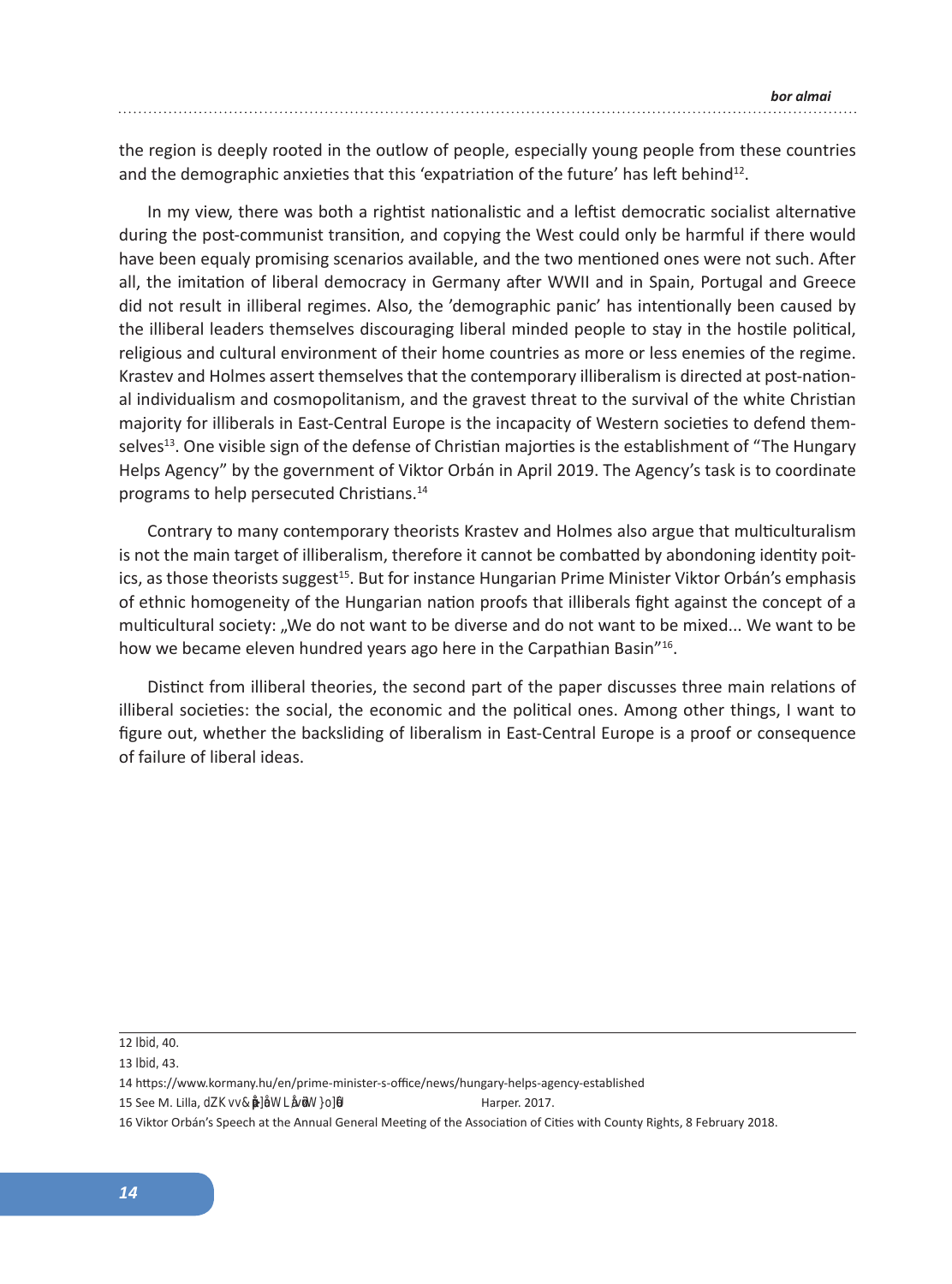# I. ILLIBERAL CONSTITUTIONAL THEORIES

#### **A. Are There Such Things as 'Illiberal or Nonliberal Constitutionalism'?**

#### **1. Populist Autocrats Against Liberal Democracy and Constitutionalism**

In a speech delivered on July 26, 2014, before an ethnic Hungarian audience in the neighboring Romania, Prime Minister Viktor Orbán proclaimed his intention to turn Hungary into a state that "will undertake the odium of expressing that in character it is not of liberal nature." Citing as models he added:

We have abandoned liberal methods and principles of organizing society, as well as the liberal way to look at the world . . . . Today, the stars of international analyses are Singapore, China, India, Turkey, Russia . . . and if we think back on what we did in the last four years, and what we are going to do in the following four years, then it really can be interpreted from this angle. We are . . . parting ways with Western European dogmas, making ourselves independent from them . . . If we look at civil organizations in Hungary, . . .we have to deal with paid political activists here . . . [T]hey would like to exercise influence . . . on Hungarian public life. It is vital, therefore, that if we would like to reorganize our nation state instead of it being a liberal state, that we should make it clear, that these are not civilians . . . opposing us, but political activists attempting to promote foreign interests . . . This is about the ongoing reorganization of the Hungarian state. Contrary to the liberal state organization logic of the past twenty years, this is a state organization originating in national interests<sup>17</sup>.

Four years later at the same venue Orbán again expressed his support for illiberal democracy, adding that he considers Christian democracy as illiberal as well:

There is an alternative to liberal democracy: it is called Christian democracy…Let us confidently declare that Christian democracy is not liberal. Liberal democracy is liberal, while Christian democracy is, by definition, not liberal: it is, if you like, illiberal.18

In June 2019, after Fidesz was suspended from the center-right party family, EPP has set up a special committee to examine the Fidesz party's adherence to democratic standards. One of the questions the members of the committee, former Austrian Chancellor Wolfgang Schüssel, former European Council President Herman Van Rompuy and former European Parliament President Hans-

<sup>17</sup> See Viktor Orbán, *Speech at Băile Tuşnad (Tusnádfürdő) of 26 July 2014*, Budapest Beacon, July 29, 2014, http://budapestbeacon.com/ public-policy/full-text-of-viktor-orbans-speech-at-baile-tusnad-tusnadfurdo-of-26-july-2014/.

<sup>18</sup> See Prime Minister Viktor Orbán's Speech at the 28<sup>th</sup> Bálványos Summer Open University and Student Camp, 28 July 2018. Tusnádfürdő (Băile Tuşnad). http://www.miniszterelnok.hu/prime-minister-viktor-orbans-speech-at-the-29th-balvanyos-summer-open-universityand-student-camp/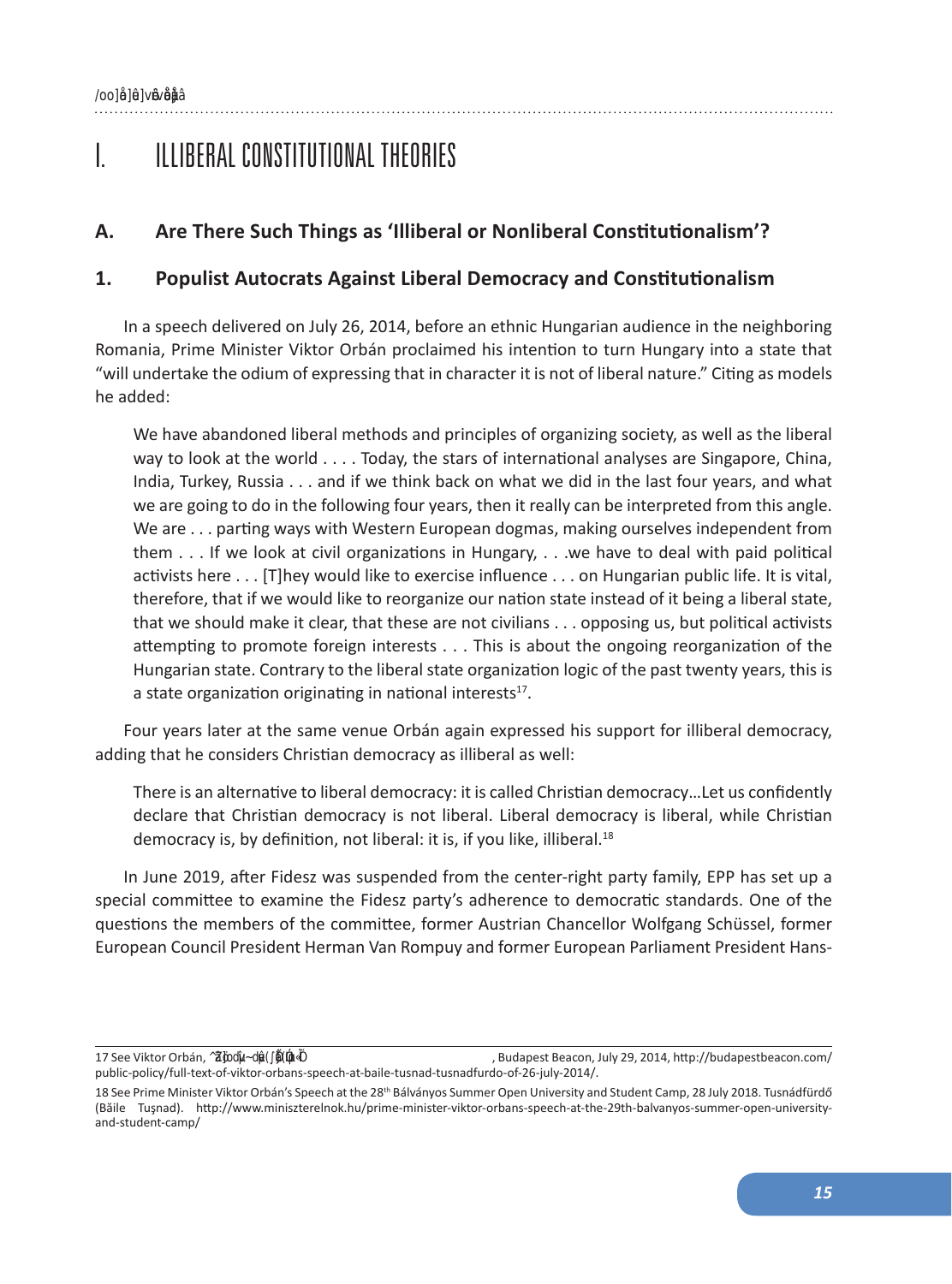Gert Pöttering addressed to Viktor Orbán has been: "Please explain what you mean by the expression 'illiberal state'? Here is the Fidesz chairman and Hungarian Prime Minster's response:

We are Christian democrats and we are differing nowadays at least in three aspects from the liberals: The first one is the conviction that family is fundamental, and family is based on one man an one woman. We believe that this needs to be protected, which the liberals deny. Secondly, while the cultural life of every country is diverse, a Leitculture, a cultural tradition is present everywhere. In Hungary this is Christian culture. We respect other cultures, but our own has a prominent role for us, and it is our responsibility to preserve it. Liberals refuse this concept. The third aspect is that liberal democrats are everywhere pro-immigration while we are against immigration. So whether one admits it or not: Christian democrats are illibrals by  $definition<sup>19</sup>$ .

In a conversation with the French philosopher, Bernard-Henry Lévy Orbán identified liberalism with totalitarianism, and illiberalism with true democracy:

Liberalism gave rise to political correctness—that is, to a form of totalitarianism, which is the opposite of democracy. That's why I believe that illiberalism restores true freedom, true democracy.20

In July 2019 in the yearly Băile Tușnad/Tusnádfürdő Free University Orbán admitted that 'illiberalism' carries a negative connotation, and therefore he changed the terminology calling illiberalism 'Christian liberty,' which according to him is 'a genuine model of a theory of state, a unique Christian democratic state.' He made it clear however that 'Christian liberty does not mean individual liberty, beacuse 'individual freedoms can never encroach on the interests of the community. There is indeed a majority that must be respected, that is the foundation of democracy.<sup>'21</sup>

In a speech, delivered in mid September 2019 at the  $12<sup>th</sup>$  congress of the Association of Christian Intelligentsia he said that 'Christian liberty' is superior to the individual liberty − defined by John Stuart Mill in his On Liberty -, which can only be infringed upon if the exercise of one's liberty harms others. Christian liberty, by contrast, holds that we ought to treat others as we want to be treated.<sup>22</sup> "The teachings of 'Christian liberty' – he added − maintain that the world is divided into nations." As opposed to liberal liberty, which is based on individual accomplishments, the followers of 'Christian

<sup>19</sup> The leaked letter has been published by Politico: https://www.politico.eu/article/viktor-orban-rejects-epp-concerns-rule-of-law/

<sup>20</sup> Bernard-Henry Lévy, 'How an Anti-totalitarian Militant Discovered Ultranationalism. After 30 years, I spoke with Viktor Orbán again', *The Atlantic,* May 13, 2019.

<sup>21</sup> http://www.miniszterelnok.hu/yes-to-democracy-no-to-liberalism/. As Yale law and history professor, Samuel Moyn pointed out President Trump has also begun to nudge the political culture to the same direction. He quoted Sohrab Ahmari, a conservative journalist, who approvingly explained Trump's policy as re-ordering the common good and ultimately the 'Highest Good,' that is, the Christian God – Moyn argues. See Samual Moyn, 'We'Are in An Anti-Liberal Moment. Liberals Need Better Answers,' *The Washington Post,* 21 June 2019.

<sup>22</sup> http://www.miniszterelnok.hu/orban-viktor-beszede-a-kereszteny-ertelmisegiek--szovetsegenek-kesz-xii-kongresszusan/. This time the webpage of the Prime Minister besides the original Hungarian text of the speech contains no English, but only a German language translation:

http://www.miniszterelnok.hu/viktor-orbans-rede-auf-dem-kongress-des-verbandes-der-christlichen-intellektuellen-keresztenyertelmisegiek-szovetsege-kesz/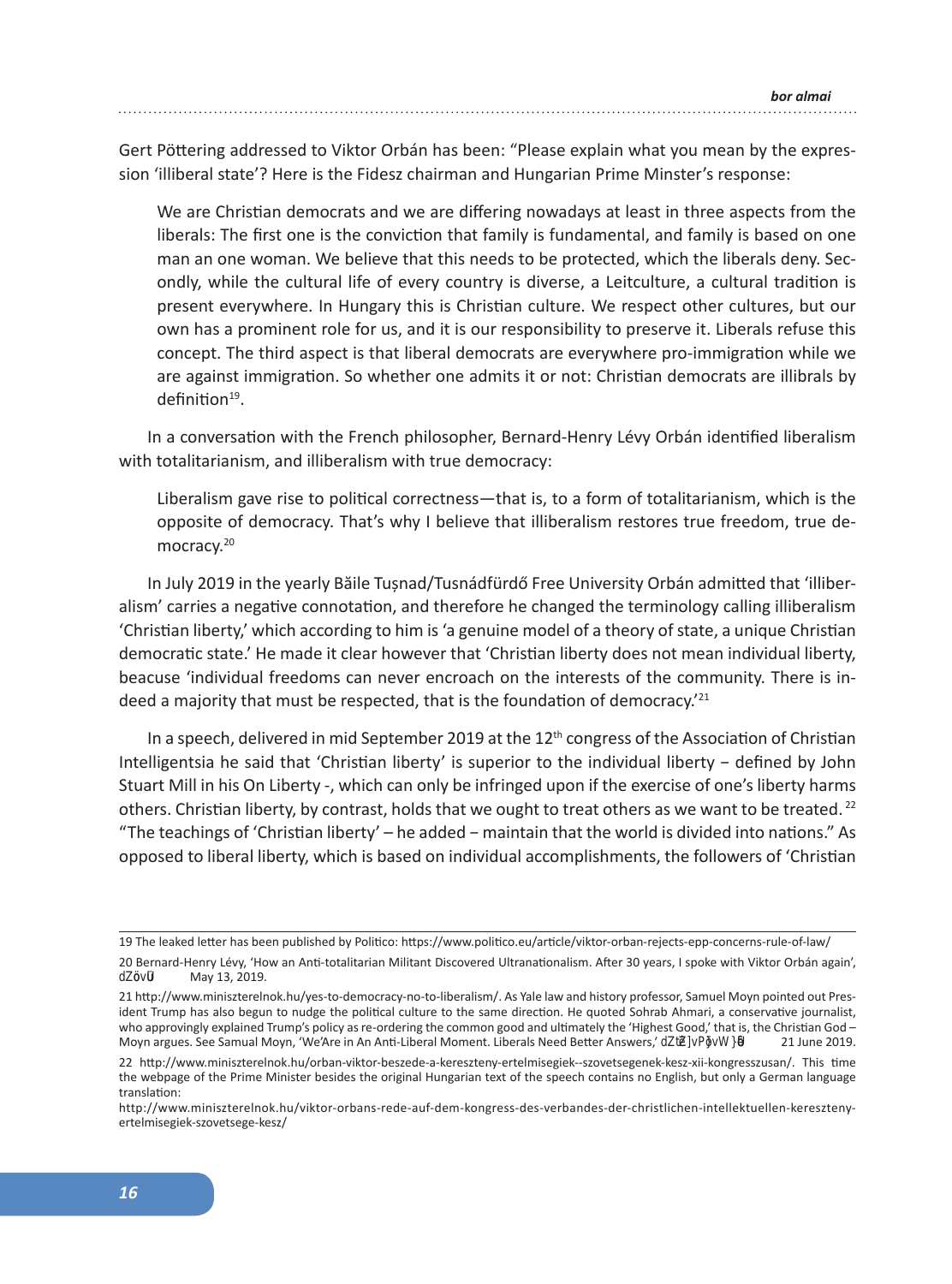liberty' acknowledge only those accomplishments that also serve the common good. While liberals are convinced that liberal democracies will eventually join together to form a world government a' la Immanuel Kant in the name of liberal internationalism, Christian liberty by contrast considers "nations to be as free and sovereign as individuals are, and therefore they cannot be forced under the laws of global governance."

In the system 'Christian liberty' Hungary has a special place:

We shouldn't be afraid to declare that Hungary is a city built on a hill, which, as is well known, cannot be hidden. Let's embrace this mission, let's create for ourselves and show to the world what a true, deep, and superior life can be built on the ideal of Christian liberty. Perhaps this lifeline will be the one toward which the confused, lost, and misguided Europe will stretch its hand. Perhaps they will also see the beauty of man's work serving his own good, the good of his country, and the glory of God.<sup>23</sup>

Another new element of the speech that Orbán puts 'Christian liberty' at the center of the 'Christian democratic state', 'a new and authentic model of state and political theory,' which has been reached in the last thirty years by two big steps. The first has been the liberal democratic transition in 1989, while the second, more important one is the national or Christian regime change in 2010.

Regarding the new constitutional order, introduced by the 2011 Fundamental Law of Hungary, Orbán admitted that his party did not aim to produce a liberal constitution. He said:

In Europe the trend is for every constitution to be liberal, this is not one. Liberal constitutions are based on the freedom of the individual and subdue welfare and the interest of the comnunity to this goal. When we created the constitution, we posed questions to the people. The first question was the following: what would you like; should the constitution regulate the rights of the individual and create other rules in accordance with this principle or should it create a balance between the rights and duties of the individual. According to my recollection more than 80% of the people responded by saying that they wanted to live in a world, where freedom existed, but where welfare and the interest of the community could not be neglected and that these need to be balanced in the constitution. I received an order and mandate for this. For this reason the Hungarian constitution is a constitution of balance, and not a side-leaning constitution, which is the fashion in Europe, as there are plenty of problems there $24$ .

Orbán also refused separation of powers, checks and balances as concepts alien to his illiberal constitutional system:

<sup>23</sup> As Éva S. Balogh points out this passage is taken from the Gospel of Matthew, (5:13-15), without identifying it. See Éva S. Balogh, Orbán, the New Jesus Delivers His Sermon on the Mount, Hungarian Spectrum, 15 September 2019. https://hungarianspectrum. org/2019/09/15/orban-the-new-jesus-delivers-his-sermon-on-the-mount/

<sup>24</sup> See A Tavares jelentés egy baloldali akció (The Tavares report is a leftist action), Interview with PM Viktor Orbán in the Hungarian Public Radio, Kossuth Rádió, July 5, 2013.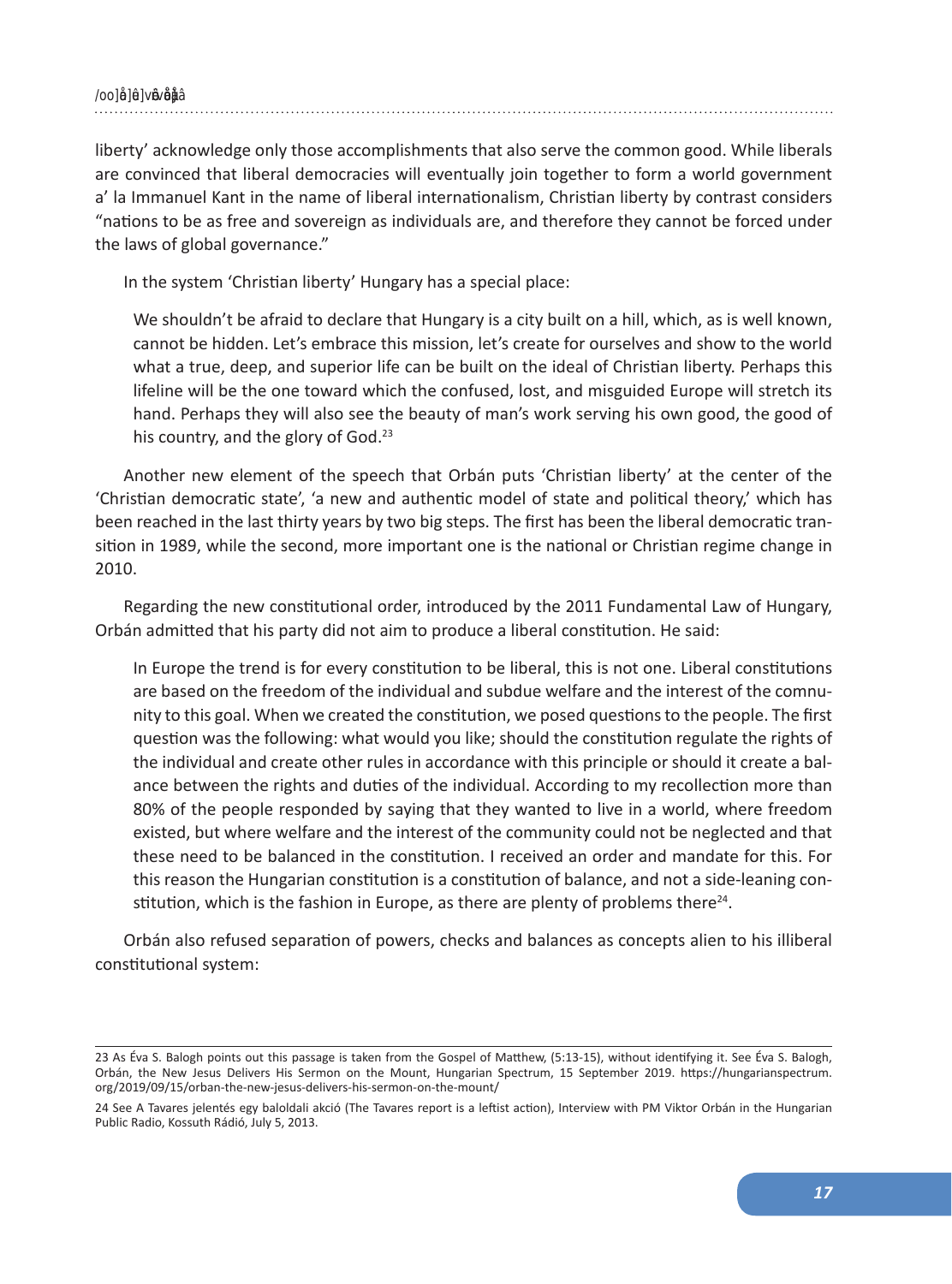Checks and balances is a U.S. invention that for some reason of intellectual mediocrity Europe decided to adopt and use in European politics $25$ .

The ideological foundation of Orbán's illiberalism can be found in the works of his two court ideologues, the sociologist and former liberal MP, Gyula Tellér and András Lánczi, a political scientist. It is easy to prove that Orbán in his 2014 speech on 'illiberal democracy'recited a study of Tellér published earlier on that year, what Orbán assigned as compulsory reading for all his ministers.<sup>26</sup> Tellér claims that the 'system of regime-change' has failed because the liberal constitution did not commit the government to protect national interests, therefore the new 'national system' has to strengthen national sovereignty, and with it the freedom of degree of government activity. This, Tellér argues is necessary against the moral command of the liberal rule of law regime, according to which 'everything is allowed, what does not harm others' liberty'.

Lánczi's antiliberal concept can be found in his book *Political Realism and Wisdom,* which was published in English in 2015, as well as in an article published in 2018, after Fidesz' third consequitive electoral victory<sup>27</sup>. Lánczi's critique is an outright rejection of liberalism as a utopian ideology, which is—similar to Communism—incompatible with democracy.

Similarly to Orbán, the that time Prime Minister Beata Szydło (with Kaczyński, ruling from behind the scenes as he holds no official post), have described the actions of the PiS government dismantling the independence of the Constitutional Tribunal and the ordinary courts as a blitz to install an illiberal state. In mid-September 2016 at a conference in the Polish town of Krynica, Orbán and Kaczyński proclaimed a 'cultural counter-revolution' aimed at turning the European Union into an illiberal project. A week later at the Bratislava EU summit, the prime ministers of the Visegrád 4 countries demanded a structural change of the EU in favour of the nation states.<sup>28</sup> Witold Waszczykowski, Poland's minister of foreign affairs expressing his own and his governing PiS party's antiliberalism went as far as to mock liberalism as "a world made up of cyclists and vegetarians, who only use renewable energy and fight all form of religion"29.

Ryszard Legutko, the main ideologue and MEP of PiS, similarly to his Hungarian counterpart, Lánczi, also likens liberal democracy with Communism both being fuelled by the ideas of modernization and progress, arguing that liberalism – in its 'sterility' has little if anything to say about substantive, human moral questions, indeed liberalism is 'comparably simplistic and equally impov-

<sup>25</sup> Interview with Bloomberg News, December 14, 2014. Similarly, Tünde Handó, head of the National Judicial Office, a close ally of Orbán said "The rule of law over the State, like, for example, in the United States, is not the right way". https://nepszava.hu/3029940\_handonem-kell-a-birosagoknak-szembehelyezkedniuk-az-allammal

<sup>26</sup> See Gyula Tellér, *Született-e Orbán-rendszer 2010 és 2014 között?* [*Was an Orbán System Born between 2010 and 2014?*]*,* NAGYVILÁG, March 2014.

<sup>27</sup> See András Lánczi, *The Renewed Social Contract–Hungary's Elections, 2018*, IX Hungarian Rev., May 2018, at http://www.hungarianreview.com/article/20180525\_the\_renewed\_social\_contract\_hungary\_s\_elections\_2018. A detailed analysis of Lánczi's arguments see *See* Kim L. Scheppele, *The Opportunism of Populists and the Defense of Constitutional Liberalism*, 20 GERMAN LAW JOURNAL, 3, 2019. 28 Slawomir Sierakowski even speaks about an 'illiberal international'. See S. Sierakowski, 'The Polish Threat to Europe', Project Syndicate, January 19, 2016.

<sup>29</sup> https://www.bild.de/politik/ausland/polen/hat-die-regierung-einen-vogel-44003034.bild.html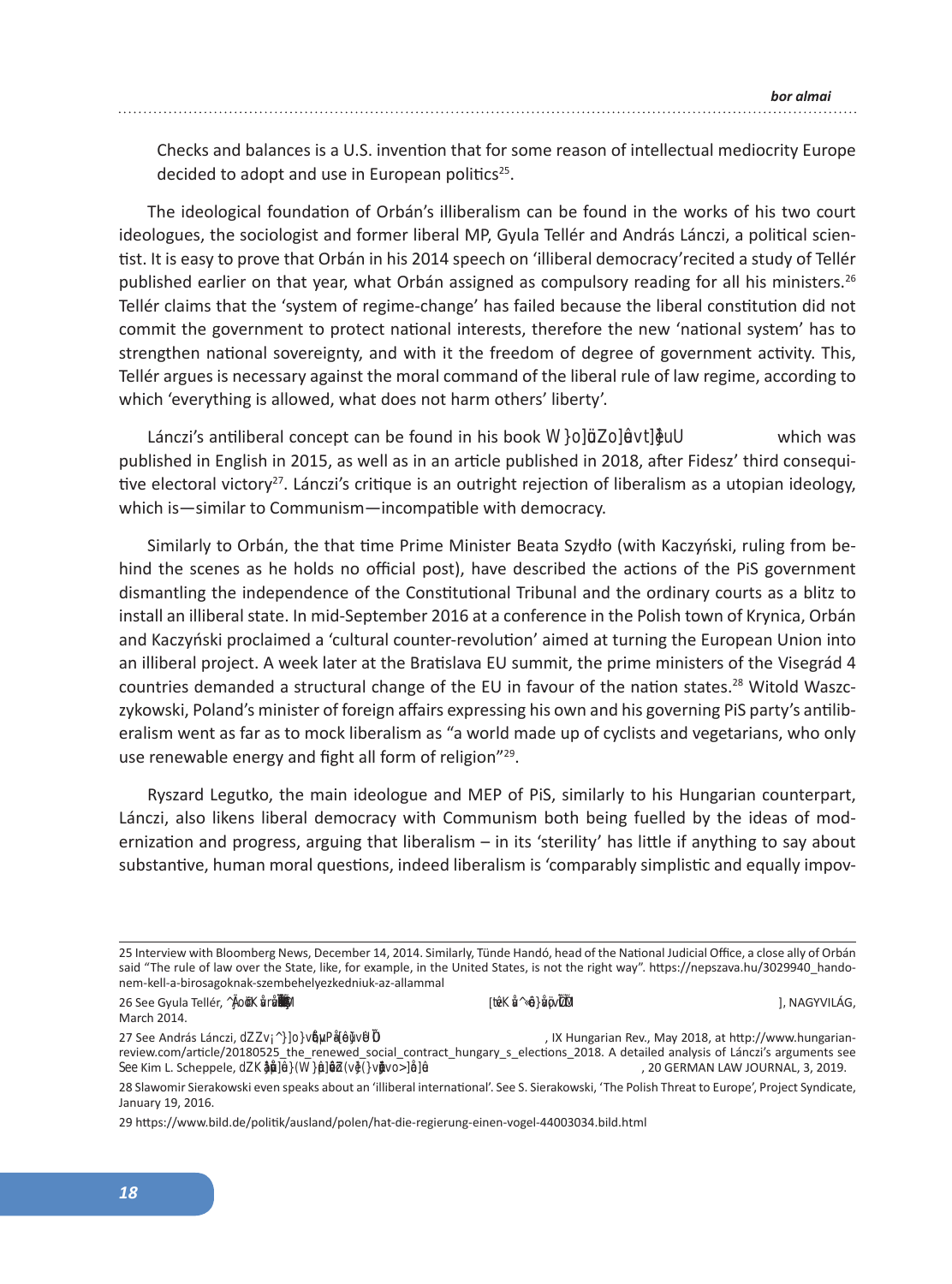erishing as communist thought was.<sup>' 30</sup> Another critique of liberalism expressed by Legutko is its inauthenticity, 'being more and more remote from reality.'<sup>31</sup> As Paul Blokker observes, Lánczi makes a similar point in his *Political Realism and Wisdom* that liberalism fails to engage with reality.32 According to Legutko, a further problem with liberalism is that it drives to egalitarianism, which renders 'all social hierarchies as immediately problematic because they were obviously, not natural.'33 In his communitarian reading, human rights become 'arbitrary claims, ideologically motivated, made by various political groups in blatant disregard of the common good, generously distributed by the legislatures and the courts, often contrary to commond sense and usually detrimental to public and personal morality'34.

In Poland, besides Legutko Marek Cichocki, Marcin Król, Dariusz Gawin, Zdzislaw Krasnodebski, and Lech Morawski are recognized as prominent illiberal intellectuals<sup>35</sup>. The late Lech Morawski, who was one of PiS' illegally appointed judges of the Constitutional Tribunal, who harshely criticized the 'liberal state, in which the political system is based on the individualistic concept of rights as trump card against community (R. Dworkin)'36

Both Lánczi and Legutko assert together with other antiliberals with one voice that liberalism and Communism, or for that matter its ideology, Marxism are secretly allied and share a common ancestry that they are two offshoots of an Enlightenment tradition. Legutko also accuses liberalism's tendency to root out all forms of inequality, and that human right – as legal norms that promote equality become "arbitrary claims, idelologically motivated, made by various political groups in blatant disregard of the common good."37

This anti-liberal political theory is present outside East-Central Europe as well. For instance Patrick Deneen's book<sup>38</sup> is directed at the left in the US targeting both contemporary progressivism and 'classical liberalism' of conservatives. The Israeli political theorist Yoram Hazony, whose book<sup>39</sup> also crtiticizes those conservatives who defend liberal democracy. The common goal of all these

31 *Ibid,* 13.

33 See Legutko, *ibid,* 132.

34 *Ibid,* 140.

<sup>30</sup> See Ryszard Legutko, *The Demon in Democracy: Totalitarian Temptations in Free Societies,* 2016. 118.

<sup>32</sup> P. Blokker, 'Populist Counter-Constitutionalism, Conservatism, and Legal Fundamentalism, *European Constitutional Law Review,* Volume 15, Issue 3, September 2019. 519-543. Fn. 18.

<sup>35</sup> See B. Trencsényi, M. Kopecek, L.L. Gabrielcic, M. Falina, M. Baár, M., *A History of Modern Political Thought in East Central Europe, Volume II: Negotiating Modernity in the 'Short Twentieth Century and Beyond, Oxford University Press. 2018.* 

<sup>36</sup> L. Morawski, Morawski, 'Contribution to Symposium "The Polish Constitutional Crisis and Institutional Self-defense", 9 May, Trinity College, University of Oxford, 2017.

<sup>37</sup> Legutko, *ibid* n. 21, 135. In a recent article, Paul Blokker characterises both Legutko and Lánczi as a conservative intellectual who has provided ideas for the conservative populist project, and important contribution to rethinking/re-imagining constitutional democracy in the contemporary European context. See Paul Blokker, 'Populist Counter-Constitutionalism, Conservatism, and Legal Fundamentalism, *European Constitutional Law,* forthcoming.

<sup>38</sup> P. Deneen, *Why Liberalism Failed*, 2018.

<sup>39</sup> Y. Hazony, *The Virtue of Nationalism,* 2018.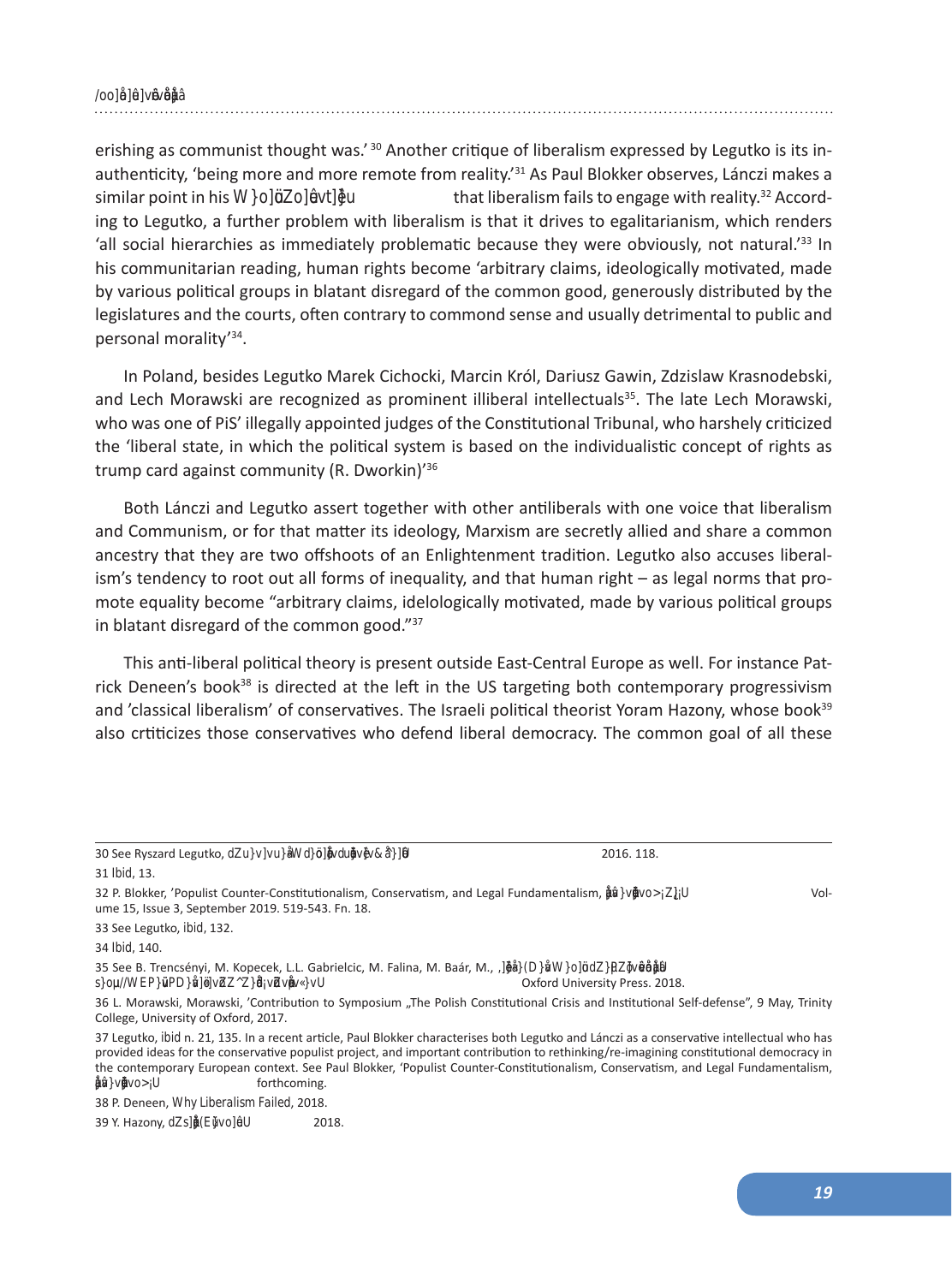thinkers is to conflate liberal democracy with contemporary progressivism and thus to suggest that conservatives should have no interest in supporting or defending liberal democracy. <sup>40</sup>

This critique of liberalism goes back to the concept of Volksgemeinschaft (national community), or völkisches Recht, one of the core principles of National Socialist law, which can be characterized negatively by rejection of the individualistic, normative concept of the people (Volk) as the sum of nationals of the State, as presented in the 1918 Weimar Constitution<sup>41</sup>. Volksgemeinschaft together with the Führerprinzip, the other main principle of National Socialist Weltanschauung aim to overcome individualism, hence it means strong anti-liberalism. Due the Carl Schmitt's well-known flirts with National Socialism it isn't surprising that the critical stance of the new illiberals towards liberal constitutionalism is also related to a Schmittian understanding of the constitution, and to his critique of liberal constitutionalism and its conception of the rule of law<sup>42</sup>. The constitution in Schmitt's view is an expression of "the substantial homogeneity of the identity and the will of the people", and guarantee of the state's existence, and ultimately any constitutional arrangement is grounded in, or originates from, an arbitrary act of political power. The absolute authority of the political will of the people overrides all constitutional requirements, which according to Schmitt are signs of depoloticization tendencies caused by liberal democracies. This is the reason that he elaborated *The concept of the Political43 (Das Politisches) based on the distinction between friend and enemy, which is precisely the opposite of liberal neutrality44.*

In other words, in Schmitt's view the basis of the constitution is "a political decision concerning the type and form of its own being", made by the people as a "political unity", based on their own free will. This political will "remains alongside and above the constitution."45 Schmitt also portrays the people as an existential reality as opposed to the mere liberal representation of voters in parliament, holding therefore that Mussolini was a genuine incarnation of democracy. Schmitt goes so far as to claim the incompatibility of liberalism and democracy, and argues that plebiscitary democracy based on the homogeneity of the nation is the only true form of democracy. But Schmitt is talking about these intermittent plebiscites as a tool to tap the resource of consent by the governed within a 'qualitative' and strong totalitarian state, the authority of which rests on the military and the bu-

<sup>40</sup> See M. Plattner, 'Illiberal Democary and the Struggle ont he Right', *Journal of Democracy*, Volume 30, Number 1, January 2019. 16-17.

<sup>41</sup> About the role of Volksgemeinschaft in National Socialist law see Oliver Lepsius? 'The Problem of Perceptions of National Socialist Law or: Was There A Constitutional Theory of National Socialism?', in Christian Joerges and Navraj Singh Ghaleigh (eds.), *Draker Legacies of*  Law in Europe. The Shadow of National Socialism and Fascism over Europe and its Legal Traditions, Hart Publishing, 2003. 19-41.

<sup>42</sup> As Heiner Bielefeld demostrates Carl Schmitt systematically undersmines the liberal principle of the rule of law. See Heiner Bielefeld, 'Deconstruction of the Rule of Law. Carl Schmitt's Philosophy of the Policial', 82 *Archiv für Rechts- und Sozialphilosophy*, 1996. 379-396.

<sup>43</sup> Carl Schmitt, *The Concept of the Political,* 2007.

<sup>44</sup> See Heiner Bielefeld, 'Carl Schmitt's Critique of Liberalism: Systematic Reconstitruction and Countercriticism', *Canadian Journal of Law and Jurisprudence,* Vol. X, No. 1. (January 1997). 67.

<sup>45</sup> *See* Carl Schmitt, *Constitutional Theory*, 2008. 125-126. This idea is also shared by a part of the French constitutional doctrine, influenced by Rousseau's general will. This is the reason that the representatives of this doctrine hold that during a constitutional transition a referendum is sufficient to legitimate a new constitution. *See* the French Constitutional Council's approval of De Gaulle's 1962 amendment to the 1958 Constitution, ignoring the Constitution's amendment provisions.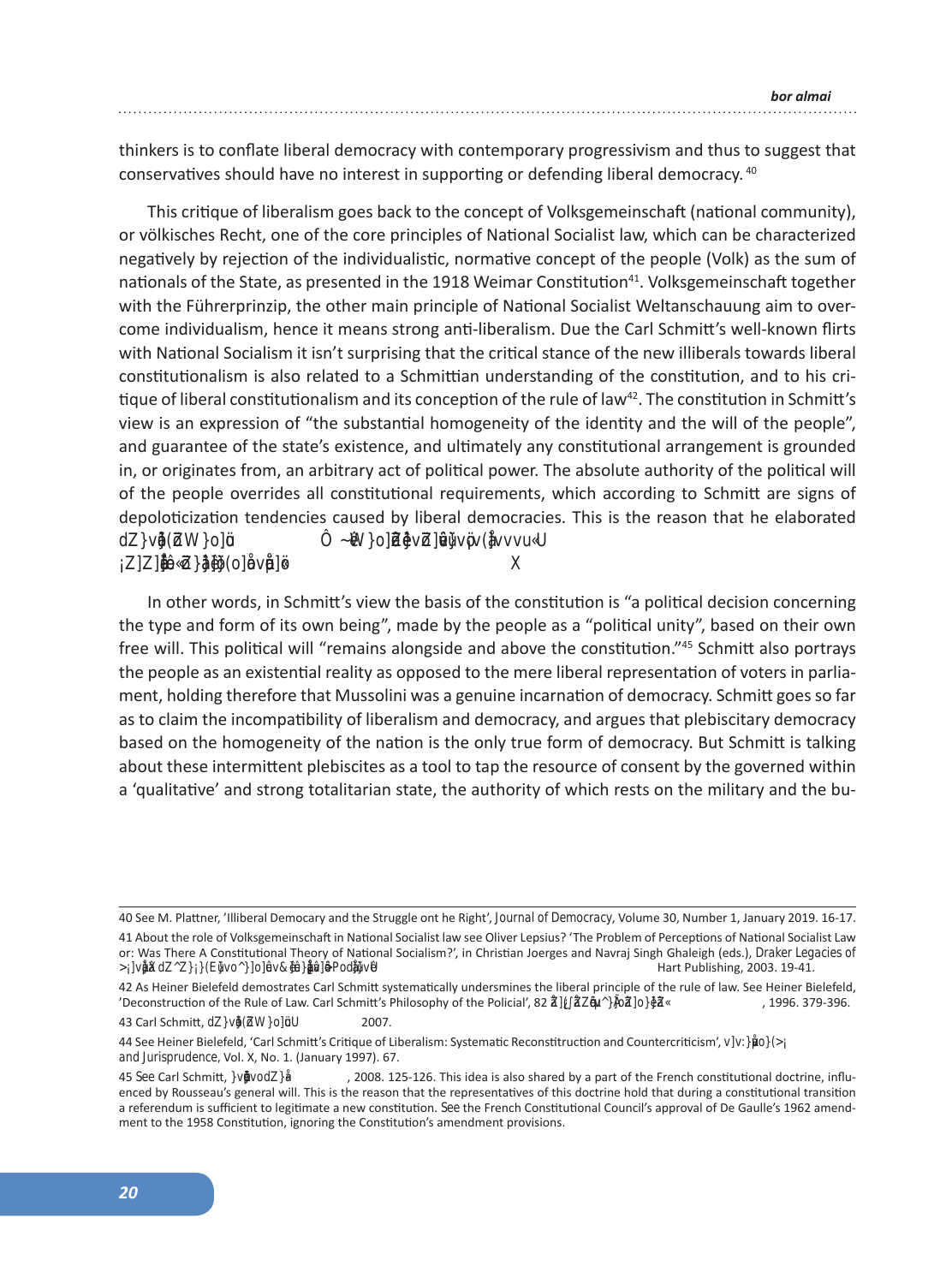reaucracy, and which cannot accept the existance of political opposition<sup>46</sup>. In other words the strong state cannot be liberal<sup>47</sup>.

As Mattias Kumm argues, Carl Schmitt's interpretation of democracy, inspired by Rousseau, and used by authoritarian populist nationalists, like Viktor Orbán as 'illiberal democracy', becomes an anti-constitutional topos.<sup>48</sup> The Hungarian political scientist, András Körösényi, implementing the Weberian concept calls the Orbán regime as 'plebiscitary leader democracy', where the activity of the leader (or Führer? – G.H.) is posteriorly approved by the people, but since this approval can be withdrawn this is still a democratic system<sup>49</sup>. In contrast, Wojciech Sadurski using Guillermon O'Donnell's 'delegative democracy' concept charactirises the Polish system after 2015 as 'plebiscitary autocracy', in which the electorate approves of governmental disregard of the constitution<sup>50</sup>. In Hungary even the electoral approval is manipulated, hence the formal democratic character of the regime can be also be questioned. This lead Larry Diamond to call the Hungarian sytem as 'pseudodemocracy'51.

48 Mattias Kumm, *Demokratie als verfassungsfeindlicher Topos*, Verfassungsblog, Sept. 6, 2017.

49 See András Körösényi, Weber és az Orbán-rezsim: plebiszciter vezéremokrácia Magyarországon [Weber and the Orbán-regime: Plebisciter Leader Democracy in Hungary], *Politikatudományi Szemle,* 2017/4. 7-28. In a more recent interview however, Körösényi admitted that the for the witdrawal of approval currently a miracle is needed. See Csak a csoda segít [Only the Miracle Helps], hvg, 20 June 2019.

50 See Wojciech Sadurski, *Poland's Constitutional Breakdown,* Oxford Univesity Press, 2019. 242-243. Similarly, Juan José Linz to avoid confusion proposes the addition of adjectives to 'authoritarianism' rather than to 'democracy' for such regimes: for example 'electoral authoritarianism.' See Juan José Linz, *Totalitarian and Authoritarian Regimes,* Lynne Rienner, 2000. 34. Also, Larry Diamond refers to 'electoral authortarianism' in hybrid regimes. See Larry Diamond, 'Thinking About Hybrid Regimes' 13/2 *Journal of Democracy,* 2002. 21, 24.

<sup>46</sup> See Carl Schmitt, *Legalität and Legitimität,* note 51, at 93-94. Quoted by Alexander Somek, *Authoritarian Constitutionalism: Austrian Constitutional Doctrine 1933-1938 and Its Legacy, in* Darker Legacies of Law in Europe: The Shadow of National Socialism and Fascism Over Europe and Its legal Traditions (Christian Joerges and Navraj Singh Ghaleigh eds., 2003), 375.

<sup>47</sup> About the revival of Carl Schmitt in the Hungarian political and constitutional theory see Attila Antal, 'The Rebirth of the Political − A Schmittian Moment in Hungary,' Transcript of the lecture given at the Constitutional systems in Middle Europe The cycle of meetings about political ideas of Tadeusz Mazowiecki organized by Polska Fundacja im. Roberta Schumanaon 6th November 2017, Warsaw. https://www.academia.edu/35061692/The\_Rebirth\_of\_the\_Political\_-\_A\_Schmittian\_Moment\_in\_Hungary\_Transcript\_ of\_Lecture?email\_work\_card=thumbnail. Also Zoltán Balázs, 'Political Theory in Hungary After the Regime Change', 7 *International Political Anthropology*, 2014. no. 1, 5–26. On Schmitt's influence of the Polish constitutional discourse see Dawid Bunikowski, 'The crisis in Poland, Schmittian Questions, and Kaczyński's Political and Legal Philosophy, 'https://www.academia.edu/31450497/The\_crisis\_in\_Poland\_and\_Schmittian\_questions \_in\_the\_rule\_of\_law\_debate

<sup>51 &</sup>quot;The test of a democracy is not whether the economy is growing, employment is rising, or more couples are marrying, but whether people can choose and replace their leaders in free and fair elections. This is the test that Hungary's political system now fails. When Viktor Orbán and his Fidesz party returned to power in 2010 with a parliamentary supermajority, they set about destroying the constitutional pillars of liberal democracy … By the 2014 elections, Orbán had rigged the system. Yes, multiparty elections continued, but his systematic degradation of constitutional checks and balances so tilted the playing field that he was able to renew his two-thirds majority in parliament with less than a majority of the popular vote (and did so again in 2018) ... Orbán has transformed Hungary into not an illiberal democracy but a pseudo-democracy". See Larry Diamond, 'How Democratic Is Hungary?', *Foreign Affairs*, September/October 2019. Similarly, Steven Levitsky and Lucan Way recently argued: "Clearly, Hungary is not a democracy. But understanding why requires a nuanced understanding of the line between democracy and autocracy … Orbán's Hungary is a prime example of a competitive autocracy with an uneven playing field'. Steven Levitsky and Lucan Way, 'How autocrats can rig the game and damage democracy', *The Washington Post*, 4 January 2019. See also András Bozóki & Dániel Hegedűs, 'An externally constrained hybrid regime: Hungary in the European Union" (2018) *Democratization* 1173.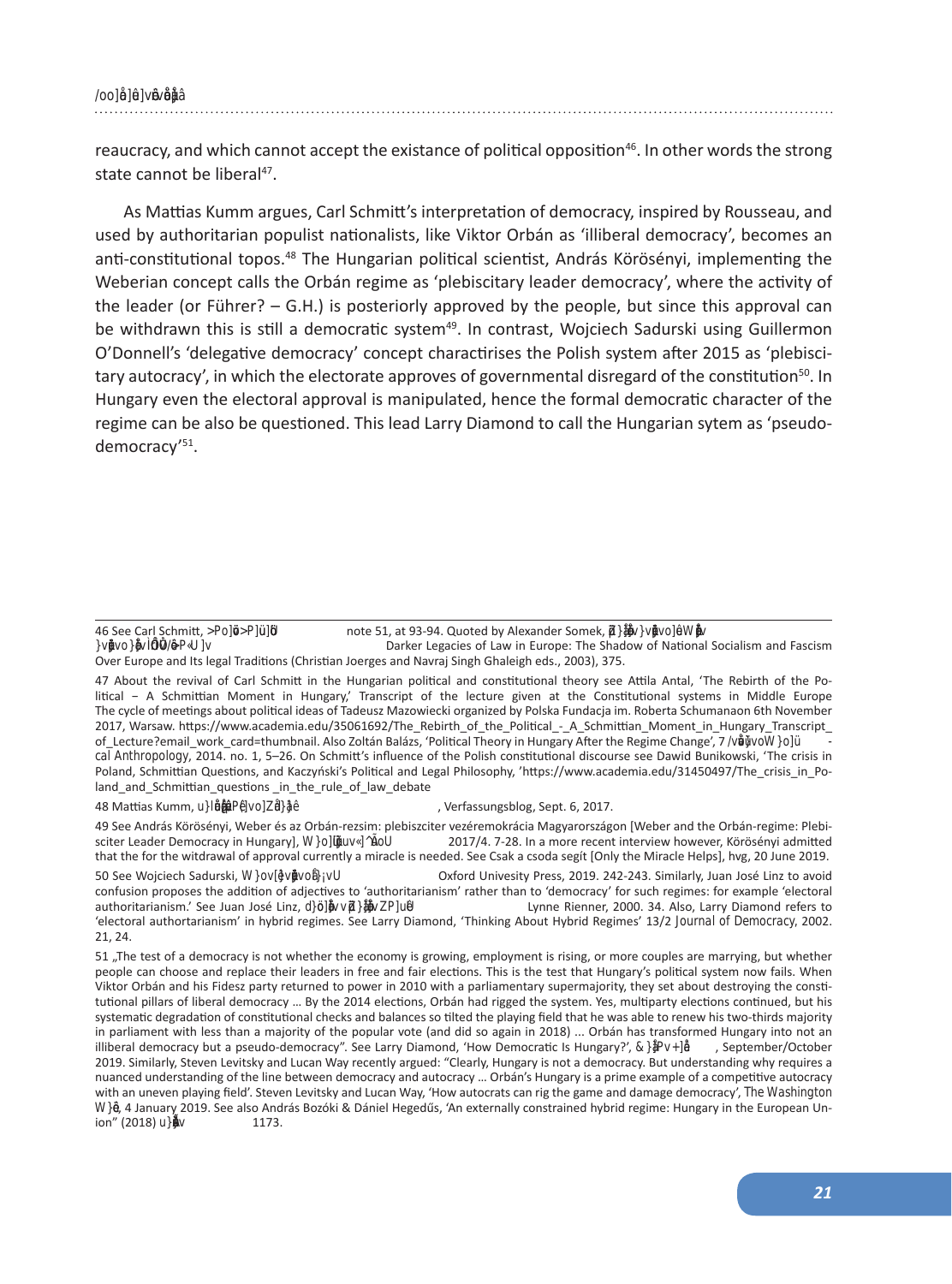#### **2. Authoritarian Populism As A Rhetoric**

The illiberal regimes in Central and Eastern Europe manifests themself populist, using anti-representation and pro-direct democracy arguments. But in reality this is only a rhetoric, which does not necessarily correspond with these populists' practice. For instance, Viktor Orbán's FIDESZ party tried to undermine the legitimacy of representation after losing the 2002 parliamentary elections<sup>52</sup>. He refused to concede defeat, declaring that 'the nation cannot be in opposition, only the government can be in opposition against its own people'. After the 2010 electoral victory, he claimed that through the 'revolution at the voting booths', the majority has delegated its power to the government representing it. This means that the populist government tried to interpret the result of the elections as the will of the people, viewed as a homogenous unit. Also, the Orbán government, which after in 2010 overthrowing its predecessor as a result of a popular referendum made it more difficult to initiate a valid referendum for its own opposition. While the previous law required only 25 percent of the voters to cast a vote, the new law requires at least 50 percent of those eligible to vote to take part, otherwise the referendum is invalid<sup>53</sup>. The ambivalence of authoritarian populists towards representation and referenda in government and in opposition applies to their attitude regarding established institutions. While they readily attack the 'establishment', while in opposition, they very much protect their own governmental institutions. The situation is different with transnational institutions, like the EU, which are also attacked by these autocratic populist governments as threats to their countries' sovereignty<sup>54</sup>. A good example is again the Hungarian Parliament's reaction to the European Parliament's critical report from July 2013 on the constitutional situation in Hungary. The Hungarian parliamentary resolution on equal treatment reads: "We, Hungarians, do not want a Europe any longer where freedom is limited and not widened. We do not want a Europe any longer where the Greater abuses his power, where national sovereignty is violated and where the Smaller has to respect the Greater. We have had enough of dictatorship after 40 years behind the iron curtain." These words very much reflect the Orbán government's view of 'national freedom', the liberty of the state (or the nation) to determine its own laws: "This is why we are writing our own constitution…And we don't want any unconsolidated help from strangers who are keen to guide us…Hungary must turn on its own axis".<sup>55</sup>

<sup>52</sup> About the use of populist rhetoric by Viktor Orbán and his government see a more detailed description in my article 'Populism, Authoritarianism and Constitutionalism', 20 *German Law Journal,* 3 (2019), 296-313.

<sup>53</sup> It is the irony of fate that due to these more stringent conditions, the only referendum that the Orbán government initiated – one against the EU's migration policy − failed. On 2 October 2016, Hungarian voters went to the polls to answer one referendum question: "Do you want to allow the European Union to mandate the relocation of non-Hungarian citizens to Hungary without the approval of the National Assembly?" . Although 92 % of those who casted votes and 98 of all the valid votes agreed with the government, answering 'no' (6 % were spoiled ballots), the referendum was invalid because the turnout was only around 40 percent, instead of the required 50 percent.

<sup>54</sup> Andrea Pin in the parallel special issue argues that supranational courts are partially also responsible for the rise of populism by judicialization of political choices and replacing national debates and rules. In my view this critique does not apply in the case of Member States of the EU, such as Hungary and Poland, where the democratic process is not operating satisfactorily, and the political institutions of the EU seem to be unable or unwilling to act. Here the CJEU or the ECtHR for that matters, despite their otherwise problematic depoliticized language, can be the last resort to enforce compliance with European values. See Andrea Pin, *The Transnational Drivers of Populist Backlash in Europe: The Role of the Courts,* XX GER L.J. XX (2019).

<sup>55</sup> The English-language translation of excerpts from Orbán's speech was made available by Hungarian officials, see e.g. Financial Times: Brussels Blog, 16 March 2012.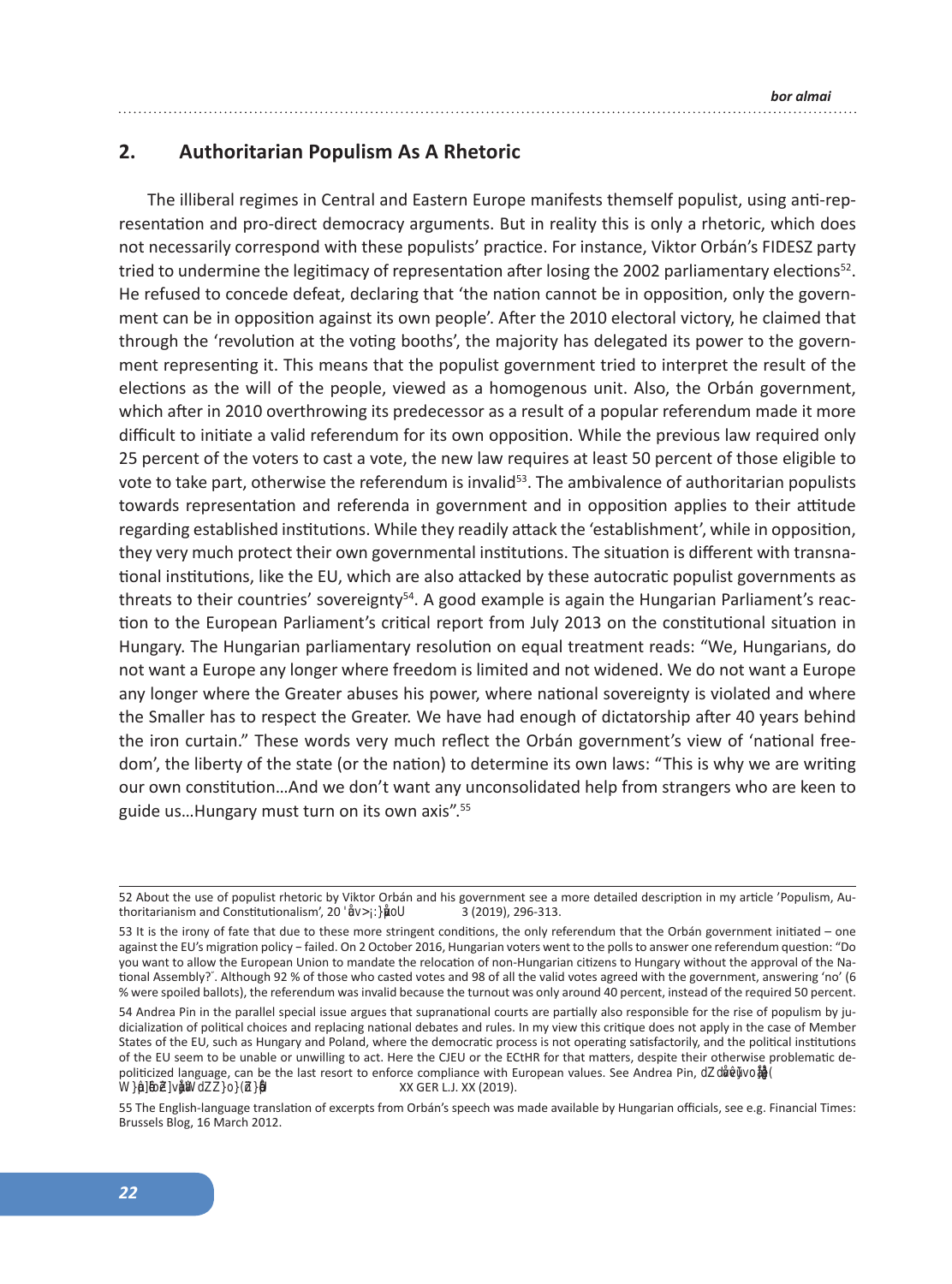Orbán repeated the same populist, nationalist mantra at the plenary debate of the European Parliament on 11 September 2018, when defying the Sargentini report, on the basis of which the Parliament launched Article 7 TEU proceedings against Hungary: "…you are not about to denounce a government, but a country and a people. You will denounce the Hungary, which has been a member of the family of Europe's Christian peoples for a thousand years; the Hungary which has contributed to the history of our great continent of Europe with its work and, when needed, with its blood. You will denounce the Hungary which rose and took up arms against the world's largest army, against the Soviets, which made the highest sacrifice for freedom and democracy, and, when it was needed, opened its borders to its East German brothers and sisters in distress. Hungary has fought for its freedom and democracy. I stand here now and I see that Hungary is being arraigned by people who inherited democracy, not needing to assume any personal risk for the pursuit of freedom. […] the report before you is an affront to the honor of Hungary and the Hungarian people. Hungary's decisions are made by the voters in parliamentary elections. What you are claiming is no less than saying that the Hungarian people are not sufficiently capable of being trusted to judge what is in their own interests. You think that you know the needs of the Hungarian people better than the Hungarian people themselves."56

Hence, I claim that autocrats' populism is 'false'<sup>57</sup> and they only use populist rhetoric, but their decisive characteristics is authoritarianism. What makes them distinct from non-populist autocrats are the democratic elections through which they come to power, even though being in government they often change the electoral law to keep their power.

#### **3. Is There Such A Thing As Authoritarian Constitutionalism?**

Constitutionalism is often defined as 'limited government.' For instance Giovanni Sartori defines constitutionalism as "a fundamental law, or a fundamental set of principles, and a correlative institutional arrangement, which would restrict arbitrary power and ensure 'limited government'"58. Also, András Sajó and Renáta Uitz describe constitutionalism as a liberal political philosophy that is concerned with limiting government<sup>59</sup>. The main aim of limiting government is to guarantee individual rights. In other words, modern constitutionalism is by definition liberal<sup>60</sup>. This does not

<sup>56</sup> http://www.kormany.hu/en/the-prime-minister/the-prime-minister-s-speeches/address-by-prime-minister-viktor-orban-in-the-debate-on-the-so-called-sargentini-report

<sup>57</sup> The term 'false' populism was used by Isaiah Berlin defining "the employment of populist ideas for undemocratic ends". See *To Define Populism,* The Isaiah Berlin Virtual Library, Isaiah Berlin 1968, The Isaiah Berlin Literary Trust 2013. Posted 14 October 2013. 6. http:// berlin.wolf.ox.ac.uk/lists/bibliography/bib111bLSE.pdf. 10.

<sup>58</sup> See Giovanni Sartori, Constitutionalism: A Preliminary Discussion, 56 *The American Political Science Review*, 1962. 855.

<sup>59</sup> András Sajó and Renáta Uitz, The Constitution of Freedom: An Introduction to Legal Constitutionalism, Oxford University Press, 2017. 13.

<sup>60</sup> In contrast, others also regard other models of constitutionalism, in which the government, although committed to acting under a constitution, is not committed to pursuing liberal democratic values. See for instance Mark Tushnet, *Varieties of Constitutionalism*, 14 Int'l J. Const. L. 1 (2016). On 11 October 2019 Tushnet posted the following message to his Facebook page: "My lecture today was on "Varieties of Constitutionalism," and argued that a thin version of constitutionalism requires only (1) that there be some entrenched provisions,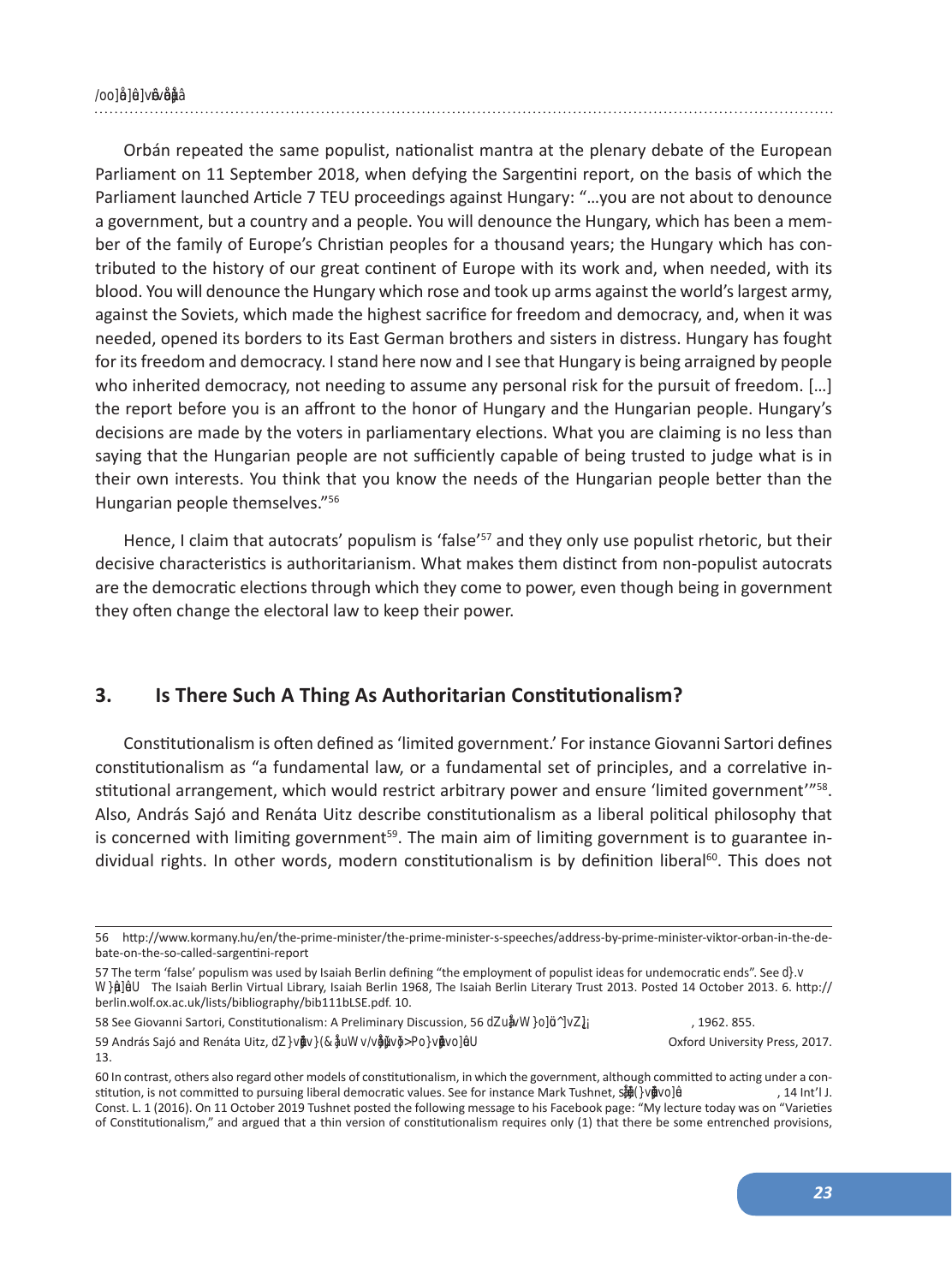mean, however, that constitutions cannot be illiberal or authoritarian. Therefore, it is legitimate to talk about constitutions in authoritarian regimes, as Tom Ginsburg and Alberto Simpler do in their book,<sup>61</sup> but I do not agree with the use of the term "authoritarian constitutionalism"<sup>62</sup> or "constitutional authoritarianism".<sup>63</sup>

Mark Tushnet for instance tries to generally pluralize the normative understanding of non-liberal constitutionalism, differentiating between an absolutist, a mere rule-of-law, and an authoritarian form of constitutionalism, Singapore being the main example of the latter $64$ . Tushnet defins authoritarian constitutionalism as an intermediate normative model between liberal constitutionalism and authoritarianism<sup>65</sup> that has moderately strong normative commitments to constitutionalism in nations with specific social and political problems, such as a high degree of presistent ethnic conflict.<sup>66</sup> In other words, he refers to a distinct type of regime, wherin there are faulty practices and a constitution with an authoritarian content.

In contrast to Tushnet's understanding of authoritarian constitutionalism, which can also be considered as an empirical work about hybrid regimes, Roberto Niembro Ortega provides a more conceptual approach that refers to a very sophisticated way in which ruling elites with an authoritarian mentality exercise power in not fully democratic states<sup>67</sup>. Here the regimes do have a liberal democratic constitution, but istead of limiting the power of the state it is used for practical and authoritarian ideological functions to mask the idea of constitutionalism. But, as pointed out earlier, if the constitution does not limit the government's power, it cannot fulfil the requirements of constitutionalism, and can only be considered as sham constitution<sup>68</sup>, and as a rhetorical tool, just as populism is in the hands of autocrats.

<sup>(2)</sup> that there be some mechanism for resolving disputes about what the law is that is oriented solely to making decision according to law, and (3) that the regime receive popular consent to the regime as a whole measured over some reasonable period of time. (Lots of complexities elided here.) The first subtext, which almost surfaced in the discussion afterwards, is that the Chinese leadership doesn't really have to fear constitutionalism as such (as it seems to do), if the very thin version I outlined counts as constitutionalism (which I think it does). The second subtext is that, if the idea of thin constitutionalism were accepted the way would be open for discussions about whether thin constitutionalism should be thickened (discussions that are harder to have if the idea of constitutionalism is ruled off the table fro the outset)". Similarly, Gila Stopler defines the state of the current Israeli constitutional system as 'semi-liberal constitutionalism'. Cf. Gila Stopler, *Constitutional Capture in Israel*, ICONnect, August 21, 2017.

<sup>61</sup> Tom Ginsburg and Alberto Simpser, *Constitutions in Authoritarian Regimes,* 2014.

<sup>62</sup> See for instance Alexander Somek, *Authoritarian Constitutionalism: Austrian Constitutional Doctrine 1933-1938 and Its Legacy, in* Darker Legacies of Law in Europe: The Shadow of National Socialism and Fascism Over Europe and Its legal Traditions (Christian Joerges and Navraj Singh Ghaleigh eds., 2003); Turkuler Isiksel, *Between Text and Context: Turkey's Tradition of Authoritarian Constitutionalism*, 11 Int'l J. Const. L. 702 (2013).

<sup>63</sup> Steven Levitsky & Lucan A. Way, *The Rise of Competitive Authoritarianism*, 13 Journal of Democracy 51 (2002).

<sup>64</sup> Mark Tushnet, *Authoritarian Constitutionalism*, 100 Cornell Law Review 391 (2015)*,* 391-561.

<sup>65</sup> Tushnet provides the following rough definition of authoritarianism: all decisions can potentially be made by a single decision maker (which might be a collective body), whose decisions are both formally and practically unregulated by law. *Ibid.,* 448.

<sup>66</sup> In the case of Singapore Tushnet argues that the government needs to preserve ethnic and religious hamony, without indicating why this goal can only be achieved by authoritarian tools. He mentions Malaysia, Mexico before 2000, Egypt under Mubarak, and Taiwan between 1955 and the late 1980s, and South Korea between 1948 and 1987 as candiates of authoritarian constitutionalism. See *ibid.,* 393. 67 See Roberto Niembro Ortega, 'Conceptualizing Authoritarian Constitutionalism', *Verfassung und Recht in Übersee* (VRÜ), 49 (2016), 339-367.

<sup>68</sup> About the concept of sham constitution see David S. Law and Mila Versteeg, *Sham Constitutions*, 101 Calif. L. Rev. 863 (2013).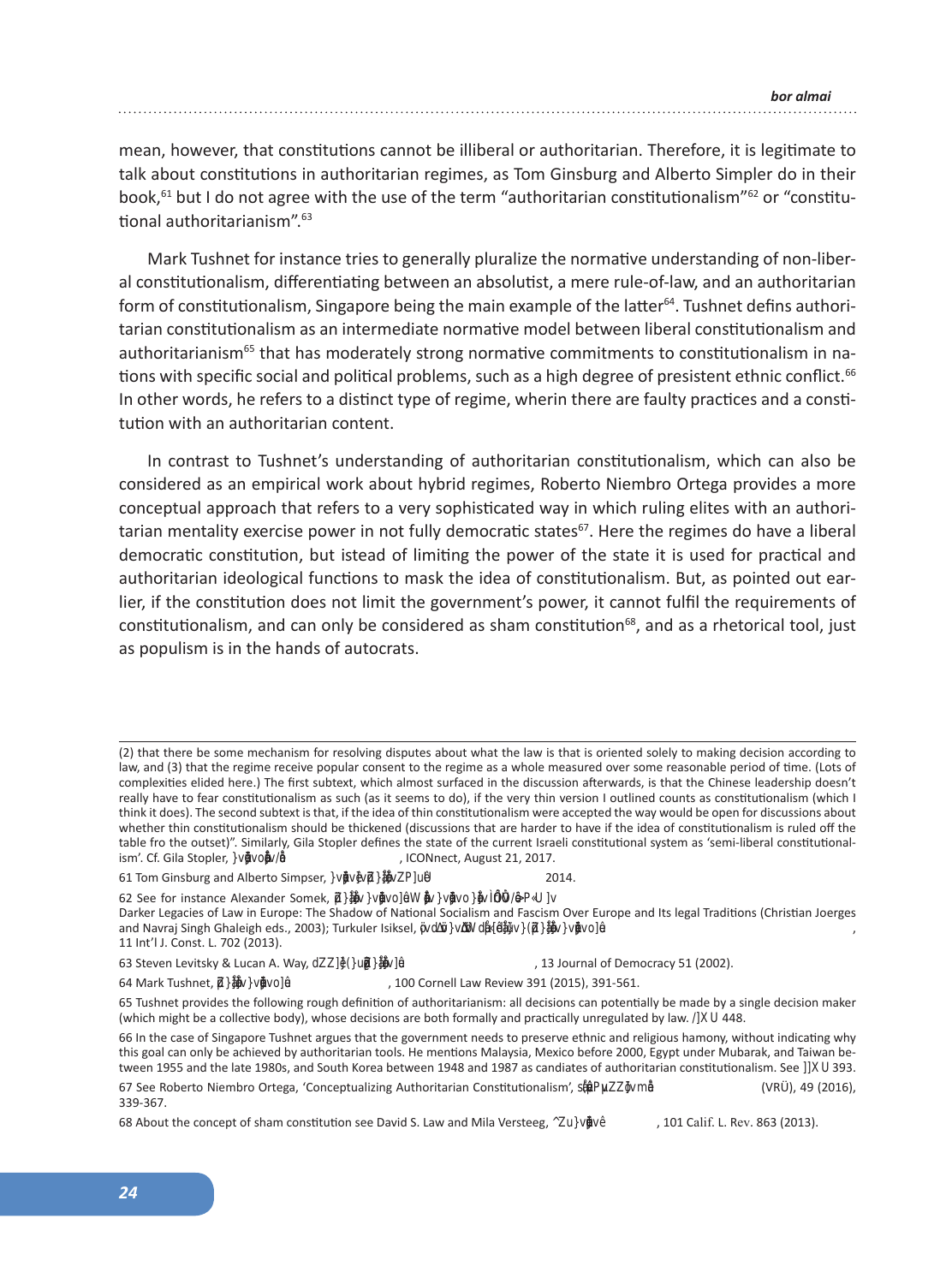Most of the chapters in a recently published book<sup>69</sup> – as the editors' preface states – "challenge" the notion of a single 'proper sense' of constitutionalism that is coexistensive with and exhausted by the discrete elements of the liberal paradigm". In the introductory chapter, Günter Frankenberg argues that "liberal orthodoxy treats authoritarian constitutionalism not just as a contested concept, but as a mere travesty or deceitful rendition of the rules and principles, values and institutions of what is innocently referred to as 'Western constitutionalism'"70.

Refering to Roberto Gargarella's book on Latin American constitutionalism<sup>71</sup> Frankenberg claims that the orthodoxy gives 'obsessive attention to issues of rights', especially enforceable civil and political rights at the expense of redistributive policies or social entitlements, free and fair election, separation of powers, judicial review. He introduces authoritarian constitutionalism as 'one of modernity's narratives alloying rule and law,' by using Machiavellian constitutional opportunistic technology, like Chinese head of state Xi Jinping observing established constitutional amendment procedure while stripping himself of the existing term limit, or more Hobbesian claim to defend the public good and people's interest, like Hungarian Prime Minister Viktor Orbán referring to European Christian values while denouncing human rights of refugees.72

As Helena Alviar Garcia and Michael Wilkinson demonstrate in their contributions to the same book, political authoritarianism entertains an affinity with economic neoliberalism<sup>73</sup>. This can perfectly be proven by the neoliberal economic policy of the current authoritarian regime of Viktor Orbán's Hungary. One of the most tragic historical example of this relationship is the politics of the van Papen government in the last period of the Weimar Republic as clearly seen by Hermann Heller already in 193374. Heller claims that Papen wanted the state and the economy to be 'strickly' separated from one another. Legitimising this policy, Carl Schmitt in November 1932 lectured on 'the state and economy,' arguing that the total state makes an attempt to order the economy in an authoritarian way, drawing a sharp line of separation vis-á-vis the economy, although ruling on the other hand with the strongest military means and the means of mass meanipulation (Radio, Cinema).<sup>75</sup> Besides from retreating from economic and social policy, this authoritarian state is also supposed to retreat from socio-cultural policy. Heller concludes that this 'authoritarian liberalism,' which is characterised by the retreat of the authoritarian state from social policy, liberalization of

75 *Ibid.,* 299-300.

<sup>69</sup> Autoritarian Constituionalism. Comparative analysis and Critique (Helena Alviar Garcia and Günter Frankenberg eds., 2019.

<sup>70</sup> See Günter Frankenberg, *Authoritarian Constitutionalism: Coming to Terms with Modernity's Nightmares,* in Autoritarian Constituionalism. Comparative analysis and Critique (Helena Alviar Garcia and Günter Frankenberg eds., 2019), 7.

<sup>71</sup> Cf. Roberto Gargarella, Latin American Constitutionalism 1810-2010: The Engine Room of the Constitution, Oxford University Press, 2013.

<sup>72</sup> Günter Frankenberg, Authoritarian Constitutionalism: Coming to Terms with Modernity's Nightmares, in Autoritarian Constituionalism. Comparative analysis and Critique (Helena Alviar Garcia and Günter Frankenberg eds., 2019), 13-17.

<sup>73</sup> See Helena Alvoar Garcia, *Neoliberalism As a Form of Auhoritarian Constitutionalism, ,* in Autoritarian Constituionalism. Comparative analysis and Critique (Helena Alviar Garcia and Günter Frankenberg eds., 2019), 37-56., and Michael A. Wilkinson, *Authoritarian Liberalism As Authoritarian Constitutionalism,* in Autoritarian Constituionalism. Comparative analysis and Critique (Helena Alviar Garcia and Günter Frankenberg eds., 2019), 317-337.

<sup>74</sup> Cf. Heller's paper on 'Authortarian Liberalism?', which orginally appeard in 1933in vol. 44 of *Die Neue Rundschau* (289-298). See the English translated version in *European Law Journal*, Vol. 21. No. 3. May 2015. 295-301.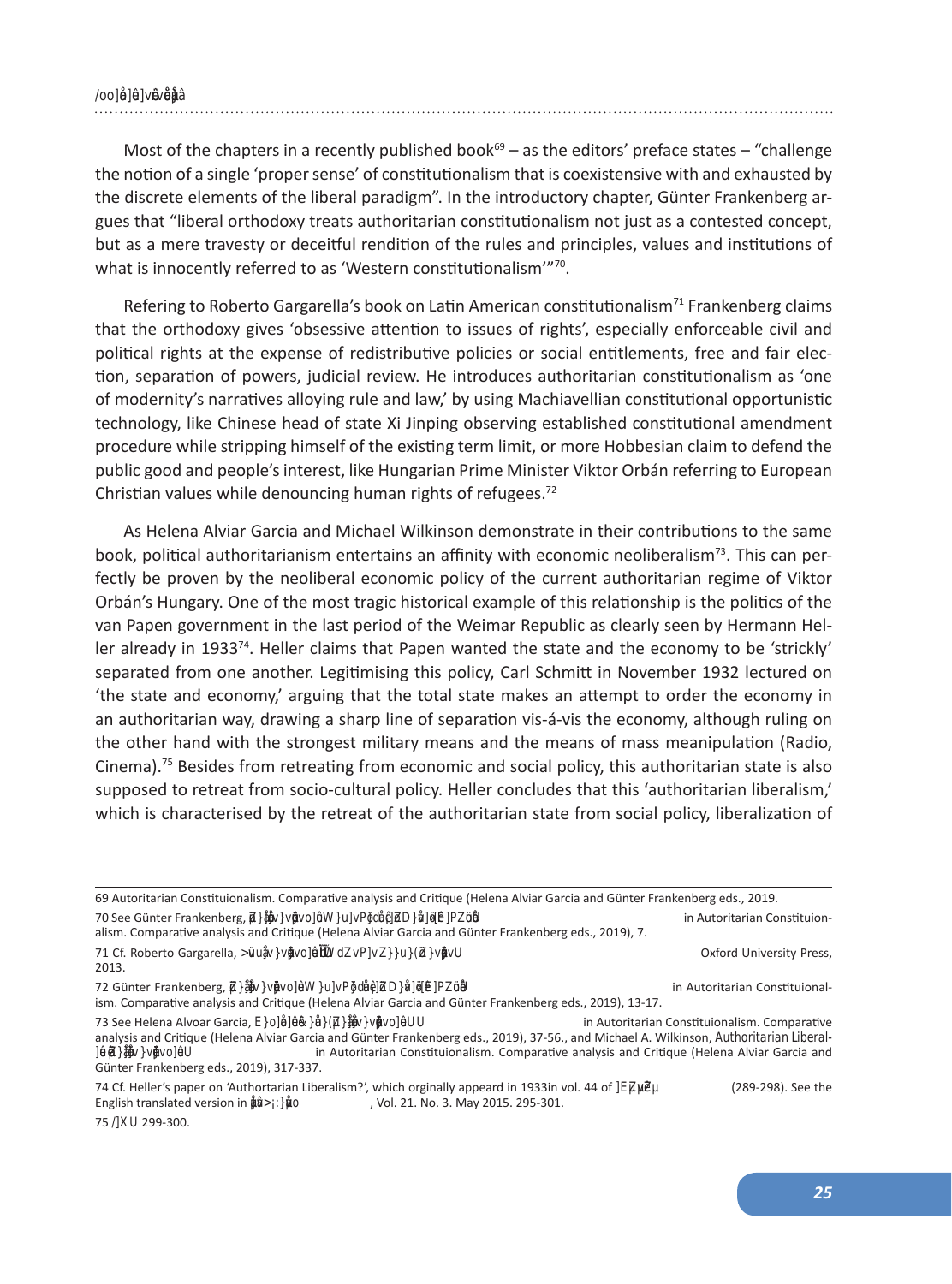the economy and dictatorial control by the state of politico-intellectual functions cannot be ruled in democratic forms, proving the claim made earlier here that not only democracy presupposes liberalism, but there is no liberalism without democracy either. Together with Juan José Linz we can also be skeptical regarding the efforts to distinguish between ostensibly benevolent 'authoritarian, antidemocratic political solution', and totalitarianism in the 1930s<sup>76</sup>. Based on the experiences of the current authoritarian regimes, for instance in Russia<sup>77</sup> I would add the same doubts about the benevolence of 'authoritarian constitutionalism' altogether.

Besides the constitutions in the Communist countries, both current theocratic and communitarian constitutions are considered as illiberal.<sup>78</sup> Theocratic constitutions, in contrast to modern constitutionalism, reject secular authority.<sup>79</sup> In communitarian constitutions, like the ones in South Korea, Singapore and Taiwan, the well-being of the nation, the community and society receive utilitarian priority rather than the individual freedom, which is the principle of liberalism. But in these illiberal polities, there is no constitutionalism, their constitutions – using Pablo Castillo-Ortiz's term − are 'de-normativised.'80 In other words, in my view 'illiberal constitutitonalism' is an oxymoron.

#### **4. Can 'Nonliberal Constitutionalism' Be Really Constitutionalist?**

Besides illiberal constitutionalism there are also attempts to legitimate 'nonliberal constitutionalism' as a subtype of constitutionalism. Graham Walker uses the term for constitutionalist structures, 'wherever people value some aspects of communal identity more than autonomy of individual choice.'81 Walker's main example for the nonliberal, rather local than universal values is the multicultural grant of group right to native peoples and the distinct society of Québec, but he also mentions the state of Israel, which fails its noncitizen residents in many regrettable ways, as well as the tribal life of the native American nations in the US. The common characteristic of all these approaches is "to indict the notion of individual autonomy rights as a form of naïve and homogenizing universalism, and to unmask the ethnic and moral 'neutrality' of the liberal state as a covert form of coercion."82 Walker builds up his concept using Charles Howard McIlwain's understanding of consti-

<sup>76 22</sup> See Juan José Linz, *Totalitarian and Authoritarian Regimes,* Lynne Rienner, 2000. 51.

<sup>77</sup> Among the Machiavellian technologies Frankenberg mentions the Putin-Medvedev tandemocracy. Günter Frankenberg, *Authoritarian Constitutionalism: Coming to Terms with Modernity's Nightmares,* in Autoritarian Constituionalism. Comparative analysis and Critique (Helena Alviar Garcia and Günter Frankenberg eds., 2019), 15.

<sup>78</sup> Li-Ann Thio, *Constitutionalism in Illiberal Polities, in* Oxford Handbook of Comparative Constitutional Law 133 (Michel Rosenfeld, & András Sajó eds., 2012). Contrary to my understanding, Thio also talks about 'constitutionalism' in illiberal polities.

<sup>79</sup> There are two subcategories distinguished here: The Iranian subcategory, where Islam is granted an authoritative central role within the bounds of a constitution; and the Saudi Arabian subcategory, where Islam is present, without the formal authority of modern constitutionalism.

<sup>80</sup> See Pablo Castillo-Ortiz, *The Illiberal Abuse of Constitutional Courts in Europe,* 15 European Constititonal Law Review, 2019. 48-72, at 67.

<sup>81</sup> Graham Walker, *The Idea of Nonliberal Constitutionalism, Nomos,* Vol. 39, Ethnicity and Group Rights, 1997. 154-184, at 155. 82 *Ibid*., 157.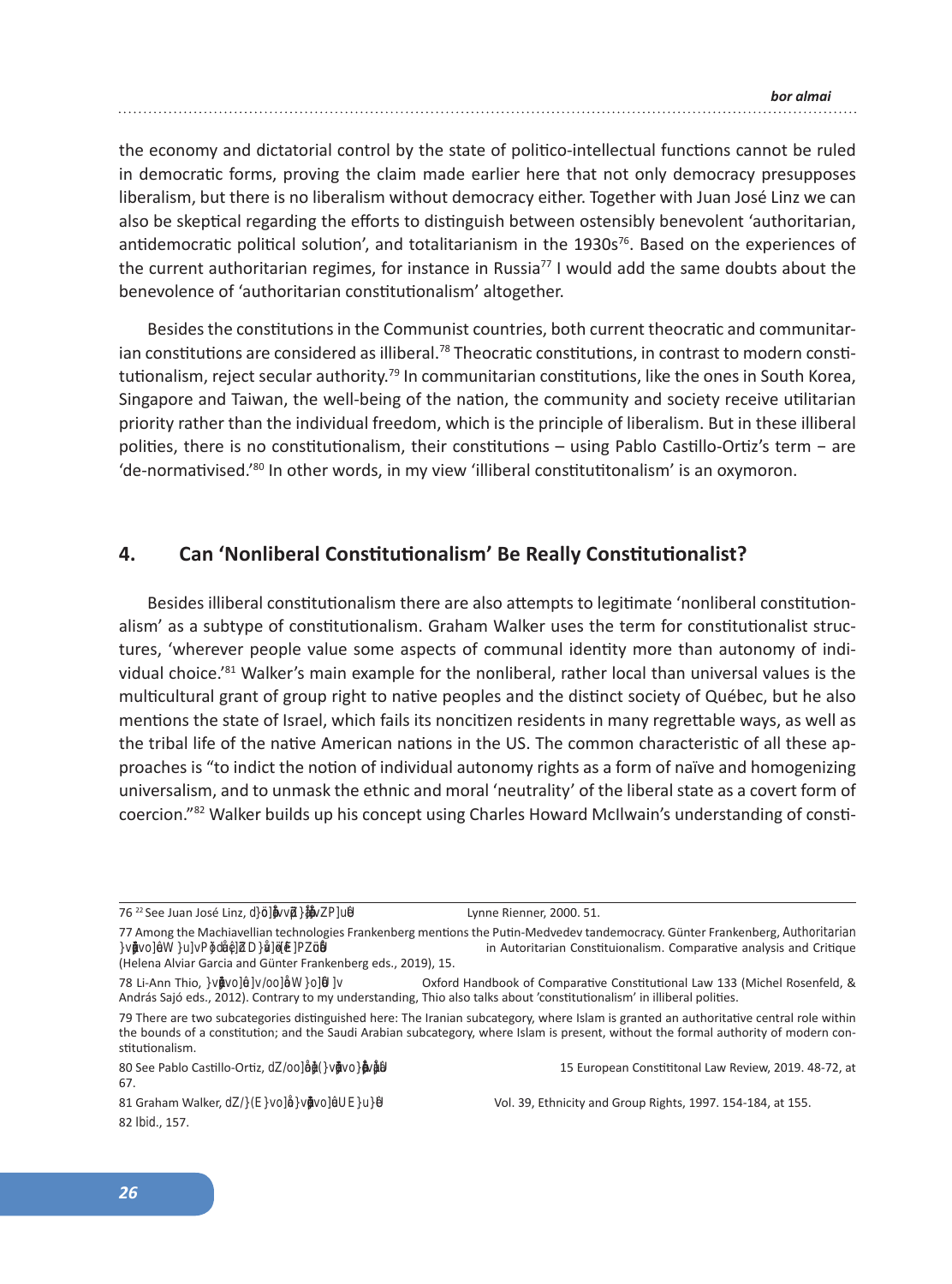tutionalism in his 1940 book<sup>83</sup>. According to McIlwain the limitation of government by law isn't necessarily liberal, because the rights of individuals are nor centralized, and there is no need for a public authority to be a neutral arbiter among competing value systems. Among the more contemporary thinkers, Walker relies on Stanley Fish's skepticism about individual rights of all kind. In his notorious articles from  $1987<sup>84</sup>$  and  $1992<sup>85</sup>$  respectively, Fish argues that because liberalism conceives its rational principles precisely as supranational and nonpartisan, "one can only conclude, and conclude nonparadoxically, that liberalism doesn't exist." According to Walker, nonliberal constitutiuonalism historically was anticipated in some features of Republican Rome or of medieval Europe, or in the millet system of the Ottoman Empire, while in more recent history in Canada before the 1982 Charter of Rights and Freedoms. He also consideres the evolving multiculturalist/tolerationist American university campus practices as an embryonic version of nonliberal constitutionalism, and 'politically correct' thinkers who promote such policies as hostile to the notion of 'individual rights.'

The problem with Walker's concept is that he conflates constitutionalism with the constitution. While the latter indeed predates the enlightenment, the former, together with liberalism does not<sup>86</sup>. The 'constitution' as the configuration of public order defined by Aristotle or Cicero did not require the notion of individual rights, while modern constitutionalism does<sup>87</sup>. For instance Montesquieu in The Spirit of Laws argues that the constitutional system based on the separation of power is necessary for securing political liberty and preventing the emergence of 'tyrannical laws' and 'exacution of laws in a tyrannical manner."88 This means that 'fettered power', which, according to Walker is the essence of constitutionalism, presupposes guaranteed individual rights. In other words, not only the anti- or illiberal version of constitutionalism, discussed earlier, but also the nonliberal one is an oxymonoric.

<sup>83</sup> Charles Howard McIlwain, *Constitutionalism, Ancient and Modern,* Cornell University Press, 1940.

<sup>84</sup> Stanley Fish, Liberalism Doesn't Exist, *Duke Law Journal,* December 1987.

<sup>85</sup> Stranley Fish, There's No Such Thing as Free Speech and It's a Good Thing, Too, *Boston Review* 17:1, 1992.

<sup>86 &#</sup>x27;Classic liberalism' in its 19th centrury European sense means individual liberty and free market. See András Sajó and Renáta Uitz, *The Constitution of Freedom: An Introduction to Legal Constitutionalism,* Oxford University Press, 2017. 13.

<sup>87</sup> Carl J. Friedrich, one of the authors Walker refers to, in the later editions of his famous text on *Constitutional Government and Democracy* emhapsizes that the single function of constitutionalism is safeguarding each person in the exercise of 'individual rights.' See Carl J. Friedrich, Constitutional Governance and Democracy: Theory and Practice in Europe and America, 4<sup>th</sup> ed., Blaisdell, 1968. 24, 7. Walter Murphy, another author, quoted by Walker after the democratic transition in Eastern Europe has also talked about 'protecting individual liberty' as the ultimate civic purpose of constitutionalism. Cf. Walter F- Murphy, Constitutions, Constitutionalism and Democracy, in Douglas Greenberg, Stanley N. Katz, Melanie Beth Oliviero, and Steven D. Wheatley (eds.), *Constitutionalism and Democracy: Transitions in the Contemporary World,* Oxford University Press, 1993.

<sup>88</sup> Montesquieu, *The Spirit of the Laws,* (transl. and eds.AM Cohler, BC Miller, HS Stone, Cambridge University Press, 1999. Book XI. Chapter 6 at 157. (Quoted by Gábor Attila Tóth, Constitutional Markers of Authoritarianism, *Hague Journal on the Rule of Law,* Published online: 10 September 2018.)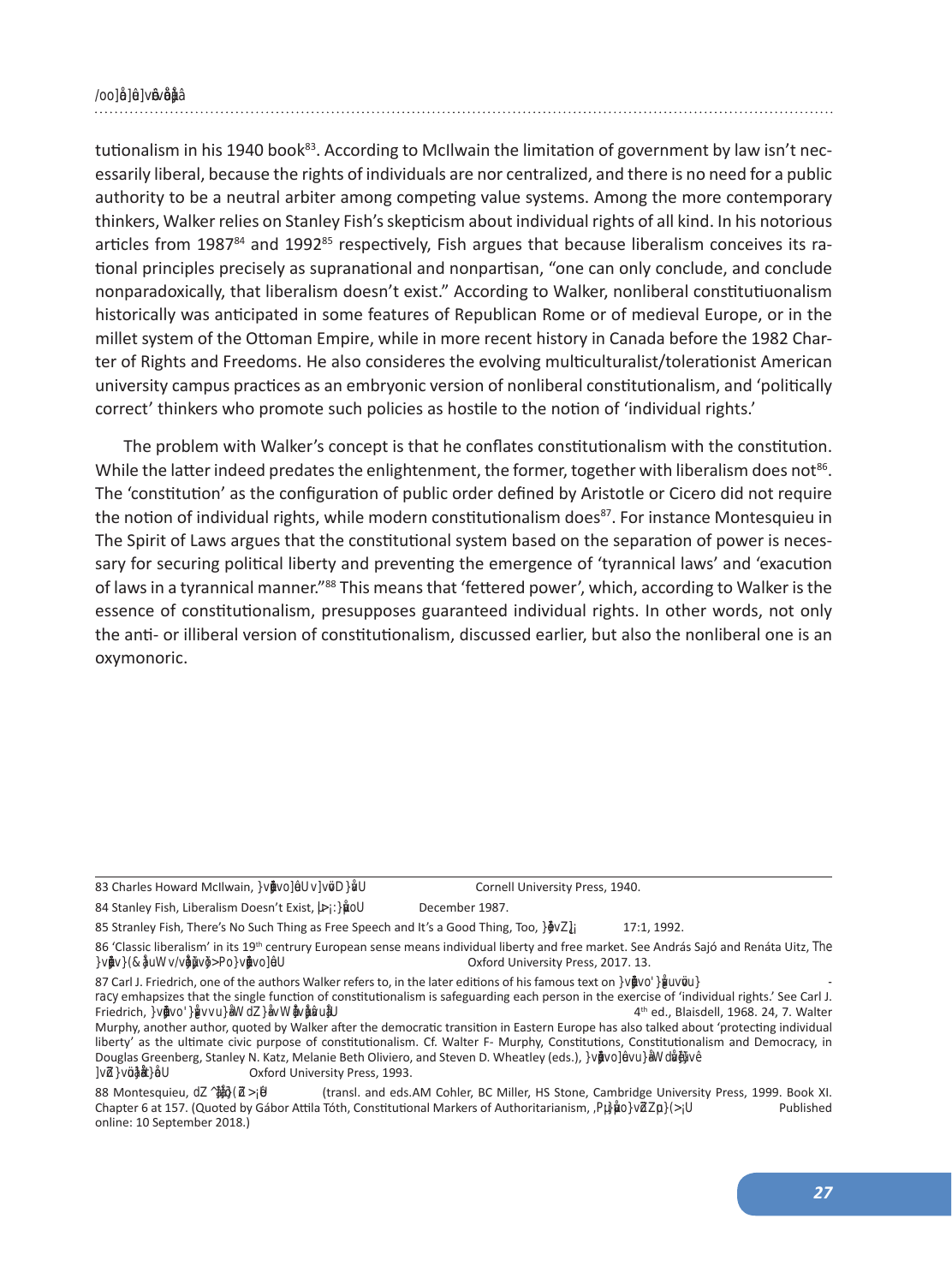#### **B. Attempts to Legitimize 'Illiberal Constitutionalism'**

#### **1. Majoritarian (Westminster) System**

Proponents of Fidesz' illiberal constitution, as Béla Pokol, professor of law and member of the packed Hungarian Constitutional Court argues that the post-20122 constitutional system envisages the Westminster type of Parliamentary system, in which the "winner takes all", and where principle of the unity of power prevails<sup>89</sup>. But the Hungarian or for that matter the Polish constitutional system cannot be considered as a monistic democracy, which just gives priority to democratic decisionmaking over fundamental rights.<sup>90</sup> Actually, the new Hungarian constitution and the Polish constitutional practice do not comply with any models of government, which are based on the concept of separation of powers. The more traditional models of government forms are based on the relationship between the legislature and the executive. For instance, Arendt Lijphart differentiates between majoritarian (Westminster) and consensual models of democracy, the prototype of the first being the British, while of the second the continental European parliamentary, as well as the U.S. presidential system.<sup>91</sup> Giovanni Sartori speaks about presidentialism and semi-presidentialism, as well as about two forms of parliamentarism, namely the premiership system in the UK, or *Kanzlerdemokra*tie in Germany, and the assembly government model in Italy.<sup>92</sup> Bruce Ackerman uses, besides the Westminster and the US separation of powers systems, the constrained parliamentarism model as a new form of separation of powers, which has emerged against the export of the American system in favor of the model of Germany, Italy, Japan, India, Canada, South Africa, and other nations, where both popular referendums and constitutional courts constrain the power of the parliament.<sup>93</sup>

Hungary and Poland, from 1990 until 2010, and 2015 respectively, belonged to the consensual and constrained parliamentary systems, close to the German *Kanzlerdemokratie*, in Poland with a more substantive role for the President of the Republic. But in Hungary, the 2011 Fundamental Law abolished almost all possibility of institutional consensus and constraints of the governmental power. In Poland, despite the fact that the governmental majority isn't able to change the Constitution, due to the legislative efforts of the PiS government, the 1997 Constitution has become a sham document. In both countries, the system has moved towards an absolute parliamentary sovereignty model without the cultural constrains of the Westminster form of government. Not to mention the fact that in the last decades, the traditional British model of constitutionalism has also been changed drastically with the introduction of a bill of rights by left-of-centre governments—and opposed by right-of-centre opposition parties—in Canada (1982), New Zealand (1990), the United Kingdom (1998), the Australian Capital Territory (2004) and the State of Victoria (2006). Contrary to

<sup>89</sup> Béla Pokol, 'Elismerés és kritika' (Recognition and Criticism), *Magyar Nemzet*, 2011. március 24.

<sup>90</sup> Bruce Ackerman distinguishes between three models of democracy: Monistic, rights fundamentalism, in which fundamental rights are morally prior to democratic decision-making and impose limits, and dualist, which finds the middle ground between these two extremes, and subjects majoritarian decision-making to constitutional guarantees. *See* Bruce Ackerman, 1 We the People 6-16 (1992).

<sup>91</sup> Arendt Lijphart, Patterns of Democracy. Government Forms and Performance in Thirty-Six Countries (1999).

<sup>92</sup> Giovanni Sartori, Comparative Constitutional Engineering (2nd ed., 1997).

<sup>93</sup> Bruce Ackerman, *The New Separation of Powers*, 113 Harv. L. Rev. 633 (2000).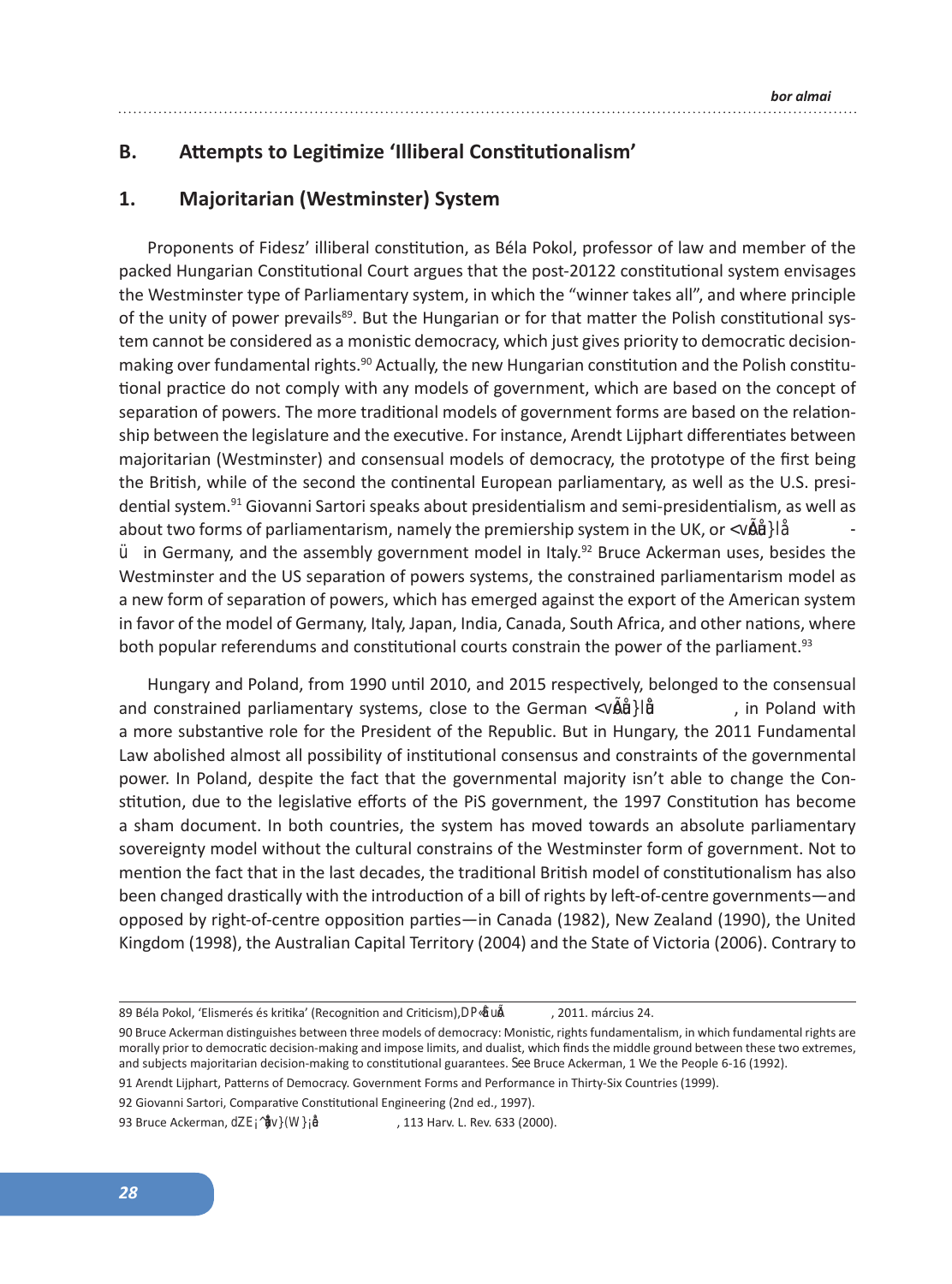the traditional Commonwealth model of constitutionalism, in the new Commonwealth model the codified bills of rights became limits on the legislation, but the final word remained in the hands of the politically accountable branch of government. In this respect, this new Commonwealth model is different from the judicial supremacy approach of the US separation of powers model, as well from the European constrained parliamentary model. The biggest change occurred in the UK, and some even talk about the "demise of the Westminster model".<sup>94</sup> The greatest deviation from the system of unlimited parliamentary sovereignty was the introduction of judicial review. In just over two decades, the number of applications for judicial review nearly quadrupled to over 3,400 in 2000, when the Human Rights Act 1998 came into effect in England and Wales.<sup>95</sup> The Human Rights Act has a general requirement that all legislation should be compatible with the European Convention of Human Rights. This does not allow UK courts to strike down, or "disapply", legislation, or to make new law. Instead, where legislation is deemed to be incompatible with Convention rights, superior courts may make a declaration of incompatibility under Section 4.2. Then, the government and Parliament decide how to proceed. In this sense, the legislative sovereignty of the UK Parliament is preserved. Some academics argue that, although as a matter of constitutional legality Parliament may well be sovereign, as a matter of constitutional practice it has transferred significant power to the judiciary.<sup>96</sup>

Others go even further and argue that, although the Human Rights Act 1998 is purported to reconcile the protection of human rights with the sovereignty of Parliament, it represents an unprecedented transfer of political power from the executive and legislature to the judiciary.<sup>97</sup>

Besides the mentioned Commonwealth countries, a similarly new model has emerged in Israel, where the Basic Law on occupation, re-enacted in 1994, contains a 'notwithstanding' provision, similar to the Canadian one. The new model of Commonwealth constitutionalism is based on a dialogue between the judiciary and the parliament. In contrast to these new trends, in the Hungarian and Polish constitutional system the parliamentary majority not only decides every single issue without any dialogue, but practically there is no partner for such a dialogue, due to the fact that the independence of both the ordinary judiciary and the constitutional courts have been eliminated.

#### **2. Political Constitutionalism**

It is striking, and of significance, how the illiberal authoritarians in Central and Eastern Europe attempt to legitimize their actions by referring to political constitutionalism as their approach to constitutional change. The main argument of Central and Eastern European illiberals to defend their constitutional projects is grounded in a claim to political constitutionalism, which favors parliamen-

<sup>94</sup> Cf. Philip Norton, *Governing Alone*, Parliamentary Affairs*,* October 2003, 544.

<sup>95</sup> *See* David Judge, *Whatever Happened to Parliamentary Democracy in the United Kingdom*, Parliamentary Affairs*,* July 2004, 691.

<sup>96</sup> Cf. Keith D. Ewing, *The Human Rights Act and Parliamentary Democracy*, 62 Modern L. Rev. 79, 92 (1999).

<sup>97</sup> *See* Matthew Flinders, *Shifting the Balance? Parliament, the Executive and the British Constitution*, Political Studies, March 2002, 62.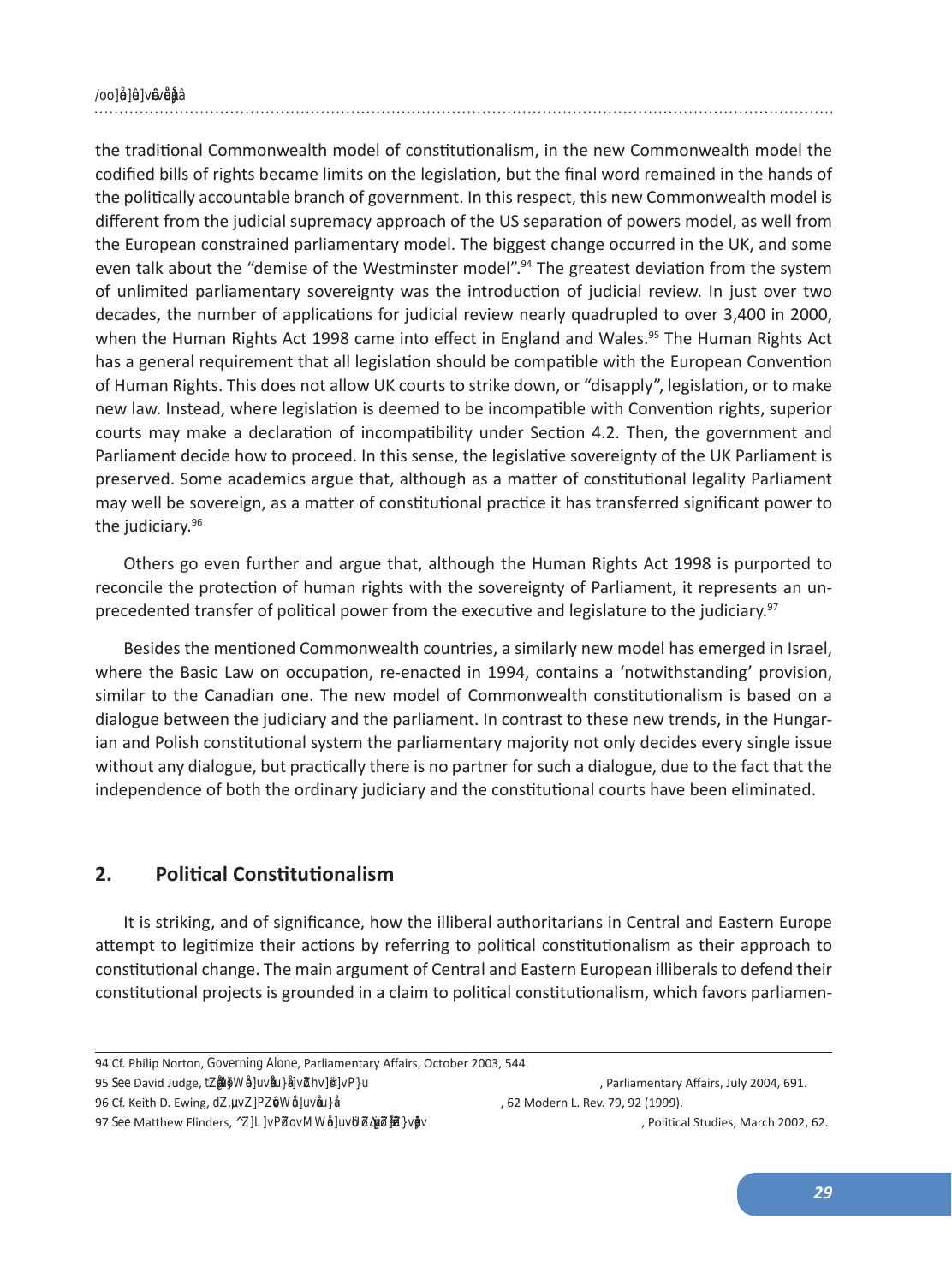tary rule and weak judicial review. To be clear, despite some academics' efforts to apply the concept of political constitutionalism in defense of illiberalism, I do not consider political constitutionalism, based on republican philosophy, or all of the concepts rejecting strong judicial review, or judicial review altogether, as populist.<sup>98</sup> Some scholars and constitutional court justices both in Hungary and Poland have attempted to interpret the new constitutional system as a change from legal to political constitutionalism. In my view, these interpretations are simply efforts to legitimize the silencing of judicial review.

One of the "fake judges" of the Polish Constitutional Tribunal, the late Lech Morawski, emphasized the republican traditions, present both in Hungary and Poland, mentioning the names of Michael Sandel, Philip Pettit, and Quentin Skinner.<sup>99</sup> Also, constitutional law professor Adam Czarnota explained the necessity of the changes, with the argument that "legal constitutionalism alienated the constitution from citizens...The place of excluded citizens was taken by lawyers."100 He proudly acknowledges that the governing party, PiS has appointed judges that represent its worldview, which according to Czarnota is based "on the principle of supremacy of the Parliament in relation to constitutional review and acceptance of a role of the judicial restraint not judicial activism which was earlier the norm."<sup>101</sup> Czarnota interprets the present constitutional crisis in Poland and in some other countries in Central-Eastern Europe as "an attempt to take the constitution seriously and return it to the citizens,"102 what he considers the fulfillment of political constitutionalism.

In Hungary, István Stumpf, constitutional judge, nominated without any consultation with opposition parties by FIDESZ right after the new government took over in 2010, and elected exclusively with the votes of the governing parties' votes, in his book argued for a strong state and claimed the expansion of political constitutionalism regarding the changes.<sup>103</sup> It is remarkable that two other members of the current packed Constitutional Court also argue against legal constitutionalism, blaming it as 'judicial dictatorship'<sup>104</sup> or 'juristocractic.<sup>'105</sup> In the scholarly literature, Attila Vincze argued that the decision of the Constitutional Court accepting the Fourth Amendment to the Fundamental Law—which among other things also invalidated the entire case-law of the Court prior to the new constitution—was a sign of political constitutionalism prevailing over the legal one.<sup>106</sup> Even those, like Kálmán Pócza, Gábor Dobos and Attila Gyulai who acknowledge that the Court hasn't been confrontational towards the current legislature and the government characterize this behavior

<sup>98</sup> *See* for the opposite view Lucia Corso, *What Does Populism Have to Do with Constitutional Law? Discussing Populist Constitutionalism and Its Assumptions*, Rivista di filosofia del Diritto 443 (2014).

<sup>99</sup> Lech Morawski, *A Critical Response*, Verfassungsblog, June 3, 2017.

<sup>100</sup> Adam Czarnota, *The Constitutional Tribunal*, Verfassungsblog, June 3, 2017.

<sup>101</sup> *Ibid.*

<sup>102</sup> *Ibid.*

<sup>103</sup> *See* István Stumpf, Erős Állam – Alkotmányos Korlátok [Strong State – Constitutional Limits] 244-249 (2014).

<sup>104</sup> See András. Zs. Varga, *From Ideal to Idol? The Concept of the Rule of Law,* Dialóg Campus, Budapest, 2019. 16.

<sup>105</sup> Béla Pokol, *The Juristocratic State: Its Victory and the Possibility of Taming*. Budapest, Dialóg Campus, Budapest, 2017.

<sup>106</sup> Attila Vincze, *Az Alkotmánybíróság határozata az Alaptörvény negyedik módosításáról: az alkotmánymódosítás alkotmánybírósági kontrollja* [The Decision of the Constitutional Court on the Fourth Amendment to the Fundamental Law: The Constitutional Review of Constitutional Amendments], Jogesetek Magyarázata 3, 12 (2013).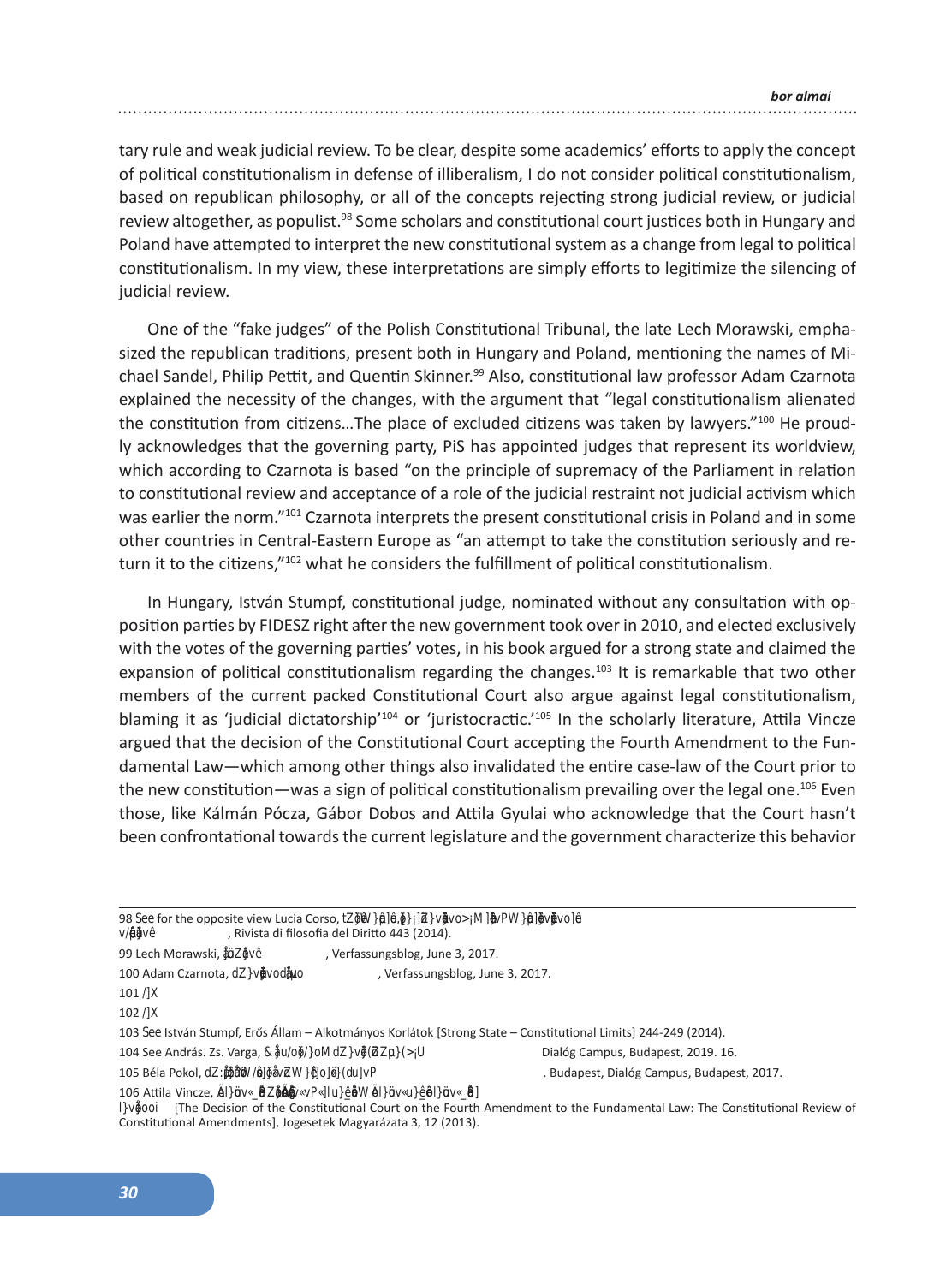as a special approach within the system of separation of powers, best described as a partnership in a constitutional dialogue<sup>107</sup>.

Political constitutionalists, like Richard Bellamy, Jeremy Waldron, Akhil Amar, Sandy Levinson, and Mark Tushnet, who themselves differ from one another significantly, emphasize the role of elected bodies instead of courts in implementing and protecting the constitution, but none of them reject the main principles of constitutional democracy, as 'illiberal' populist constitutionalists do. Even Richard D. Parker, who announced a "constitutional populist manifesto" wanted only to challenge the basic idea, central to constitutional law, "that constitutional constraints on public power in a democracy are meant to contain or tame the exertion of popular political energy rather than to nurture, galvanize, and release it."<sup>108</sup> Similarly, those who describe a new model of constitutionalism, based on deliberation between courts and the legislator, with the latter retaining the final word, have nothing to do with illiberal constitutionalism.<sup>109</sup> Those scholars realize that parliamentary sovereignty tends to be increasingly restrained, either legally or politically, and that the last decades have witnessed less and less scope for the exercise of traditional *pouvoir constituant*, conceived as the unrestrained 'will of the people', even in cases of regime change or the establishment of substantially and formally new constitutional arrangements.110 The remainders of both Hungarian and Polish constitutional review have nothing to do with any types of political constitutionalism or a weak judicial review approach, which all represent a different model of separation of powers. In the authoritarian Hungarian and in the Polish sham system of constitutionalism, there is no place for any kind of separation of powers.

Following Tamás Györfi's theory, there are three different forms of weak judicial review: each of them is lacking one of the defining features of strong constitutional review, but all of them want to strike a balance between democracy and the protection of human rights that differs from the

<sup>107</sup> See K. Pócza – G. Dobos – A. Gyulai, 'The Hungarian Constitutional Court: A constructive partner in constitutional dialogue', in K. Pócza (ed.), *Constitutional Politics and the Judiciary. Decision-Making in Central and Eastern Europe,* Routledge, 2018. Chapter 5.

<sup>108</sup> Analyzing Thomas Mann's novel Mario and the Magician, written in 1929, Parker draws the conclusion for today that, "the point is to get out and take part in politics ourselves, not looking down from a 'higher' pedestal, but on the same level with all of the other ordinary people." Richard D. Parker, 'Here, the People Rule': A Constitutional Populist Manifesto, 27 Valparaiso Univ. L. Rev. 583, 531-584 (1993). A similar message can be detected in the interview with Mark Lilla, a conservative liberal professor of the humanities at Columbia University, who on the day after Donald Trump's presidential victory declared: "One of the many lessons of the recent presidential election and its repugnant outcome is that the age of identity liberalism must be brought to an end." Mark Lilla, *The End of Identity Liberalism*. The New York Times, November 18, 2016. Later, in an interview on the topic of the most effective tools against the President's populism, Lilla emphasized the importance that opponents find a way to unify: "We have to abandon the rhetoric of difference, in order to appeal to what we share." David Remnick, *A Conversation with Mark Lilla on His Critique of Identity Politics*, The New Yorker, Aug. 25, 2017.

<sup>109</sup> *See* Stephen Gardbaum, The Commonwealth Model of Constitutionalism. Theory and Practice (2013) about the new model. This model has also come to be known by several other names: "weak-form of judicial review" (Mark Tushnet, *Alternative Forms of Judicial Review*, 101 Michigan L. Rev. 2781 (2003)); "weak judicial review" (Jeremy Waldron, *The Core of the Case Against Judicial Review*, 115 Yale L. J. 1348 (2006)); "the parliamentary bill of rights model" (Janet Hiebert, *Parliamentary Bill of Rights. An Alternative Model?*, 69 Modern L. Rev. 7 (2006)); "the model of democratic dialogue" (Alison L. Young, Parliamentrary Sovereignty And The Human Rights Act (2009)); "dialogic judicial review" (Kent Roach, *Dialogic Judicial Review and its Critics*, 23 Supreme Court Law Review, 2nd series 49 (2004)); "collaborative constitution" (Aileen Kavanaugh, Participation and Judicial Review: A Reply to Jeremy Waldron, 22 Law and Philosophy 451 (2003)); or "democratic constitutionalism" (Robert Post – Reva Siegel, *Democratic Constitutionalism*, White Paper, https://constitutioncenter.org/interactive-constitution/white-pages/democratic-constitutionalism)).

<sup>110</sup> Carlo Fusaro & Dawn Oliver, *Towards a Theory of Constitutional Change*', *in* How Constitutions Change – A Comparative Study (Dawn Oliver & Carlo Fusaro eds., 2011).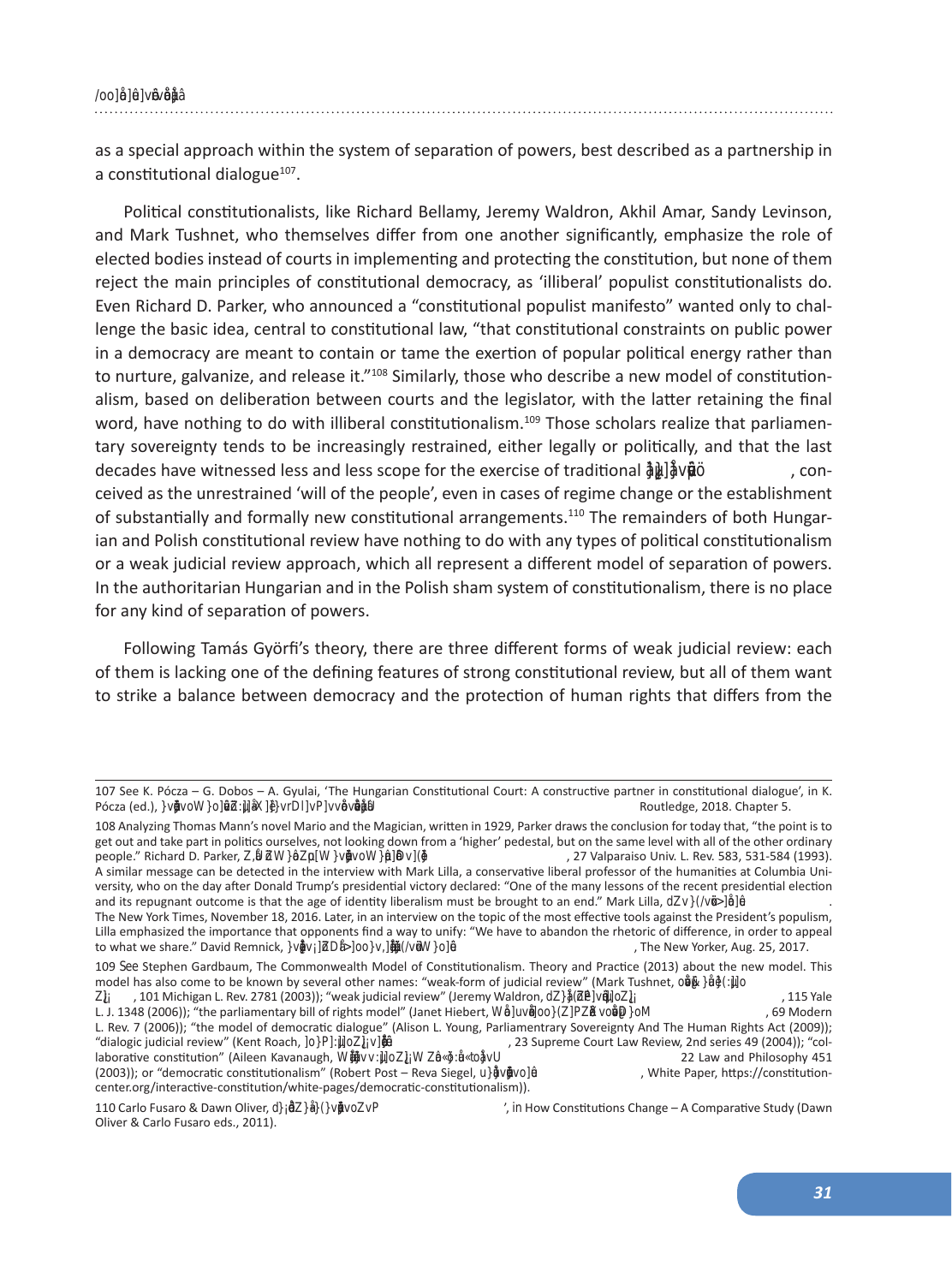balance struck by the 'new constitutionalism' of strong judicial review.111 First, judicial review is limited if the constitution lacks a bill of rights, as is the case in Australia. Second, judicial review is deferential if courts usually defer to the views of the elected branches, as in the Scandinavian constitutional systems, or are even constitutionally obliged to do so, as in Sweden and Finland. Finally, and probably most importantly, there is the Commonwealth model of judicial review, where courts are authorized to review legislation, but the legislature has the possibility to override or disregard judicial decisions.<sup>112</sup>

In my view, neither the Polish nor the Hungarian model fits any of these approaches to weak judicial review, as their aim is neither to balance democracy nor the protection of fundamental rights. The weakening of the power of constitutional courts has started in Hungary right after the landslide victory of the center-right FIDESZ party in the 2010 parliamentary elections. What happened in Hungary resonated with some less successful, similar attempts to weaken constitutional review in other East-Central European countries that took place roughly around the same time. In the Summer of 2012, there was a constitutional crisis also in Romania, where the ruling socialists tried to dismantle both the constitutional court and the president, but the EU was able to exert a stronger influence over events there.<sup>113</sup> From 2014, there has also been a constitutional crisis in progress in Slovakia, where the Constitutional Court has also worked with two—and from February 2016 three—judges short, because the President of the Republic refused to fill the vacancies.<sup>114</sup> But the most successful follower of the Hungarian playbook on how to dismantle constitutional review has been Jaroslaw Kaczynski's governing party (PiS) and its government in Poland. After the 2015 parliamentary election in Poland, the Law and Justice Party (PiS) also followed the playbook of Viktor Orbán, and started by first capturing the Constitutional Tribunal.<sup>115</sup> But these efforts have nothing to do with political constitutionalism, partly because they do not question the capacity of constitutional courts to invalidate legislation passed by parliaments, partly because they are not based on the mechanism of political accountability and checks on power.116 Also, political constitutionalism emhpazises the importance of legislatures over courts, and not the direct role of citizens, as Czarnota argues. This dismantlenment of constitutional review cannot be considered as a par excellence majoritarian project either.<sup>117</sup>

<sup>111</sup> See Tamás. Györfi, Against The New Constitutionalism (2016).

<sup>112</sup> See Gardbaum, *supra* note 62.

<sup>113</sup> About the Romanian crisis see Vlad Perju, *The Romanian double executive and the 2012 constitutional crisis*, 13 Int'l J. of Constitutional L. 246–278 (2015); Bogdan Iancu, *Separation of Powers and the Rule of Law in Romania: The Crisis in Concepts and Contexts, in*  Constitutional Crisis In The European Constitutional Area 153 (Armin von Bogdandy & Pál Sonnevend eds., 2015).

<sup>114</sup> Tomás Lálik, *Constitutional Crisis in Slovakia: Still Far from Resolution*, ICONect, August 5, 2016. http://www.iconnectblog. com/2016/08/constitutional-court-crisis-in-slovakia-still-far-away-from-resolution/.

<sup>115</sup> The same playbook was also used outside the region, in Turkey by Erdoğan and in Venezuela by Chavez.

<sup>116</sup> See this requirements of political constitutionalism in Pablo Castillo-Ortiz, *The Illiberal Abuse of Constitutional Courts in Europe,* 15 European Constititonal Law Review, 2019. 48-72, at 64.

<sup>117</sup> As Wojciech Sadurski rightly points out the Polish governing party, PiS obtained 18% of the votes of all eligible voters. See Wojciech Sadurski, *Poland's Constitutional Breakdown,* Oxford Univesity Press, 2019. 1.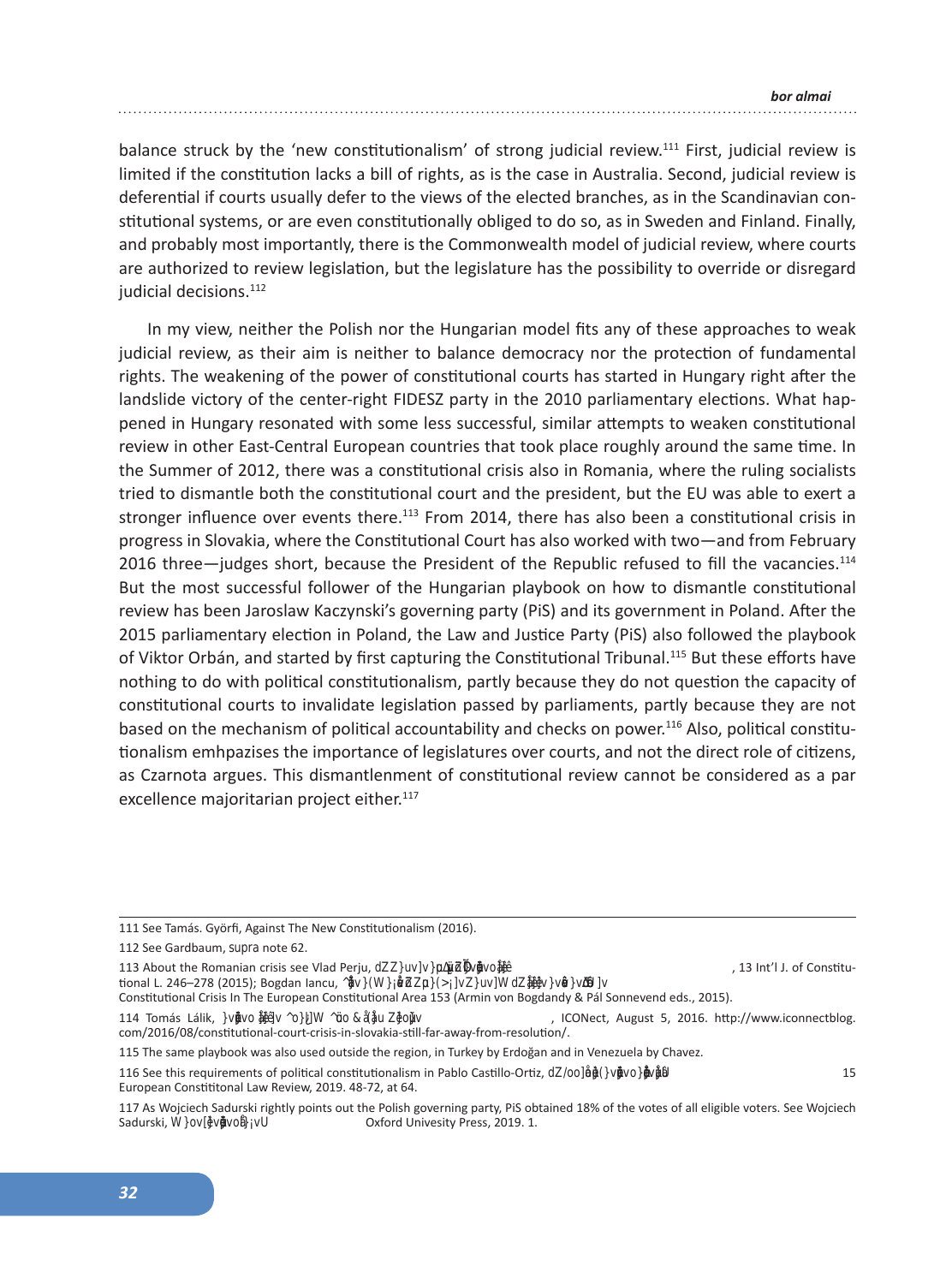#### **3. Constitutional Identity**

From the very beginning, the government of Viktor Orbán has justified non-compliance with the principles of liberal democratic constitutionalism enshrined also in Article 2 of the Treaty of the European Union (TEU) by referring to national sovereignty.<sup>118</sup> Lately, as an immediate reaction to the EU's efforts to solve the refugee crisis, the government has advanced the argument that the country's constitutional identity is guaranteed in Article 4 (2) TEU.

After some draconian legislative measures were adopted, the government started a campaign against the EU's plan to relocate refugees. The first step was a referendum initiated by the government. On 2 October 2016, Hungarian voters went to the polls to answer one referendum question: 'Do you want to allow the European Union to mandate the relocation of non-Hungarian citizens to Hungary without the approval of the National Assembly?' Although 92 % of those who casted votes and 98 % of all the valid votes agreed with the government, answering 'no' (6 % were spoiled ballots), the referendum was invalid because the turnout was only around 40 %, instead of the required 50 %.

As a next attempt, Prime Minister Orbán introduced the Seventh Amendment, which would have made it 'the responsibility of every state institution to defend Hungary's constitutional identity'. The most important provision of the draft amendment reads: 'No foreign population can settle in Hungary'. Since the governing coalition lost its two-thirds majority, even though all of its MPs voted in favour of the proposed amendment, it fell two votes short of the required majority. After this second failure, the Constitutional Court, loyal to the government, came to the rescue of Orbán's constitutional identity defence of its policies on migration. The Court revived a petition of the also loyal Commissioner for Fundamental Rights, filed a year earlier, before the referendum was initiated. In his motion, the Commissioner asked the Court to deliver an abstract interpretation of the Fundamental Law in connection with the Council Decision 2015/1601 of 22 September 2015.

<sup>118</sup> The first reaction of the Hungarian government to the so called 'Tavares report' of 3 July 2013 of the European Parliament on the Hungarian constitutional situation (http://www.europarl.europa.eu/sides/getDoc.do?type=REPORT&reference=A7-2013- 0229&language=EN) was not a sign of willingness to comply with the recommendations of the report, but rather a harsh rejection. Two days after the European Parliament adopted the report at its plenary session, the Hungarian Parliament adopted Resolution 69/2013 on 'the equal treatment due to Hungary'. The document is written in first person plural as an anti-European manifesto on behalf of all Hungarians: 'We, Hungarians, do not want a Europe any longer where freedom is limited and not widened. We do not want a Europe any longer where the Greater abuses his power, where national sovereignty is violated and where the Smaller has to respect the Greater. We have had enough of dictatorship after 40 years behind the iron curtain.' The resolution argues that the European Parliament exceeded its jurisdiction by passing the report, and creating institutions that violate Hungary's sovereignty as guaranteed in the Treaty on the European Union. The Hungarian text also points out that behind this abuse of power there are business interests, which were violated by the Hungarian government by reducing the costs of energy paid by families, which could undermine the interest of many European companies which for years have gained extra profits from their monopoly in Hungary. In its conclusion, the Hungarian Parliament called on the Hungarian government 'not to cede to the pressure of the European Union, not to let the nation's rights guaranteed in the fundamental treaty be violated, and to continue the politics of improving life for Hungarian families'. These words very much reflect the Orbán government's view of 'national freedom', which emphasizes the liberty of the state (or the nation) to determine its own laws: 'This is why we are writing our own constitution…And we don't want any unsolicited help from strangers who are keen to guide us…Hungary must turn on its own axis'. (For the original, Hungarian-language text of Orbán's speech, entitled Nem leszünk gyarmat! [We won't be a colony anymore!] see e.g. <http://www.miniszterelnok.hu/beszed/nem\_leszunk\_gyarmat\_The English-language translation of excerpts from Orbán's speech was made available by Hungarian officials, see e.g. Financial Times: Brussels Blog, 16 March 2012, at: <http://blogs. ft.com/brusselsblog/2012/03/the-eu-soviet-barroso-takes-on-hungarys-orban/?catid=147&SID=google#axzz1qDsigFtC>).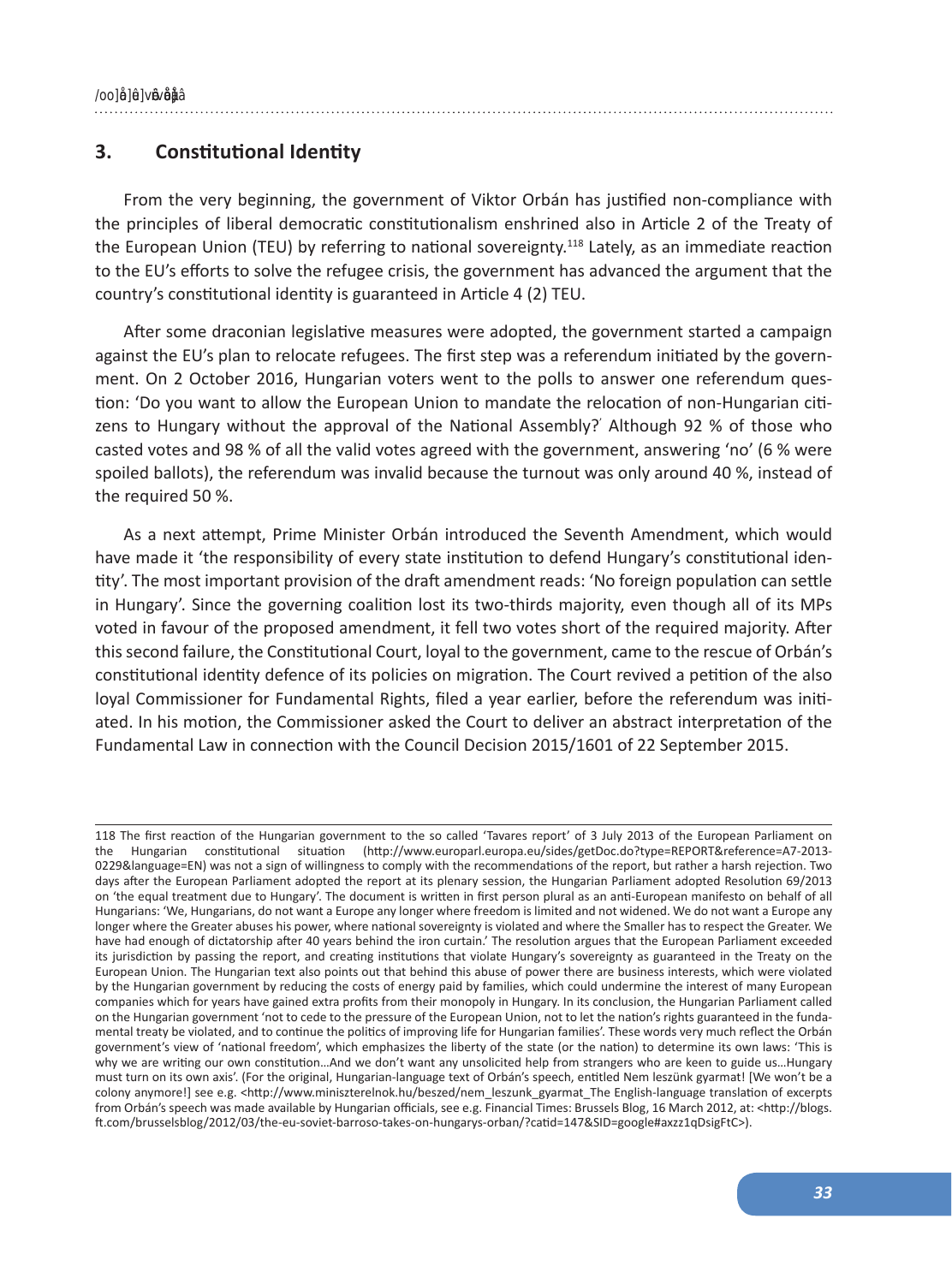The Constitutional Court in its decision held that 'the constitutional self-identity of Hungary is a fundamental value not created by the Fundamental Law – it is merely acknowledged by the Fundamental Law, consequently constitutional identity cannot be waived by way of an international treaty'.119 Therefore, the Court argued, 'the protection of the constitutional identity shall remain the duty of the Constitutional Court as long as Hungary is a sovereign State'.120 This abuse of constitutional identity aimed at not taking part in the joint European solution to the refugee crisis is an exercise of national constitutional parochialism,<sup>121</sup> which attempts to abandon the common European liberal democratic constitutional whole.

The Constitutional Court in its decision 3/2019. (III. 7.) AB also decided about the constitutionality of certain elements of of the Stop Soros legislative package, and ruled that the criminalization of 'facilitating illegal immigration' does not violate the Fundamental Law. The Court again refered to the constitutional requirement to protect Hungary's sovereignty and constitutional identity to justify this clear violation of freedom of association, freedom of expression hiding behind the allaged obligation to protect Schengen borders against 'massess entering uncontrollably and illegitimately' the EU<sup>122</sup>. Besides infringing the rights of the NGOs, the decision deprives all asylum seekers of the protection of all fundamental rights by stating that "the fundamental rights protection ... clearly does not cover the persons arrived in the territory of Hungary through any country where he or she had not been persecuted or directly threatened with persecution. Therefore, the requirements set forth by Article I Paragraph (3) of the Fundamental Law regarding the restriction of fundamental rights shall not be applied to the regulation of the above listed cases"<sup>123</sup>. With this the Court denies the core of human dignity: the right to have rights.

123 *Ibid.* [49].

<sup>119</sup> Decision 22/2016 AB of the Constitutional Court of Hungary [67]. See a detailed analysis of the decision G. Halmai, 'Abuse of Constitutional Identity. The Hungarian Constitutional Court on Interpretation of Article E) (2) of the Fundamental Law, Review of Central and East European Law, 43 (2018), 23-42.

<sup>120</sup> *Ibid.* 

<sup>121</sup> See the term used by M. Kumm, 'Rethinking Constitutional Authority: On Structure and Limits of Constitutional Pluralism', in M. Avbelj and J. Komárek, *Constitutional Pluralism in the European Union and Beyond*, Hart, 2012. 51.

<sup>122</sup> Para [43] of 3/2019. (III. 7.) AB.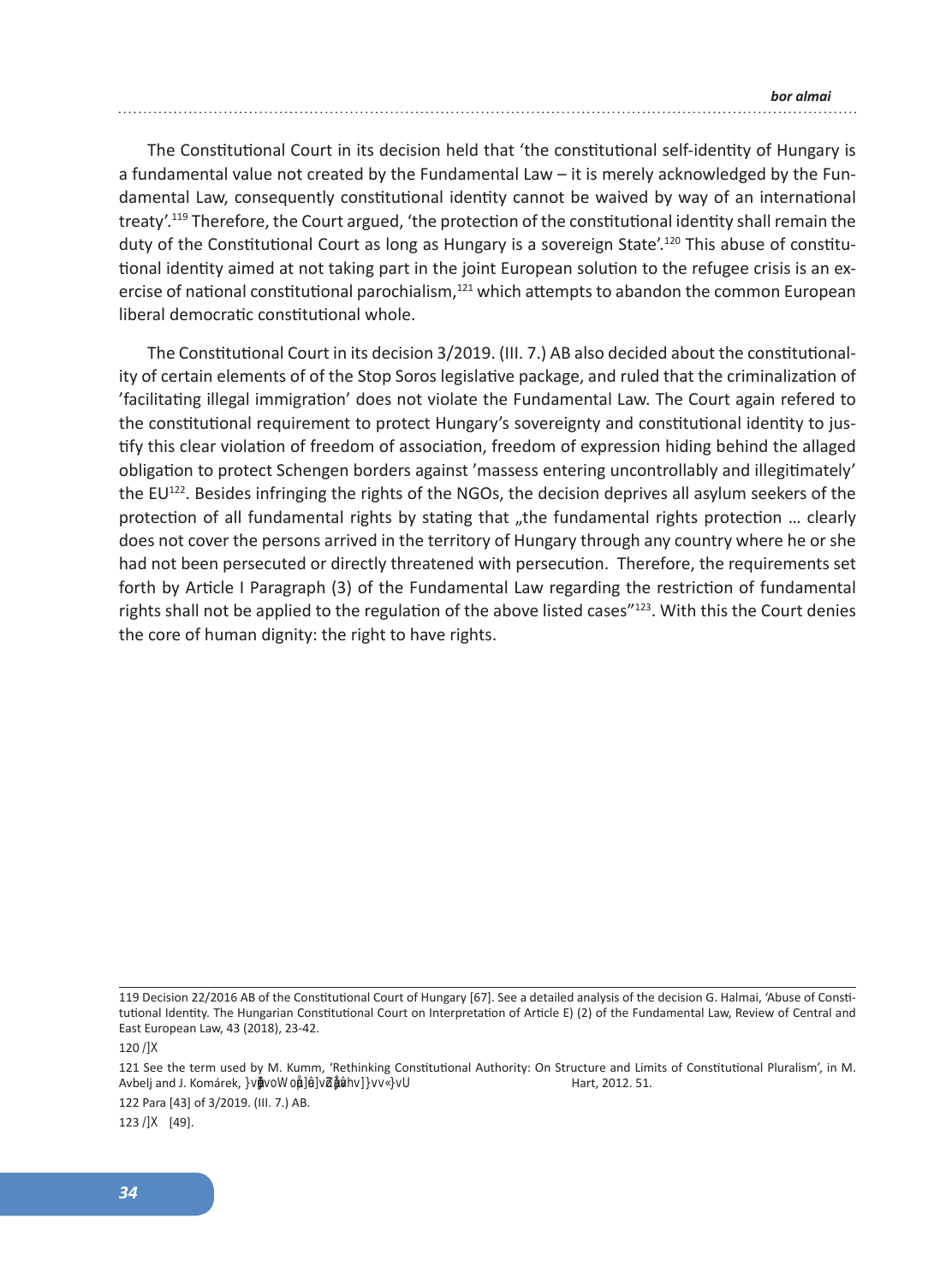## II. ILLIBERAL SOCIETIES

#### **A. Social Relations, Religion, Culture**

#### **1. Regional Heritage**

Historically, in the East-Central European countries there were only some unexpected moments of quick flourishing of liberalism and liberal democracy followed by an equally quick delegitimization of it. For instance shortly after 1945, till the communist parties took over, and also after 1989, when liberal democracy again seemed to be the 'end of history'.<sup>124</sup> Otherwise, in the national history of the Central and Eastern European countries' authoritarianism, such as the pre-1939 authoritarian Hungarian or Polish politics, played a much more important role in the transformation.125 Maybe the only exception was the independent Czechoslovakia established after WWI, led by its first President Tomáš Garrigue Masaryk<sup>126</sup>.

As mentioned earlier, modernization is the main enemy of illiberal theory. As surveys on the links between modernization and democracy show, the society's historic and religious heritage leaves a lasting imprint.<sup>127</sup> According to these surveys, the public of formerly agrarian societies, like many of the East Central European ones emphasize religion, national pride, obedience, and respect for authority, while the publics of industrial societies emphasize secularism, cosmopolitanism, autonomy, and rationality.<sup>128</sup> Even modernization's changes are not irreversible: economic collapse can reverse them, as happened during the early 1990s in most former communist states. These findings were confirmed by another international comparative study conducted by researchers of Jacobs University in Bremen and published by the German Bertelsmann Foundation.129 According to the study, which examined 34 countries in the EU and the OECD, countries in East Central Europe have had a low level of social cohesion ever since the postcommunist transformation, Hungary is ranked at 27<sup>th</sup>, between Poland and Slovakia. Social cohesion is defined as the special quality with which

<sup>124</sup> See B. Trencsényi, M. Kopecek, L.L. Gabrielcic, M. Falina, M. Baár, M., *A History of Modern Political Thought in East Central Europe,*  Volume II: Negotiating Modernity in the 'Short Twentieth Century and Beyond, Oxford University Press. 2018. e

<sup>125</sup> See Slomo Avineri, Two Decades After the Fall: Between Utopian Hopes and the Burdens of History, *Dissent,* 30 September 2009.

<sup>126</sup> When the preamble of the 1992 Czech constitution incorporated the principle of a civic nation "in the spirit of the inviolable values of human dignity and freedom as the home of equal and free citizens", it was a hint to Masaryk's belief in the universal validity and critical power of democracy and liberty elaborated in his study on *The Czech Question.* See J. Přibáň, *The Defence of Constitutionalism. The Czech Question in Post-national Europe*, and Karolinum Press, Charles University, 2017. 115-116.

<sup>127</sup> *See* R. Inglehart & C. Welzel*,* 'Changing Mass Priorities: The Link between Modernization and Democracy', *Perspectives on Politics*, 2010, Vol. 8, No. 2, pp. 551-567.

<sup>128</sup> *Id.*, p. 553. This is one of the reason of Czechia's less religious society. Christian Welzel in his more recent book argues that fading existential pressures open people's minds, making them prioritize freedom over security, autonomy over authority, diversity over uniformity and creativity over discipline, tolerance and solidarity over discrimination and hostility against out-groups. On the other hand, persistent existential pressures keep people's mind closed, in which case they emphasize the opposite priorities. This is the utility ladder of freedom. Ch. Welzel, *Freedom Rising. Human Empowerment and the Quest for Emancipation*, Cambridge University Press, 2013.

<sup>129</sup> D. Schiefer, J. van der Noll, J. Delhey, & K. Boehnke, *Cohesion Radar: Measuring Cohesiveness*, Bertelsmann Foundation, 2013, <www. bertelsmann-stiftung.de/bst/en/media/xcms\_bst\_dms\_36378\_\_2.pdf>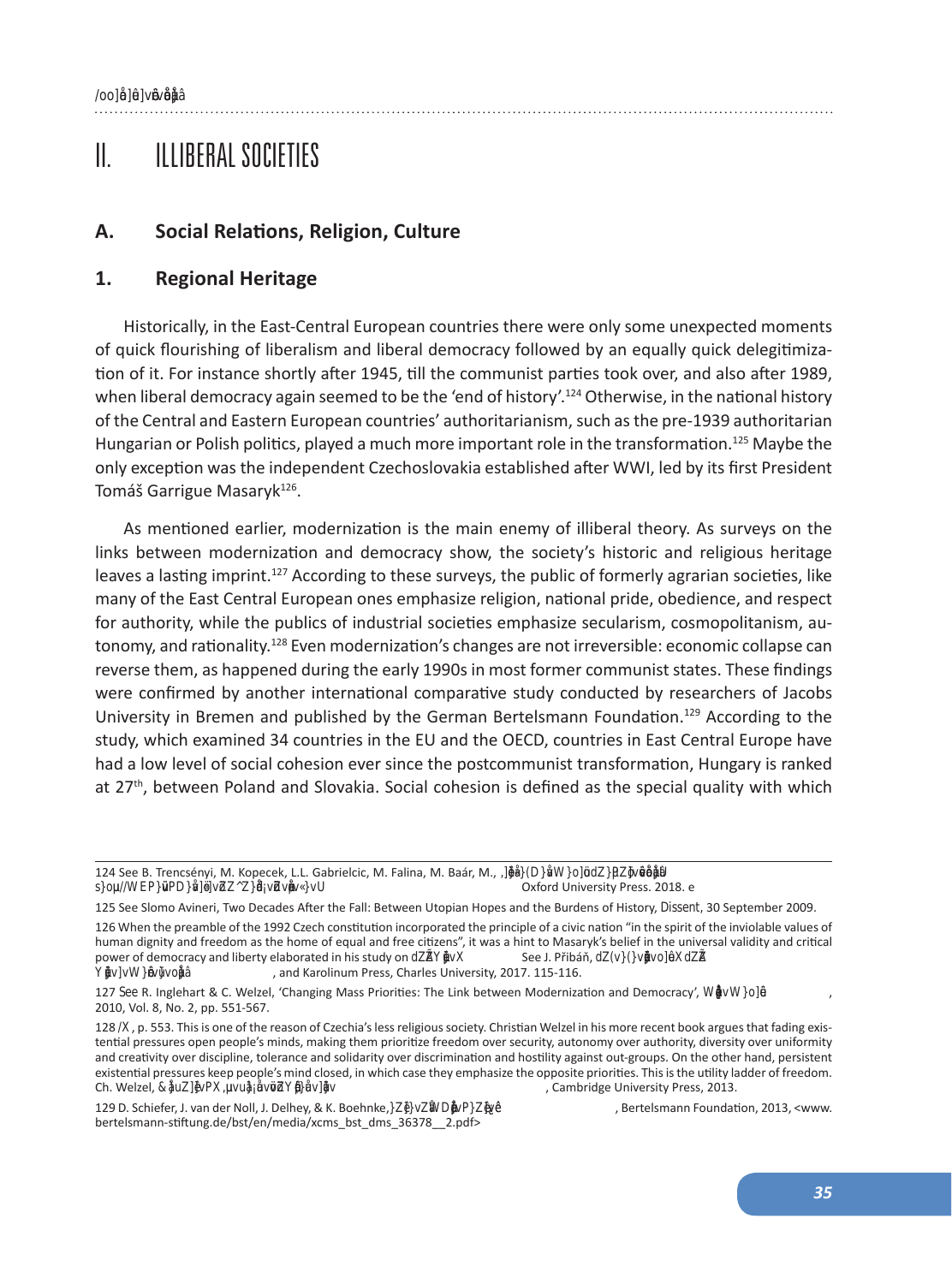members of a community live and work together. Even though the transition to democracy in East Central Europe was driven by the fact that a large share of the population gave high priority to freedom itself, but people expected the new states to produce speedy economic growth, with which the country could attain the living standards of West preferably overnight, without painful reforms<sup>130</sup>. In other words, one can argue that the average people in these countries pursued the West in 1989- 1990, though not so much in terms of the Western political and constitutional system, but rather in terms of the living standards of the West. Claus Offe predicted the possible backsliding effect of the economic changes and decline in living standards, saying that this could undermine the legitimacy of democratic institutions and turn back the process of democratization.131 This failure, together with the emergence of an economically and politically independent bourgeoisie, the accumulation of wealth by some former members of the communist nomenclature, unresolved issues in dealing with the communist past, the lack of retributive justice against perpetrators of grave human rights violations, and a mild vetting procedure and lack of restitution of the confiscated properties, were reasons for disappointment. Again, Czechia has been different both regarding the bourgeoisie and the harsher transitional justice measures.

Trying to explain the attitudes of voters to support authoritarian pursuit of illiberal leaders, such as Orbán or Kaczyński, Ronald Inglehart and Pippa Norris suggests that it would be a mistake to attribute the rise of authoritarian populism directly to economic inequality alone, as psychological factors seem to play an even more important role. Older and less-educated people tend to support populist parties and leaders that defend traditional cultural values and emphasize nationalistic and xenophobia appeals, rejecting outsiders, and upholding old-fashioned gender roles.132 Similarly, Will Wilkinson argues that oti tation is a process that divides society in cultural values. While it creates thriving, multicultural, high-density areas where socially liberal values predominate, it also leaves behind rural areas and smaller urban centres that are increasingly uniform in terms of rather illiberal values.133

Interestingly enough a more recent research of Christian Welzel and Plamen Akaliyski have a slightly different evaluation about the cultural values of East-Central European countries after the democratic transition, questioning, whether the cultural walls still stands between East and West of the former Iron Curtain<sup>134</sup>. They claim that countries that joined the European Union have converged significantly towards the cultural model of the core of EU member states., while European countries that remained outside the EU have shifted their cultural values away from this EU core.

<sup>130</sup> As Ulrich Preuss argues, the satisfaction of the basic economic needs of the populace was so important for both the ordinary people and the new political elites that constitutions did not really make a difference. See U. K. Preuss, *Constitutional Revolution. The Link Between Constitutionalism and Progress.* Humanities Press. 1993, 3.

<sup>131</sup> Cf. C. Offe, Designing Institutions for East European Transitions, Institut für Höhere Studies, 1994. 15.

<sup>132</sup> R. Inglehart and P. Norris, *Culktural Backlash, Trump, Brexit, and Authoritarian Populism,* Cambridge University Press, 2019.

<sup>133</sup> W. Wilkinson, The Density Divide: Urbanization, Polarization, and Populist Backlash, Research Paper of the Niskanen Center, June 2018.

<sup>134</sup> Plamen Akaliyski and Christian Welzel, 'Clashing Values: Cultural and Geoplolitical Transformation of Post-Cold War Europe', *World Values Research,* Volume 11/Number 4/2019. 85-123.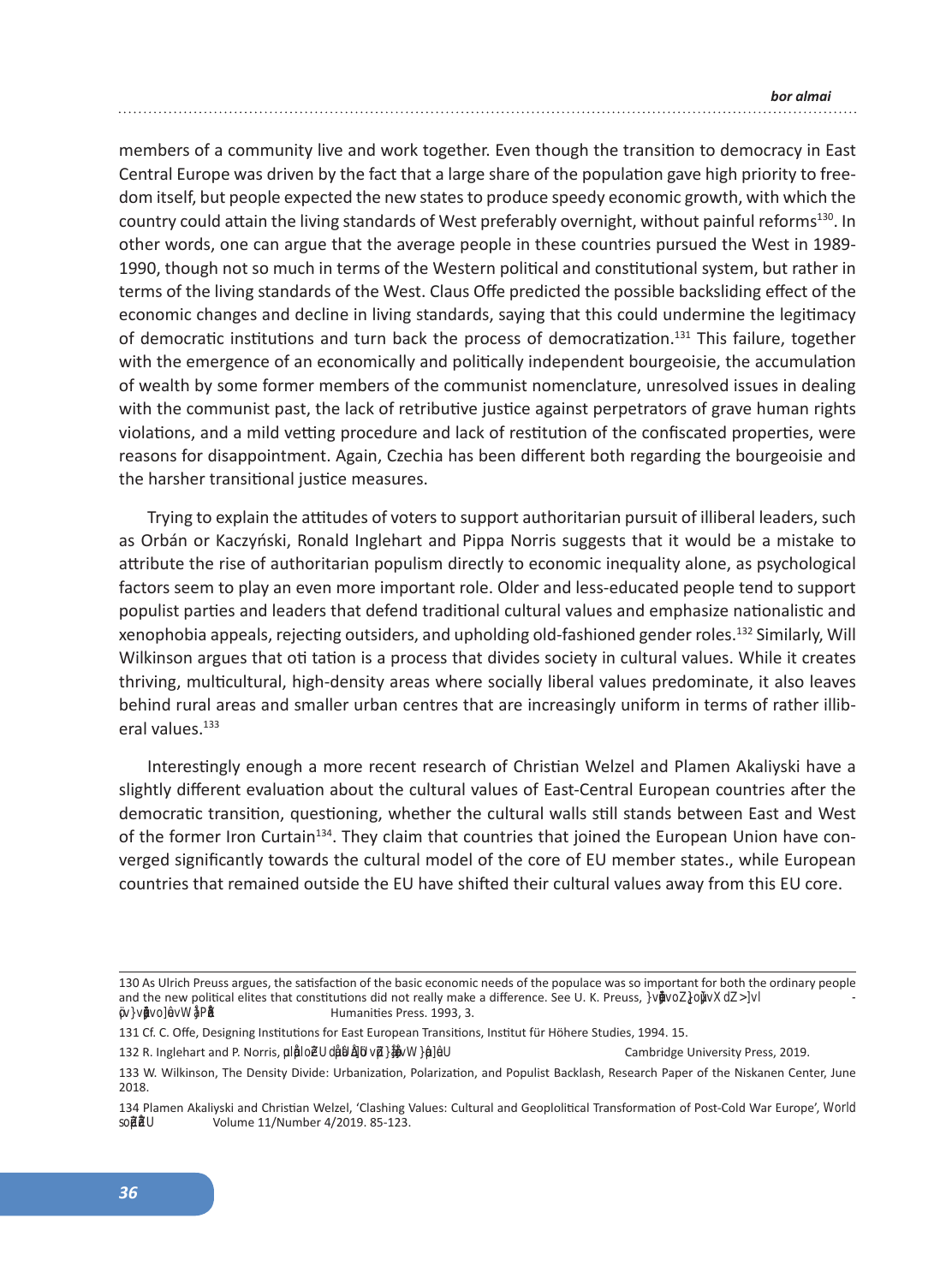A recent Eurobarometer survey conducted in April 2019 proved the observation of Akaliyski and Welzel even in the case of Hungary and Poland, the most illiberal EU member states, at least regarding values related to the rule of law, democracy and fundamental rights. People in these countries acknowledge both the importance of independent constitutional institutions, including judicial review and court, as well as that all state institutions respect court rulings, and the need for improvement on these fields. When asked about the importance of "that all member states respect the core values of the EU, including fundamental rights, the rule of law, and democracy" 31% of Poles found this essential, 53% important, in Hungary the same figures were 55 and 37% respectively, which is even higher than the average of the 28 EU member states (53 and 36% respectively). Whether certain elements of these, for instance "if your rights are not respected, you can have them upheld by an independent court" need to be improved 32 and 44% of the Poles, while the 54 and 35% of Hungarians (again above the EU average of 50 and 30%) said it definitely or somewhat can.135

This relatively high awareness of the importance and the need of improvement of values such fundamental rights, the rule of law and democracy is hardly reconsilable with the continuous support – especially in the rural areas, mentioned by Will Wilkinson – of the authoritarian governments of Hungary and Poland, which openly defy these values.<sup>136</sup> Here I cannot even try to fully explain all the possible reasons of this discrepancy. In Hungary one of them is certainly due to the lack of the independent media, and the freedom of civil society organisations people, even though admitting the necessity of improvement in complying with European values people do not necessarily oti tat the autocratic pursuits of the government. Morover, in Poland neither the media nor civil society oti tation have yet been dismantled. Here, the main reason of the support of the authoritarian government may lie in the very popular social benefits. In 2016 the PiS government introduced a child benefits programme called '500+': all parents get 500 Polish zloty (about 115 Euros) per month per child, from the second child on. Low-income families oti t from the first child. In early 2019, Jaroslaw Kaczyński, the leader of PiS announced another set of social benefits: a monthly 500 zloty for each child, the increase of pension benefits and tax leavies for persons under 26 years of age<sup>137</sup>.

<sup>135</sup> http://ec.europa.eu/commfrontoffice/publicopinion/index.cfm/survey/getsurveydetail/instruments/special/surveyky/2235. Here are some other some other data on the importance and need of improvement of certain rule of law issues. 1. When asked about the importance of having independent controls ensuring that laws can be challenged and tested, 28% of the Polish and 55% of the Hungarian people believe it essential and 57 and 36% respectively important (the average results for the whole EU are 49% and 41% respectively). When asked whether this particular issue can be improved 26% of the Polish and 50% of the Hungarian respondents replied that it definitely can and 48 and 36% respectively said it somewhat can (the average results for the whole EU are 49% and 33% respectively). 2. 41% of the Polish and 61% of the Hungarian respondents believe it essential, and 49 and 32% respectively important that judges are independent and not under the influence of politicians or economic interests (the average results for the whole EU are 65% and 29% respectively). Whereas 35% of the Poles and 54 % of the Hungarians assert that it's definitely essential that this issue should be improved, 45 and 35% respectively thereof believe that it is somewhat important that this should be improved (the average results for the whole EU are 51% and 31% respectively). 3. When it comes to assessing the importance of public authorities and politicians respecting and applying court rulings, 39% of the Polish and 59% of the Hungarian people deem it essential whilst 52 and 33% respectively important (the average results for the whole EU are 60% and 34% respectively). 34% of the Polish and 52 % of the Hungarian respondents indicated that it can definitely and 44 and 37% respectively that it can somewhat be improved.

<sup>136</sup> According to Politico's Poll of Polls polling projection, the support of PiS, the Polish governing party was at 47% on 25 September 2019 (https://www.politico.eu/europe-poll-of-polls/poland/), while that of Fidesz, the Hungarian ruling party at 53% in 15 September 2019 https://www.politico.eu/europe-poll-of-polls/hungary/.

<sup>137</sup> See https://www.reuters.com/article/us-poland-politics-childbenefits/child-benefits-and-tax-breaks-as-polish-government-gearsup-for-election-idUSKCN1TS24G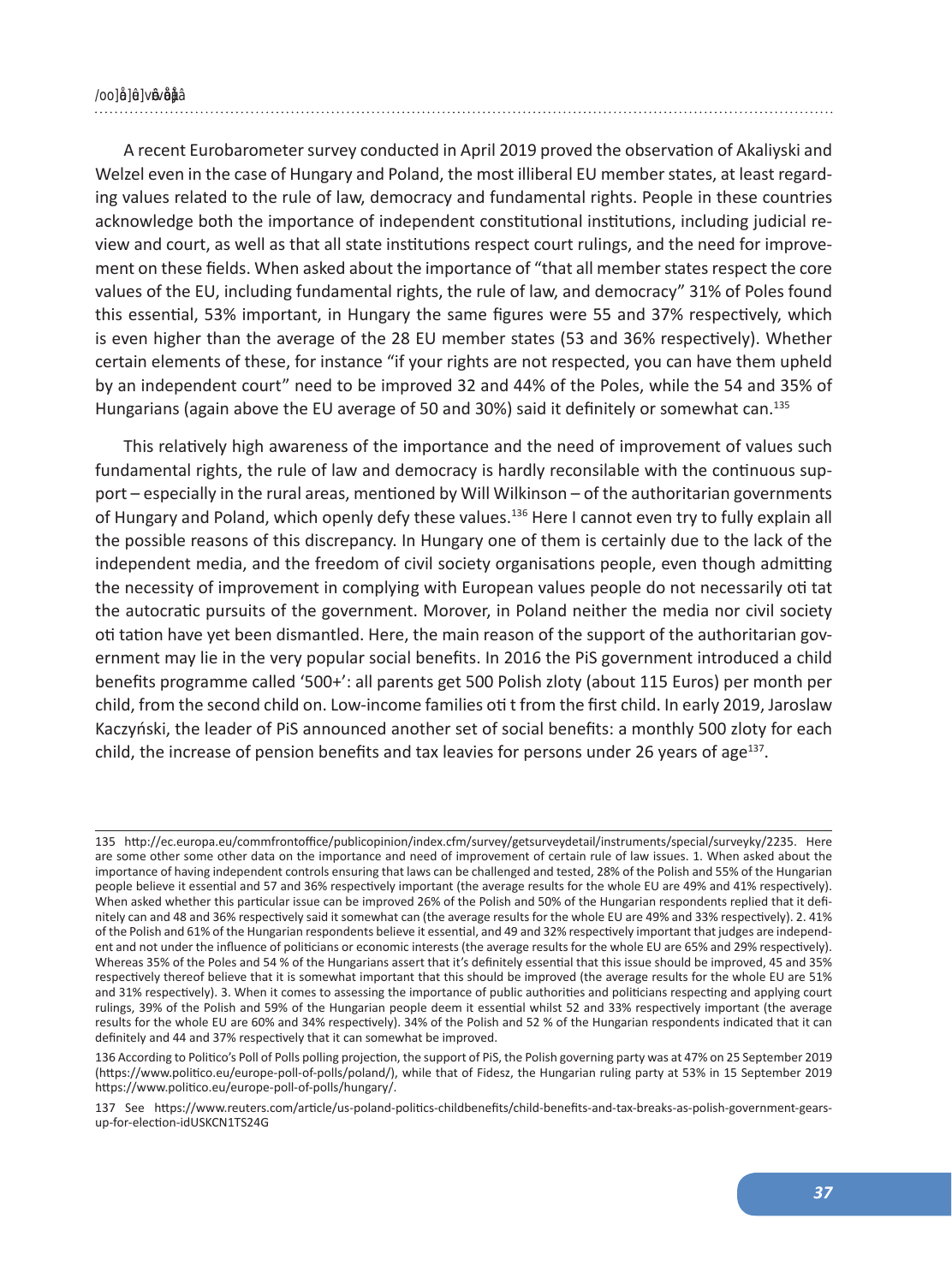#### **2. The Role of Religion**

Religion plays a crucial role both in Poland and Hungary in national legitimation of illiberalism by characterizing the nation as a Christian community, narrowing even the range of people who can recognize themselves as belonging to it. This does not appear in the Polish constitution, since PiS, the Polish governing party was not able to change it, but in Hungary, the new constitution, entitled the Fundamental Law of 2011 shows this role of religion. The preamble to the Fundamental Law, which is compulsory to take into consideration when interpreting the main text commits itself to Christianity: "We are proud that our king Saint Stephen built the Hungarian state on solid ground and made our country a part of Christian Europe." Further, the text recognizes Christianity's "role in preserving nationhood."

The preamble, while giving preference to the thousand-year-old Christian tradition in Hungary, states that "we value the various religious traditions of our country." The choice of words indicates a model of tolerance in which various worldviews do not have equal status, although following them is not impeded by prohibition or persecution. It is, however, significant that the declared tolerance only extends to particular "religious traditions," especially Christian ones, but does not apply to more recently established branches of religion or to those that are new to Hungary or to non-religious convictions of conscience. Clearly, the religious turn in Hungary started well before the refugee crisis of 2015, with the introduction of a System of National Cooperation (SNC)<sup>138</sup>, the multi-confessional setup of which gave space to Protestantism as well as Catholicism.

The refugee crisis of 2015 demonstrated the intolerance of the Hungarian governmental majority, which styled itself as the defender of Europe's "Christian civilization" against an "Islamic invasion." At the beginning of the crisis, prime minister Viktor Orbán claimed that "Christian culture is the unifying force of the nation [... and] Hungary will either be Christian or not at all."139 The latest change of the Fundamental Law regarding Christianity was the Seventh Amendment adopted on June 20, 2018, which reads: "The protection of Hungary's self-identity and its Christian culture is the duty of all state organizations." Most probably, the same intention to legitimize his anti-European idea had led Orbán to recently reframe his concept of 'illiberal democracy' as a fulfilment of 'Christian democracy', which is 'by definition illiberal'.<sup>140</sup>

<sup>138</sup> In June 2010, after the parliamentary elections the governing supermajority coalition (FIDESZ and the Hungarian Christian Democratic Party, the two parties that ran jointly) approved the Declaration of National Cooperation (*Nemzeti Együttműködés Nyilatkozata*), which intended to express the ideals and objectives of the System of National Cooperation (*Nemzeti Együttműködés Rendszere*).

<sup>139</sup> Orbán's speech in Debrecen on May 18, 2015. http://index.hu/belfold/2015/05/18/orban\_magyarorszag\_kereszteny\_lesz\_vagy\_ nem\_lesz/#

<sup>140</sup> See Prime Minister Viktor Orbán's Speech at the 28<sup>th</sup> Bálványos Summer Open University and Student Camp, 28 July 2018. Tusnádfürdő (Băile Tuşnad). http://www.miniszterelnok.hu/prime-minister-viktor-orbans-speech-at-the-29th-balvanyos-summer-openuniversity-and-student-camp/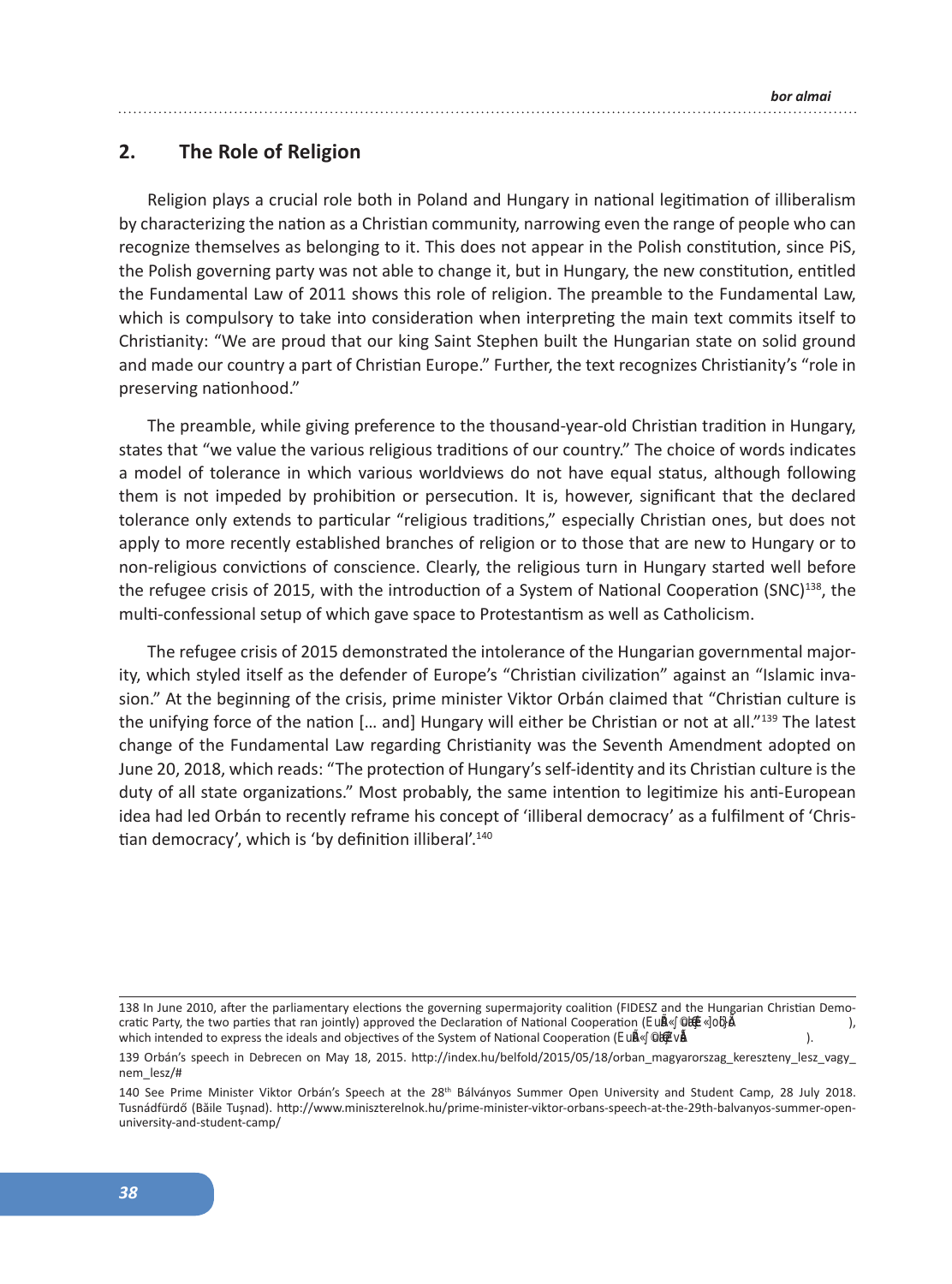#### **3. Cultural War**

Cultural War (or using the Central European term Kulturkampf) is a usual tool of illiberal leaders to fight against the alleged liberal influence in culture and education. Here again, the Hungarian government went the farthest by dismantling the independence of academic institutions such as universities and the Hungarian Academy of Sciences, arguing that they represent a threat to their proudly followed illiberal ideology<sup>141</sup>.

In April 2017 the Hungarian Parliament amended the Act on National Higher Education to force the Central European University (CEU) to cease its operation in Budapest. According to the law, Hungarian universities are restricted to delivering programs of European universities only and not of countries from the OECD (including the US). Despite these nonsensical hurdles CEUhas opened a campus in New York State, and the State authorities were ready to sign an agreement with the Hungarian government, who then refused to comply with its own condition. The new law thus made it impossible for CEU to continue its research and teaching activities, including its highly ranked master and doctoral programs.

Hungarian universities are also not exempt from harassment by the government, the privileged method here being the decrease of state funds, sometimes replaced by an oligarchic privatization of public educational institutions like in the case of the Corvinus University. Due to this dry-out policy, the number of Hungarian students attending university has dropped by 28% since 2010, due to the discouragment of enrollment. The only heavily subsidised university is the brand new National Public Service University, the university of the new cadres of the 'illiberal state' that does not even appear in World University Rankings 2020 that references 1,400 universities across 92 countries.

Besides not government-loyal institutions of higher education, another target of the Orbán government's attacks has been the Hungarian Academy of Sciences. The aim of the government has been the destruction of the academy's independence and self-government. This has taken place throughout the total reorganization of the network of research institutes that brings together approximately 5,000 researchers. All 15 institutes of the Academy have been placed under direct governmental oversight. Some members of the new governing board are nominated by the Academy, but the government now nominates the majority of the board, including its chair, and all members are appointed by the Prime Minister himself.

All these attacks against academic freedom have already triggered the departure of several thousands of young scholars to the West. But many others who cannot and do not want to leave will not be able to continue their academic work because universities and research institutions are now financially strapped.

<sup>141</sup> See the infamous speech delivered on July 26, 2014, in which Viktor Orbán proclaimed his intention to turn Hungary into a state that "will undertake the odium of expressing that in character it is not of liberal nature." *Speech at Băile Tuşnad (Tusnádfürdő) of 26 July 2014*, Budapest Beacon, July 29, 2014, http://budapestbeacon.com/public-policy/full-text-of-viktor-orbans-speech-at-baile-tusnadtusnadfurdo-of-26-july-2014/.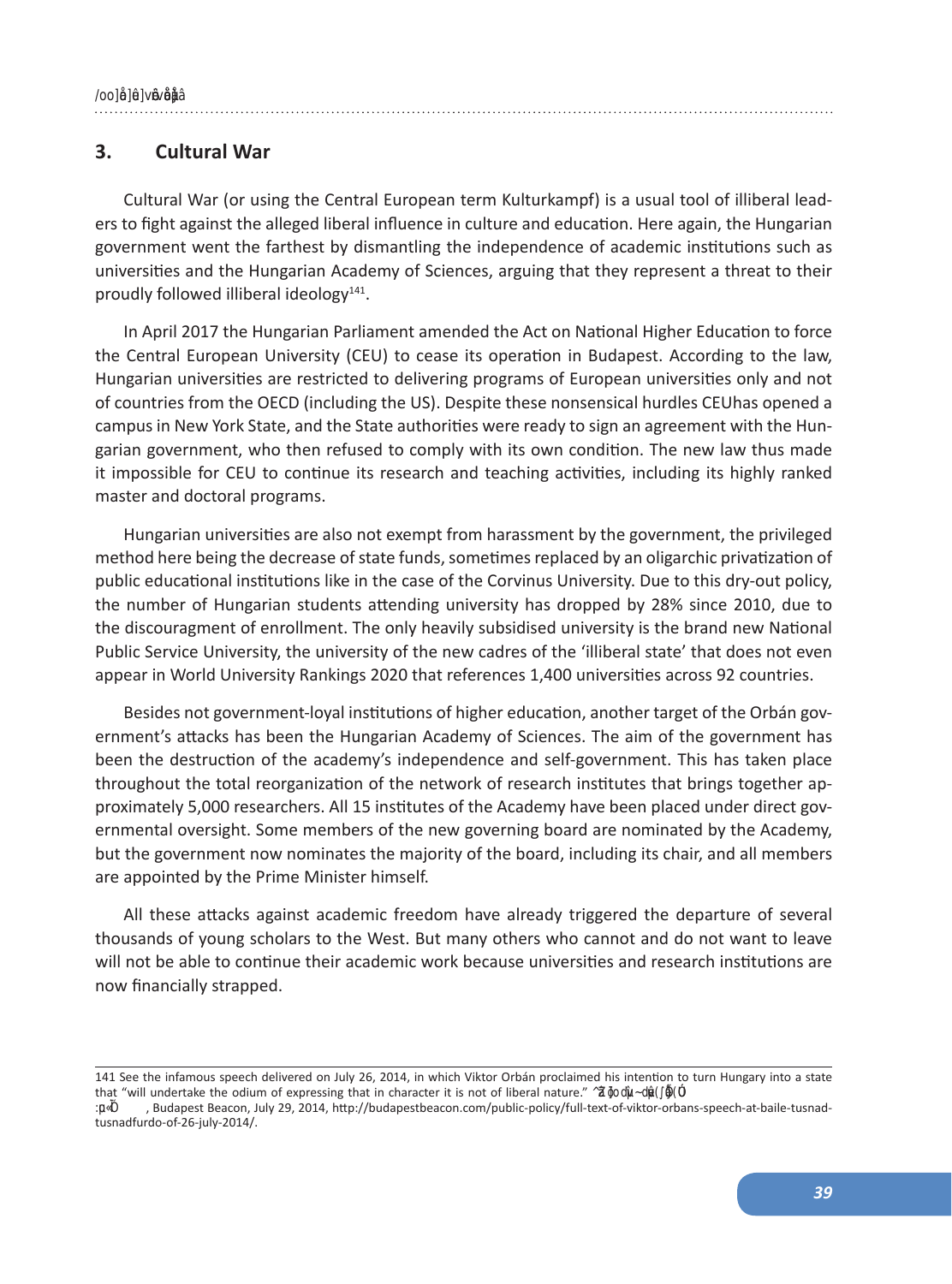#### **B. Economic Relations**

Paradoxically, politically illiberal leaders, like Viktor Orbán of Hungary use (neo)liberal economic policy to support their autocratic (constitutional) agenda<sup>142</sup>. As many argue refering to Karl Polányi's influencial book, *The Great Repression* the resistance to social democracy through authoritarianism in the name of economic liberalism prepared the ground for Fascism, and can lead to autocracy again $143$ .

While other, mostly left-wing populists react to the unfulfilled promise of social-rights constitutionalism, based on T.H. Marshall's concept of social rights being continuous to civil and political rights, which turned out to be a lie in most of East Central European countries' constitutional practice.144 As Samuel Moyn argues, a commitment to material equality disappeared, in its place market fundamentalism has emerged as the dominant force of national and global economics<sup>145</sup>.

The new illiberal system of 'national cooperation' in Hungary has left behind the vulnerable members of society, homeless people and refugees, and tries to diminish or cut the solidary actions of the members of the Hungarian society. In this respect Orbán's right-wing authoritarian populism even differs from the policy of other right-wing populists, such as the French National Front or Austria's Freedom Party, who – similarly to Orbán − mobilize their supporters with exclusion through immigration policy, but as opposed to the Hungarian PM, they often also emphasize inclusion through social rights and economic security $146$ .

The packed Hungarian Constitutional Court rubberstamps the government's neoliberal economic policy, changing its predecessor's practice, which in the mid 1990's was willing to strike down austerity measures for the protection of social rights closely tying them to the protection of equal human dignity. Although social solidarity was an underdeveloped societal practice from the beginning of the democratic transition for several reasons, the that time Constitutional Court strongly committed itself to the protection of human dignity and this way guaranteed a higher profile for social (solidarity) rights, especially in case of social care based on neediness.

145 S. Moyn, *Not Enough. Human Rights in an Unequal World*, Harvard University press, 2018.

146 See A. Weale, *The Will of the People. A Modern Myth,* Polity, 2018. 40-42.

<sup>142</sup> This phenomena is called by Michael Wilkinson as authoritarian liberalism. See M. A. Wilkinson, 'Authoritarian Liberalism aa Authoritarian Constitutionalism', in H. Alviar and G. Frankenberg (eds.), *Authoritarian Constitutionalism,* Edward Elgar, 2019.

<sup>143</sup> See Wilkinson, *ibid,* and also B. Bugaric, ' The Two Faces of Populism: Between Authoritarian and Democratic Populism', 20 *German Law Journal,* No. 3. 2019.

<sup>144</sup> Andrew Arato and Jean Cohen, analysing the normative theory of left populist, Ernesto Laclau and Chantal Mouffe respectively go even further by claiming that left populism also cannot avoid the authoritarianism inherent in the strategy and logic of populism despite the inclusionary and democratizing projects of the left movements it attaches to and despite the democratic socialist rhetoric of left populist leaders and their organic intellectuals. See Andrew Arato, 'Political Theology and Populism', *Social Research,* Vol. 80: No. 1. Spring 2013., as well as Andrew Arato, 'Socialism and Populism,' *Constellations,* 2019: 26., and Jean L. Cohen, 'What's Wrong with the Normative Theory (and the Actual Preactice) of Left Populism?', *Constellations,* 2019: 26. In my view it is certainly true for Latin Amarican populist from Peron through Morales, Correa, till Chavez and Maduro, but not necessarily for European left populist parties, such as Podemes, Five Star and Syriza. The last two did not even show serious authoritarian pursuits while being in power. One of the proofs provided by Andrew Arato himself in a paper, in which he discusses how populist governments dismantle constitutional courts. None of the European left populist governments are subject of the comaparison. See. Andrew Arato, 'Populism, Constitutional Courts and Civil Society', in Christine Langfried (ed.), Judicial Power: How Constitutional Courts Affect Political Transformations, Cambridge University Press, 2019. 318-341.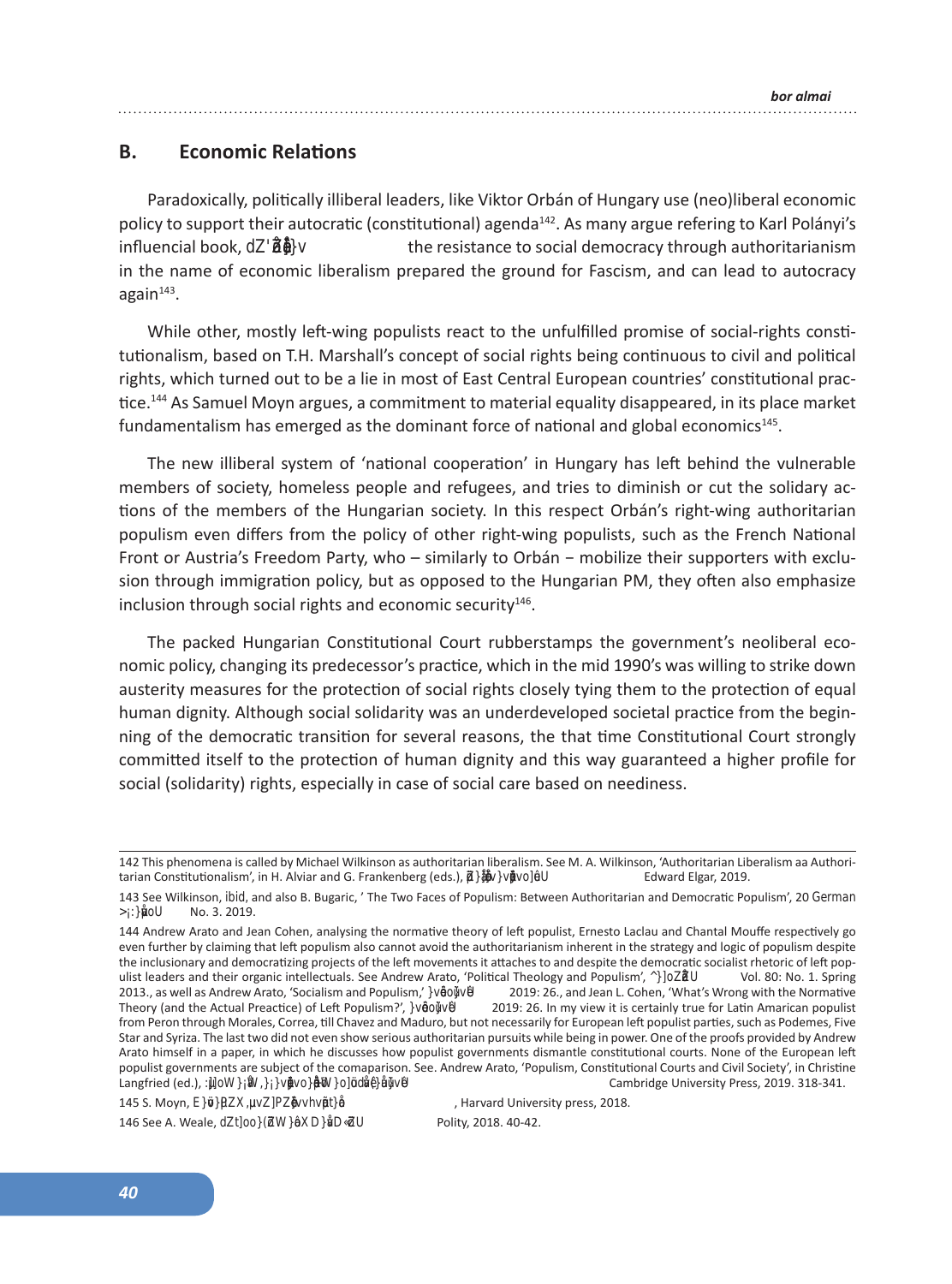Then, as a contrast, in the 'non-solidary' system of the Hungarian Fundamental Law of 2011 social security does not appear as a fundamental right, but merely as something the state 'shall strive' for, which is a step backward in comparison with the 1989 Constitution. Social insurance is not a constitutional institution any more, and the provisions of the Fundamental Law do not guarantee equal dignity and the former level of property protection. The recent case law of the Constitutional Court reaffirms the initial concerns, the dignity supported social solidarity got lost in the illiberal backsliding of the past ten years.

#### **C. Political Relations**

The expansion of political illiberalism in East Central Europe through the introduction of a new illiberal constitutional regime went the furthest in Hungary and Poland. In the case of the former through a brand-new constitution enacted in 2010, or through legislative changes that ignore the valid liberal constitution, as is the case in Poland since 2015. Ironically, both countries are still members of the European Union, a value community based on the principles of liberal democracy.

#### **1. Hungary**

The new constitution, entitled the Fundamental Law of Hungary was passed by the Parliament on 18 April 2011.<sup>147</sup> The drafting of the Fundamental Law took place without following any of the elementary political, professional, scientific and social debates. These requirements stem from the applicable constitutional norms and those rules of the House of Parliament that one would expect to be met in a debate concerning a document that will define the life of the country over the long term. The debate, which lasted for nine days — effectively— took place with the sole and exclusive participation of representatives of the governing political parties.<sup>148</sup>

Here I address some of those flaws in its content in relation to which the suspicion arises that they may permit exceptions to the European requirements of democracy, constitutionalism and the protection of fundamental rights, and, thus, that in the course of their application they could conflict with Hungary's international obligations.

<sup>147</sup> For the 'official' English translation of the Fundamental Law, see: http://www.kormany.hu/download/7/99/30000/THE%20FUNDA-MENTAL%20LAW%20OF%20HUNGARY.pdf

<sup>148</sup> In its opinion approved at its plenary session of 17-18 June 2011, the Council of Europe's Venice Commission also expressed its concerns related to the document, which was drawn up in a process that excluded the political opposition and professional and other civil organisations. See: http://www.venice.coe.int/docs/2011/CDL-AD(2011)016-E.pdf. Fidesz's counter-argument was that the other Parliamentary parties excluded themselves from the decision-making process with their boycott, with the exception of Jobbik, which voted against the document.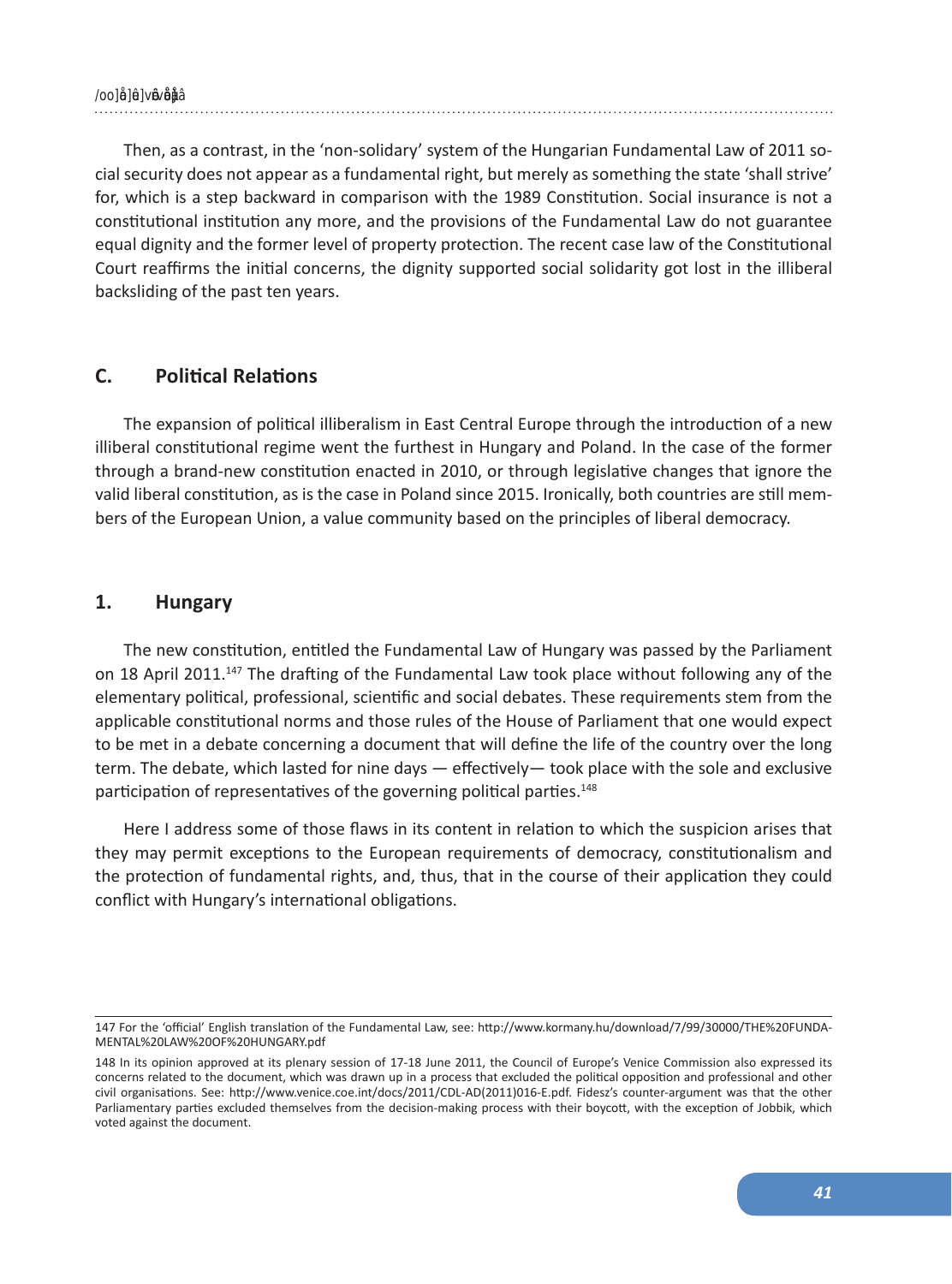1. Government without checks149. The new constitution *appears* to still contain the key features of constitutional constraint imposed by checked and balanced powers. But those constraints are largely illusory, because key veto points have been abolished or seriously weakened. Appointments to key offices, like Constitutional Court judgeships, ombudsmen, the head of the State Audit Office and the public prosecutor, no longer require minority party input. Independent boards regulating crucial institutions necessary for democracy, like the election commission and the media board, no longer ensure multiparty representation. The Constitutional Court itself has been packed and weakened because its jurisdiction has been limited. The constitutional reforms have seriously undermined the independence of the ordinary judiciary through changing the appointment and oversight rules of judges.

2. Identity of the political community. An important criterion for a democratic constitution is that everybody living under it can regard it as his or her own. The Fundamental Law breaches this requirement on multiple counts.

a) Its lengthy preamble, entitled National Avowal, defines the subjects of the constitution not as the totality of people living under the Hungarian laws, but as the Hungarian ethnic nation: "*We, the members of the Hungarian Nation* ... hereby proclaim the following". A few paragraphs down, the Hungarian nation returns as "our nation torn apart in the storms of the last century". The Fundamental Law defines it as a community, the binding fabric of which is 'intellectual and spiritual': not political, but cultural. There is no place in this community for the nationalities living within the territory of the Hungarian state. At the same time, there is a place in it for the Hungarians living beyond the borders.

The elevation of the 'single Hungarian nation' to the status of constitutional subject suggests that the scope of the Fundamental Law somehow extends to the whole of historical, pre-WWI Hungary, and certainly to those places where Hungarians are still living today. This suggestion is not without its constitutional consequences: the Fundamental Law makes the right to vote accessible to those members of the 'united Hungarian nation' who live outside the territory of Hungary. It gives a say in who should make up the Hungarian legislature to people who are not subject to the laws of Hungary.

b) It characterises the nation referred to as the subject of the constitution as a Christian community, narrowing even further the range of people who can recognise themselves as belonging to it. "We recognise the role of Christianity in preserving nationhood", it declares, not only as a statement of historical fact, but also with respect to the present. And it expects everyone who wishes to identify with the constitution to also identify with its opening entreaty: "God bless the Hungarians".

c) The preamble of the Fundamental Law also claims that the 'continuity' of Hungarian statehood lasted from the country's beginnings until the German occupation of the country on 19 March

<sup>149</sup> See a more detailed analysis on the lack of checks and balances in M. Bánkuti & G. Halmai & K. L. Scheppele,'From Separation of Powers to a Government without Checks: Hungary's Old and New Constitutions', *in* G. A. Tóth (Ed.), *Constitution for a Disunited Nation. On Hungary's 2011 Fundamental Law*, CEU Press, 2012.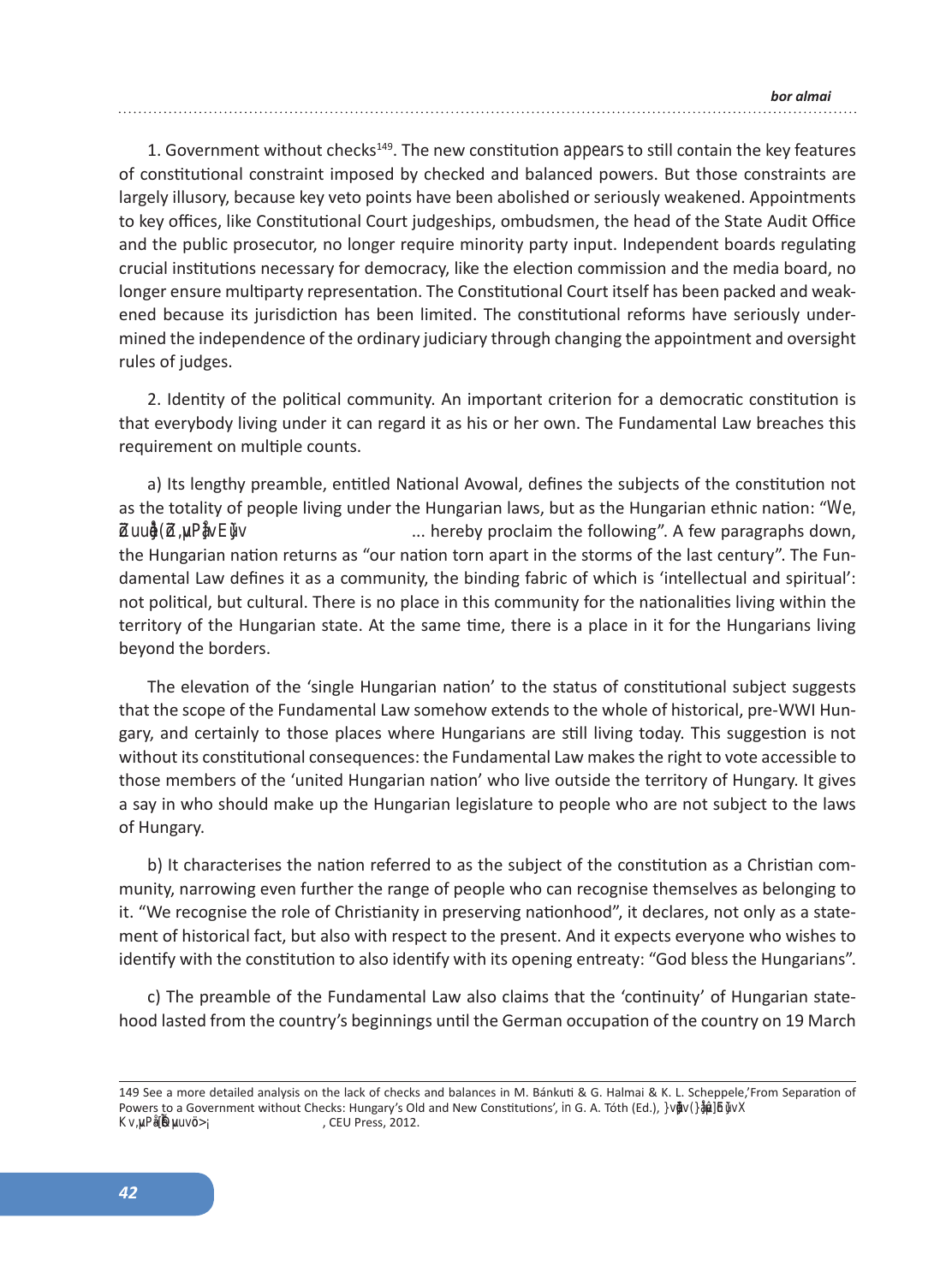1944, but was then interrupted only to be restored on 2 May 1990, the day of the first session of the freely elected Parliament. Thus, it rejects not only the communist dictatorship, but also the Temporary National Assembly convened at the end of 1944, which split with the fallen regime. It rejects the national assembly election of December 1945.

3. Intervention into the right to privacy. The Fundamental Law breaks with a distinguishing feature of constitutions of rule-of- law states, namely, that they comprise the methods of exercising public authority and the limitations on such authority on the one hand and the guarantees of the enforcement of fundamental rights on the other. Instead of this, the text brings several elements of private life under its regulatory purview in a manner that is not doctrinally neutral, but is based on a Christian-conservative ideology. With this, it prescribes for the members of the community a life model based on the normative preferences that fit in with this ideology in the form of their obligations towards the community. These values, which are not doctrinally neutral, in other words they are nonliberal in the Walkerian sense discussed earlier, and feature as high up as the Fundamental Law's preamble entitled National Avowal:

"We recognise the role of Christianity in preserving nationhood."

"We hold that individual freedom can only be complete in cooperation with others." "We hold that the family and the nation constitute the principal framework of our coexistence, and that our fundamental cohesive values are fidelity, faith and love".

"Our Fundamental Law ... expresses the nation's will and the form in which we want to live." In other words, these values are illiberal in the Orbánian sense quoted earlier.

4. Weakening of the protection of fundamental rights. The decline in the level of protection for fundamental rights is significantly influenced not only by the substantive provisions of the Fundamental Law pertaining to fundamental rights, but also by weakening of institutional and procedural guarantees that would otherwise be capable of upholding those rights that remain under the Fundamental Law. The most important of these is a change to the review power of the Constitutional Court, making it far less capable than before of performing its tasks related to the protection of fundamental rights. Added to this is the change in the composition of the Constitutional Court, taking place prior to the entry into force of the Fundamental Law, which further impeded it in fulfilling its function as protector of fundamental rights.

5. Constitutional entrenchment of political preferences. The new Fundamental Law regulates some issues which are to be decided by the governing majority, while it assigns others to laws requiring a two-third majority. This makes it possible for the current government enjoying a twothirds majority support to write in stone its views on economic and social policy. A subsequent government possessing only a simple majority will not be able to alter these even if it receives a clear mandate from the electorate to do so. In addition, the prescriptions of the Fundamental Law render fiscal policy especially rigid since significant shares of state revenues and expenditures are impossible to be modified in the absence of pertaining two-third statutes. This hinders good governance since it makes more difficult for subsequent governments to respond to changes in the economy.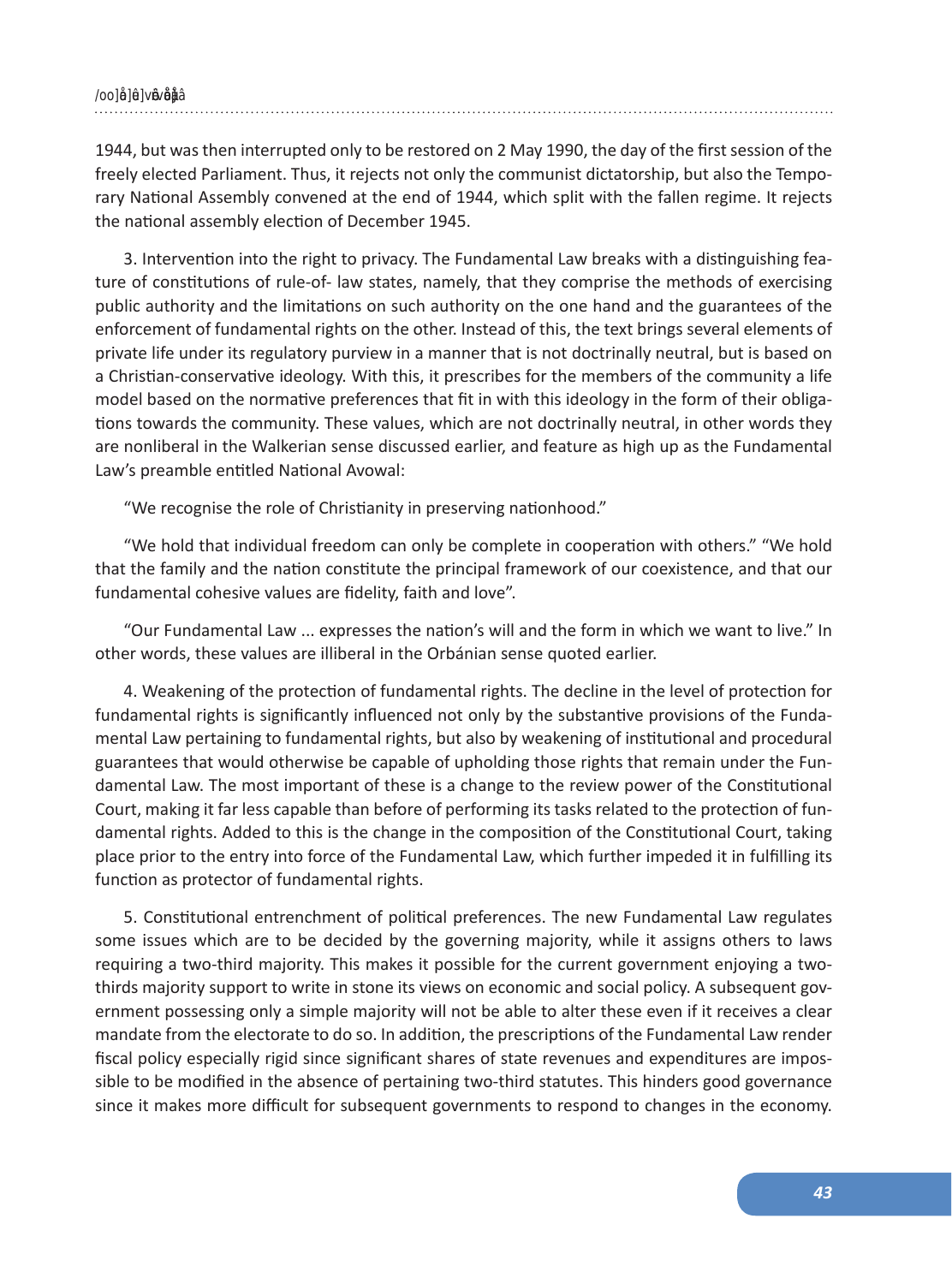This can make efficient crisis management impossible. The very possibility created by the Fundamental Law to regulate such issues of economic and social policies by means of two-third statutes is incompatible with parliamentarism and the principle of the temporal division of powers.

On 11 March 2013, the Hungarian Parliament added the Fourth Amendment to the country's 2011 constitution, re-enacting a number of controversial provisions that had been annulled by the Constitutional Court. The most alarming change concerning the Constitutional Court was the decision to annul all Court decisions prior to when the Fundamental Law entered into force. At one level, this would have made sense, but the Constitutional Court had already worked out a sensible new rule for the constitutional transition by deciding that in those cases where the language of the old and new constitutions was substantially the same, the opinions of the prior Court would still be valid and could still be applied. In cases in which the new constitution was substantially different from the old one, the previous decisions would no longer be used. Constitutional rights are key provisions that are the same in the old and new constitutions – which means that, practically speaking, the Fourth Amendment annuls primarily the cases that defined and protected constitutional rights and harmonised domestic rights protections to comply with European human rights law. With the removal of these fundamental Constitutional Court decisions, the government has undermined legal security with respect to the protection of constitutional rights in Hungary.

On 30 March 2020 the Hungarian government of Viktor Orbán introduced their Enabling Act<sup>150</sup> similar to Hitler's *Ermächtigungsgesetz* of 1933. The Act gives dictatorial powers under cover of declaring a state of emergency to fight COVID-19. The Act was needed, because on 11 March the government by its decree declared a 'state of danger', a special state of emergency regulated by the Fundamental Law in order to get exceptional competences to combat the coronavirus. According to the Fundamental Law the Parliament is required to authorize the extension beyond 15 days. But the Act violates Fidesz' own constitution, the Fundamental Law of Hungary enacted in 2011 with the exclusive support of the governing party, not just because the 15 days deadline has already expired when the law was enacted. Article 53 of the Fundamental Law mentions only natural disasters and industrial accidents and not pandemics. The latter cause of a state of danger is only covered by the Act 128 of 2011 concerning the management of natural disaters. In other words, there was no constitutional authorization either for the decree, or for the Enabling Act.

The Act, also enacted exclusively with the votes of the governing majority, enables the government to take any measure by executive decree for an indefinite period of time. These measures, which are not tailored to fight the coronavirus can include suspending or overriding any laws, or simply departing from them, suspending by-elections and referenda as well the functioning of ordinary courts. The Constitutional Court, which could be the only body to check the government is allowed to continue to exercise its review power, but it has been packed by government loyal

<sup>150</sup> See the translation of the draft law law, which was enacted by the Hungarian Parliament at its last session before the emergency power entered into force without any change. The government rejected all the amendment proposals submitted by opposition parties, including one which aimed at imposing a 90 days time limit on governmental actions, and the President of the Republic, a founder of Orbán's Fidesz party, signed the bill within two hours. https://hungarianspectrum.org/2020/03/21/translation-of-draft-law-on-protectingagainst-the-coronavirus/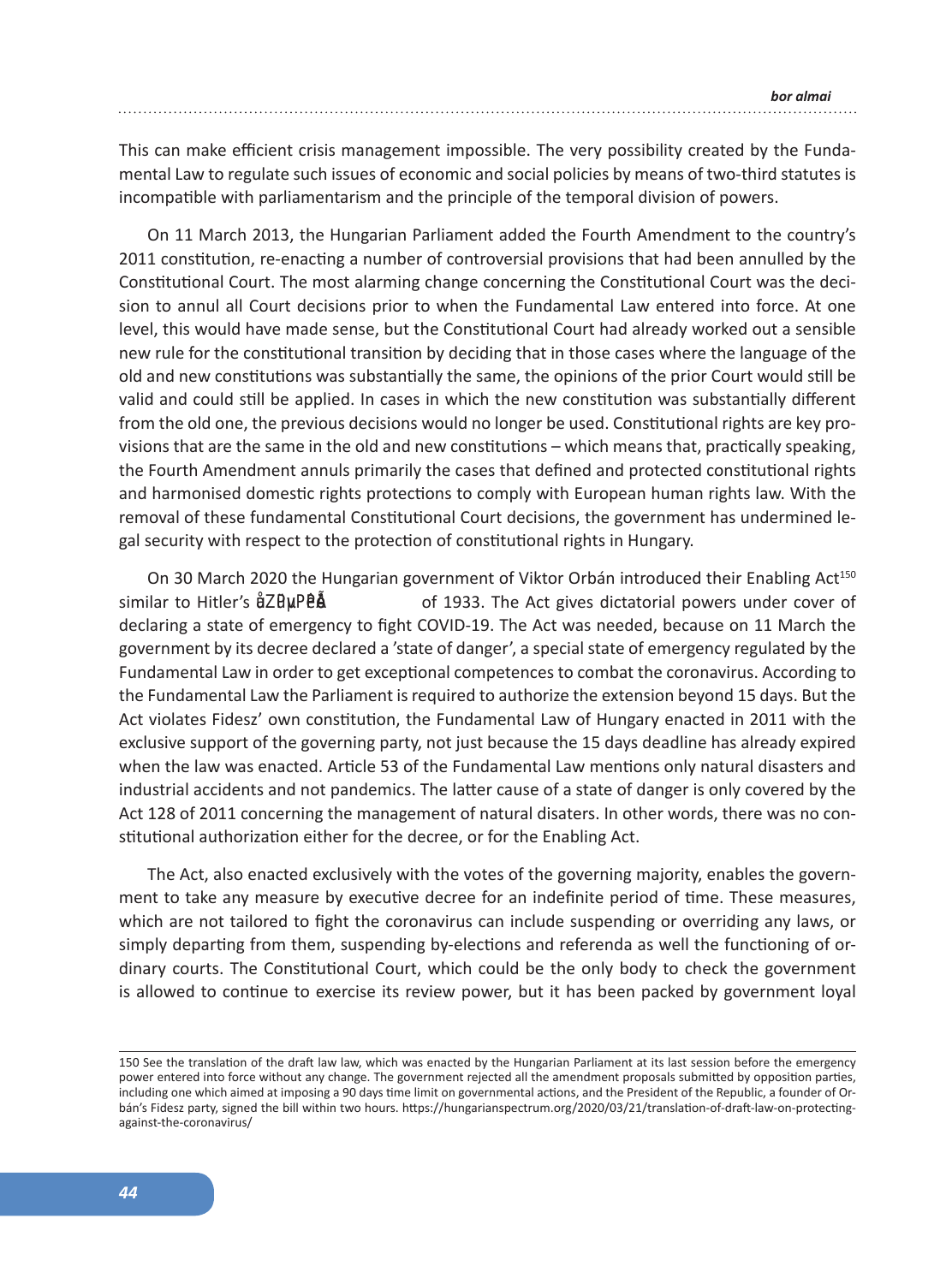judges since 2013. The Enabling Act inserted two new crimes to the Criminal Code, which will not go away when the emergency is over. Anyone who "claim[s] or spread[s] a distorted truth in relation to the emergency in a way that is suitable for alarming or agitating a large group of people" can be punished for a term up to five years in prison. Also, anyone who interferes with the operation of measures that the government takes to fight the pandemic could also face a jail sentence of up to five years. These clearly unconstitutionally disproportionate threats to freedom of expression can silence the remainders of free media and independent civil society organisations. Besides the law, governmental decrees enacted after 11 March also contain unconstitutional provisions, the validity of which have now been extended by the Enabling Act. One of those allowed for the army to deploy around 140 state owned and private strategic factories. In this case not only the Fundamental Law, but not even the law on the management of natural disasters, mentioned above, gives power to the government to make extraordinary rules concerning the army.

The blanket authorization of uncontrolled executive power will last as long as the 'state of danger' persist, which will be determined by the government itself. There are legitimate worries about the end of the current emergency power, because the special 'state of emergency caused by mass migration' introduced in 2015 is still in force without having any refugees in the country.

#### **2. Poland**

Poland's 1989 negotiated democratic transition preceded Hungary's, but it followed Hungary's constitutional backsliding after the Law and Justice Party (known as PiS), led by Jarosław Kaczyński, won parliamentary elections in October 2015. The party had already taken over the presidency in May that year. After Solidarity, led by the proletarian leader Lech Wałęsa, won massive electoral support in partially free elections held in June 1989, Poland's last communist president, General Jaruzelski – based on an arrangement known as "your president, our prime minister" – was forced to appoint Tadeusz Mazowiecki, Wałęsa's former leading adviser, a liberal intellectual nominated by Solidarity, as prime minister. At the end of 1990, Jarosław Kaczyński ran Wałęsa's winning campaign for the presidency and was rewarded with a position as the head of the presidential chancellery, but later accused him of betraying the revolution, and becoming "the president of the reds." Kaczyński's conspiracy theory that liberal intellectuals had become allies to former communists led to a final split known as Solidarity's "war at the top."<sup>151</sup> The alleged conspiracy between other dissidents and the governing Polish United Workers party also determined how Kaczyński viewed the "roundtable" agreement in 1989, which lead eventually to the end of the communist regime.<sup>152</sup> The new government parties both in Hungary and Poland rejected "1989" for the same reasons: namely, absence of radicalism of the democratic transition, and for the alleged liberation of the Communist elites.<sup>153</sup>

151 Ch. Davis, 'The Conspiracy Theorists who have taken over Poland', *The Guardian*, 16 February 2016.

<sup>152</sup> See J. Gross, 'Jaroslaw Kaczynski's Party is Rewriting the History of Poland', *Financial Times*, 13 March 2016.

<sup>153</sup> See I. Krastev, 'Walesa, Gorbatchev and Freedom's End', *The New York Times*, 14 March 2016.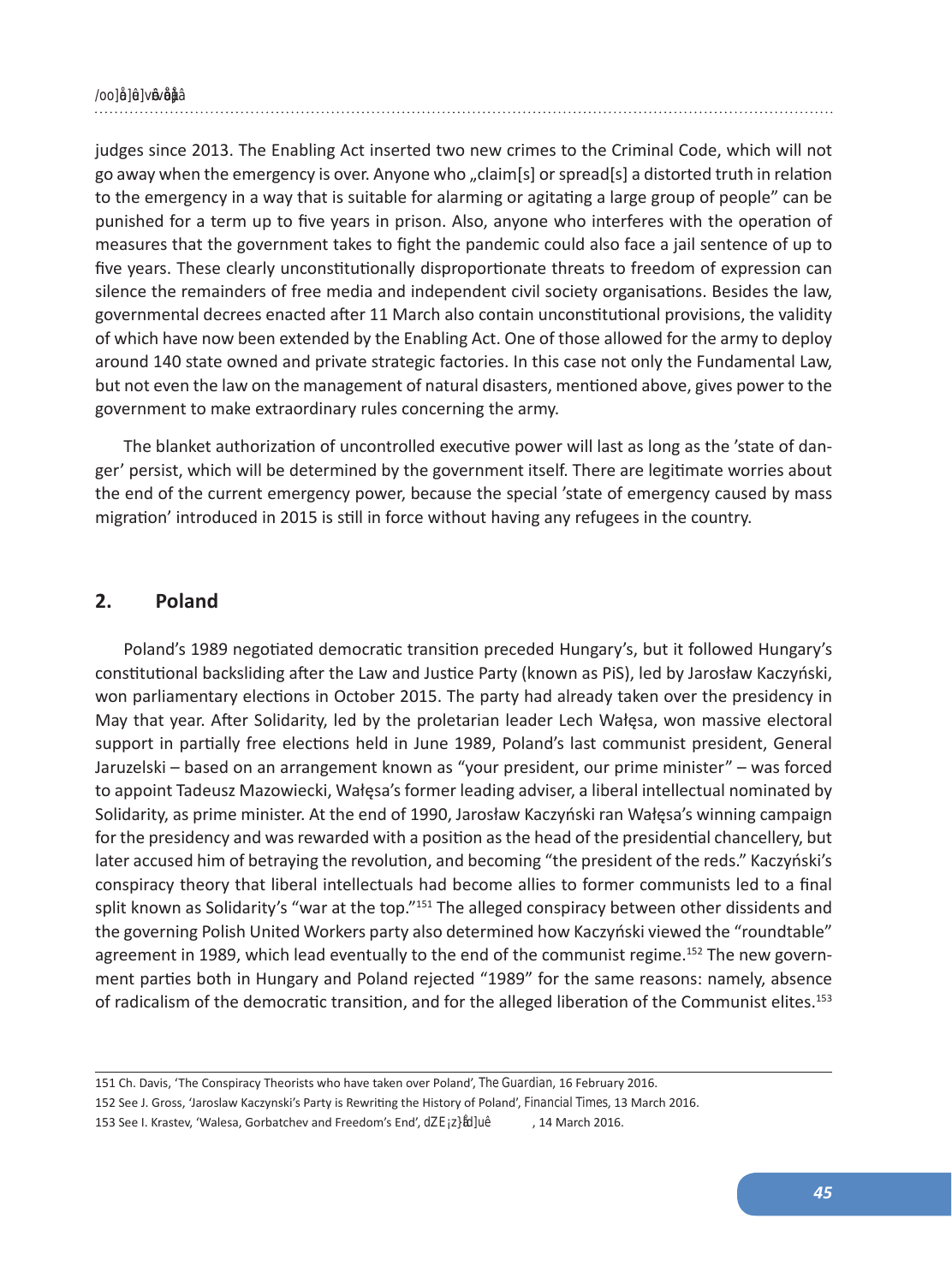As in Hungary in 1994, the fight among erstwhile Solidarity allies brought Poland's former communists back into power: the Democratic Left Alliance, the successor to the Polish United Worker's Party, won parliamentary elections and the presidency in 1993 and 1995 respectively. In contrast to their failed attempt in Hungary in 1995–1996, the Polish post-communists and the liberals successfully negotiated a new liberal democratic constitution, enacted in 1997. Because the new document enshrined the Catholic church's role in public life, illiberal conspiracy theorists charged that it provided additional evidence of a secret liberal-communist alliance. According to the conspiracists, there is no difference between liberal secularism and communist atheism or between liberal democracy and communist authoritarianism. This led in 2001 to the final division of Solidarity into two rival parties: Civic Platform (led by Donald Tusk), and Law and Justice (led by the Kaczyńskis, Jarosław and his twin brother, Lech), the former acknowledging, and the latter denying, the legitimacy of the new constitutional order.

In 2005, Law and Justice defeated Civil Platform, and Tusk won both the parliamentary and the presidential elections. Lech Kaczyński became President of the Republic, while Jarosław became head of the coalition government, which consisted of Law and Justice, the agrarian-populist Self Defense Party and the nationalist-religious League of Polish Families. The new government proposed a decommunization law, which was partly annulled as unconstitutional by the still independent Constitutional Tribunal. The coalition fell apart in 2007, and Civic Platform won the subsequent elections. Donald Tusk replaced Jarosław Kaczyński as Prime Minister, while Lech remained President until he died after his plane crashed in the Katyn forest near Smolensk in Western Russia in April 2010. Although his support had collapsed by the beginning of 2010, and his chances of re-election at the end of the year were widely assumed to be very low, his death fed the theory of a conspiracy between then Poland's Prime Minister Tusk and Russian President Putin willing to kill the Polish President.154

Jarosław Kaczyński's Law and Justice Party returned to power with a vengeance, committed to reshaping the entire constitutional system in order to create a "new and virtuous Fourth Republic." This meant a systemic and relentless annihilation of all independent powers that could check the will of the ultimate leader. In that respect, his role model is Viktor Orbán.<sup>155</sup> In 2011, PiS published a long document, authored largely by Kaczyński himself, on the party's and its leader's vision of the state. The main proposition of this paper is very similar to the one that Orbán described in a speech in 2009: a well-ordered Poland should have a "centre of political direction," which would enforce

<sup>154</sup> I. Krastev, 'The Plane Crash Conspiracy Theory That Explains Poland', *Foreign Policy*, 21 December 2015. On 10 April 2016 at an event to commemorate the sixth anniversary of the crash, Jarosław Kaczyński said that "One wanted to kill our memory, as one was afraid of it. Because someone was responsible for the tragedy, at least in moral terms, irrespectively of what were its reasons…Donald Tusk's government was responsible for that." He added: "Forgiveness is necessary, but forgiveness after admitting guilt and administering proper punishment. This is what we need." 'Poland's Kaczyński blames Tusk's government for President's Jet Crash', *Business Insider*, 11 April 2016. In early October Kaczyński expressed his doubts that the Polish government will support Tusk for his second term in the European Council with the same explanation. See www.ft.com/content/d6a93538-8a36-11e6-8cb7-e7ada1d123b1?ftcamp=crm/email//nbe/BrusselsBrief/product.

<sup>155</sup> As early as 2011 Kaczyński announced he wanted to create 'Budapest in Warsaw.' Cf. J-W. Müller, 'The Problem with Poland', *The New York Review of Books*, February 11, 2016.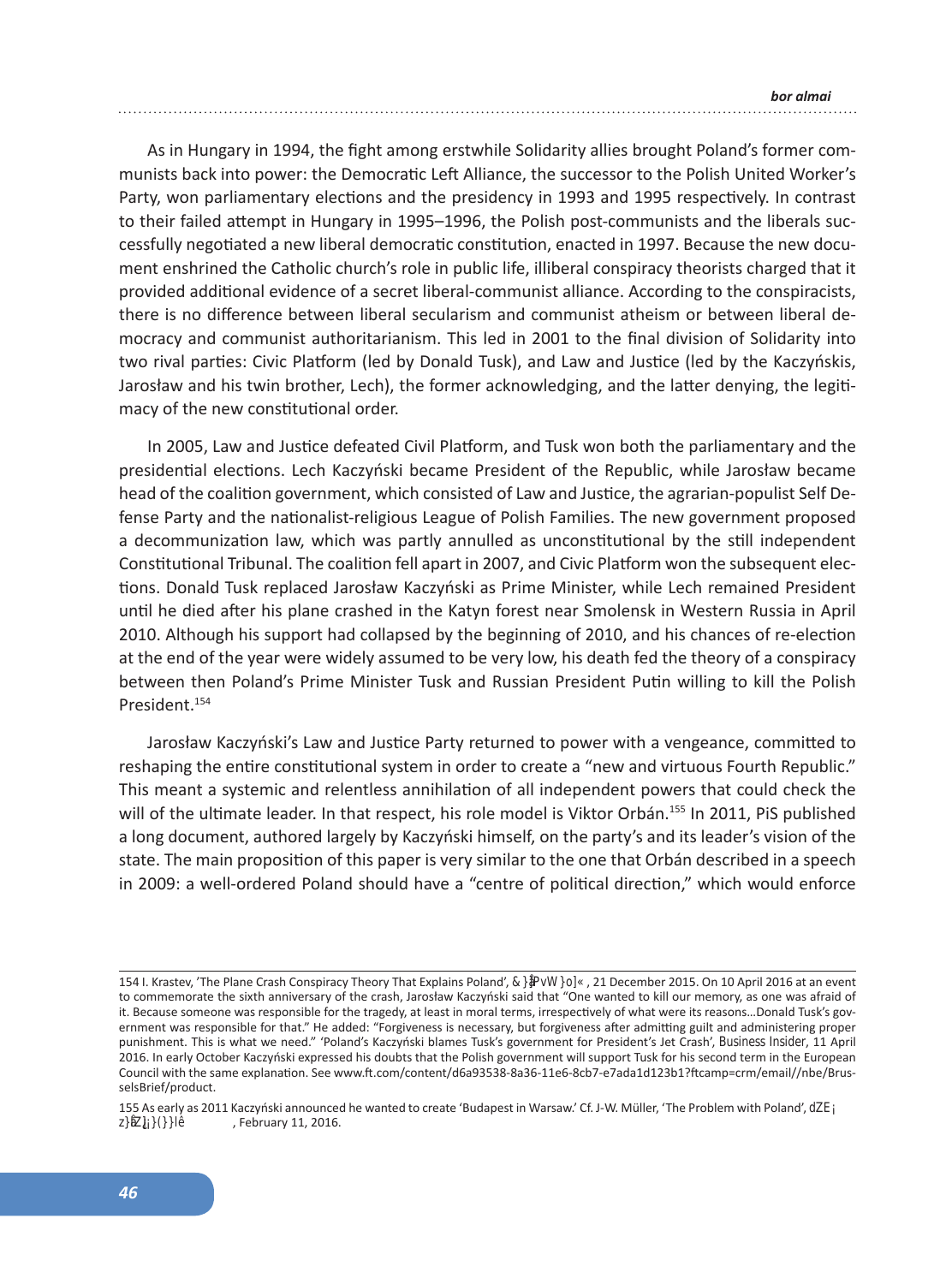the true national interest. This illiberal counter-revolution of both Orbán and Kaczyński is based on a Communist rejection of checks and balances, as well as constitutionally entrenched rights.<sup>156</sup>

Unlike FIDESZ in 2011, PiS lacks the constitution-making or amending two-thirds majority in the Polish parliament. Therefore, it started to act by simply disregarding the liberal democratic Constitution of 1997. The first victim was the Constitutional Tribunal, which already in 2007 had struck down important elements of PiS' legislative agenda, including limits on the privacy of public officials to be lustrated and freedom of speech and assembly.<sup>157</sup> In Orbán's playbook, which is seemingly followed by Kaczyński, the other major target has been the media, the civil service and the ordinary courts. As opposed to Hungary, for the dismantlement of liberal democratic institutions PiS does not really needed a new constitution because what they have been doing since the fall of 2015 is already a *de facto* change to the constitution through sub-constitutional laws. Wojciech Sadurski calls this a constitutional coup d'etat.158

In October 2015, before the end of the term of the old Parliament, five judges had been nominated by the outgoing Civil Platform government, even though the nine-year terms of two of the judges would have expired only after the parliamentary elections. Andrzej Duda, the new President of the Republic nominated by PiS, refused to swear in the five new judges elected by the old Sejm, despite the fact that the terms of office for three of them had already started to run. In early December, in accordance with a new amendment to the Law on the Constitutional Tribunal, the new Sejm elected five new judges, who were sworn into office by President Duda in an overnight ceremony. As a reaction to these appointments, the Constitutional Tribunal ruled that the election of two judges whose terms had not expired before the dissolution of the previous Sejm in October 2015 was unconstitutional. The Tribunal also ruled that the election of the other three judges was constitutional, and obliged the President to swear them in. Since President Duda refused to do so, the chief judge of the Tribunal did not allow the five newly elected judges to hear cases.

The governing majority also passed an amendment regarding the organisation of the Tribunal, increasing the number of judges required to be in attendance from 9 out of 15 to 13 out of 15. It also required decisions of the Tribunal to be taken by a two-thirds majority, rather than a simple majority, which was the existing rule prior to the amendment. With the five new judges, as well as the one remaining judge appointed by the PiS when it was last in government from 2005 to 2007, it may no longer be possible for the Tribunal to achieve the necessary two-thirds majority to quash the new laws. The six-member PiS faction, combined with the new quorum and majority rules, will be enough to stymie the court. Furthermore, the Tribunal is bound to handle cases according to the date of receipt, meaning it must hear all the pending cases, most likely regarding laws enacted

<sup>156</sup> Wojciech Sadurski, professor of constitutional law, who was the Kaczyński brothers' fellow student at the University of Warsaw in the 1970s, says that this vision bears a striking resemblance to the writings of Stanislaw Ehrlich, their joint ex-Marxist professor. See W. Sadurski, 'What Make Kaczyński Tick?', *I•CONnect*, 14 January 2016.

<sup>157</sup> About the battle for the Constitutional Tribunal see T.T. Koncewicz, 'Polish Constitutional Drama: Of Courts, Democracy, Constitutional Shenanigans and Constitutional Self-Defense', I•CONnect, December 6, 2015.

<sup>158</sup> M. Steinbeis, 'What is Going on in Poland is an Attack against Democracy', Interview with Wojciech Sadurski, http://verfassungsblog. de/what-is-going-on-in-poland-is-an-attack-against-democracy/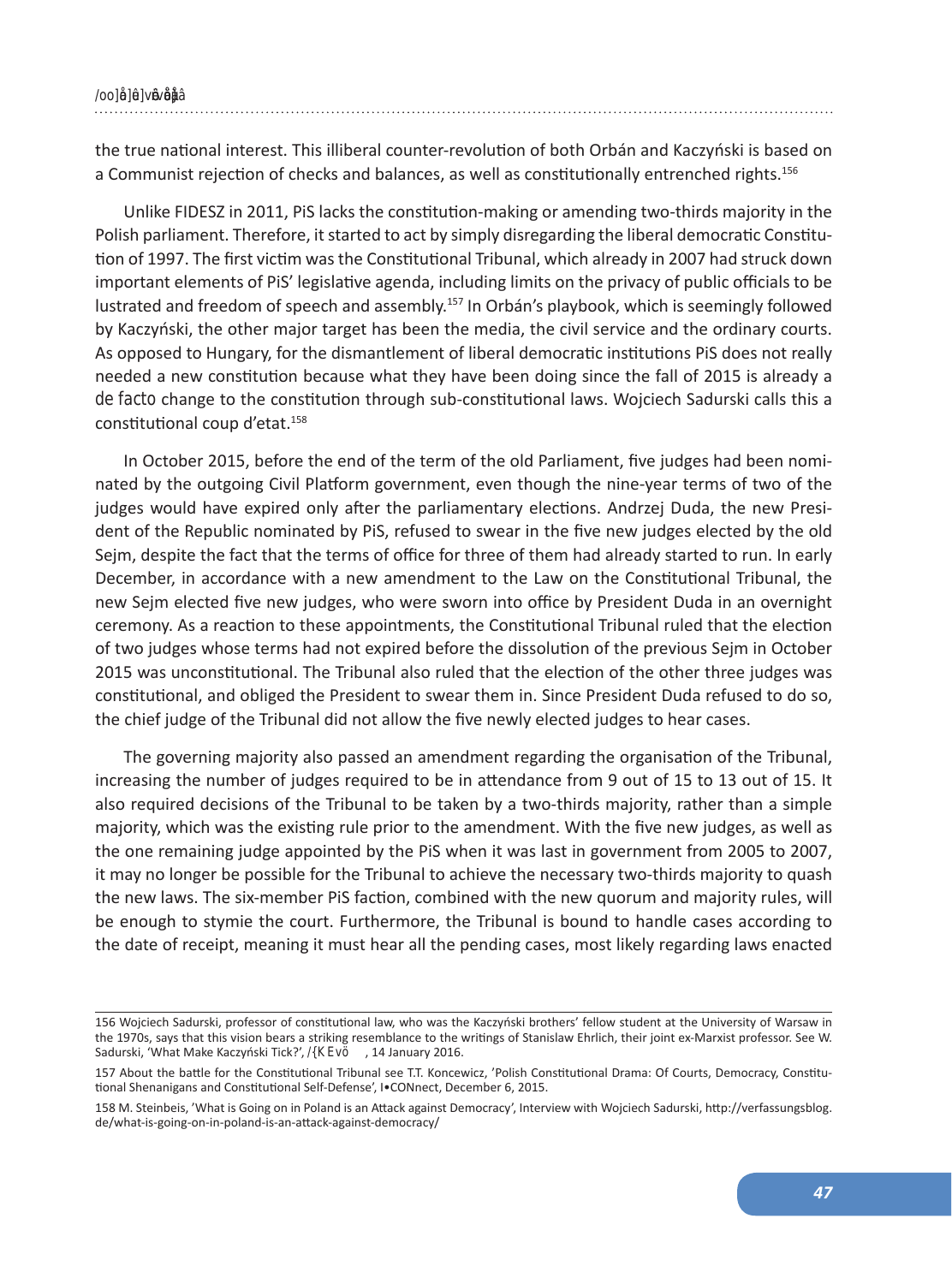by previous parliaments, before any new ones adopted by the new Sejm. For the same reason, the amendment also states that no decision about the constitutionality of a law can be made until the law has been in force for six months. Disciplinary proceedings against a judge can also be initiated in the future by the President of the Republic or by the Minister of Justice, which gives power to officials loyal to PiS to institute the dismissal of judges. In early March 2016, the Constitutional Tribunal invalidated all of the pieces of the law restricting its competences. The government immediately announced that it would not publish the ruling because the Court had made its decision in violation of the very law it invalidated. By Polish law, the decision of the Court takes effect as soon as it is published. If the decision is not published, it cannot take effect. As a reaction to the government's (lack of) action, the General Assembly of Poland's Supreme Court judges adopted a resolution stating that the rulings of the Constitutional Tribunal should be respected, in spite of a deadlock with the government. The councils of the cities of Warsaw, Lodz and Poznan have resolved to respect the Constitutional Tribunal's decisions, in spite of the fact that the government is not publishing its rulings.159

At the end of 2016, the Polish parliament adopted three new laws that permitted the President of the Republic to name a temporary Constitutional Tribunal President to replace the outgoing head of the court. The new interim President's first action was to allow the three so-called 'anti-judges', unlawfully elected by the PiS majority in the Sejm, to assume their judicial duties suspended by the previous Tribunal President and participate in the meeting to nominate a new President to the head of the state, who two days later appointed the temporary President as the new permanent President of the Tribunal. With this the Constitutional Tribunal has been captured.

In Orbán's playbook, which is seemingly followed by Kaczyński, the other major target has been the media. At the end of 2015, the PiS government introduced a new law, the so-called 'small media law', amending the former Law on Radio and Television Broadcasting. This amendment enabled the government to appoint and dismiss the heads of the public television and radio. According to the new rules, the presidents and members of the board of both institutions are to be appointed and dismissed by the Minister of Treasury instead of the National Broadcasting Council from among multiple candidates. The law also terminated the previous managers' and board members' contracts with immediate effect, allowing the government to replace them. Since the 'small media law' was about to expire on 30 June 2016, the government in April submitted the 'large media law' to the Sejm. The draft bill planned to turn public broadcasters into 'national media', which is obliged to spread the views of the Polish parliament, government and president, and have to 'respect Christian values and universal ethical principles'. The national media entities are supervised by the newly established National Media Council.

The third danger to PiS' 'centre of political direction' has been an apolitical civil service. Here Kaczyński, just like Orbán, started the complete politicization of the civil service by removing a previously existing rule that the new head of the civil service must be a person who has not been a mem-

<sup>159</sup> http://www.thenews.pl/1/9/Artykul/250415,Polands-Supreme-Court-opposes-government-in-constitutional-wrangle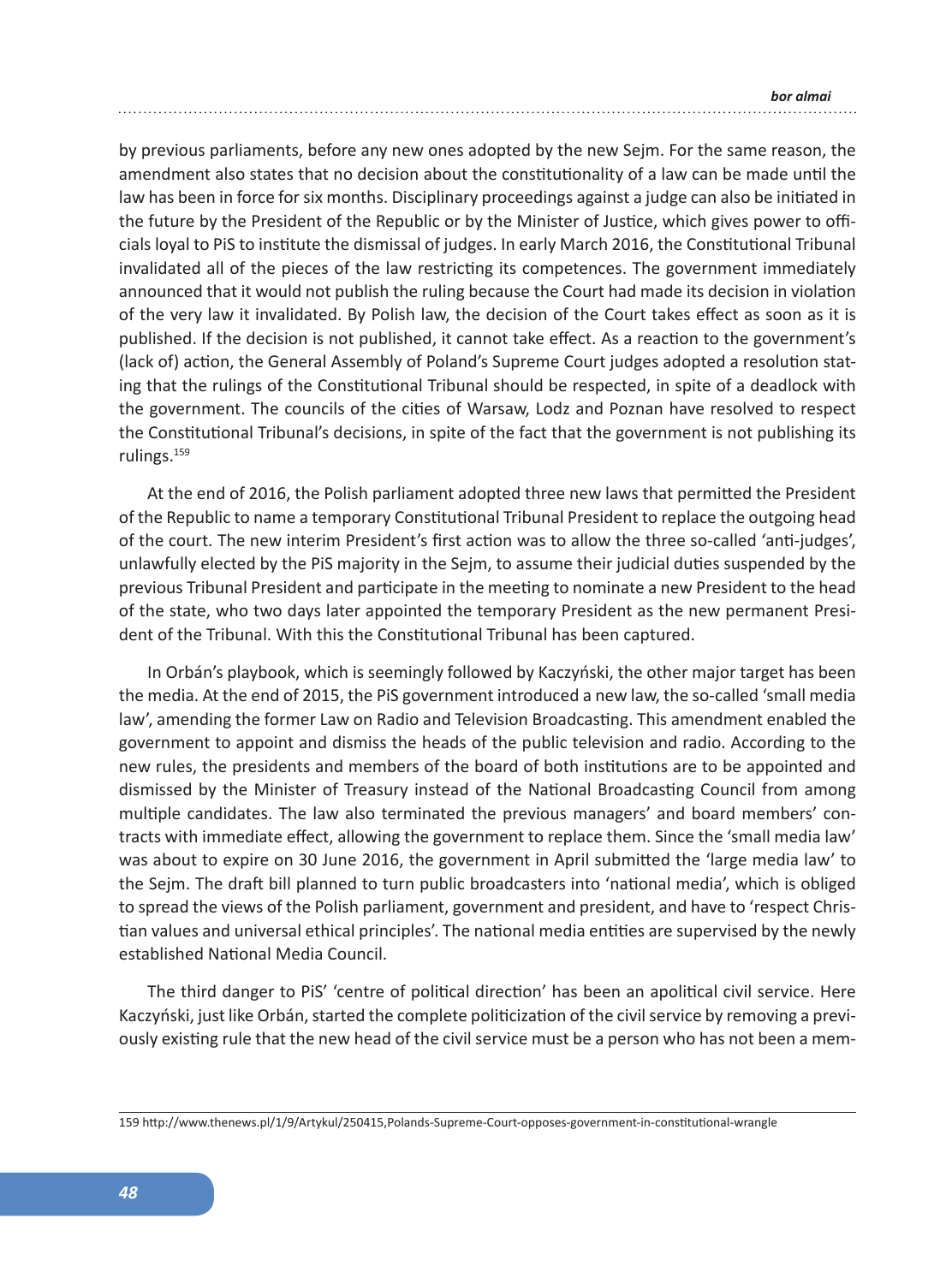ber of a political party for the last five years. The same law also allows the new head to be appointed from outside the civil service. Another element of Orbán's agenda was to build up a surveillance state. In early February 2016, the new Polish Parliament also passed a controversial surveillance law that grants the government greater access to digital data and broader use of surveillance for law enforcement. On 13 June 2016, the Venice Commission issued an opinion on this, criticising the government for exercising nearly unlimited capacities without adequate independent checks or reasonable limits to the law.160

The next target was the ordinary judiciary. In the summer of 2017, the government rushed three new legislative acts through the Polish Parliament: (a) The law on the Supreme Court; (b) the Law on the National Council for the Judiciary; and (c) the Law on the Ordinary Courts' Organisation. The first two laws were vetoed but the third adopted<sup>161</sup>. The latter alone is enough to undermine the independence of Polish courts by permitting the government to replace the leadership of the lower courts.

In early May 2016, Jarosław Kaczyński announced his party's aim to change the 1997 Constitution: 'the constitution must be verified every twenty years', hinting 'next year will be the  $20<sup>th</sup>$  anniversary of Poland's contemporary basic law'. He admitted however that 'we might not find enough support to change the constitution this term, but it's time to start to work. We can ask Poles if they prefer Poland that we've all seen or the one that's ahead of us'.162 A day later Polish President Andrzej Duda said the country's current constitution was a 'constitution of a time of transition', adding that 'it should be examined, a thorough evaluation carried out and a new solution drawn up'.163 On 3 May 2017, on the anniversary of the 1791 Polish constitution, President Duda announced that he wanted to hold a referendum in 2018 on the current constitution. His stated reason was that the present Polish people should decide what kind of constitution they wanted, how strong the president and parliament should be, and which rights and freedoms should be emphasized.<sup>164</sup> These references to a new basic law leave open how the party intends to circumvent the lack of the necessary two-thirds majority in the Sejm for constitution-making. But as critics argue, PiS does not really need a new constitution because what they have been doing since the fall of 2015 is already a *de facto* change to the constitution through sub-constitutional laws.

<sup>160</sup> http://www.venice.coe.int/webforms/documents/?pdf=CDL-AD(2016)012-e

<sup>161</sup> As Wojciech Sadurski argued President Duda's bills tabled to replace the laws vetoed by him are as unconstitotonal as the orginal ones. See W. Sadurski, 'Judicial "Reform" in Poland: The President's Bills are as Unconstitutional as the Ones he Vetoed', Verfassungsblog, 28 November 2017.

<sup>162</sup> http://uatoday.tv/news/poland-may-soon-change-its-constitution-j-kaczy-ski-642126.html

<sup>163</sup> http://www.thenews.pl/1/9/Artykul/251184,Polish-president-calls-for-constitution-to-be-reexamined

<sup>164</sup> http://foreignpolicy.com/2017/05/03/on-anniversary-of-first-constitution-polish-president-calls-for-referendum/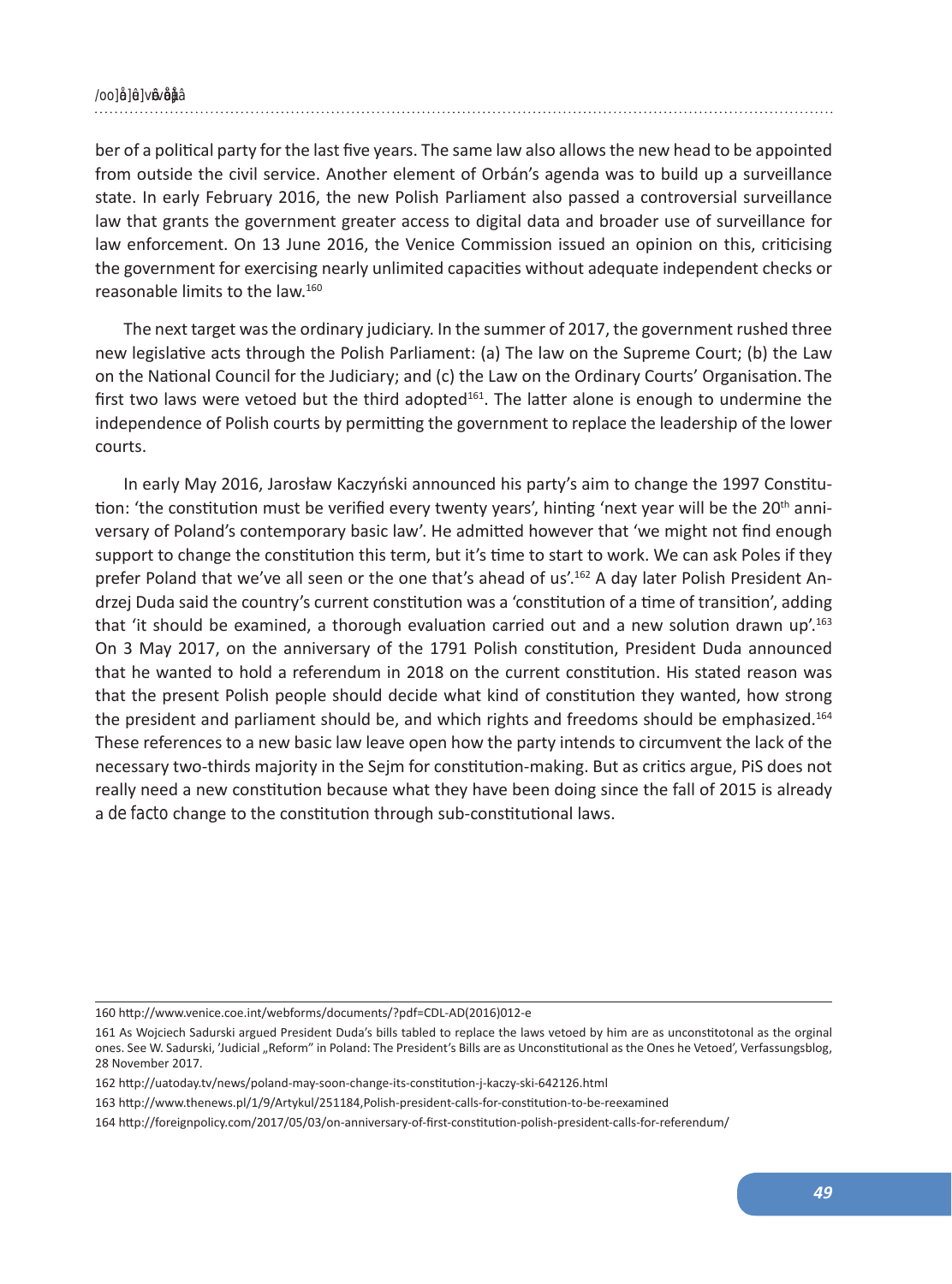# III. CONCLUSION

In the first part of this paper, I tried to answer the question, whether there is a genuine constitutional theory of 'illiberal constitutionalism'? I argued that the constitutional concept, which rejects liberalism as a constitutive precondition of democracy, cannot be in compliance with the traditional idea of liberal democratic constitutionalism. This concept has nothing to do with any majoritarian constitutional model based on the separation of power, or with political constitutionalism, or any kind of weak judicial review, and it misuses the concept of constitutional identity.

The second part of the paper investigated the social, economic and political relations of illiberal societies. Regarding the first I found that there has been a very weak historical tradition of liberalism and modernization in the East-Central European societies, and also the main driving force of the transition to liberal democracy was to reach the living standard of the West. The lack of success to achieve this goal, together with the accumulation of wealth by some former members of the Communist nomenclature, and the failures of redistributive justice efforst were the reasons of disappointment also in the liberal democratic pursuits. Regarding the economic relations the rise of economic inequality and the decline of social security and solidarity has paradoxically partly been caused by the neoliberal economic policy of some of the illiberal political forces. These political actors have changed the entire political and constitutional structure into a illiberal system mostly not based on their ideological conviction, but rather for the sake of building up and keeping an unrestrained power.

One of the reasons of the illiberal turn has been that there was a lack of consensus about liberal democratic values at the time of the transition. In the beginning of the democratic transitions in these new democracies, preference was given to general economic effectiveness over mass civic and political engagement.<sup>165</sup> The satisfaction of basic economic needs was so important for both ordinary people and the new political elites that constitutions did not really make a difference.166 Between 1989 and 2004, all political forces accepted a certain minimalistic version of a 'liberal consensus', understood as a set of rules and laws rather than values, according to which NATO and EU accession were the main political goals. But as soon as the main political goals were achieved, the liberal consensus died,<sup>167</sup> and full democratic consolidation was never achieved.<sup>168</sup>

An initial failure of the 1989 constitutional changes − namely the disproportional election systems − also contributed to the electoral victories of Fidesz in Hungary and PiS in Poland, the illiberal

<sup>165</sup> Dorothee Bohle and Béla Greskovits state that East Central European democracies had a 'hollow core' at their inception. See D. Bohle and B. Greskokovits, *Capitalist Diversity on Europe's Periphery,* Cornell University Press, 2012.

<sup>166</sup> See Preuss 1993, 3.

<sup>167</sup> See I. Krastev, 'Is East-Central Europe Backsliding? The Strange Death of the Liberal Consensus', 18. *Journal of Democracy,* (October 2007), 56-63.

<sup>168</sup> J. Dawson and S. Hanley, 'What's Wrong with East-Central Europe? The Fading Mirage of the Liberal Consensus',7 *Journal of Democracy*, (January 2016), 20-34.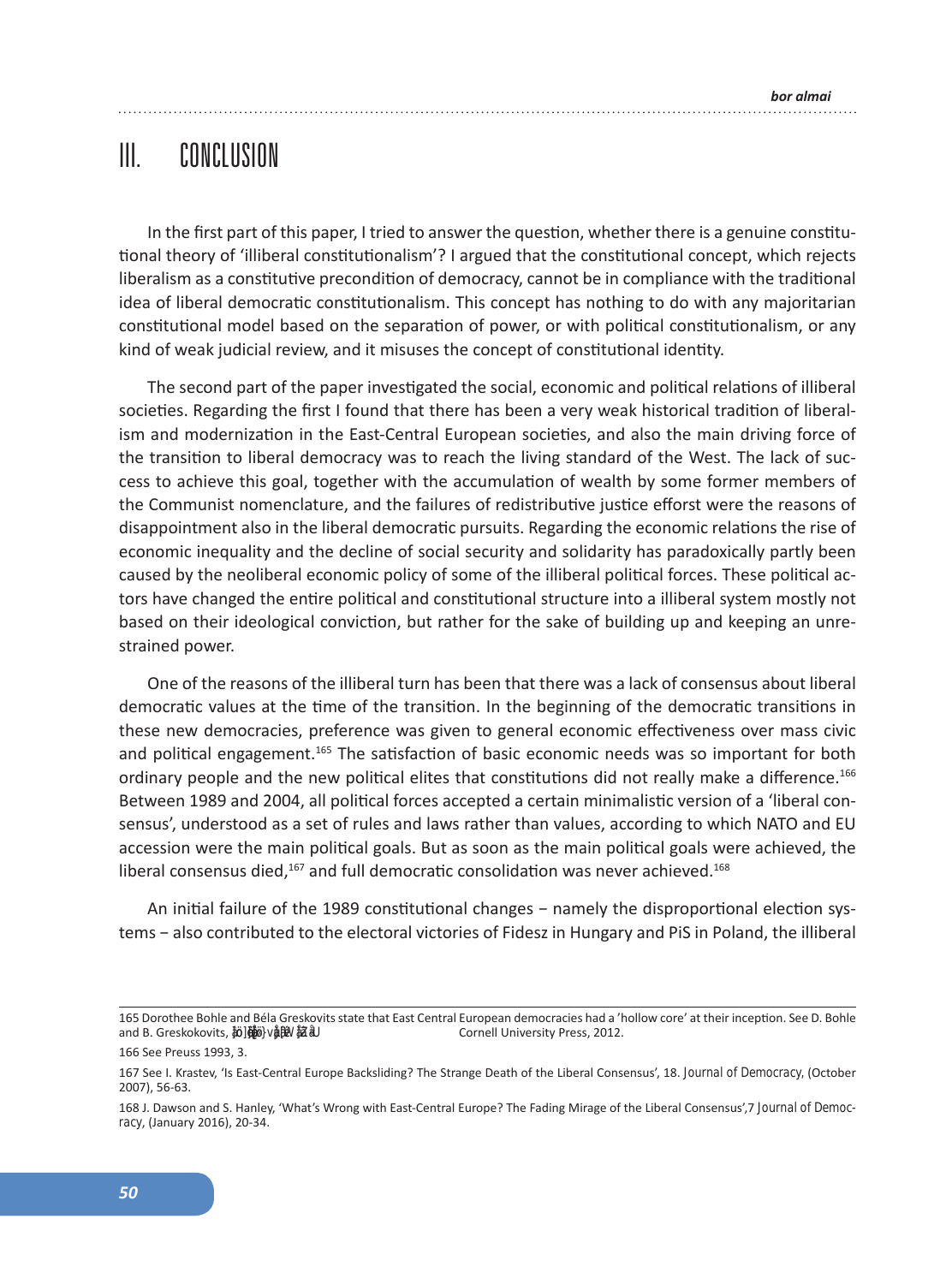autocratic forces. In the case of Fidesz 53 percent vote share into 68 percent in 2010 and 45.5 percent into 67 percent of the seats in Parliament in 2014. This made Fidesz able to change the entire constitutional system after its electoral success in 2010. PiS in 2015 got 51 percent of the seats in the Sejm for 37.6 percent of the votes. With their absolute majority they were able to enact lawsafter packing the Constitutional Tribunal even unconstitutional ones − without any need to consult with their parliamentary opposition.

According to some authors, the prospects for liberal constitutional democracy in the newly independent states of Central and Eastern Europe following the 1989–90 transition were diminished by a technocratic, judicial control of politics, which blunted the development of civic constitutionalism, civil society, and participatory democratic government as necessary counterpoints to the technocratic machinery of legal constitutionalism.<sup>169</sup> Adherents to this viewpoint argue that the legalistic form of constitutionalism (or legal constitutionalism), while consistent with the purpose of creating the structure of the state and setting boundaries between the state and citizens, jeopardised the development of participatory democracy.<sup>170</sup> In other words, legal constitutionalism fell short, reducing the Constitution to an elite instrument, especially in countries with weak civil societies and weak political party systems that undermine a robust constitutional democracy based on the idea of civic self-government.<sup>171</sup>

One can raise the hypothetical question whether earlier and more inclusive or participatory constitution-making processes could have ensured the durability of democratic institutions. Indeed, there was no early constitution making, and the amendment processes that happened instead were not participatory. Neither Poland nor Hungary enacted a new constitution right after the democratic transitions of 1989. Instead, in both countries as a result of the Round Table negotiations, between the representatives of the authoritarian Communist regime and their democratic opposition, the illegitimate legislature was put in the position of enacting modifications to the old Stalinist constitutions. This was done based on the elite agreement without any consultation with the people. In the case of Poland, the 1952 Constitution was slightly modified in April 1989, while in Hungary the 1949 Constitution was comprehensively amended in October 1989. This was called by Andrew Arato 'post-sovereign' constitution-making.172 It is true that in Poland, the democratically elected Parliament enacted the so called Small Constitution in 1992, but it only changed some elements of the state organization, without the ambition of becoming the final closing act of the democratic transition. The new constitution was only enacted in 1997, again without participatory process, like a referendum. In Hungary, a similar new constitution-making effort failed in 1996, and even

<sup>169</sup> See this argument *in* P. Blokker, *New Democracies in Crises? A Comparative Constitutional Study of the Czech Republic, Hungary, Poland, Romania and Slovakia*, Routledge, 2013. Also Wojciech Sadurski argued that legal constitutionalism might have a 'negative effect' in new democracies and might lead to the perpetuation of the problem of both weak political parties and civil society. *See* W. Sadurski,'Transitional Constitutionalism: Simplistic and Fancy Theories', *in* A. Czarnota, M. Krygier & W. Sadurski (Eds.), *Rethinking the Rule of Law After Communism*, CEU Press, Budapest, 2005, pp. 9-24.

<sup>170</sup> *See* R. Albert, 'Counterconstitutionalism', *Dalhousie Law Journal,* Vol. 31, No. 1, 2008, p. 4.

<sup>171</sup> *Cf.* Sadurski, 2005, p. 23.

<sup>172</sup> A. Arato, 'Post-Sovereign Constitution-Making in Hungary: After Success, Partial Failure, and Now What?', *South African Journal of Human Rights*, Vol. 26, 2010.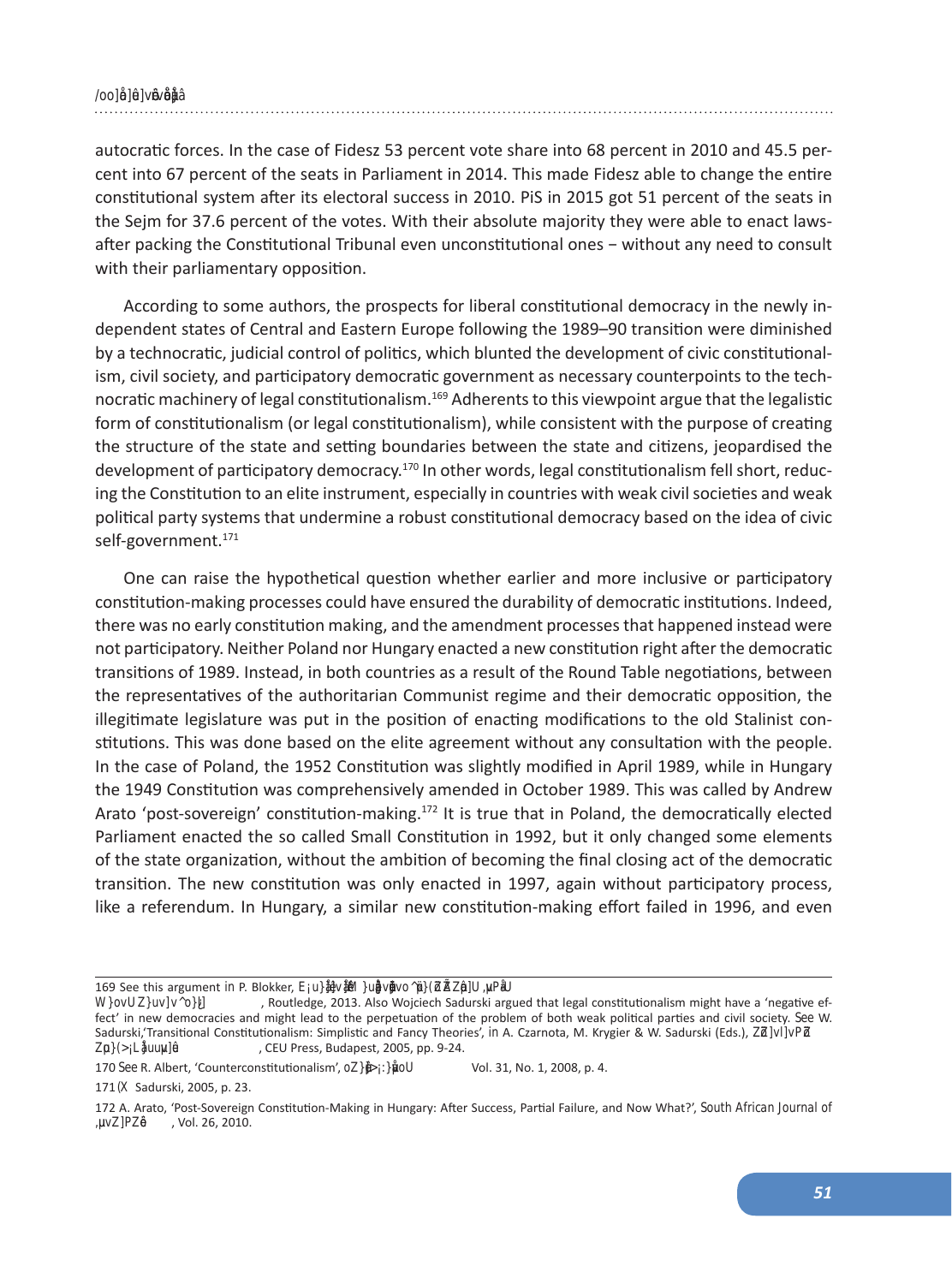though the content of the 1989 comprehensive amendment fulfilled the requirements of a liberal democratic constitution, but its heading had 1949 in it. With that Fidesz after its electoral victory in 2010 could claim the need to enact a new constitution of the democratic transition and it had all the votes to enact what it was wishing to. But this wasn't a liberal democratic constitution anymore.

One can only speculate, whether an earlier and more participatory constitution-making would have been a guarantee against backsliding. There is nothing to suggest that an earlier and more participatory constitution-making process would have prevented the populist turn. As the Polish example proves even the existence of a liberal democratic constitution does not constitute an obstacle against backlash. In my view, those proponents of participatory constitutionalism who argue that with participation backsliding would not necessarily have happened, do not sufficiently take into account the rise of populism and the lack of civic interest in constitutional matters, due to poor constitutional culture.173

So far the liberal elite seems to be unable to protect the liberal democratic ideals, which certainly indicates that the special historical circumstances require a longer period of time the build up a liberal democratic political and constitutional culture. But the democratic backsliding is not a proof of the failure of liberal democracy altogether, as illiberal leaders and their court ideologists want people to believe.

173 See similarly the crtitical reviews on Blokker's book (Fn. 140) by Jiri Priban and Bogusia Puchalska in ICONnect. *Book Review/Response: Paul Blokker, Jiri Priban and Bogusia Puchalska on Civic Constitutionalism*, Int'l J. Const. L. Blog (10 September 2013).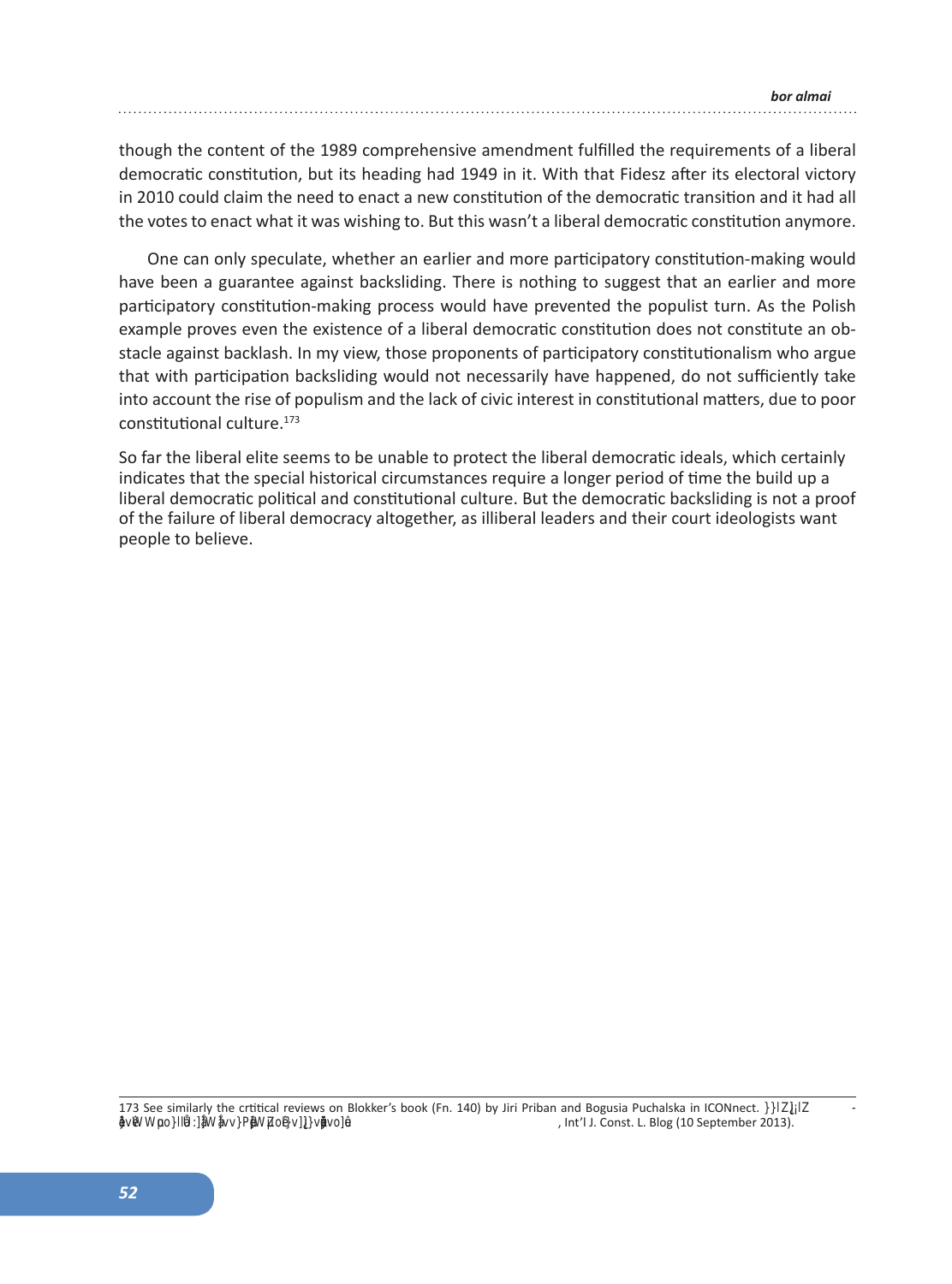# Kanstantsin Dzehtsiarou\* COVID-19 AND THE EUROPEAN CONVENTION ON HUMAN RIGHTS\*\*

Our life has changed. The main if not the only topic that everyone is interested in is the ongoing pandemic. The World Health Organisation is one of the most popular international organisations at the moment. This crisis will undoubtably have a significant impact on how we live, travel and perceive our governments. These long-term effects will clearly be a subject of numerous dissertations, articles and monographs. This blogpost will make a very brief overview of the role of the European Convention on Human Rights in assessment of this crisis. In recent days a number of states (for example, Georgia, Estonia, Armenia, Romania, and Latvia) submitted their derogations from the ECHR under Article 15. When the situation calms down it would be very interesting to analyse the exact wording and utility of these declarations. Here, I will start by considering implications of Article 15 to the situation at hand. I will then briefly analyse how other Articles of the Convention can be engaged in the COVID-19 crises. Of course, this is only a suggestion, the real impact of COVID-19 will be seen in 5-6 years when measures taken by the Governments now will be analysed in judgments of the European Court of Human Rights.

# ARTICLE 15 DEROGATION IN CASE OF EMERGENCY

Article 15 allows the Contracting Parties to derogate in case of emergency. The COVID-19 pandemic will clearly fall within the definition of emergency. However, the most important aspect here is that Article 15 does not allow the Contracting Parties to interfere with any rights the way they wish during the emergency. These interferences should be clearly linked to the pandemic, limited in time and strictly necessary. The Court reserves the competence to review the measures. I argue that in case of pandemic, Article 15 derogations are not particularly useful and they send an unnecessary

\* Professor, University of Liverpool

<sup>\*\*</sup> The blog was first published on March 27,2020 by Strasbourg Observer, available at: https://strasbourgobservers.com/2020/03/27/ covid-19-and-the-european-convention-on-human-rights/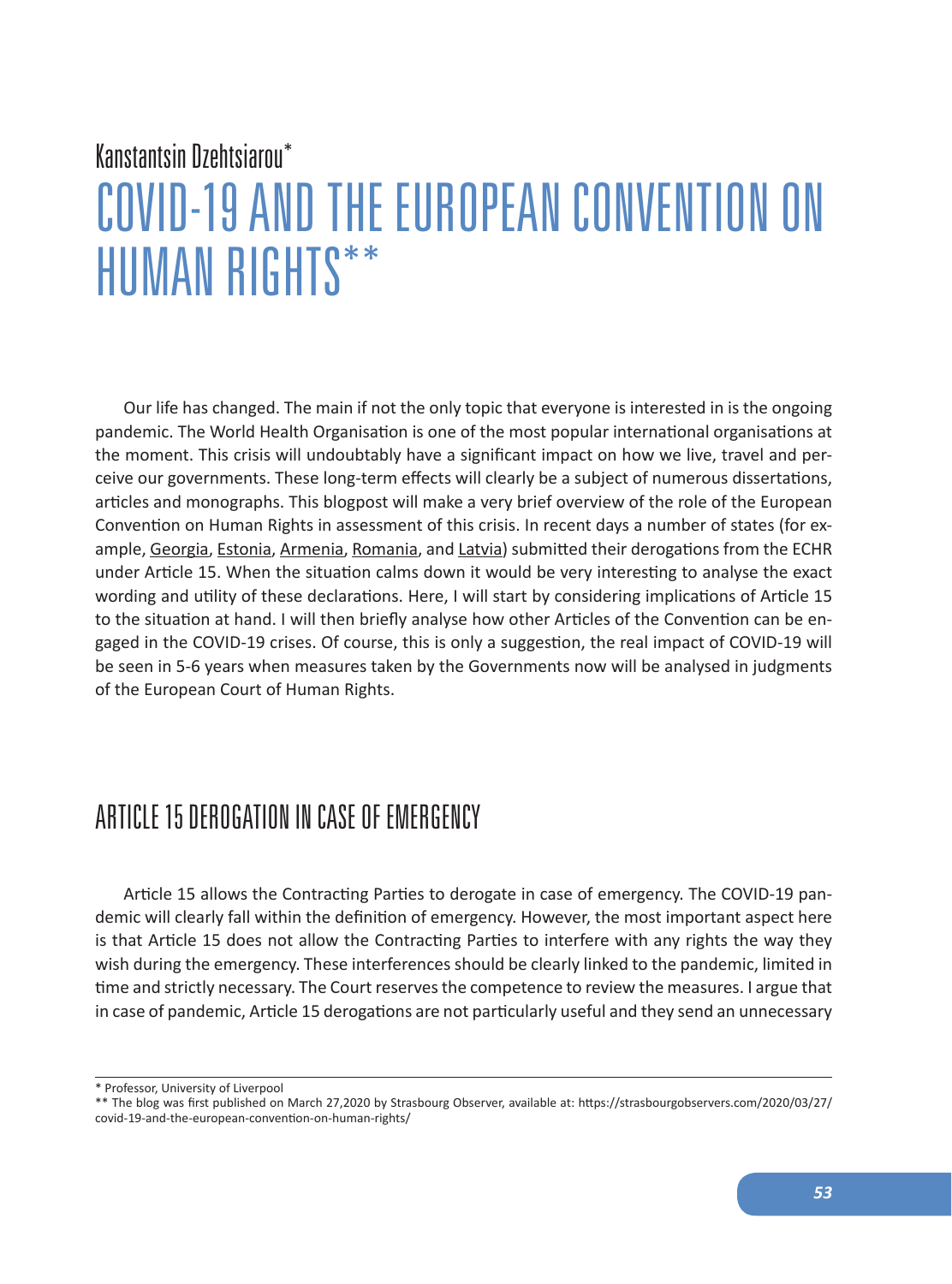message to people that states will start limiting their human rights. I will now explain why deployment of Article 15 will not make too much difference in the context of the COVID-19 crisis.

According to Article 15, all substantive rights of the Convention are divided into derogable and non-derogable. The latter ones can never be derogated from and include the right to life, prohibition of torture, prohibition of slavery and retrospective implementation of criminal punishment. Therefore, Article 15 derogations will have absolutely no impact on these rights. However, I argue that the impact of Article 15 will be very limited on all other rights as well. Articles 8-11 allow limitations for protection of health and public order even without any emergency. However, these limitations need to be legal and proportionate. Article 15 might help to overcome the legality requirement and loosen the scrutiny in proportionality analysis but the practical impact of Article 15 might be very limited. In terms of legality – most states make some form of emergency legislation and this will perhaps satisfy the Court to accept that these measures are legal. That said, national laws that transfer unlimited powers to the executives might be deemed unlawful under the Convention but Article 15 derogation will not be able to convert an unlawful action into a lawful one in this context. In relation to proportionality – the extent of pandemic is such that fairly restrictive measures will nevertheless fall within the scope of allowed limitations. Article 5 for example might be applicable if people are not allowed to leave their homes but here again the ECHR enshrines Article 5-1(e) which allows the lawful detention of persons for the prevention of the spreading of infectious diseases. Again Article 15 might be considered in the Court's analysis of Article 5 but I do not think that formal derogation will have any significant effect on this assessment. This emergency is almost equal in all European states and formal derogation will make little impact on the ECtHR.

Another example of the right in relation to which Article 15 can have some impact is Article 6 (right to a fair trial). At the moment, it is not clear how Article 6 can really be involved. This is not impossible but one needs to see how the crisis develops; for instance, in some countries courts and tribunals either stopped working at all or decide cases behind closed doors. This leads to multiple violations of national procedures. In these circumstances, Article 15 can be helpful but more information is needed to consider this possibility.

## ARTICLE 2 RIGHT TO LIFE

Since people die in significant numbers, Article 2 of the Convention can be engaged. Initially, the UK government has adopted the strategy which can be called the herd immunity. According to this strategy a significant number of population would have to get sick but develop immunity to the virus. As a side effect some vulnerable people (elderly and with pre-exiting conditions) would pass away. Quickly this plan was rejected and more stringent measures protecting the population were put in place. Even if the initial strategy was left intact it would be necessary to prove that the victim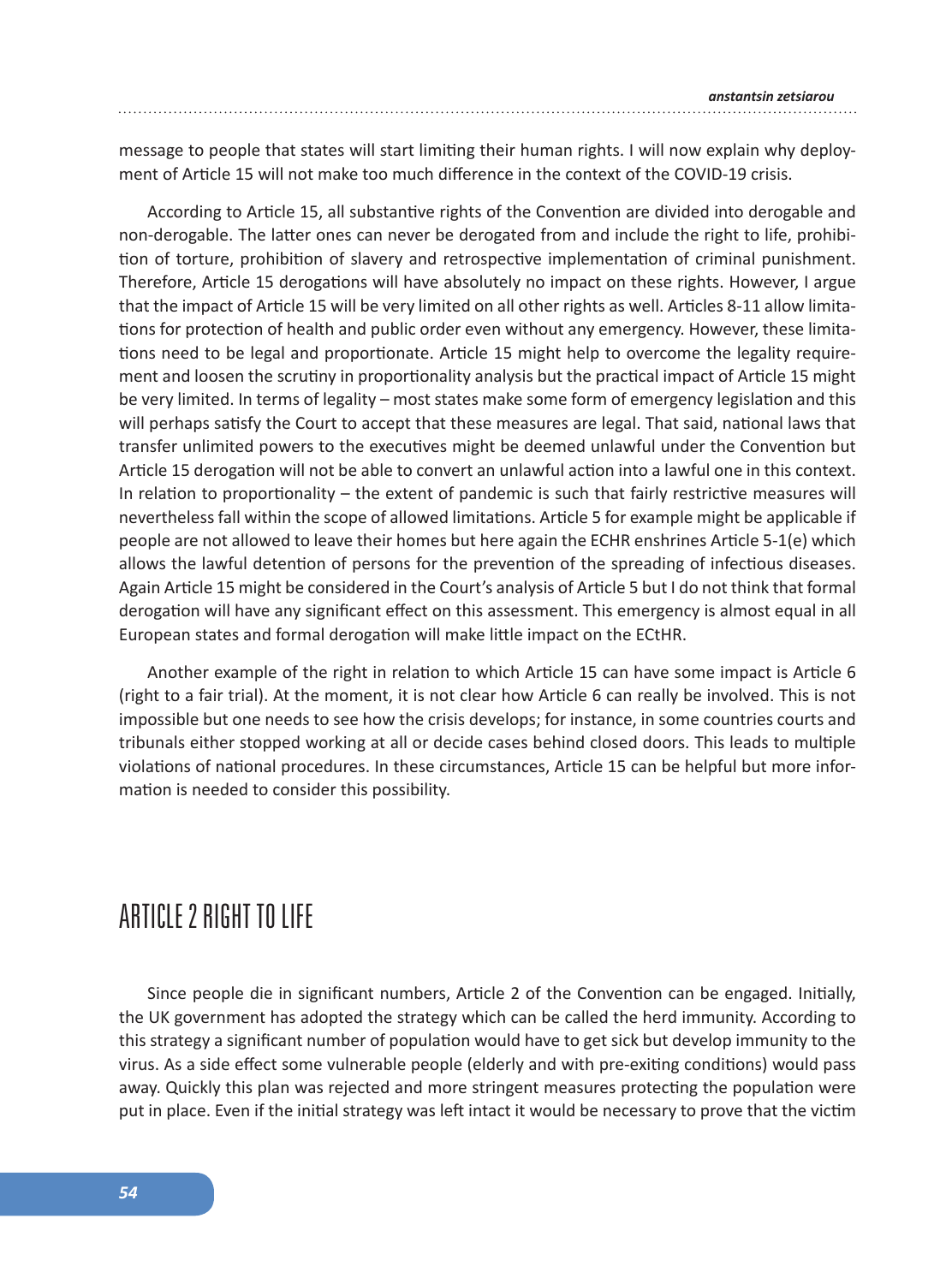*COVID-19 and the European Convention on Human Rights*

had died as a direct result of the state actions or omissions, alternatively one would need to prove that the state failed to protect people's life. Although not outside of the realm of possibilities, such causal link is difficult to establish. The Court will probably recognise the difficulty of the current situation and only find violations of Article 2 if there was discriminatory treatment or flagrant denial of medical help.

## ARTICLE 3 PROHIBITION OF TORTURE

Lack of medical treatment can fall under the definition of Article 3 of the Convention. This Article is absolute and non-derogable and, if the State fails to provide proper medical help, a violation is possible. Two criteria need to be satisfied here: the treatment or lack thereof needs the reach the minimal level of severity and the state's involvement should be proved. While involvement of the state is easier to establish – proving the minimal level of severity will be a much more complex task. Many illnesses lead to significant sufferings and some can even be lethal. The Court cannot blame the state for that; the state is obliged to provide adequate care. In the circumstances of pandemic and sheer numbers of potential victims the meaning of adequate care can be significantly changed. For example, if a state cannot ensure a proper medical treatment in prison, it is under the obligation to transfer a person to a civilian hospital. That said, if a patient is already in a civilian hospital and other options are unavailable then the Court will unlikely to find a violation of the Convention. Proving that the state policy was a reason for overcrowded hospitals is a futile exercise at the ECtHR in times of pandemic.

## ARTICLE 4 FORCED LABOUR

Article 4 case law of the ECtHR is very sparse and it is very rarely invoked by the applicants. Section 1 of Article 4 is absolute, and therefore the government will not be able to enslave people even in time of emergency. When it comes to forced labour, the government can make people to get involved in removing the consequences of an emergency but the measures in place should be clearly linked and proportionate to the danger faced by the public. Needless to say, this Article will only apply to forced labour; if the state calls for volunteers and members of the public agree to participate it will not fall within the ambit of Article 4.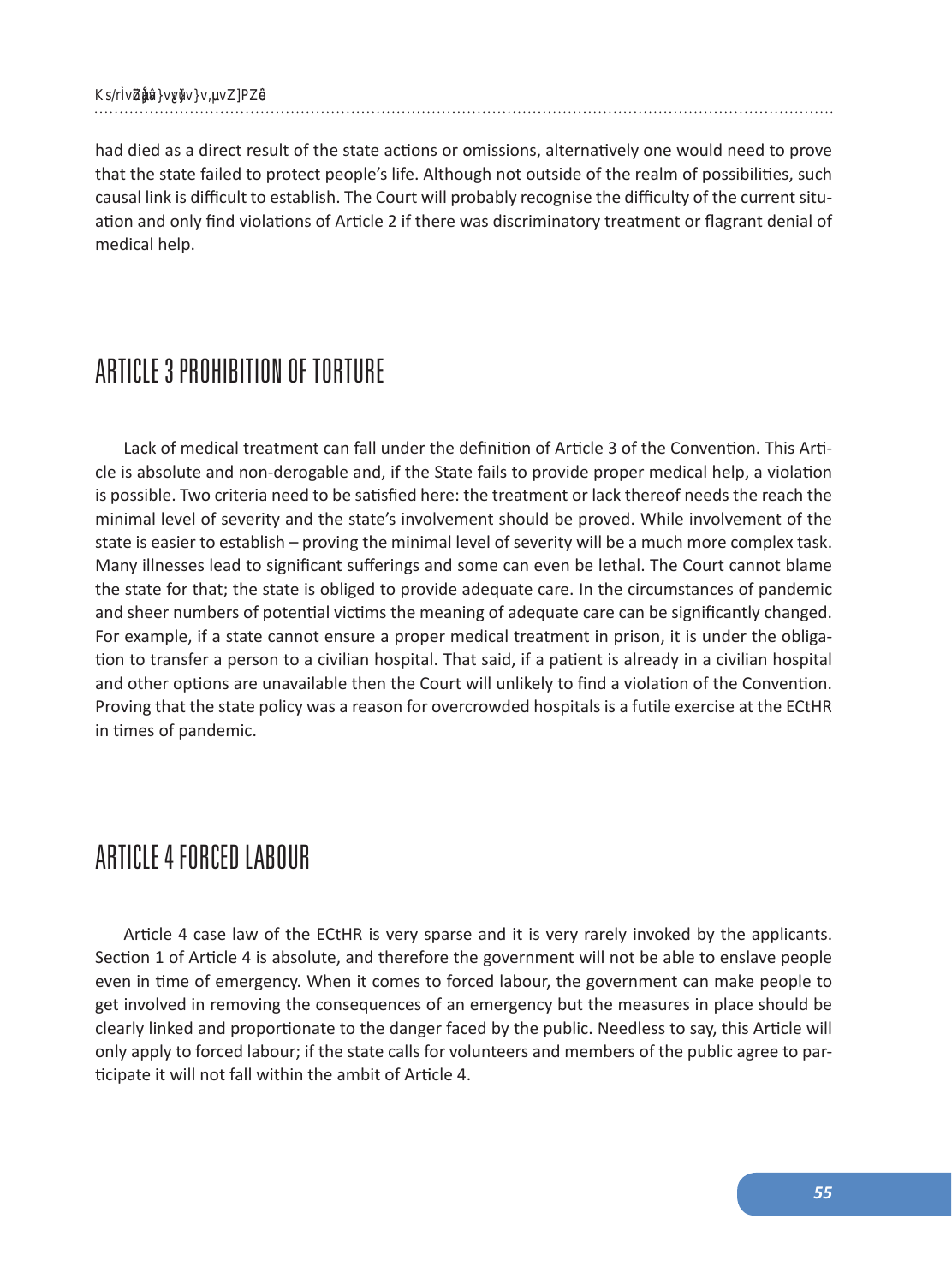## ARTICLE 5 RIGHTS TO LIBERTY AND SECURITY

As I have already argued this Article may be interfered with by the measures that prevent the pandemic from spreading. Strict house arrests fall within the definition of a "deprivation of liberty" under Article 5. That being said, there are two crucial issues that need to be discussed here. First, the degree of limitations should be significant. In other words, if a person is prescribed to stay within 1 kilometre from her home this will be arguably not enough to trigger Article 5. Second, Article 5-1e allows legal detention of those who can spread infectious diseases. This provision and the case law of the ECtHR talks about the conditions when such detention will be in compliance with the ECHR: it should be made in accordance with national law, it should be limited in time and it should serve the purpose it is initiated for – namely, preventing spreading of infectious diseases. Otherwise, such detention will be arbitrary and hence in violation of the ECHR.

### ARTICLE 8 RIGHT TO PRIVACY

Perhaps, the COVID-19 crisis poses a huge challenge to the right to privacy and other qualified rights. In order to prevent spreading the pandemic the state needs to know whether people comply with the quarantine, it needs to have a major amount of medical data, it also needs to know who people infected were in contact with etc. This information falls within the scope of privacy understood by the ECtHR. Even measuring your temperature and reporting about your international travels is an interference with Article 8 rights. Article 8 allows legal interferences, the key challenge here is their proportionality. Although, this emergency might be able to justify many things, it will not justify all of them. This crisis might lead to changes in interpretation of the Convention and perhaps, some decrease of the level of protection is possible but only the ECtHR can rule on how this crisis will really impact the scope of Article 8.

# ARTICLES 9 AND 11 FREEDOM OF RELIGION AND FREEDOM OF ASSOCIATION

Many states have already banned all public gatherings to prevent the rapid spread of COVID-19. These measures include religious masses, political rallies, concerts, sport events and all other meetings of a major number of people. These measures are perhaps justifiable if they are used for the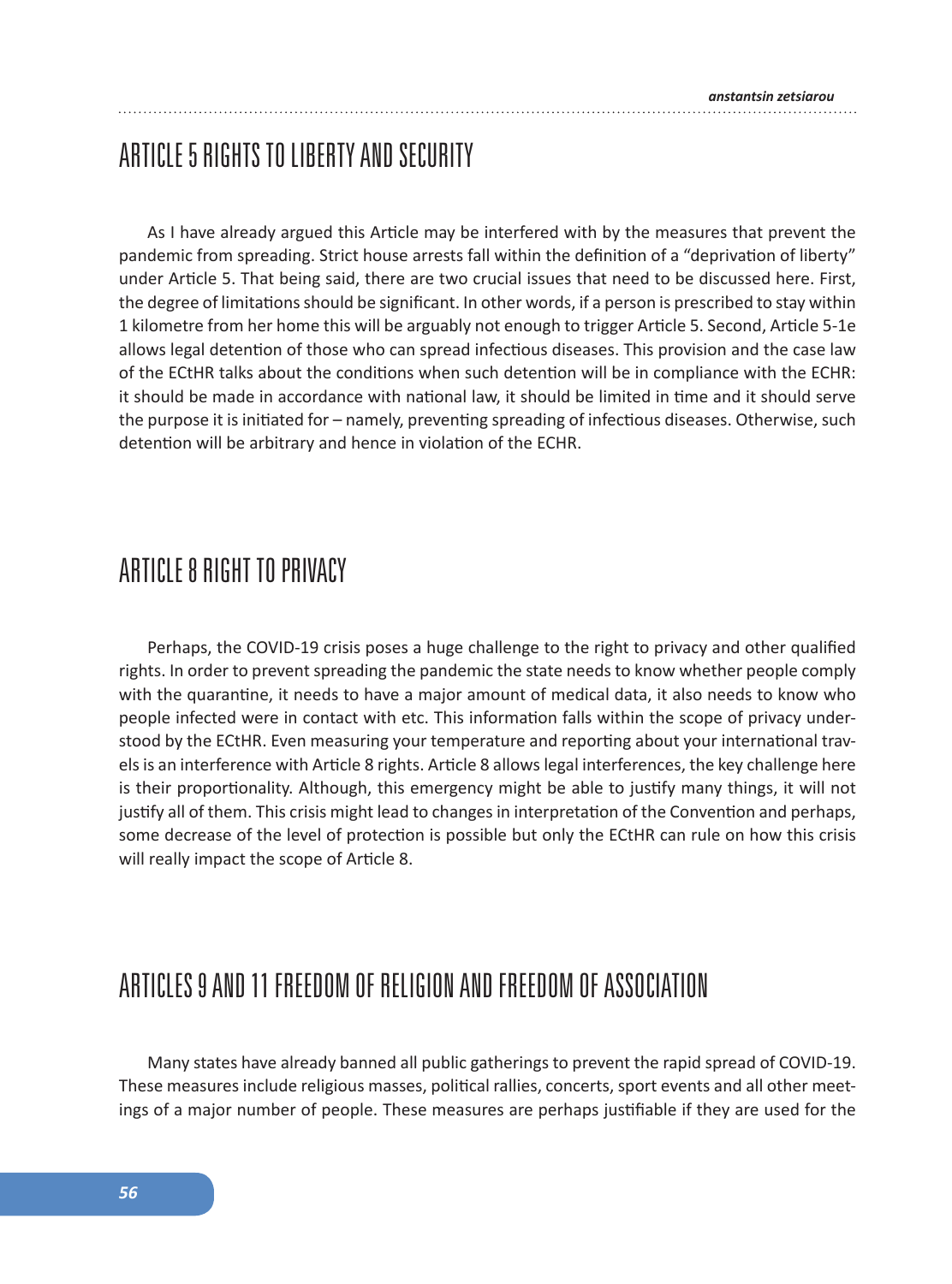*COVID-19 and the European Convention on Human Rights*

purpose of preventing spreading of the virus. If these measures are not necessary and the virus is used as a pretext for silencing the opposition, for example, then the Court can find a violation of the Convention. That said, it is safe to suggest that the prohibition of rallies in countries with a significant threat of pandemic will be found in compliance with the Convention. It will be close to impossible to prove that it was not necessary in a democratic society.

#### ARTICLE 10 FREEDOM OF EXPRESSION

Although those forms of freedom of expression that require public gatherings can be limited, this right is extremely important during any crisis and the Court is likely to apply a high level of scrutiny if states unjustifiably limit freedom of expression. Free speech keeps governments accountable, free speech prevents authorities from trying to "crack a nut with a sledgehammer". Freedom of expression allows us to access information that the state tries to keep secret and access to such information is crucially important in the circumstances of emergency. Therefore, although some aspects of free speech can be limited the core of this right should stay intact and should be fiercely protected.

# ARTICLE 2 OF PROTOCOL 4 FREEDOM OF MOVEMENT

The right provided by Article 2 of Protocol 4 is clearly engaged if any quarantine measures are introduced. That said, these interferences can be in compliance with the ECHR if they are introduced in accordance with national law for the protection of health. Unless these limitations are disproportionate it is difficult to see how the Court will find a violation of this Article in the context of COVID-19 pandemic.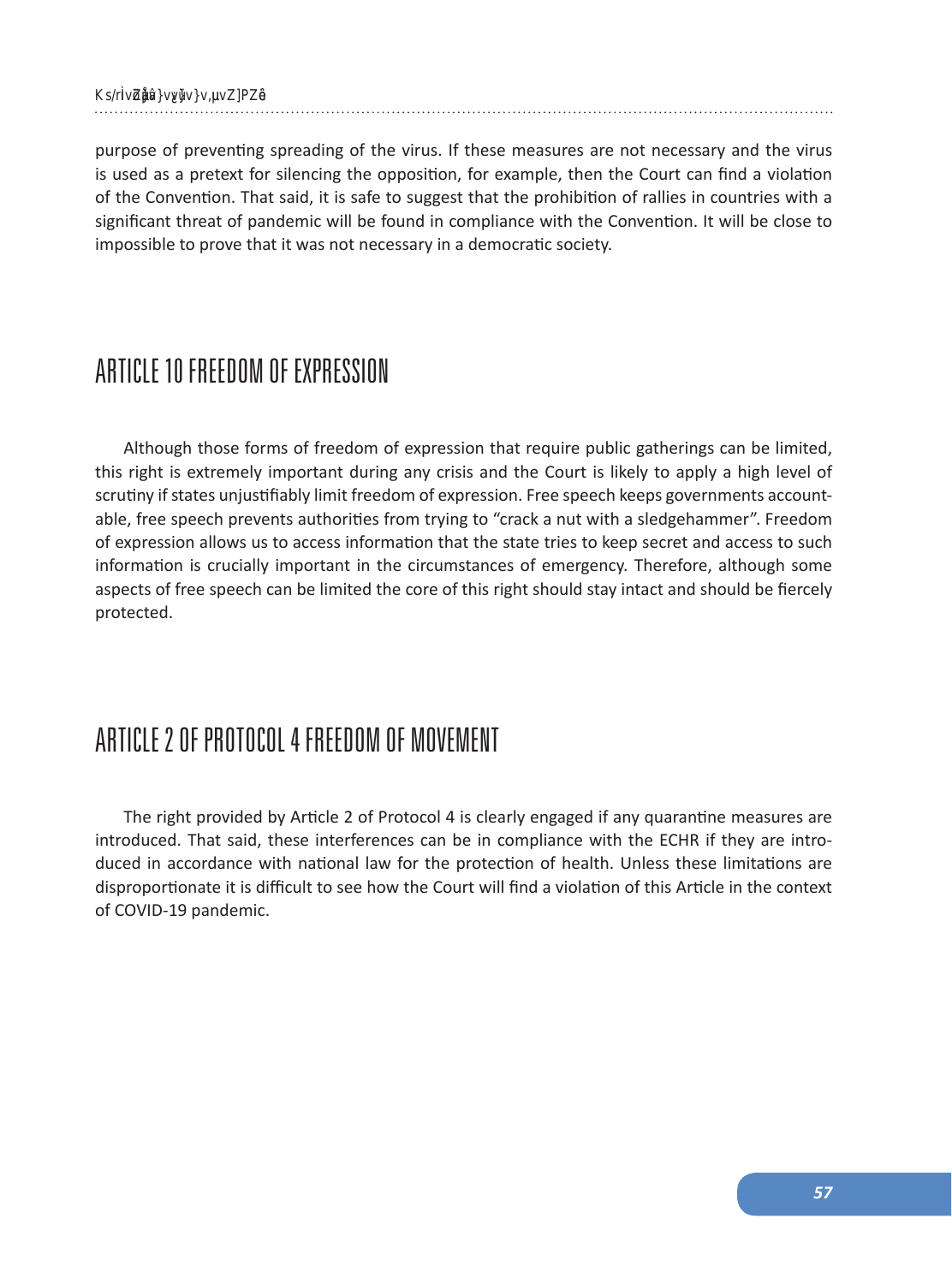## CONCLUSION

This short snapshot overview of potential engagement of the ECHR in the context of the COV-ID-19 pandemic is of course incomplete. Prohibition of discrimination, right to property, right to education and other rights can also be involved. What this overview clearly shows is that human rights as a whole and the ECHR in particular are not the obstacles to effective governmental measures targeting the pandemic. It also shows that it is especially crucial in case of emergency to hold on to human rights, to keep the authorities accountable and within certain limits because the crisis legislation giving new extensive powers to the executive branch can have long-lasting disproportionate effects on our lives, our freedoms and our societies.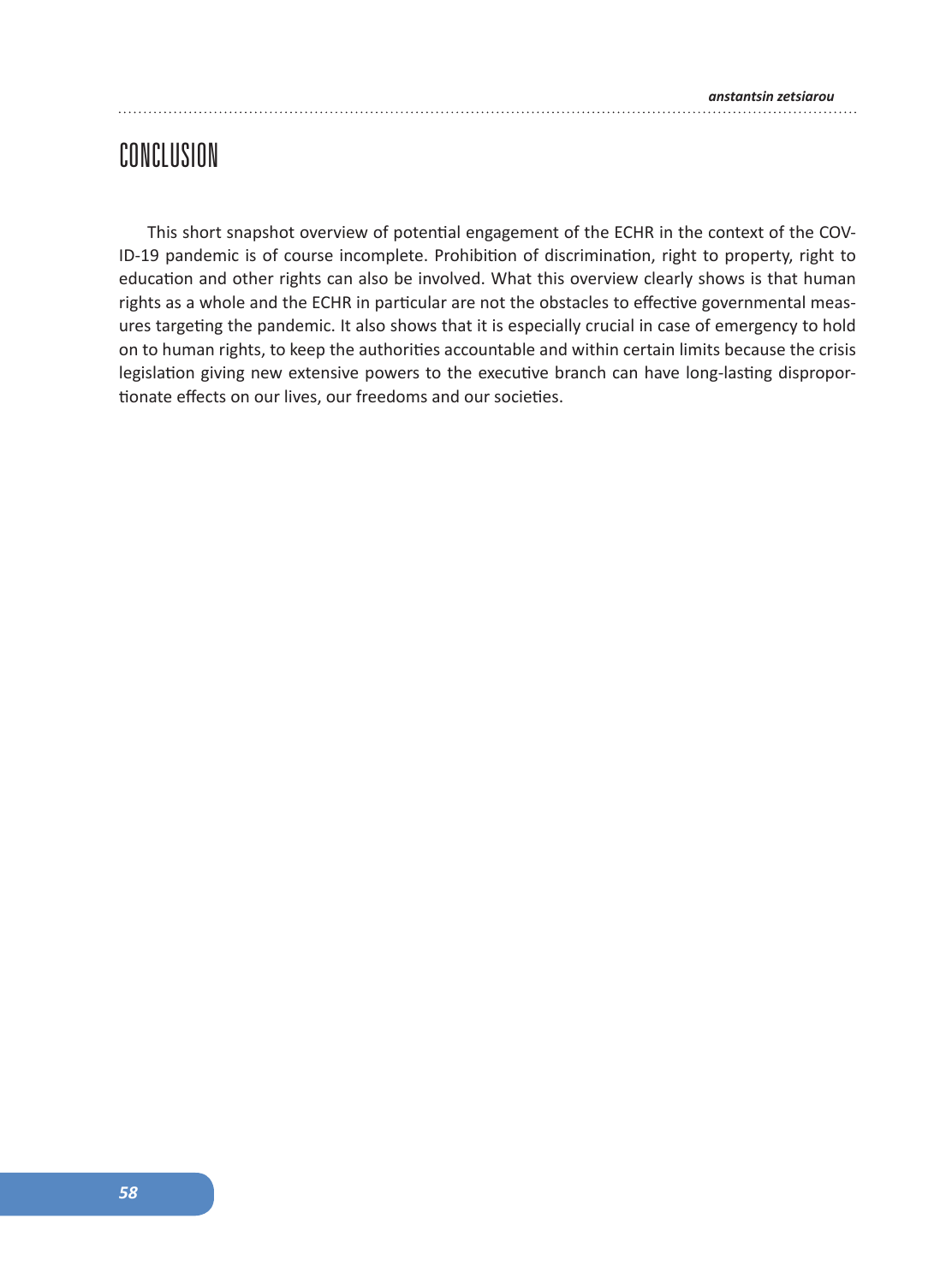# Konstantine Kublashvili\* SHORTCOMINGS AND CHALLENGES OF THE NEW EDITION OF THE CONSTITUTION OF GEORGIA\*\*

#### INTRODUCTION

In the relatively brief history of the existence of the Constitution of Georgia since 1995, the year 2017 holds a special place. Even though relatively principled amendments were introduced to the Constitution previously (in 2004 and 2010), but with its extent, the constitutional law<sup>1</sup>, adopted by the Parliament in 2017, significantly exceeds all previous amendments. These amendments were adopted by the parliament of Georgia on 13 October of 2017 by the constitutional law, which came into force on 16 December 2018, upon the oath of the newly elected president. It may be stated that from December 17, our country resulted in completely new legal constitutional reality, as provisions to the Constitution have changed so drastically in terms of content, structure, and quantity, that Georgia became a classical parliamentary republic, but the number of articles reduced from 109 to 78. Changes were introduced to all chapters of the Constitution, in particular the responsibilities of the president, parliament, and government. Slight changes were made to chapter 2 of the Constitution, provisions determining the fundamental rights and freedoms<sup>2</sup> of a person. Part of the amendments introduced in this chapter may be evaluated positively, as we can bring examples of recognizing namely fundamental rights such as academic freedom, physical inviolability, and access to the internet. Despite that, it is obvious that because of the changes, some gaps were encountered in several articles of the second chapter of the Constitution, which create serious legal constitutional challenges and provoke problems that may, on one hand, create difficulties in terms of the protection of human rights. The purpose of this article is to analyze the mentioned gaps and challenges and demonstrate to politicians, as well as to legal constitutionalists, the problems that are deriving from them, as these challenges may be responded to and the problems solved only by the proper changes in the Constitution.

<sup>\*</sup> Ph.D. (Dr. Jur.) in Law, Professor, Ilia State University. Chief Justice of the Supreme Court of Georgia (2005-2015)

<sup>\*\*</sup> The article was first published in the collection "Constitutionalism. Achievements and Challenges" (2019). The new version of the article is being published in the journal, with a different title, Amendments and Additions, in the revised form.

<sup>1</sup> The Constitutional Law of Georgia on "The Amendments to the Constitution of Georgia", N1324, October 13, 2017.

<sup>2</sup> Instead of the words, "Fundamental rights and freedoms of a person", the following words will be used, "Fundamental rights of a person" or "Fundamental rights".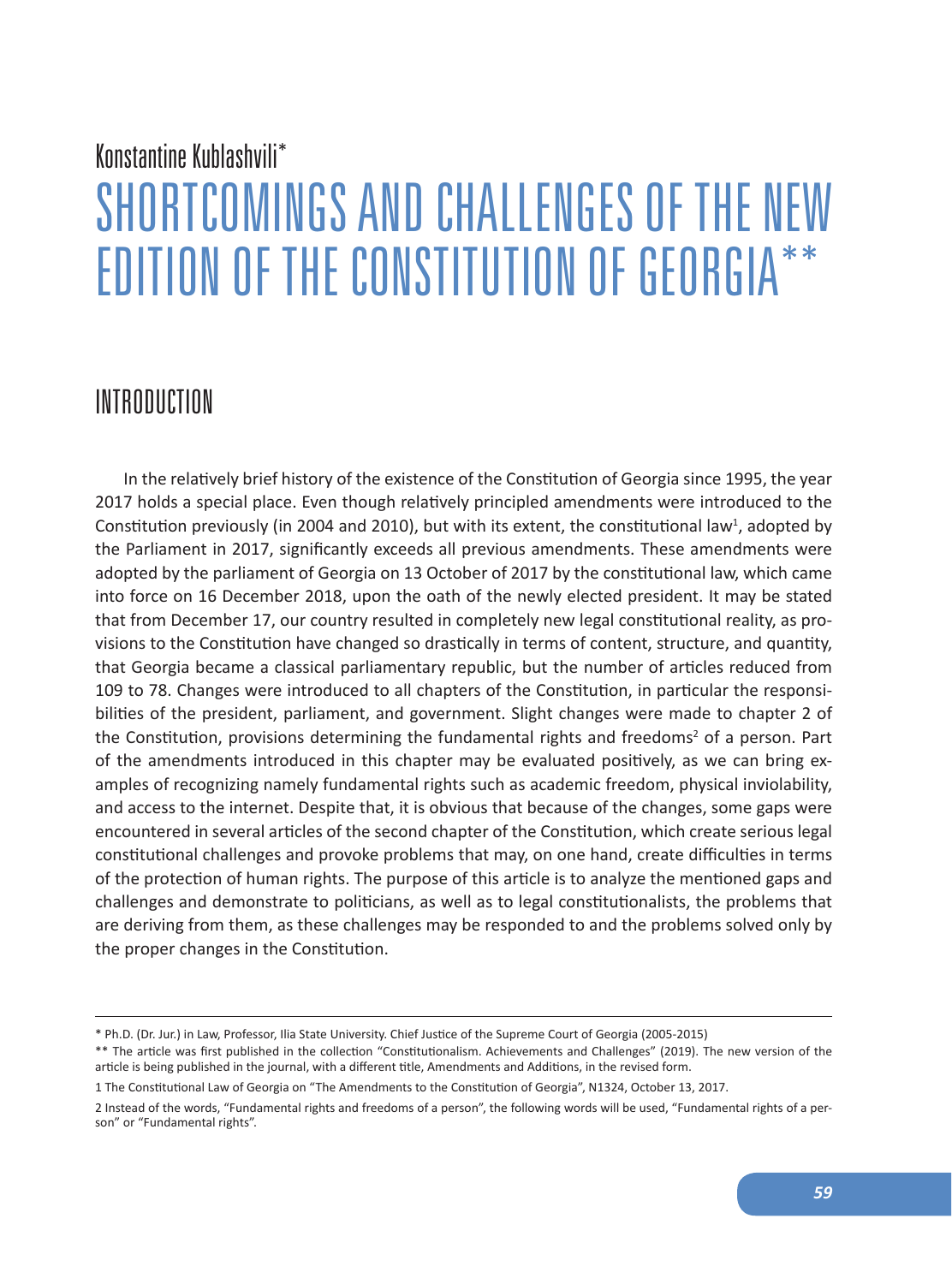### ANALYSIS

Among the shortcomings of the new Constitution, first of all, we must mark out Article 71 ("State of Emergency and Martial law"), which is not included in the second chapter of the Constitution – "Fundamental Human Rights", but paragraph 4 of this article by essence, directly and substantially relates to fundamental human rights and determines the title of the State concerning the extent of the restriction of fundamental rights in a state of emergency and martial law. It is noteworthy, that in the old edition of the Constitution these provisions were covered by the second chapter ("Citizenship of Georgia Fundamental Human Rights and Freedoms") (Art. 46), by which the topic was decided more precisely in terms of systematic organization of constitutional norms. However, the main challenge of Article 71 is a completely different provision.

According to Article 71, during the period of a state of emergency and martial law, the president of Georgia (with the introduction of prime-minister) issues decrees having the force of organic law, which may *"restrict"* fundamental rights recognized by Article 13 of the Constitution (Freedom of Person), Article 14 (Freedom of Movement), Article 15 (Rights to Personal and Family Privacy, Personal Space and Privacy of Communication), Article 17 (Rights to Freedom of Opinion, Information, Mass Media and the Internet), Article 18 (Rights to Fair Administrative Proceedings, Access to Public Information, Informational Self-determination, and Compensation for Damage Inflicted by a Public Authority), Article 19 (Right to Property), Article 21 (Freedom of Assembly) and Article 26 (Freedom of Labor, Freedom of Trade Unions, Right to Strike and Freedom of Enterprise) (p. 4, s. 1).<sup>3</sup> In comparison to the standards applied periods of peace, according to which it is possible to restrict the fundamental rights of only a particular person, and only with the purpose of protecting particular public good/public interests (that are named in each article determining fundamental rights), this provision is the so-called common, general basis for restricting fundamental rights, based on which the State is entitled simultaneously to restrict several rights, and this restriction may apply not only to one, but all persons living in a particular territory (where a state of emergency is declared) or throughout the whole country, in other words, in general to everyone at the same time (for instance, assembly and manifestation, strike, transportation/movement, access to public information, etc.<sup>4</sup>). Naturally, such restrictions are justified by a state of emergency and martial law existing in the country, when the constitutional order, state, public security, life and health of the people is under threat. In such circumstances, the restriction of fundamental rights is "necessary for a democratic society" and the purpose of the restriction is to ensure and protect these crucial constitutional benefits. It is noteworthy, that during a state of emergency and martial law, the old edition of the Constitution envisaged such interrelation between fundamental rights and the State – com-

<sup>3 &</sup>quot;The decree enters into force from the moment of issuance. The decree is immediately presented to the Parliament. The Parliament approves the decree upon assembly. If the Parliament does not approve the decree, the latter loses its legal force at the time of voting" – Art. 71, para. 3.

<sup>4</sup> These restrictions are determined by the law of Georgia on "State of Emergency" (October 17, 1997) and "State of Martial Law" (October 31, 1997).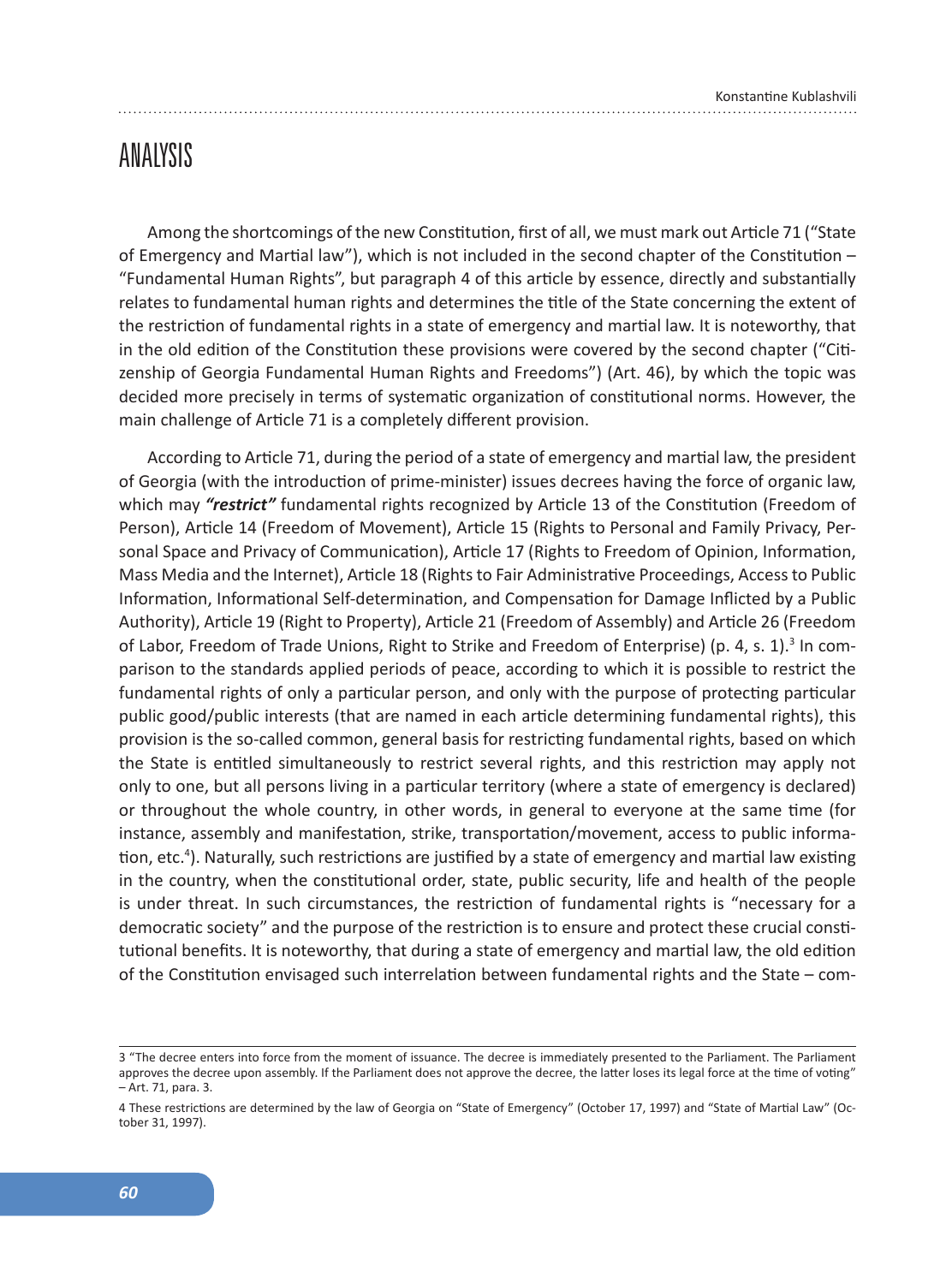mon (general) restriction for ensuring constitutional benefits. The fundamental rights, which may have been restricted during a state of emergency and martial law, were similar to the new edition.

Aside from the abovementioned similarities, nothing is in common between the old and new editions of the Constitution, as by the new edition of Article 71, a completely new model of the interrelation of fundamental rights and the State enters into constitutional space – the president has the right not only to restrict, but to also "suspend" the effect of human rights. In general, the institute of suspension of a norm is not unfamiliar to the Georgian legal system. For instance, according to the organic law on "Constitutional Court of Georgia",<sup>5</sup> if the constitutional court considers that the effect of a normative act may result in irreparable outcomes to one of the parties, the plenum of the constitutional court is entitled to suspend the effect of the whole normative act or a part thereof, before the final decision on the case (or for lesser period) (Art. 25, para. 2). In addition, "irreparable outcome means such a condition, when the effect of the norm may result in an irreversible violation of the right and restoration of the result will be impossible even in the case of declaring that norm as unconstitutional."<sup>6</sup> As we see, the purpose of suspending the norm is to protect fundamental human rights, and the suspension is related to such norms (normative acts), the effect of which may violate fundamental rights. As for the suspension of the effect of human rights, as it is proposed by Article 71 of the Constitution (para. 4, sent. 2), this is a novelty for Georgian constitutional law.

While discussing the mentioned novelty, first of all, we must point to the necessity – whether there was a need for such an amendment deriving from the norms of the Constitution themselves or the 23 year long (by 2018) constitutional reality of Georgia. Since the adoption of the Constitution of Georgia (August 24, 1995), the model existed, according to which, during a state of emergency and martial law, it was possible to restrict several rights by presidential decree. Moreover, in 1997 a law on a state of emergency and martial law was adopted, which determined the range of the restriction of fundamental rights in such conditions and respective entitlements of the State. With this unity of constitutional and legislative norms, the legal framework was created, in which the State could make decisions quickly and act operatively to ensure state and public security, protect legal order and lawfulness. The constitutionality of the named laws was never a subject of revision by the constitutional court. Therefore, there was no need for a mechanism suspending fundamental rights in the Constitution and the old edition of the Constitution completely protected the balance between such constitutional benefits as fundamental rights and guarantees for state security and defensive capacity.

With regard to the discussible amendment, its scope of applicability is noteworthy – in particular, which provisions may be suspended during a state of emergency or martial law. This issue is formed in a controversial and illogical manner – from the six articles which are subject to suspen-

5 January 31, 1996.

<sup>6</sup> See records of the judgments of the Constitutional Court of Georgia on case N1/3/452,453 from May 20, 2008 "Georgian Yong Lawyers' Association and Public Defender of Georgia against Parliament of Georgia", II-2; Also see Liluashvili, Givi 2018, "Standard of suspension of effect of the Normative Act (according to the practice of the Constitutional Court of Georgia)", in the Journal: "Review of Constitutional Law", p. 15-30.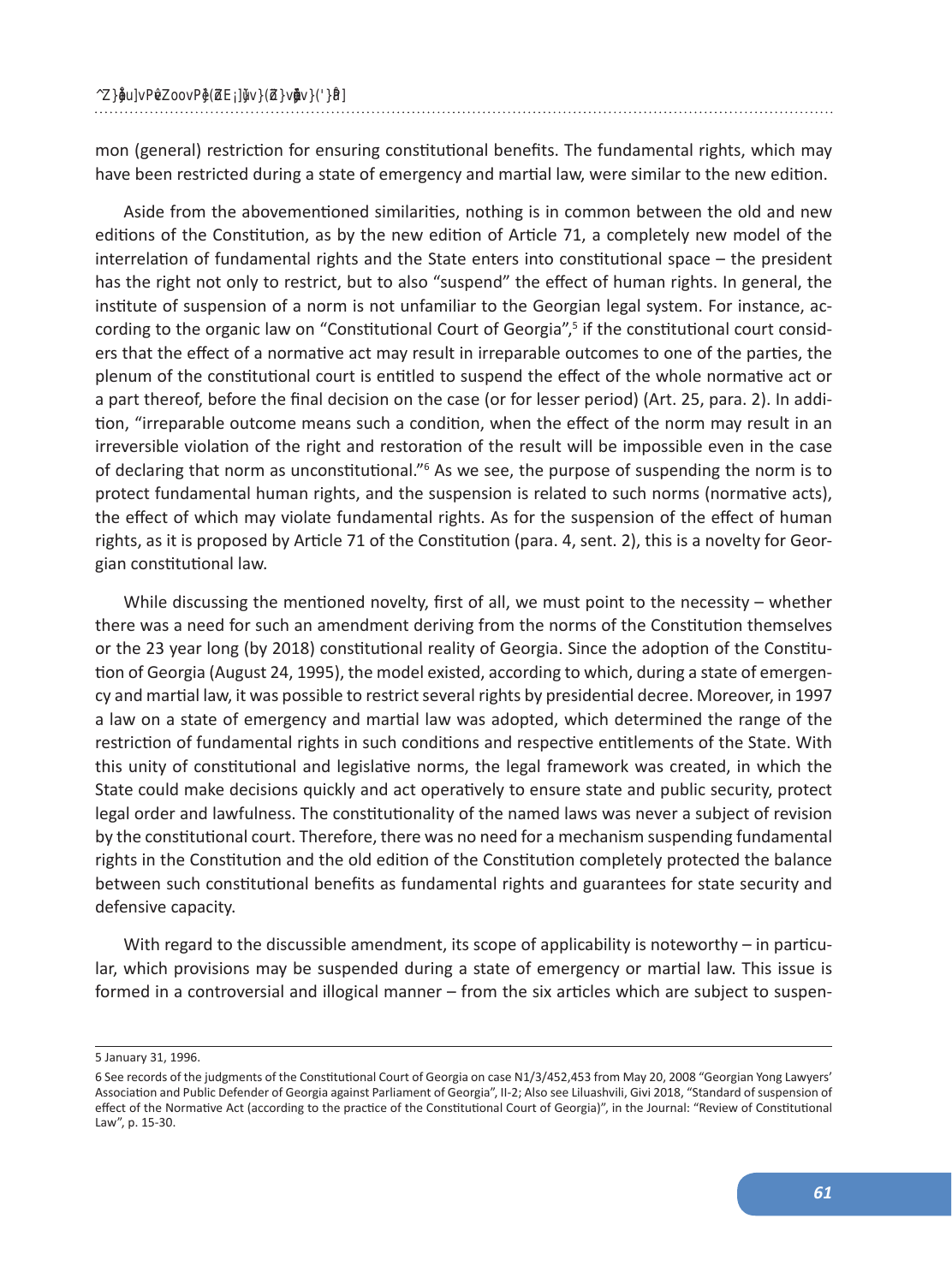sion, for three of the articles, only those paragraphs may be suspended which entail a model of restriction of the respective fundamental right in essence (paragraphs 2-6 of Article 13, paragraph 2 of Article 14 and paragraph 3 of Article 19). For the rest of three articles, there may be suspended those paragraphs which determine the content of fundamental rights, as well as those paragraphs that define a model for the restriction of these rights (paragraph 2 of Article 15 (Right to Personal Space and Communication, the Privacy of Dwelling or Other Possessions), paragraph 3 of Article 17 (Freedom of Mass Media), paragraphs 5 and 6 and paragraph 2 of Article 18 (Right to Access Public Information)). As we see, the illogical nature and controversy of the structure of this norm is obvious, however, it is hard to investigate the reason.

This controversy becomes more obvious while discussing the occasions when "suspension" relates to restrictive provisions of the listed fundamental rights. As an example, we can site Article 19 ("Right to Property"), which may be **restricted** (para. 4, sent. 1), and paragraph 3 of the same article may be **suspended** as well (para. 4, sent. 2). According to this paragraph, it is admissible to expropriate property for the vital public necessity (a) in cases directly prescribed by the law, by the court decision or (b) in case of urgent necessity stipulated by the organic law, with prior, complete and fair compensation. Compensation in all cases is exempt from "*any taxes or fees*". In line with this provision in Georgia, there is in force a law on "the Procedure for The Expropriation of Property for Pressing Social Needs"<sup>7</sup> and the organic law on "the Procedure for Deprivation of Property for Pressing Social Needs".<sup>8</sup> The organic law determines the meaning of the condition "urgent necessity" (Art. 2).<sup>9</sup> The law also stipulates that "in case of declaring a state of emergency or martial law, *the decision on expropriating property for social need with prior, complete and fair compensation is made in line with the legislation of Georgia in a state of emergency and martial law"* (Art. 5). Before it was already mentioned that the legislation on a state of emergency and martial law is created by the respective norms of the Constitution of 1995 and corresponding laws,<sup>10</sup> enacted from 1997 and determine entitlements of the State. Furthermore, the cited Article 5 of the organic law imperatively stipulates, that even in a state of emergency and martial law, the expropriation of property may be carried out only with prior, complete and fair compensation. Considering all of this, it is clear that the legal grounds for the expropriation of property during a state of emergency and martial law is outlined in the Constitution of 1995 with respective provisions (Articles 21 and 46 of the old edition), $11$  also by the laws being in force from 1997 on a state of emergency and martial law and organic law on "the Procedure for Deprivation of Property for Pressing Social Needs". Therefore, the State is obliged to act in this legal framework and the new norm of paragraph 3 of Article 19 of the Constitution on "suspension of the effect" (Art. 71, para. 5, sent. 2) does not change or improve

<sup>7</sup> This law defines the rules and procedure for expropriating property in peaceful circumstances, adopted on July 23, 1999. 8 November 11, 1997.

<sup>9 &</sup>quot;Urgent necessity is a condition when, because of the threat deriving from a state of emergency or martial law, ecological catastrophe, natural disaster, epidemics, epizootics, human life and health, state and social security are endangered."

<sup>10</sup> See p. 3, footnote 5.

<sup>11</sup> From the date of adoption of the Constitution, Article 21 recognized the right to property, the procedure for its restriction and expropriation was determined, and Article 46 determined those fundamental rights (including the right to property), which were subject to restriction during a state of emergency and martial law.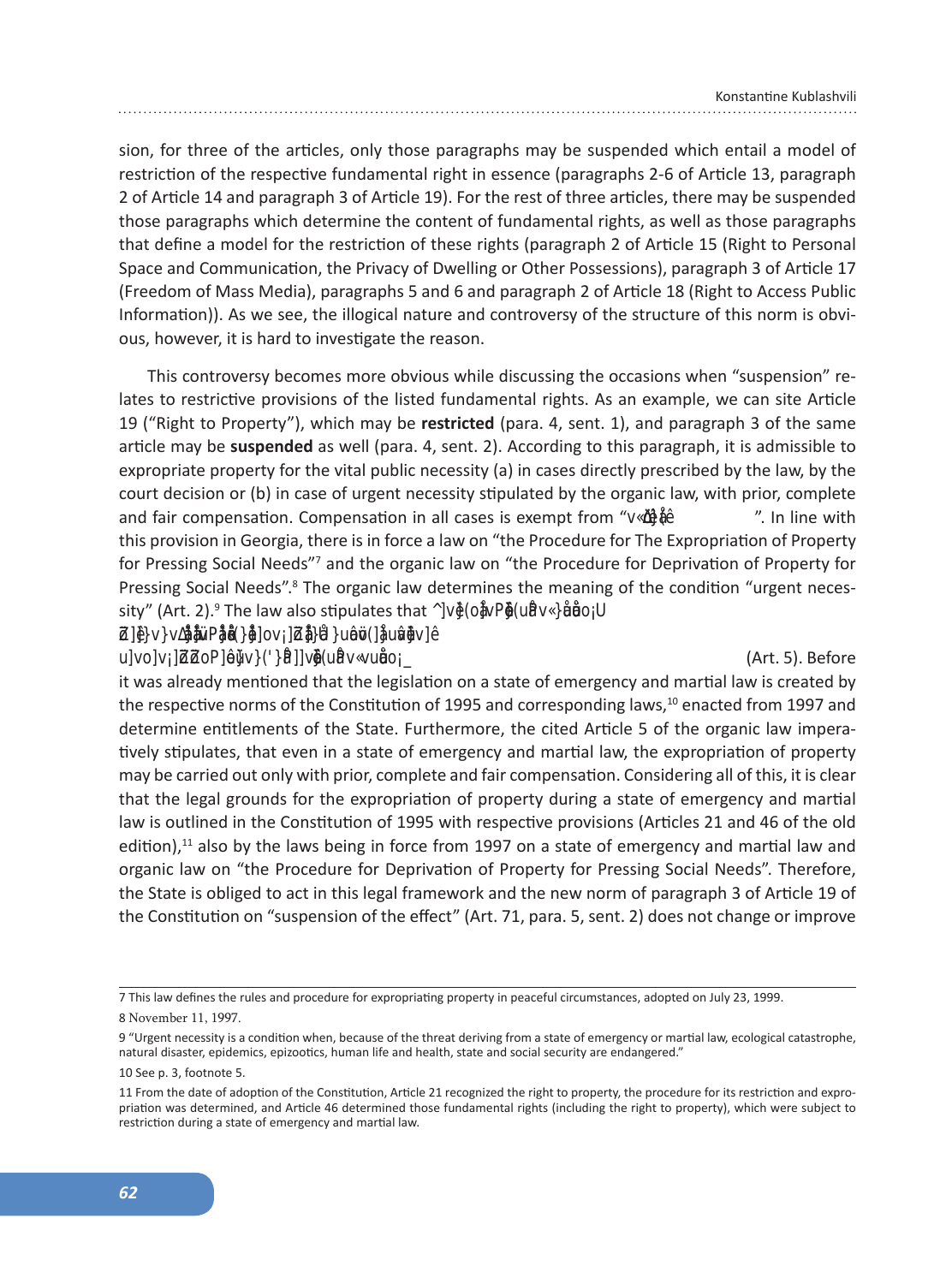anything (if this was the idea of the legislator of the 2017 amendments) with regard to state entitlements. On the contrary, this norm is excessive, causes misunderstanding in terms of legislative technique and creates constitutional law problems.

Another big problem which is entailed in this provision of the Constitution (Art. 71, para. 4, sent. 2) is the assumption that the effect of fundamental rights themselves may be "suspended". This term, grammatically, as well as legally, implies cancelation of legal force of the existing norm (even if this suspension is temporary), which directly contradicts the main essence of fundamental rights, according to which fundamental human rights are natural rights. They are directly applicable, objective laws, binding state, and these rights are available to a human only because he/she is human. Sometimes a right is attained to the fetus already in the uterus of a mother (dignity, right to life), while others are originated upon birth. Therefore, these so called "pre-state" rights may not be attained by the State or any other social, territorial entities, and a fortiori, cannot be removed from the person. On the contrary, the idea of a modern legal state is in the binding of the State with human rights. Moreover, the Constitution of Georgia recognizes fundamental rights as "eternal and supreme human values" and declares that not only the State while exercising power, but also people are restricted (bound) by these rights (Art. 4, para. 2).12 The basis of the constitutional order of democratic and legal states are fundamental rights, and the "suspension" envisaged under the provision in question practically equals to confiscation of fundamental rights by the State, which contradicts the principle of a legal state, and therefore, the entire constitutional order.

Alongside the mentioned, we must point to one more condition: In constitutional law it is universally acknowledged that fundamental rights may only be "restricted". This is evidenced by the vast majority of constitutions of democratic states. The exception is in a number of countries (including Portugal, Spain and Hungary), the constitutions of which entail the term − "suspension", but in the theory of constitutional law the idea of the concept of restriction of fundamental rights is also shared – a democratic and legal state even in a state of emergency or martial law, must act in the framework of constitutional order, the basis of which are fundamental rights. It is inadmissible that the State exceeds this framework, declare invalid the fundamental rights and act arbitrarily, without any binding, according to its point of view. Therefore, deriving from this concept, fundamental rights apply and bind the State even in a state of emergency and martial law, and the State is obliged to interfere in a protected sphere of fundamental human rights taking into account the legitimate purpose, attaining which is the aim of interference. With regard to the model of restricting rights in peaceful conditions, the only difference is that because of a state of emergency or martial law the State has the possibility interfere into the protected sphere of simultaneously several (hundred, thousand or even more) particular fundamental human rights more intensively and widely.<sup>13</sup> Be-

<sup>12 &</sup>quot;The State acknowledges and protects commonly recognized human rights and freedoms, as eternal and supreme values. While exercising its power, the State and people are restricted with these rights, as with the directly applicable law." – Art. 4, para. 2, sent. 1,2.

<sup>13</sup> See Article 2, paragraph 2 of the Law of Georgia on "State of emergency", according to which state agencies are entitled: to prohibit people to leave their dwellings s or other residences without proper permission (sub. para. "d"), prohibit assemblies, political rallies, street movements and demonstrations, as well as conducting spectacular, athletic and other mass events (sub. Para. "f"), prohibit strikes (sub. Para. "k"), introduce special rules for using communication means (sub. para. "p"), restrict movement of public transportation and inspect them (sub. para. "q").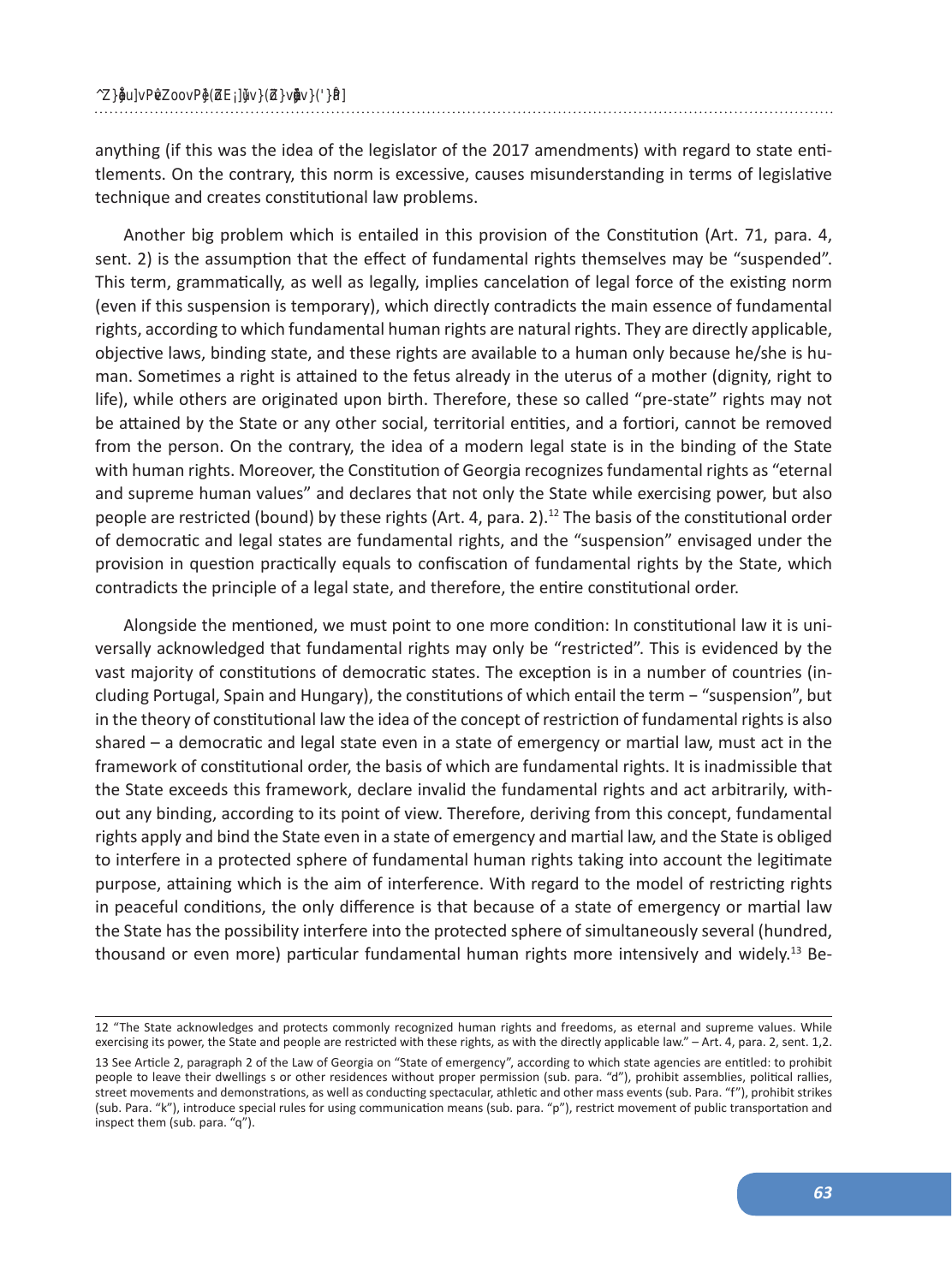sides, the intensity of interference may be expressed not only with the number of people, but also with radicalism, when, for instance, for the breach of curfew the police arrests person for 72 hours, without court permission.<sup>14</sup> An approximately similar provision is included in the Basic Law of Germany, which stipulates that during a state of emergency or martial law, the period of the arrest of a person without court permission shall not exceed 4 days<sup>15</sup> (Whereas during peaceful conditions, the person shall be presented to the court not later than on the second day from arrest, and the judge must immediately render a decision on his/her imprisonment or release).<sup>16</sup>

The groundlessness and problematic nature of the fundamental rights' "suspension" model is more obvious with one guarantee – inviolability of the essence of rights and freedoms. This guarantee is recognized in the theory of human rights and is nominally depicted in the constitutions of several states (Germany, Switzerland, Portugal), and in Georgia it is established by the practice of the constitutional court.<sup>17</sup> According to the mentioned guarantee, during the restriction of a fundamental right, the State shall not humiliate the essence of this right. In the "essence" the binding legal power of the State is implied, by which the fundamental right forces the State to fulfill any obligation. Therefore, the essence is humiliated and the right "exhausted" in the case when the determination of the State's legal power of binding and force will depend on any particular state body itself.<sup>18</sup> For instance, the essence of the fundamental right to dignity is humiliated by torturing a person, constant isolation and inhumane treatment. The essence of academic freedom is humiliated by prohibiting publication of research and scientific works. The essence of the fundamental right to property entails using property according to personal interests and its disposition corresponds to the free will of the owner.19 The Basic Law of Germany specifies this when it declares that "*the*  essence of the fundamental right shall not be humiliated in any case" (Art. 19, para2).<sup>20</sup> The same is pointed out in the Constitution of Switzerland: "*The essence of fundamental rights is inviolable*" (Art. 36, para 4).<sup>21</sup> According to Article 18 of the Constitution of Portugal, while restricting rights,

16 See Basil Law of Germany, Article 104, and para. 3," Constitutions of Foreign States", part III, p.113, 2006.

<sup>14</sup> See Article 7, paragraph 2 of the Law of Georgia on "State of Emergency".

<sup>15</sup> See Basil Law of Germany, Article 115 (c), para.2, sub.para.2, "Constitutions of Foreign States", Part III, p. 123, 2006; see also Law of France on "State of Emergency" (Loi n°2015-1501, November 20, 2015, www.legifrance.gouv.fr), which declared admissible home imprisonment and leg search of dwelling without court's permission towards those people whose action represents a threat to security and public order (Art. 4) (In German – Information platform Human Rights.ch)

<sup>17</sup> See decisions of the Constitutional Court of Georgia on cases: "Ltd. "Rusenergoservice", Ltd. Patara Kakhi", JSC "Gorgota", individual company "Farmer" of Givi Abalaki and Ltd. "Energy" v. the Parliament of Georgia and the Ministry of Energy of Georgia", II-24, 26, December 19, 2008; "Citizen of Denmark Haike Kronqvist v. the Parliament of Georgia", II-57, June 26, 2012; "Ltd. Giant Security" v. the Parliament of Georgia and the Ministry of Internal Affairs of Georgia", II-47, December 14, 2018; "Ltd. SKS" v. the Parliament of Georgia", II-33, April 18, 2019.

<sup>18</sup> See Hesselberger, D., Das Grundgesetz, p. 168; Sachs, M. (Hrsg.), Grundgesetz Kommentar, p. 596-600.

<sup>19</sup> This was noted by the Constitutional Court of Georgia with regard to the right to property in its decision on the case Ltd. "Rusenergoservice", Ltd. Patara Kakhi", JSC "Gorgota", individual company "Farmer" of Givi Abalaki and Ltd. "Energy" v. the Parliament of Georgia and the Ministry of Energy of Georgia" (December 19, 2008). During deliberation of this case, it appeared that by the order of the Minister, owners were practically removed from activity base on their property and could not use their assets with direct purpose. This in reality was "exhaustion" of the right, and the Court noted that "the owning of property loses its sense if the material rights of the subject become drained from content. The essence of property is guaranteed when the owner can completely implement rights considered in the property in accordance with the will determined by the function of object of the property", II-26.

<sup>20</sup> See Basic Law of Germany, Art. 19, para. 2, "Constitutions of Foreign States", part III, p.73, 2006; "In keinem Falle darf ein Grundrecht in seinem Wesensgehalt angetastet werden" (Art. 19.2), GG, Grundgesetz, 2019.

<sup>21 &</sup>quot;Der Kerngehalt der Grundrechte ist unantastbar" (Art. 36.4), Bundesverfassung der Schweizerischen Eidgenossenschaft, www.admin.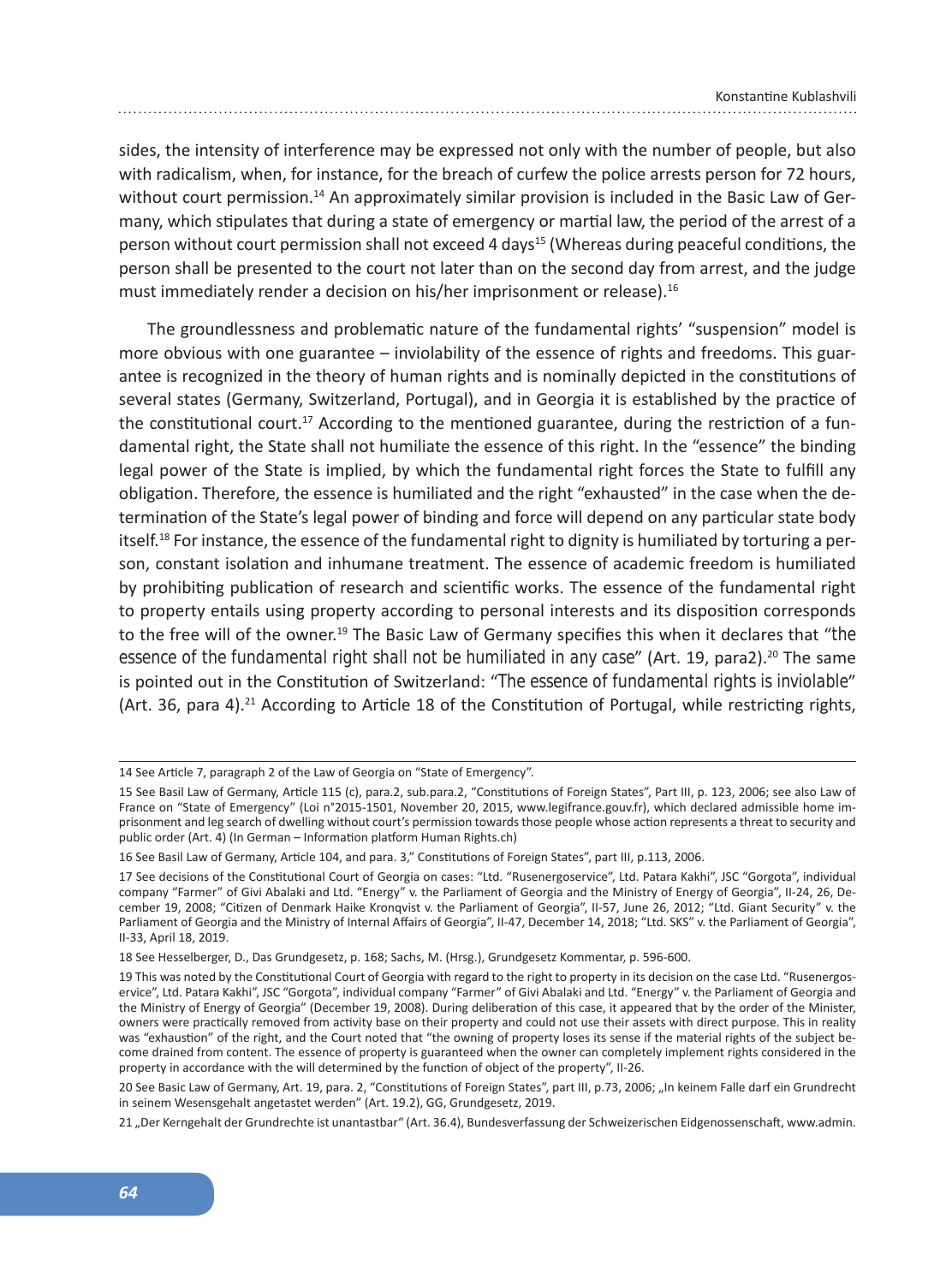*Shortcomings and Challenges of the New Edition of the Constitution of Georgia*

freedoms and guarantees, their essence must be preserved (para,  $3$ ),  $^{22}$  As for Georgia, it was already mentioned that the Constitutional Court underlined the significance of guarantees many times and proclaimed: fundamental right "… *may be restricted for reaching legitimate public purpose, by protecting proportionality principle, so that the essence of the right is not violated,"<sup>23</sup> and in all cases* "*the exhaustion of the main essence of the protected sphere of the right itself must be avoided*".24 Hence, its completely obvious that the constitutional legal guarantee of "inviolability of essence" of fundamental rights and freedoms is roughly infringed by introducing a "suspension" mechanism in the Constitution of Georgia, as "suspension" causes not only the cancellation of the essence of fundamental rights, but also of legal force of entirely all fundamental rights and freedoms, their extraction (even temporarily), which contradicts the principle of legal state and grounds of the constitutional order of Georgia.

Based on the summary of the abovementioned analysis, it may be said that the concept of "restricting" fundamental rights in a state of emergency or martial law, on one hand, fully complies with the essence of fundamental rights with its legal content, on the other hand in the framework of this concept. In reality, the State has the possibility to effectively act and ensure constitutional order and public security. As for the novelty introduced to the constitutional law of Georgia, by virtue of Article 71 paragraph 4 sentence 2 – the model of "suspension" of fundamental rights, it is unacceptable for the constitutional order of Georgia.

2. By the constitutional law of 13 October 2017, the structure and partial content of that article were amended, by which the freedom of belief, religion and conscience. In the new edition of the Constitution, these fundamental rights are presented in Article 16 and contain 3 paragraphs. The first paragraph recognizes these freedoms. In paragraph 2, the construction of restricting freedom of belief, religion and conscience is given. According to paragraph 3, it is prohibited to persecute anybody because of his/her belief, religion or conscience, or be coerced into expressing his/her opinion thereon. In this article, we will concentrate on the freedom of belief and religion (hereinafter: freedom of belief), their significance and shortcomings of Article 16, which represents a crucial constitutional legal problem.

In human rights law, the freedom of belief is considered one of the most important fundamental rights of a person. It is recognized by all international acts on human rights and by the constitutions of all democratic states. Freedom of belief has a special significance for the development of a person, as an independent and free individual, as it protects the sphere related to deep inner feelings and emotions of a single person, which is the ground for a democratic social system. This signifi-

ch; See also Haller , V. , p. 195, 2012; Federal Constitution of the Switzerland Confederation, "Constitutions of Foreign States", part I, p. 563, 2008.

<sup>22</sup> See the Constitution of Portugal: "Laws that restrict rights, freedoms and guarantees must have a general and abstract nature and may not have a retroactive effect or reduce the extent or scope of the essential content of the constitutional precepts" (Art. 18.3), www. dre.pt.

<sup>23</sup> See the decision of the Constitutional Court of Georgia on the case "Ltd. Giant Security" v. the Parliament of Georgia and the Ministry of Internal Affairs of Georgia", II-47, December 14, 2018.

<sup>24</sup> See the decision of the Constitutional Court of Georgia on the case "Citizen of Denmark Haike Kronqvist v. the Parliament of Georgia", II-57, June 26, 2012.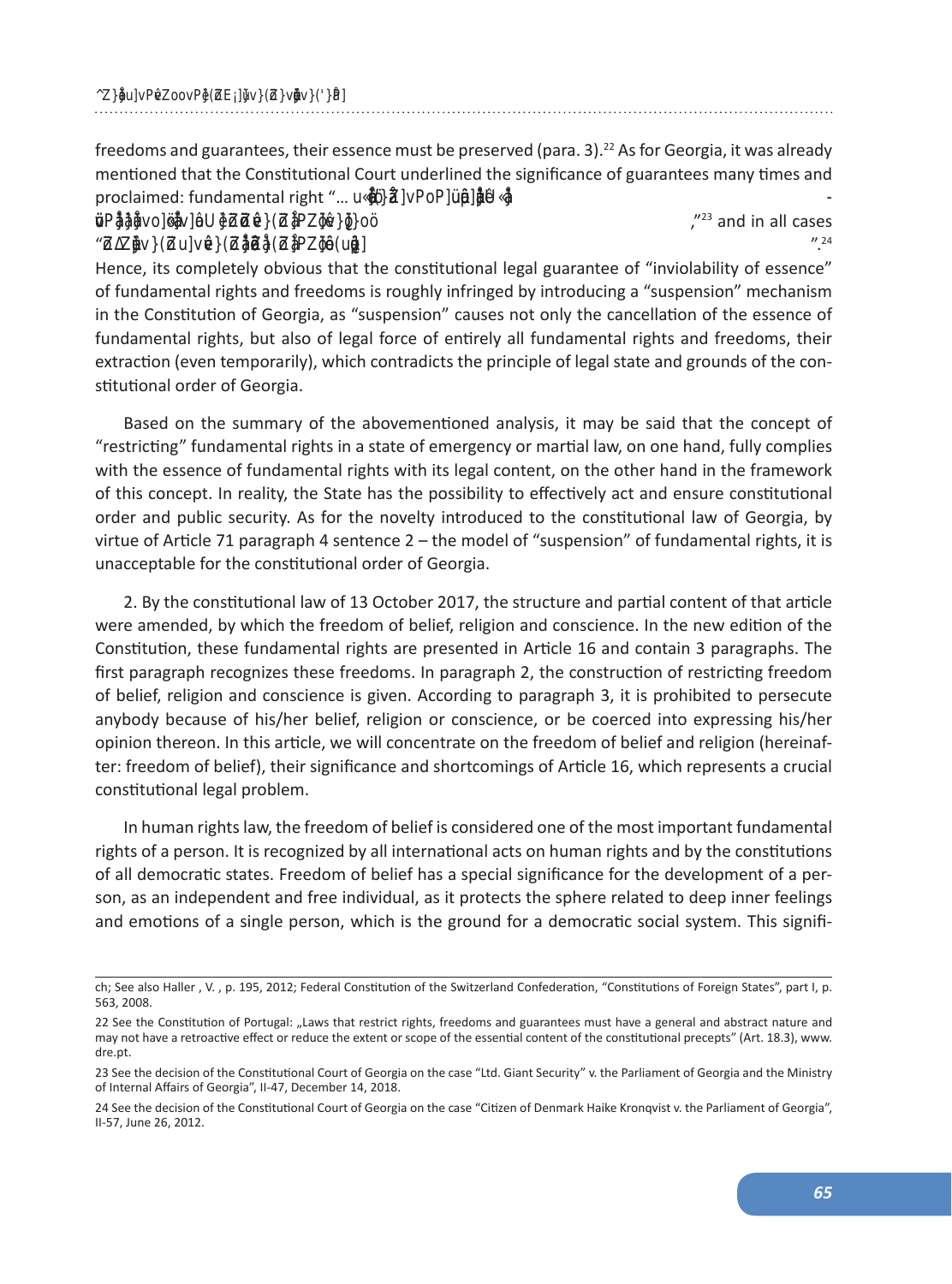cance was underlined by the Constitutional Court, when it declared that "… freedom of belief is the support for personal development and autonomy of a person, at the same time, it determines the entire architecture of society, defines its quality of democracy."<sup>25</sup> The significance of the freedom of belief, the specialty of its essence is expressed by the fact that, unlike some other fundamental rights, it is inadmissible to restrict it during a state of emergency or martial law, which is taken into account by democratic constitutions in states, and as discussed above, in Article 71 paragraph 4 of the Constitution of Georgia.

Freedom of belief entails religious, as well as non-religious beliefs. According to the definition of the Constitutional Court "… beliefs and views, which represent the grounds for honest resistance, must not be of religious nature."26 The freedom of belief protects the inner freedom (*forum internum*) to independently form and determine personal religious or non-religious (atheistic) beliefs with regard to the existence of people, personal relation to supreme forces (god), as well as the external freedoms of person (*forum externum*) to implement, publicly express and spread his/her belief and decisions made based on that belief.<sup>27</sup> Deriving from this definition, the freedom of belief protects human rights to live, act and proceed his/her entire activity in accordance with the rulescustoms of his/her religion (or non-religious, ideological views) and personal inner faith. Moreover, it protects such means of execution and expression of belief such as mass, prayer, processions, church gatherings, religious or ideological celebrations and customs, diverse cultic activities, nonreligious, atheistic feasts, etc.

Despite the special significance of freedom of belief, it is not an absolute right and may be restricted in line with the law, for the purpose of protecting/ensuring goods having particular public significance for a democratic society. Here we see one more sign of specialty of this fundamental right, namely that it is inadmissible to restrict the first part of the freedom of belief – inner freedom. In human rights law, this specificity of freedom of belief is the common standard. It is recognized by world scientific groups and the consistent practices of supreme and constitutional courts. If we observe closely, it cannot be any other way – each person individually creates his/her own attitude and belief, only he/she knows why he/she believes this way and not the other way round. This sphere is so deep, intimate, deriving from one's inner attitude towards supreme forces or god, so it is impossible that there is any public, legitimate purpose, which justifies and admits interference of the State. Therefore, *inner freedom of belief is absolutely protected* and any interference in this sphere represents unjustified restriction. Accordingly, only external freedom of belief may be restricted, in other words, the public execution of decisions deriving from inner belief, their expression and implementation (freedom of confession). This particularity of the freedom of belief is explicitly indicated in constitutions of democratic states (for instance, Estonia, Poland, Finland, Netherlands, Serbia, Slovakia, Latvia, Czech Republic), also in international documents, such as the International

<sup>25</sup> See the decision of the the Constitutional Court of Georgia on the case "Public Defender of Georgia v. the Parliament of Georgia", II-7, December 22, 2011.

<sup>26</sup> See Ibid, II-17.

<sup>27</sup> See also the definition of content of freedom of belief in the decision of the Constitutional Court mentioned above, II-5, 6, 12, 13.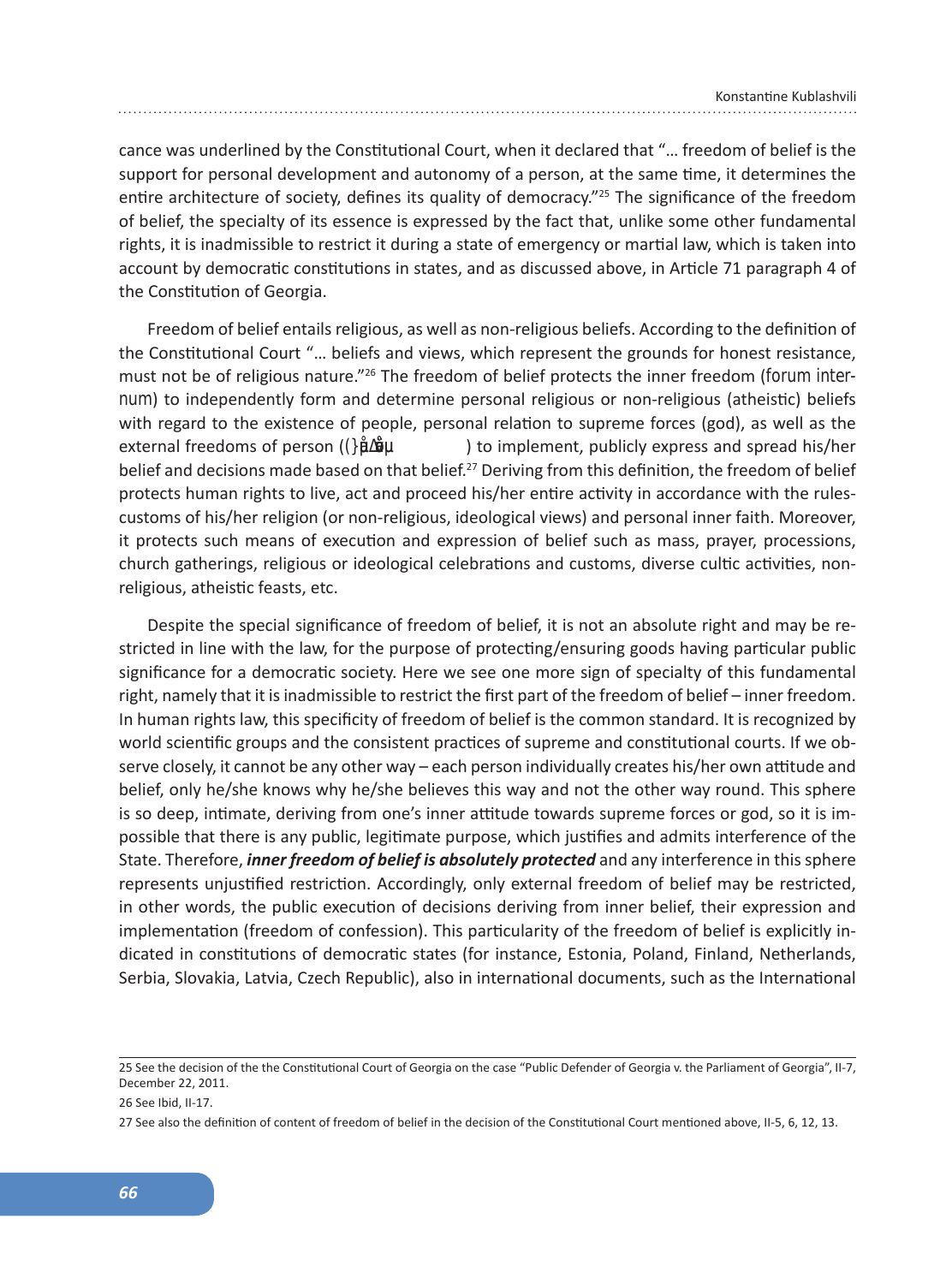*Shortcomings and Challenges of the New Edition of the Constitution of Georgia*

Covenant on Civil and Political Rights of the UN<sup>28</sup> (hereinafter  $-$  the International Covenant) and the Council of Europe Convention on the Protection of Human rights and Fundamental Freedoms<sup>29</sup> (hereinafter – the European Convention). According to Article 18 of the International Covenant and Article 9 of the European Convention, the freedom of religion (belief) is recognized, and paragraphs 3 (International Covenant) and 2 (European Convention) of the same articles admit the restriction of only external freedom of belief: "freedom to manifest religion or belief shall be subject only to such limitations as...".<sup>30</sup> It must be noted, that the old edition of the Constitution of Georgia shared this content of the freedom of belief and made it admissible to restrict freedom of belief only in case of its "*manifestation*": "It is inadmissible to restrict rights listed in this article if their manifestation does not infringe on others' rights" (Art. 19, para. 3).<sup>31</sup>

Based on the analysis presented above, while evaluating Article 16 of the new edition of the Constitution of Georgia, we must pay attention to the interrelation of paragraphs 1 and 2. According to paragraph 1, "each person has freedom of belief, confession and conscience", and by the second paragraph, "restriction of these rights is admissible only in line with the law, with the purpose to ensure public security necessary in the democratic society, protect health or rights of others."<sup>32</sup> By themselves, these provisions are legally completely coherent and semantically easy to understand. Nearly the same is the model of restriction for all other fundamental rights. Therefore, while restricting the freedom of belief, the State is obliged to act consequently to the necessity of democratic society, only with the procedure prescribed by law and for protecting/ensuring at least one from the mentioned legitimate purposes. However, despite such arranged interrelation between these provisions, the shortcoming is obvious. Based on paragraph 2, the State has the right to restrict the absolutely protected internal freedom of belief (forum internum). The presented provision brings into the framework of restriction entirely the freedom of belief and not only the external freedom of belief, and as a result restriction of this freedom may be used on the person "by ideological, psychological and moral influence, threatening, forcing" with the aim to make him/her "refuse particular belief, change it (and share some other belief).<sup>33</sup> Such a thing is inadmissible in any case, only because it is impossible to have a condition when, for instance, for the purpose of "ensuring

<sup>28</sup> Adopted on December 16, 1966, effective from 23 March 1976.

<sup>29</sup> Adopted on November 4, 1950, effective from 3 September 1953.

<sup>30</sup>The International Covenant, Article 18, para. 3, the European Convention, Article 9, para. 2 (It is noteworthy, that provisions restricting discussed rights in these documents are identical word by word).

<sup>31</sup> The particularity similarly as to freedom of belief is also characteristic to freedom of creativity (same as freedom of art), which is recognized by Article 20 of the Constitution (Article 23 of the old edition). In the first paragraph, the Constitution declares that the freedom of creativity is ensured, and in the second paragraph, it imperatively prohibits interference into the creative process, and considers inadmissible the censorship in the field of creative activities. Deriving from these provisions, it is clear that the substantial part of the freedom of creativity, which is related to creative ideas of an author, his/her fantasies and imaginations, as well as process of their realization, is absolutely protected from interference. The constitution considers it admissible to restrict only that part of freedom of creativity, which is called "dissemination of creative work", based solely on the decision of the court and only when "dissemination of creative work infringes on the rights of others" (Art. 20, para. 3).

<sup>32</sup> It is interesting that according to the old edition of the Constitution, restriction was admissible only for the purpose of protecting others' rights (Art. 19, para. 3). Currently, the acting edition widens the scope of protection of freedom of belief; However, it does not exceed the scope established by the European Convention – according to Article 9, paragraph 2 of the Convention, the purpose of restriction may be in protecting public security interests, public order, health or moral and/or rights and freedoms of others.

<sup>33</sup> The decision of the Constitutional Court of Georgian on the case "Public Defender v. the Parliament of Georgia", II-12, December 22, 2011.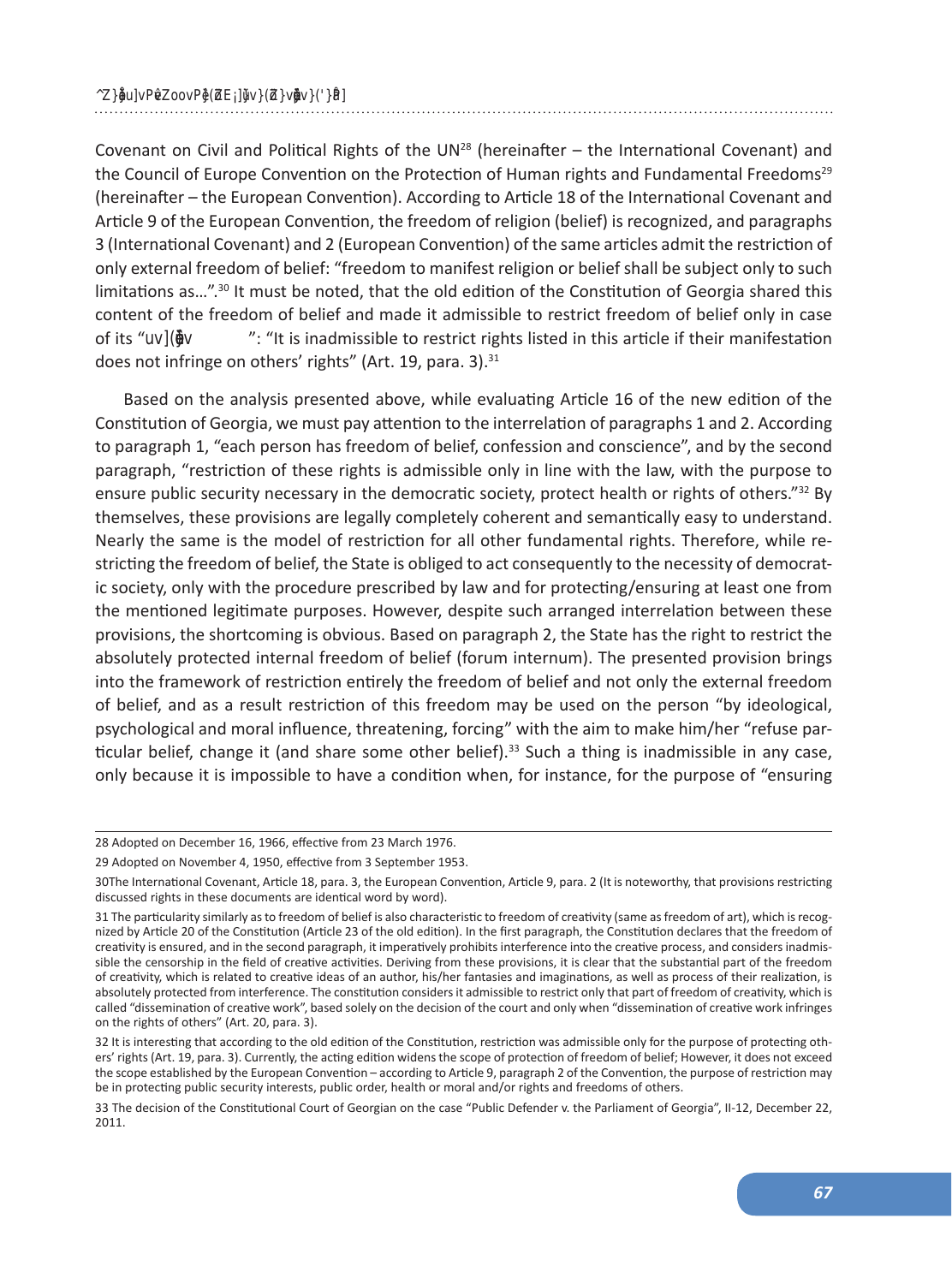public security" or "protecting health", the State will be obliged (or even entitled) to force a person to change his/her belief. Such action of the State will never be justified and will not be considered as a restriction proportionate to the essence of the inner freedom of belief. Such admission directly contradicts the essence of freedom of belief, the International Covenant (art. 18, para. 3) and the European Convention (art. 9, para. 2), as well as the practice of the European Court and the Constitutional Court of Georgia. As mentioned above, these international documents and court decisions consider it admissible to restrict freedom of belief only during its "manifestation", "expression", i.e. while acting based on internal freedom of belief. According to the definition of the Constitutional Court, "rough, excessive treatment, which causes changes the mind thinking process of a human, instigates spiritual suffering of the human." Hence, the court pointed to absolute inadmissibility of such interferences and declared that "Article 19 of the Constitution<sup>34</sup> "envisages absolute protection of a human's internal sphere, his/her inner world…".<sup>35</sup> As for the European Court, the decision on the case "Darby v. Sweden" is important, where the court considered as inadmissible interference in the forum internum of the freedom of belief those norms of Swedish law, which forced the claimant to pay a special tax to the State church of Sweden, despite the fact that he was not attached to that church.36

Hence, after discussing the provisions of Article 16 of the Constitution, we can conclude that the acting edition of the article contradicts the essence of freedom of belief in a constitutional legal perspective, which requires immediate action from the State and respective amendments in the Constitution.

3. Under the new edition of Article 15 of the Constitution, the fundamental rights to personal and family privacy, personal space and privacy of communication are recognized. In the first paragraph, personal and family privacy, and in the  $2^{nd}$  paragraph, personal space and privacy of communication are guaranteed. These rights have substantial significance concerning the development and self-realization of a person. According to the definition of the Constitutional Court of Georgia, the right to "privacy of personal life, alike to all other rights, is the expression of human's dignity…" it "is vitally necessary for person's freedom, individuality and self-realization, facilitating its complete usage and protection are substantially determining for the development of democratic society."<sup>37</sup> Besides, the privacy of personal and family life recognized by the first paragraph is directly connected to the right of person's free development (Art. 12), which is broader and entails diverse spheres, differentiated by particular signs, of personal and family life, personal relationships and activity. Because of such comprehensive interrelation in its content, the Constitutional Court defined that Article 15 of the Constitution (Article 20 of the old edition) "*does not entail all aspects of the right to personal life*".38 The court shared the position of the European Court of Human rights, that it is

38 See the ruling of the Constitutional Court of Georgia on the case "Citizens of Georgia Aleksandre Macharashvili and Davit Sartania v.

<sup>34</sup> In the old edition of the Constitution, freedom of belief was recognized by Article 19.

<sup>35</sup> The decision of the Constitutional Court of Georgian on the case "Public Defender v. Parliament of Georgia", II-12, December 22, 2011. 36 See the decision of the European Court on Human Rights on the case "Darby v. Sweden", September 24, 1990.

<sup>37</sup> The decision of the Constitutional Court of Georgia on the the case "Georgia's Yong Lawyers Association and citizen of Georgia Tamar Chugoshvili v. the Parliament of Georgia", II-2, October 24, 2012.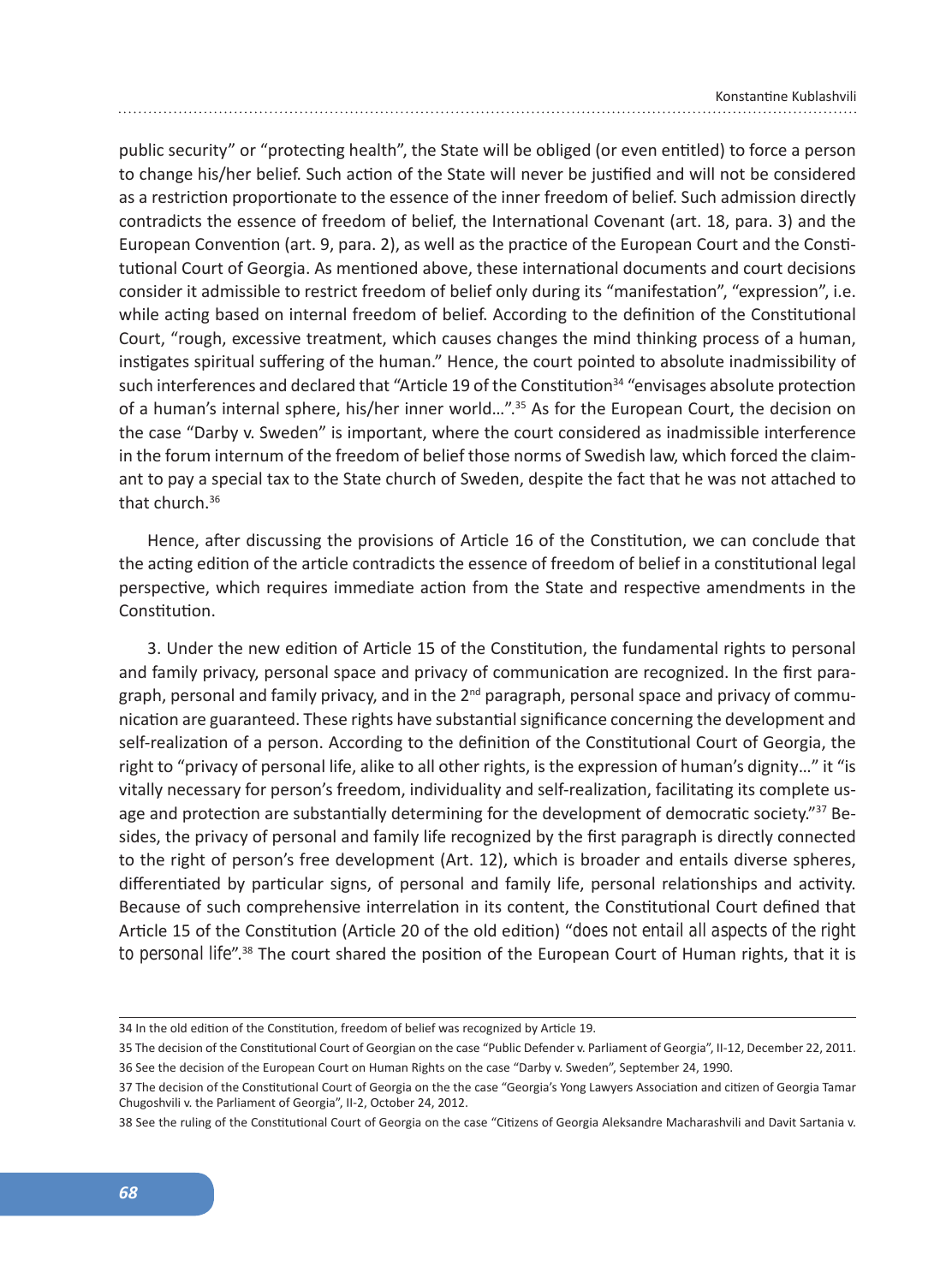impossible the accurately and comprehensively define the personal life of humans: "The court does not consider it possible or necessarily exhaustive, to define the concept of "personal life"."<sup>39</sup>

Despite the fact that privacy of personal and family life has special significance for each person's thorough development ("*the constitutional right of personal life represents inseparable part of the freedom concept*"40), it is not an absolute right, which is envisaged by the Constitution of Georgia and allows its restriction. However, at the same time, it stipulates strict prerequisites for the restriction: "restriction of this right is admissible only in accordance with the law, for the purpose of ensuring state or public security necessary in a democratic society or protecting others' rights" (arc. 15, para. 1, and sent. 2). According to these circumstances, the State may interfere into the sphere protected by the right to privacy of personal and family life (restriction of fundamental right) – (a) only in accordance with the law and (b), only with the purpose of ensuring state or public security necessary in a democratic society or protecting others' rights. Legally, this provision is stipulated correctly and clearly, however, a serious shortcoming is evident: It does not require one more extremely necessary prerequisite for state interference into the protected sphere – the court permission. So this gives the possibility for the State, to interfere into the sphere protected by the right to personal and family life only by the decision of police or other respective body, without judicial control. This construction of restriction of the right creates a very big threat that the State may exceed the scope established by the fundamental right, and act arbitrarily, which cannot be evaluated by the court anymore, which may result in the unjustified action of the State and possible violence against a person's personal and family life sphere. The issue of the significance that the Court decision will have while interfering into the protected sphere, as the mechanism for controlling state actions, was clearly and explicitly evaluated by the Constitutional Court, which declared: "…restriction of right based on the court decision is an important constitutional guarantee as for protecting the right itself, as well as for balancing private and public interests."41

It is noteworthy that in Article 5, paragraph 2 of the Constitution, the significance of the court decision is envisaged. According to this paragraph, the fundamental rights to privacy of personal space and communication are recognized and their restriction is admissible in case when it is done (a) only in line with the law, (b) only with the purpose of ensuring state or public security necessary in a democratic society or protecting others' rights and (c), only by the court decision. Herein it is mentioned that restriction may also be applied without court decision "in case of urgent necessity prescribed by the law", but the court must be notified within 24 hours from the application of restriction, and the court deliberates on the lawfulness of the restriction and decides not later than in 24 hours from the receipt of the application. $42$  As you see, the standard of restricting fundamental

the Parliament of Georgia and the Ministry of Justice of Georgia", II-21, June 10, 2009.

<sup>39</sup> See "Niemitz v. Germany", December 16, 1992, "Costello-Roberts v. the United Kingdom", March 25, 1993; Also see, "Georgia's Yong Lawyers Association and citizen of Georgia Ekaterine Lomtatidze v. the Parliament of Georgia", December 26, 2007.

<sup>40</sup> The ruling of the Constitutional Court of Georgia on the case "Citizens of Georgia Aleksandre Macharashvili and Davit Sartania v. the Parliament of Georgia and the Ministry of Justice of Georgia", II-21, June 10, 2009.

<sup>41</sup> The decision of the Constitutional Court of Georgia "Georgia's Yong Lawyers Association and citizen of Georgia Ekaterine Lomtatidze v. the Parliament of Georgia", December 26, 2007.

<sup>42</sup> By itself, this provision is erroneous, as the sentence is formulated as follows: "In case of urgent necessity the court must be notified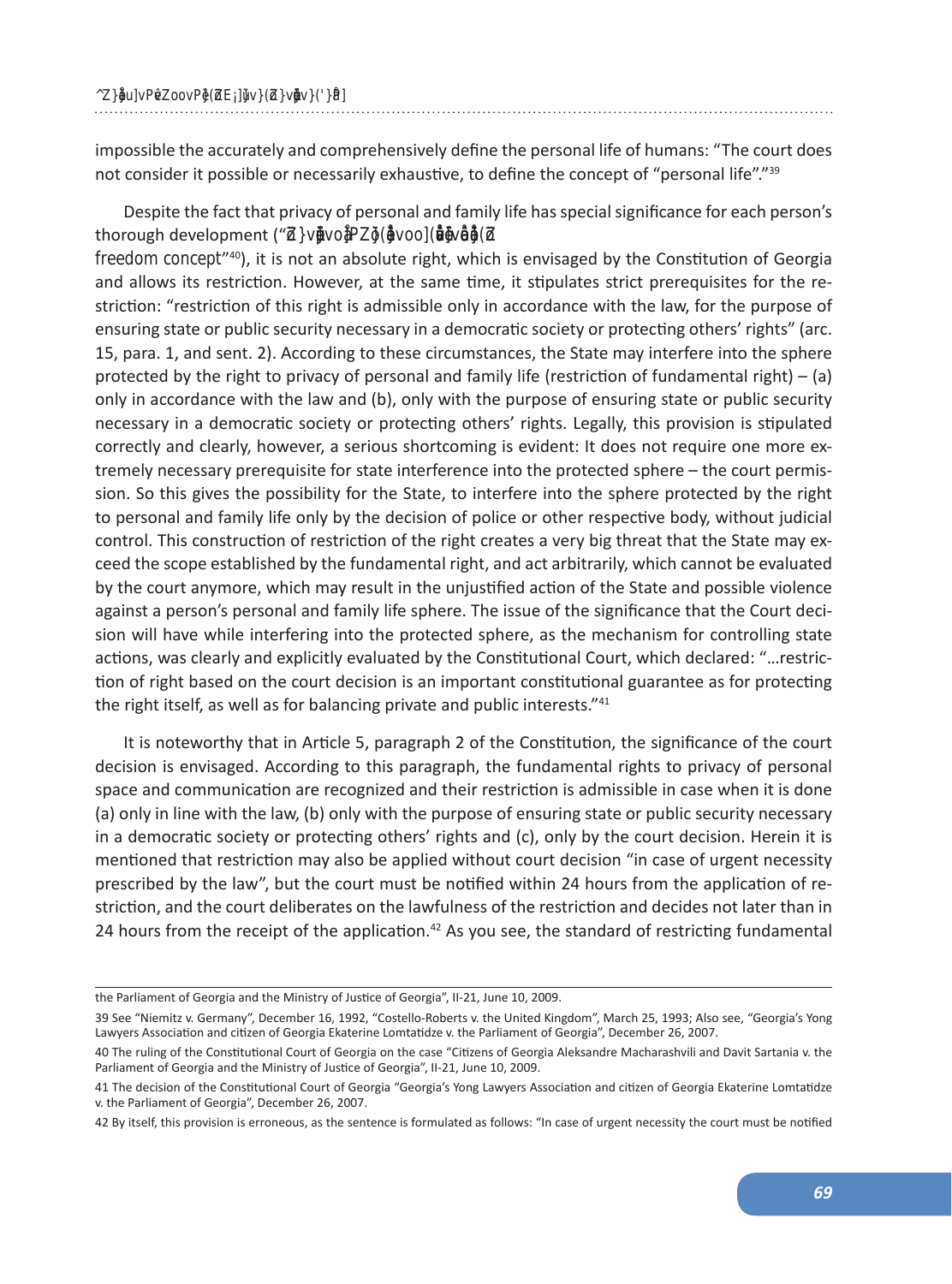rights recognized by paragraphs 1 and 2 of Article 15 are similar word by word. The only difference is that while restricting the right to personal and family life, the court decision is not envisaged. The reason for such controversy of these provisions is unclear, as it is impossible to find out what is the deep and principal difference between these fundamental rights that in case of restricting one of them the judicial control of state actions is not necessary.

With regard to the issue under discussion, one more condition must be underlined, which relates to the old edition of Article 20 of the Constitution. From the date of the adoption of the Constitution, the right of privacy to personal life, private activity and personal space were recognized by this article. It comprised two paragraphs (as Article 15 currently in force) and the first one included the right to personal life, private activity and communication, and the second one – right to privacy of personal space. In both paragraphs, it was underlined that these rights could be restricted only with the decision of the court.<sup>43</sup> Therefore, when restricting these rights, the decision of the court, as a necessity of the important constitutional guarantee of protecting human rights, was established by the Constitution from the beginning. Once more this proves the problematic nature of the new edition of Article 15 of the Constitution.

#### CONCLUSION

Several months have passed since the enactment of the amendments to the Constitution of Georgia introduced in 2017, but more time is needed for their study and analysis. Society will see outcomes of these amendments in some time, in parallel with the practical application of the new edition of the Constitution. However, before that, I think, it would be better for Georgian constitutionalists to express their views on the positive and negative aspects of these amendments. The analysis presented in this article is related to one particular part – the new edition of provisions on human rights and freedoms. Each principle, norm and provision have great significance for the coherent functioning of a democratic and legal state, but human rights are most important among them. The legislator pays special attention to formulating this part of Constitution content-wise, also grammatically and editorially unequivocally and clearly. Any mistake in this sphere may create significant challenges in terms of protecting human rights in the country. This is the reason for

no later than 24 hours, which approves the legality of restriction within 24 hours." It appears that the court approves legality of restriction automatically. The record is so imperative that it does not allow illegal restriction even theoretically, and even more, the court deliberation is not necessary as well, it must formally agree to the police or other body, which is definitely legal lapse. This sentence must be amended necessarily, and it must be stipulated that the court deliberates the legality of restriction and decides respectively.

<sup>43 &</sup>quot;1. Personal life, private activity place, personal recording, texting, telephone talk and messages received by means of any other technical or untechnical means, are indefeasible. Restriction of such rights is admissible by the court decision or without it, in case of urgent necessity prescribed by the law.

<sup>2.</sup> No one shall have the right to enter a place of residence or other possessions, or to conduct a search, against the will of the possessor, if there is no court decision or urgent necessity prescribed by the law." – Art. 20 (old edition of the Constitution).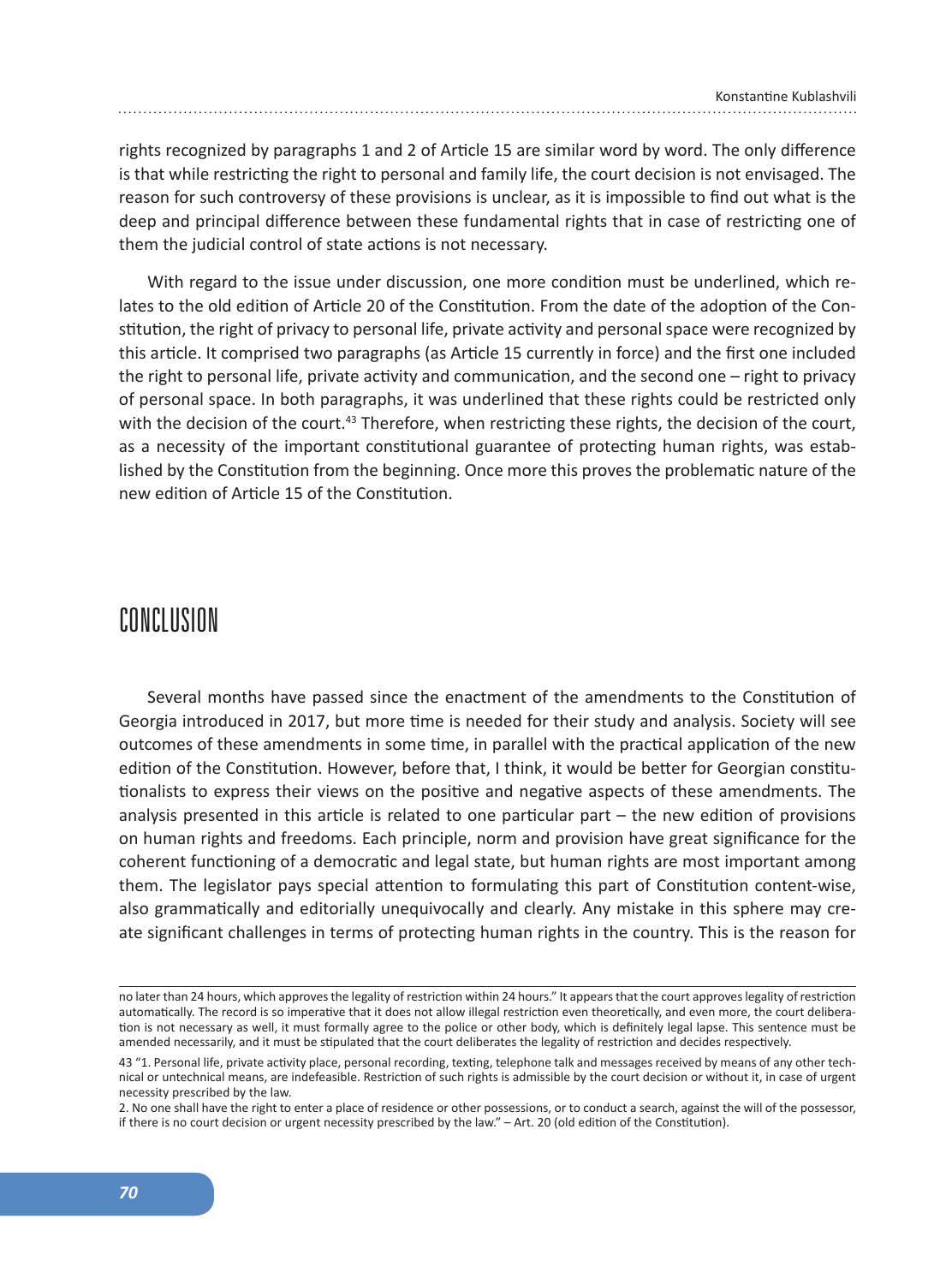*Shortcomings and Challenges of the New Edition of the Constitution of Georgia*

presenting in this article-- those shortcomings of particular provisions on human rights, which are visible and their elimination is necessary as each shortcoming of the Constitution represents the problem of constitutionalism and puts in danger the free development of people, democratic functioning of constitutional bodies and entirely constitutional order.

# BIBLIOGRAPHY:

- 1. European Convention on Human rights, along with the addition of Protocols 11 and 14, Council of Europe, Strasbourg, 2018;
- 2. *Luashvili Givi*, "Standard of suspension of the effect of the Normative Act (according to the practice of the Constitutional Court of Georgia)", in the Journal: "Review of Constitutional Law", Ilia State University, Law School, Publishing house of Ilia State University, 2018;
- 3. Constitution of Georgia, Lawyer's Library, Publisher: "Bona Causa", Tbilisi, 2018;
- 4. Constitution of Georgia, Lawyer's Library, Publisher: "Bona Causa", Tbilisi, 2016;
- 5. Constitutional Court of Georgia, web-page: www.constcourt.ge, searching the system for decisions and rulings;
- 6. Constitutional Court of Georgia, Decisions (In Georgian, English and Russian language), 1996- 2016, Tbilisi – Batumi;
- 7. Constitutions of Foreign States, part 1-V, edit. Vasil Gonashvili, Tbilisi, 2004-2008;
- 8. Supreme Court of Georgia, web-page: www.supremecourt.ge, "Catalogue of International Acts";
- 9. LEPL Legislative Herald of Georgia, web-page: www.matsne.gov.ge;
- 10. Haller, Valter, Constitution of Switzerland in Comparative Context, translation from English Teimuraz Bakradze, Nino Bakradze, publishing house "Universal", Tbilisi, 2012;
- 11. Bundesverfassung der Schweizerischen Eidgenossenschaft, www.admin.ch;
- 12. Constitution of the Portuguese Republic, www.dre.pt;
- 13. European Convention on Human Rights, as amended by Protocol No. 11; Council of Europe Treaty Series, No. 5, Strasbourg, 2016;
- 14. GG, Grundgesetz, Beck-Texte im dtv, 50. Auflage, 2019;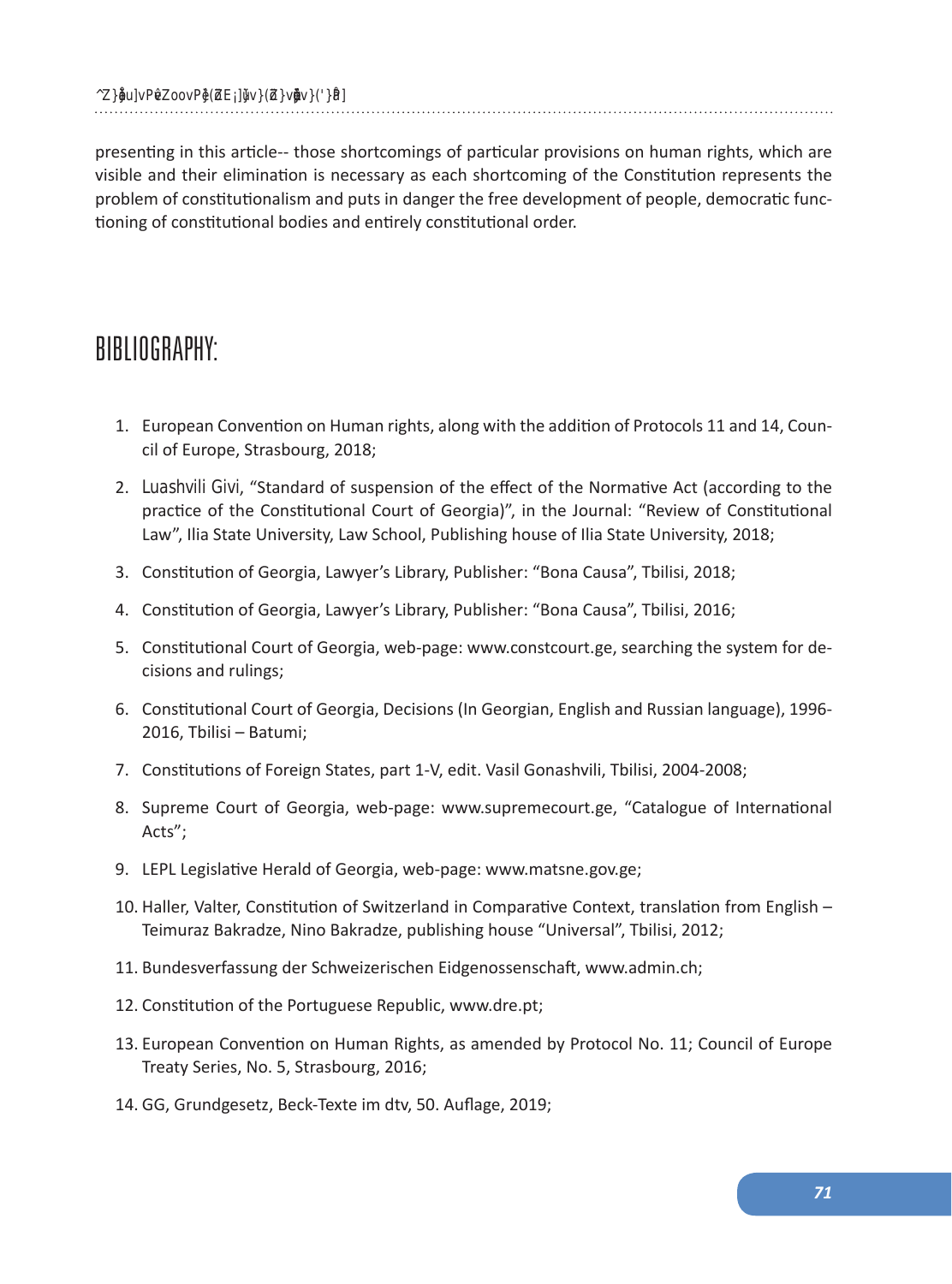15. *Hesselberger, Dieter,* Das Grundgesetz, Kommentar für die politische Bildung, 11. Auflage, Hermann Luchterhand Verlag, Neuwied, 1999;

- 16. Informationsplattform www.humanrights.ch Ausnahmezustand in Frankreich wird Dauerzustand – auf Kosten der Menschenrechte, 7.11.2017;
- 17. *Sachs, Michael,* GG, Grundgesetz Kommentar, 7. Auflage, C.H.Beck, 2014.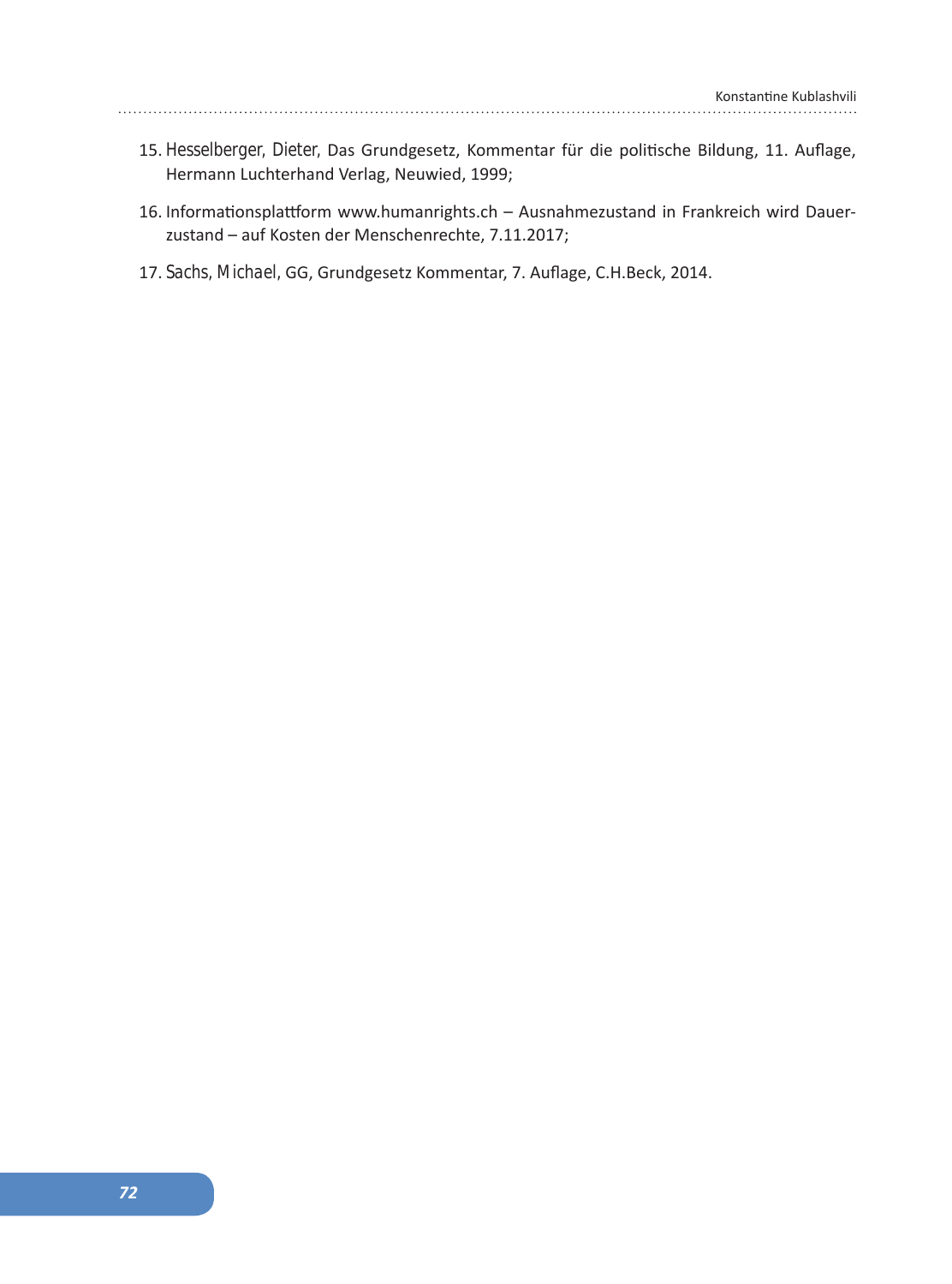# Kakha Tsikarishvili\* THE INDEPENDENCE AND ACCOUNTABILITY OF COURTS – THE VIEWPOINTS OF THE SUPREME COURT JUDICIAL CANDIDATES

### INTRODUCTION

An independent court is not only a prerequisite for the protection of the rule of law and human rights, but also for the economic and social development of the country. Since the declaration of independence of Georgia until today, the establishment of an independent justice system in the country remains a problem, which is caused by several reasons. Probably, the main factor is the continuing nonexistence of proper political will and the lack of appropriate public awareness. Allegedly, we already got used to the fact that a politically biased court is normal and THEMIS must pay a contribution to the government: for some more, for others less.

In 2012, the main electoral promise of the "Georgian Dream" was the restoration of fairness and the creation of an independent court system. As a result of adopted amendments, the High Council of Justice was restructured, judges were given the right to name candidates for the High Council of Justice and the freedom to vote, as well as real possibilities to establish autonomy, closed court hearings became open to media, etc. Despite the mentioned, the trust of society towards the court system did not increase significantly. The reason for that may be, from one hand, the heavy legacy of the past, and on the other hand, the fact that the power within the court system was placed in the hands of the same people, who ruled the Court before 2012. This group of judges connected two interests– the interest of judges to protect themselves from prosecution and secondly, the interest of the government to control the judicial system.

The autonomy of judges, instead of normalization of the Court, became a source of self-preservation of judges and seizing of power by a small group of judges, and the new government could not overcome the temptation to control the court system and the vicious practice was restored, which existed between the political government and the Court. Between 2016 and 2019, several legisla-

<sup>\*</sup> Ph.D. Candidate, Tbilisi State University. Project Coordinator, *Rights Georgia.*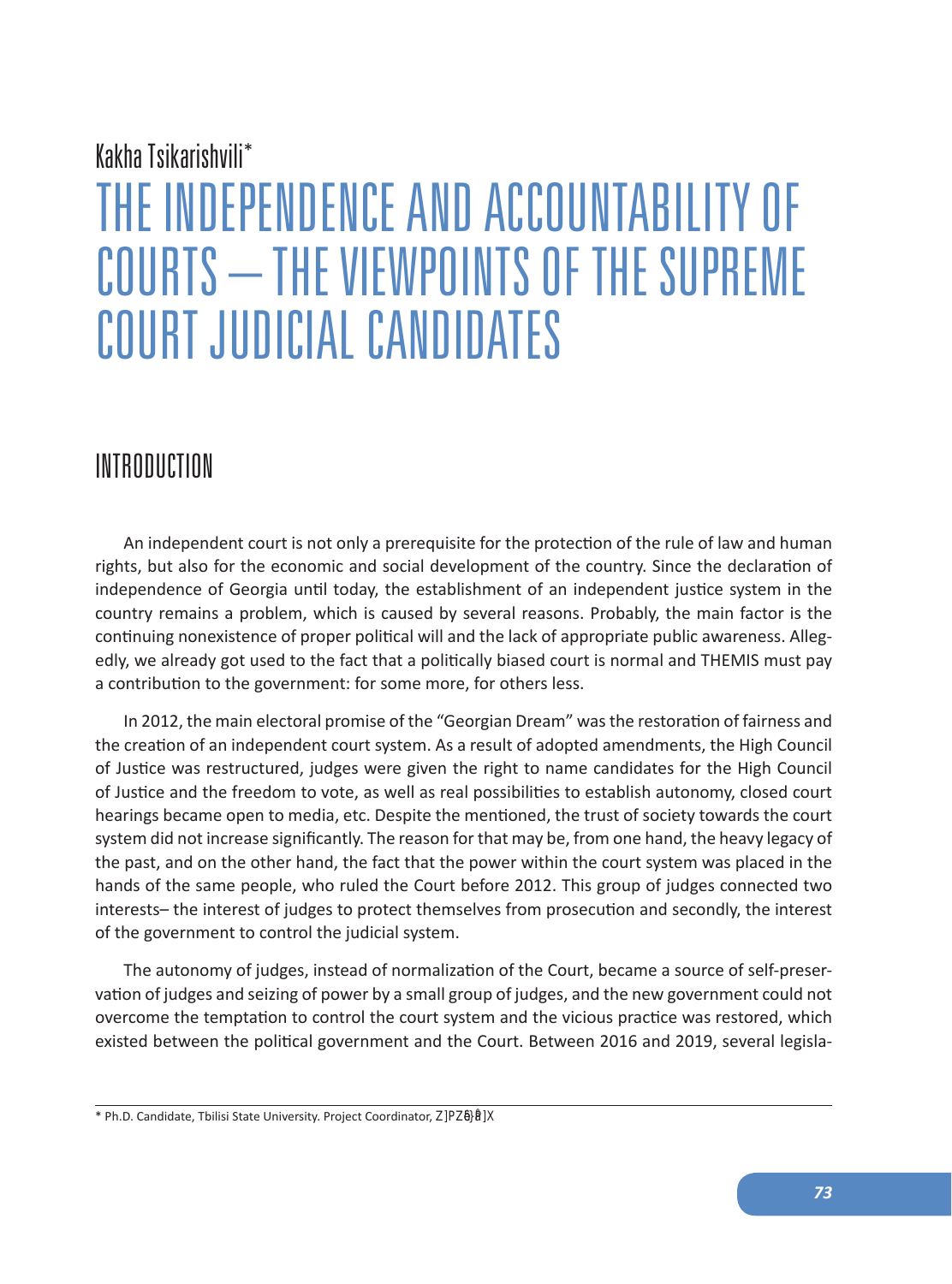tive amendments were adopted, behind which there was an interest of an authoritative group of judges to strengthen their power. $1$ 

Building an independent court system probably entails two stages – first is the selection of judges – stage of appointment, and second – all of the rest. The approved standards and mechanisms of independence of the court fulfill their purpose only when the first stage, i.e. the appointment of judges is completed successfully, and the corpus of judges is composed of honest and qualified people. Society entrusts the execution of justice and administration of courts to such judges. In a democratic society, the judicial authority represents a separate branch where judges are appointed for a lifetime period andthey are protected by immunity Compared to other public servants, they are not responsible for professional mistakes andit is inadmissible to interfere into the work of a judge. The corpus of judges make self-renewal, self-regulation, self-normalization, obtains and preserves the trust of the public, creates and implements judicial policy, administers and disposes of budget resources.

On the other hand, if it appears that the lever of administration of the Court is put in the hand of dishonest people, all approved mechanisms may be used as damaging for democracy and in the interest of justice. In other words, we may receive a legally protected fortress, which may become a nest for corruption, nepotism, trading with justice, the abuse of authority and irresponsibility.

In 2017, an important constitutional amendment was adopted, by which the title to present judges of the Supreme Court was transferred to the High Council of Justice from the President of Georgia. In December 2018, the list consisting of 10 people was presented to the High Council of Justice by the Parliament of Georgia, which caused public outrage due to the content of this list and this grew into a political crisis. In 2019, in response to the mentioned crisis, the governing elaborated and adopted new regulations for selecting judges for the Supreme Court, based on which, the process of selecting the Supreme Court judges took place in June-December 2019. The abovementioned process resulted in sharp public and international criticism, that will be discussed further below, however, it must be appreciated that for the first time in Georgia's history, candidates for judges were standing before the public and had to respond (or not respond) to those questions which had accumulated towards judicial authority during several years. Therefore, interviews with candidates for judges of the Supreme Court presented a completely new form of accountability of the judicial system. However, another issue is how successful was the completion of this test by the judicial authority.

In this article, major problems in regard to the concepts of court independence and accountability will be discussed, as well as the visions of the 20 candidates for judges of the Supreme Court, related to court independence and accountability, who appeared before the Parliament of Georgia.

<sup>1</sup> See Tsikarishvili K. Clan-based administration of the Court from 2007 until today, available: https://article42.ge/media/1001447/2019/ 04/22/2853cf2c9d2199d8311b47b2e4b27cce.pdf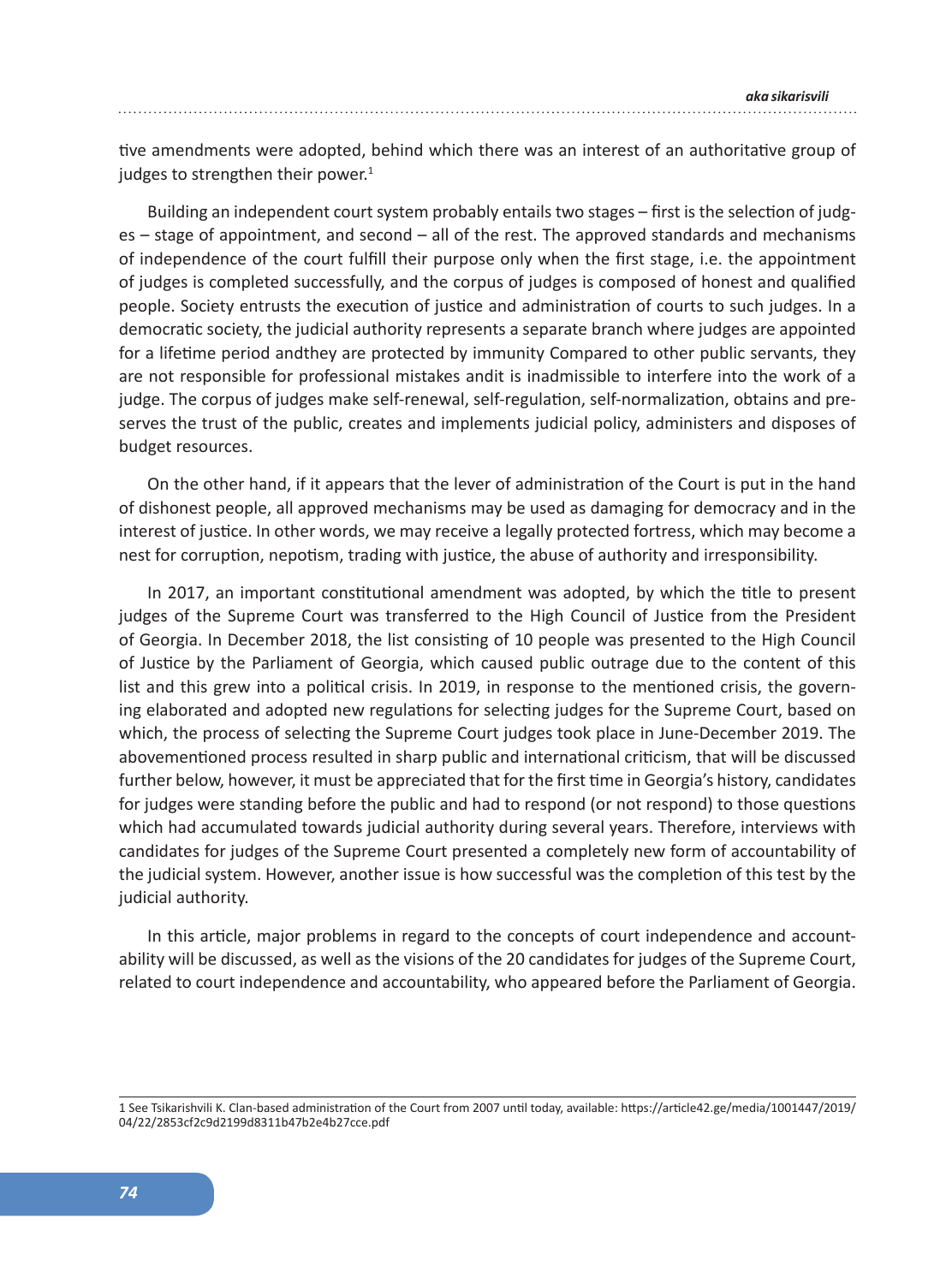# WHAT IS THE INDEPENDENCE OF THE COURT?

According to one of the most recognized definitions, the independence of the court is defined as an ability of courts and judges to exercise their functions freely without interference or control from state and private subjects.<sup>2</sup>

Some researchers agree that judicial independence has at least three aspects: first – impartial decision making by the court, second – binding character of the decision and third – protection of the judge from external interference.<sup>3</sup>

Judicial independence is based on several factors, including<sup>4</sup>:

- The recognition of judicial independence by internal national legislation;
- The appointment and promotion of judges based on objective and transparent criteria, and the exclusion of political interference during the appointment of judges;
- Determining a guaranteed term of authority for judges;
- Protecting judges from direct and indirect illegal interference, influence or threat;
- Disciplining judges based on predictable standards and fair procedure;
- Adequate financing of the judicial system and its material maintenance, for uninterrupted execution of its function.
- An objective system for the distribution of cases to judges, etc.

Independence of the court system is part of the right guaranteed by Article 6 of the European Convention on Human Rights. While evaluating whether the court system is independent, the European Court on Human Rights takes into consideration diverse factors, including "the method for appointing judges and the duration of their mandate, the existence of mechanisms protecting them from external pressure and the question, whether such court gives the impression of independence."<sup>5</sup> According to the definition of the European Court, independence of the court system implies protecting a judge from not only external but also internal pressure". The internal independence of the court entails freedom of the judge from directives and influence of colleague judg-

<sup>2</sup> See https://www.britannica.com/topic/judicial-independence

<sup>3</sup> Stephenson, M. *Judicial Independence: What It Is, How It Can Be Measured, Why It Occurs* http://siteresources.worldbank.org/INT-LAWJUSTINST/Resources/JudicialIndependence.pdf

<sup>4</sup> Coundhry, S. *International Standards for the Independence of the Judiciary;* https://www.researchgate.net/publication/319403225\_International\_Standards\_for\_the\_Independence\_of\_the\_Judiciary/citation/download Judicial Matteo Mastracci, Independence: European Standards, ECtHR Criteria and the Reshuffling Plan of the Judiciary Bodies in Poland, https://www.athensjournals.gr/law/2019-5-3-6- Mastracci.pdf

<sup>5</sup> ECtHR 22 December 2009, Case No. 24810/06, Parlov-Tkalčić v Croatia, para. 86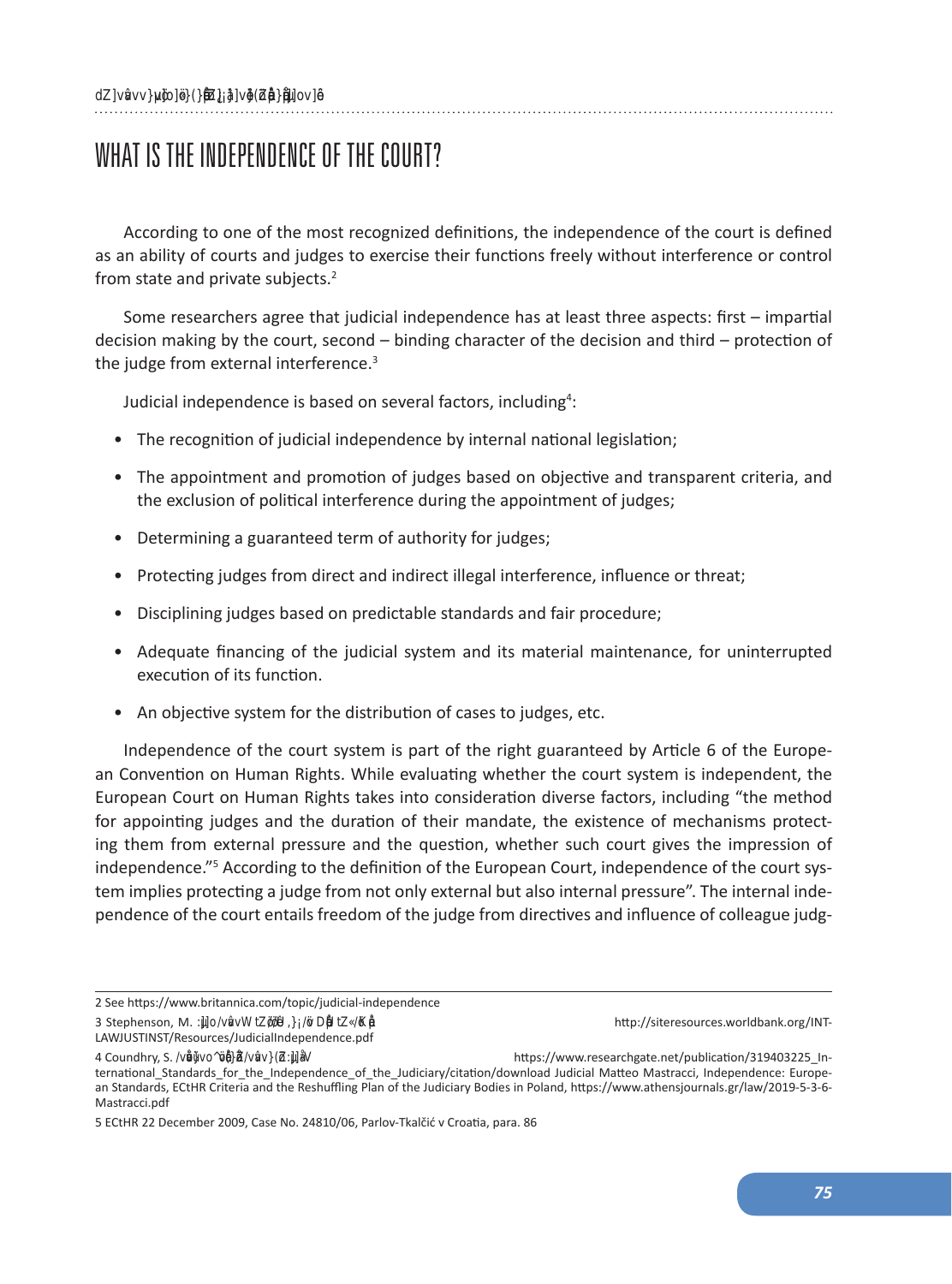es or judges having administrative functions, for instance, chairpersons of the court or chamber."6 By the practice of the European Court on Human Rights "internal independence" is infringed upon if a colleague of a judge has a level of influence on the judge and tries to sway him/her during the case hearing.7

Institutional independence of the court and the individual independence of judges differ from one another.

Individual independence of the judge implies the execution of functions by judges without external interferences, and institutional independence of the court entails the independence of the court system, as a branch of the of the government, free from interference.

#### WHAT DOES ACCOUNTABILITY OF THE COURT MEAN?

The term "accountability" is defined as the relationship between two subjects when one "acting person" has the obligation to explain and justify his/her actions, and the other subject, "forum", has the right to pose questions and conduct evaluative argumentation. Further, certain outcomes may evolve towards the actor.<sup>8</sup>

Individual accountability of a judge (for example, disciplinary responsibility of the judge or justification of the decision by the judge) and accountability of the court (for example, providing an annual report by the court or openness of the court hearings) are differentiated from one another, in accountability in terms of content (e.g. publishing grounds for a court decision) and process (e.g. the method for the distribution of cases, methods for selecting judges, etc.).<sup>9</sup>

Independence of the court system responds to the question: "Independence from whom or what?" and accountability responds to the question: "Accountable to whom or regarding what?".<sup>10</sup>

In response to the question of to whom is the court accountable, researchers allot three subjects: the supervising court, the executive branch of government and the people. Each of them has their own expectation towards the court and they have different criteria for assessment. Supervising courts use the law as an assessment criterion for the lower court, the executive government

<sup>6</sup> *Ibid.*

<sup>7</sup> Joost S. *The concept of 'internal judicial independence' in the case law of the European Court of Human Rights, (pp. 104)*. European Constitutional Law Review, volume 15

<sup>8</sup> Tsikarishvili K. *Quantity and quality in the work of court system*, *(pp.11).* Tbilisi, 2011

<sup>9</sup> *Ibid.*

<sup>10</sup> *Ibid.* p. 12.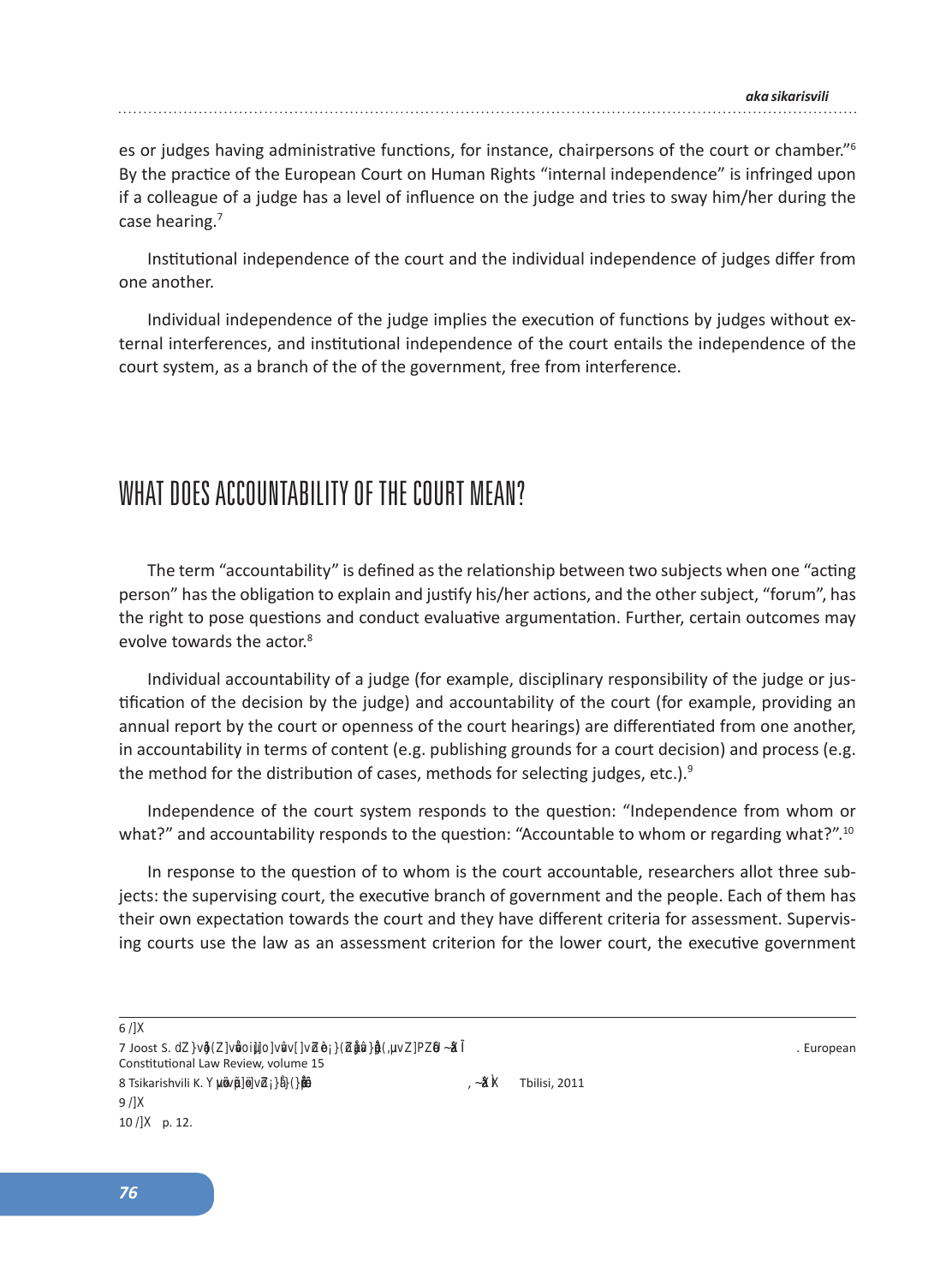*The independence and accountability of courts – the viewpoints of the supreme court judicial candidates*

puts an accent on productivity and similar management values, and public accountability puts an accent on the quality of justice and service.<sup>11</sup>

# PROBLEMS EXISTING IN GEORGIA WITH REGARD TO THE INDEPENDENCE AND ACCOUNTABILITY OF THE COURT

Considering Georgian, as well as international experience, it is possible to compare two models of court: 1. the independent court model and 2. the obedient court model.

#### **a. In the independent court model:**

- Qualified and honest judges are appointed. The appointed person is not accountable to anyone.
- The court system attracts independent, honest and qualified staff.
- The judge leads the proceeding impartially. He/she does not determine the decision on the case in advance; The judge decides on the case only based on evidence, law and inner belief.
- Supervising courts correct legal mistakes, ensure consistent practice and quality of justice.
- The judges do not request or accept prior approval with regard to his/her decision.
- Judges, having administrative functions (chairpersons of courts, chambers, collegiums), are selected by professional and managerial characteristics; Their function is to properly manage the court and support quality of justice.
- The distribution of cases among judges is carried out based on objective criteria. Interference into the process of distribution from on behalf of a may be necessary for regulating equal loads for the judges.
- Integrity and creativity on part of the judge are encouraged.
- The High School of Justice is designated to educate independent and qualified staff.

<sup>11</sup> Richard M. and Francesco C. (2007) *Judicial Evaluation in Context, Principles, Practices and Promise in 9 european Countries.* European Journal of Legal Studies.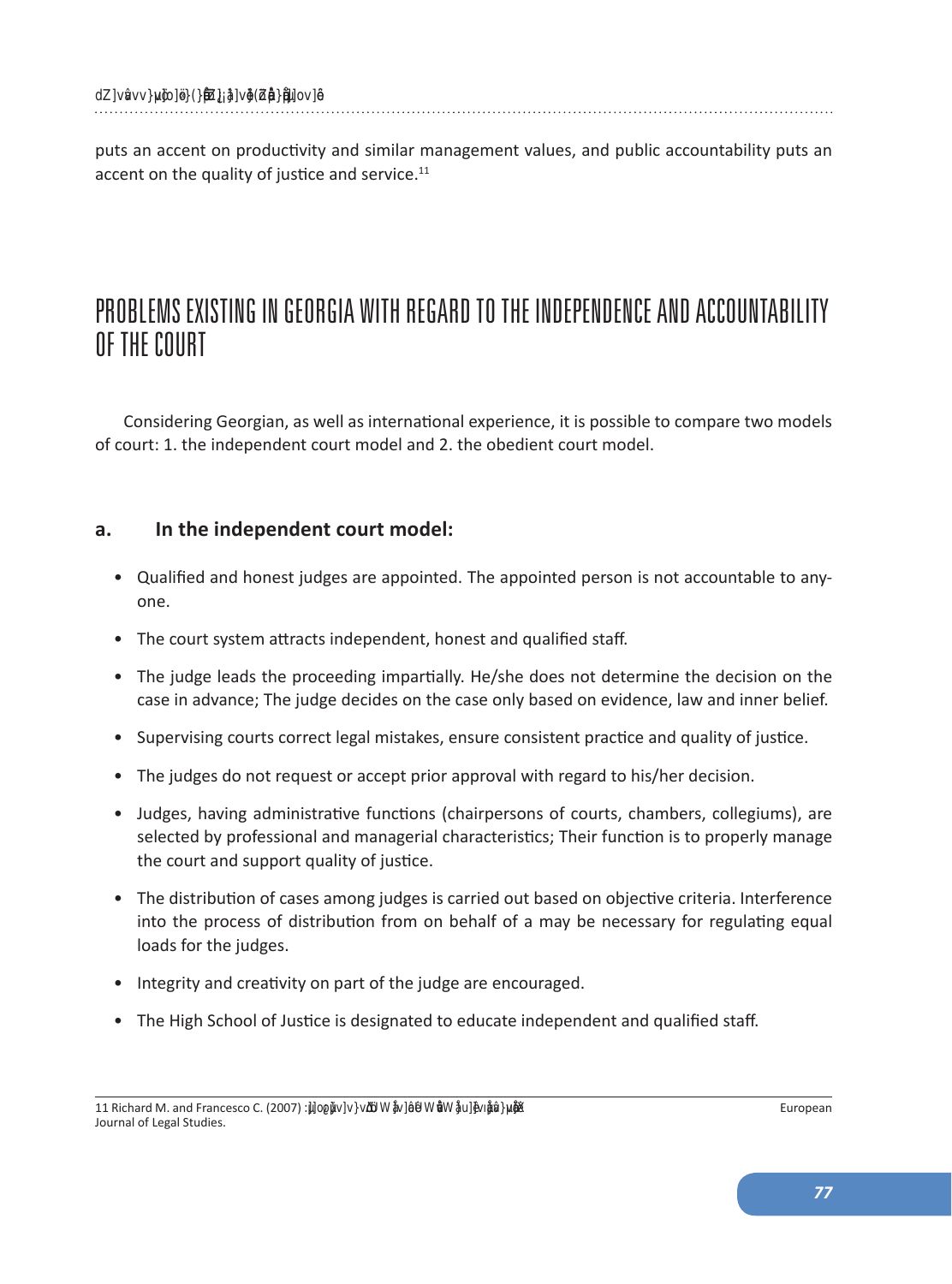- The appointment of candidates for a probationary period has the aim to observe and select independent, honest staff.
- The promotion of judges is done based on his/her qualifications and merits, based on objective criteria; This serves as an example for other judges.
- Disciplinary proceedings towards judges are initiated for actions infringing the authority of the court, based on fair procedures. Disciplinary responsibility is the form of legal accountability of judges and a mechanism for normalizing the court.
- Elections of self-governing bodies of the court are carried out based on healthy competition among judges; Judges select the individual who can protect the interests of justice in the best way and care about increasing the quality of independence and reliability of the court.
- The court has open and transparent relations with the other branches of government within the scope of the law.
- The court considers itself accountable to the society and tries to have a healthy dialogue with the society on all important issues of court administration.
- An independent court sets its own game rules. Everyone (including the political government) is used to these rules and acts in accordance therewith. These rules are stipulated in the law and code of ethics, as well as other normative acts.

#### **b. In the obedient court model:**

- Obedient staff are appointed as judges, who owe (or are accountable) to the one who appoints him/her.
- The court attracts obedient staff, who have no firmness or integrity.
- The judge hears cases in a biased way; He/she knows in advance the outcome of the case and adapts court proceedings and decisions to that outcome.
- The judge gets prior approval for the decision from a third person, usually from the chairperson of the court.
- Control of the court by instances implies ensuring outcomes that are determined in advance. Courts of different instances have one assignment concerning the outcome of the case. This indication may change from one instance to another, in which case the final decision changes respectively.
- Judges having administrative functions (chairpersons) are selected by the political fidelity, and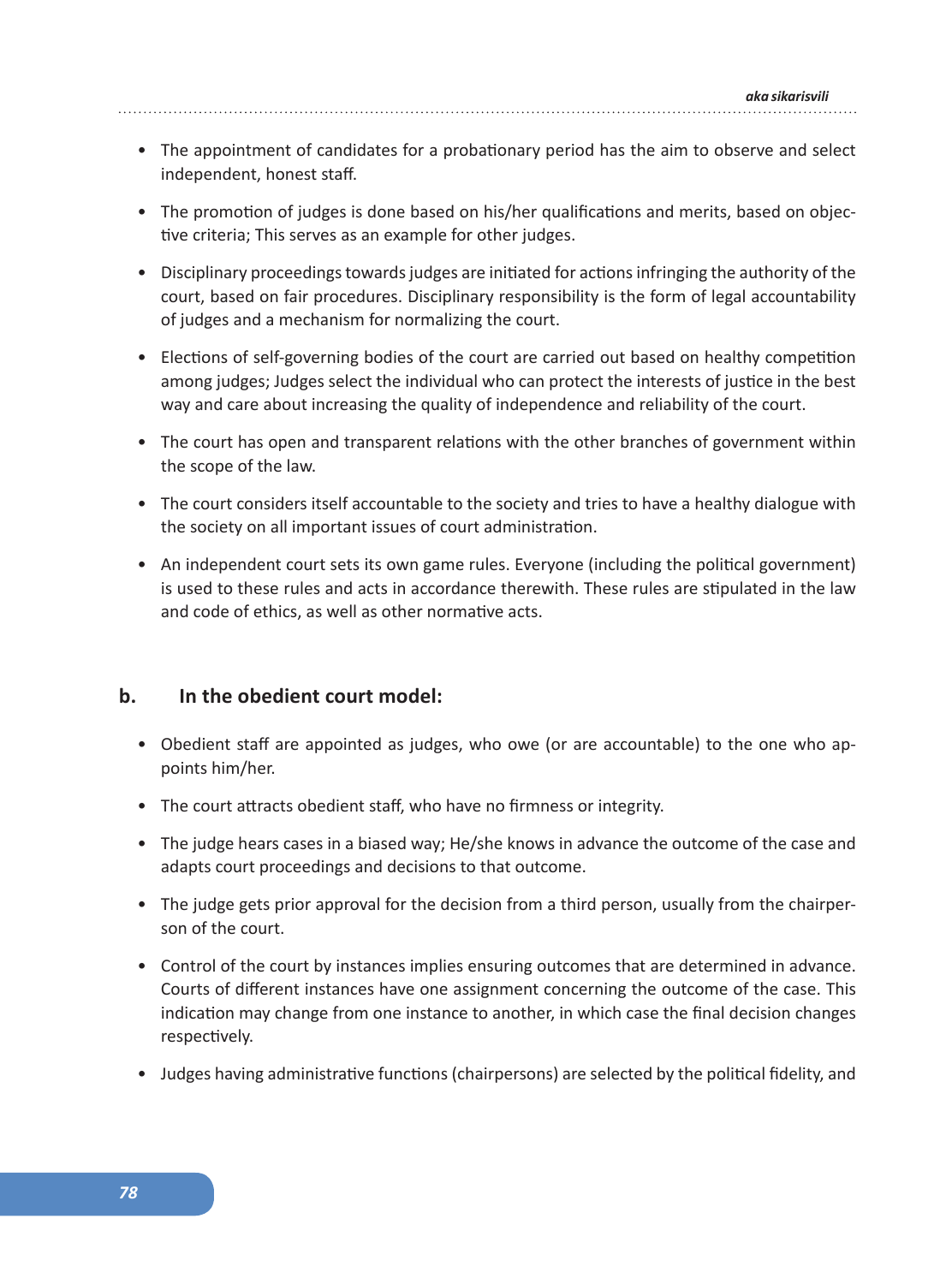their function is to ensure the fulfillment of political assignments.<sup>12</sup>

- Cases are distributed among judges subjectively; Cases, where the decision is determined beforehand, are allocated to those judges who can fulfill such assignments; Judges who cannot fulfill such assignments are given those cases, which are not under particular interest.
- Integrity and creativeness of the judge hinder his/her career, and it may become a reason for refusing the reappointment after the end of the term of his/her power.
- The High School of Justice is used as a workplace of obedient staff.
- The probational period entails observation and selection of obedient staff.
- Judges are promoted according to their obedience and good fulfillment of assignments and this gives example to other judges.
- Disciplinary liability is used as a punishment mechanism for disobedient judges.
- Elections of self-governing bodies of the court are carried out with the purpose of reaching the outcome determined in advance. There is no healthy competition between candidates.
- The court has secret communication channels with the other branches of government; The court receives and fulfills political and non-political assignments from these branches.
- The court has no healthy dialogue with society.
- An obedient court sets its own game rules. External subjects know that it is possible to have influence on the court and therefore, try to use such influence channels.

# THE MODEL EXISTING IN GEORGIA

Diverse studies confirm that with regard to the Georgian justice system, traditionally, there are signs of it following the "obedient court" model. For instance, in 2017, "Article 42 of the Constitution" carried out opinion research among practicing lawyers concerning the factors restricting court

<sup>12</sup> In scientific literature, such function of the chairperson of the court is referred as a "transmission belt". Such tradition is derived from the soviet past and still exists in some post-soviet countries. ("The main role of the court presidents was thus to 'transmit' orders from the Communist Party to individual judges in sensitive cases." See David Kosar, Politics of Judicial Independence and Judicial Accountability in Czechia: Bargaining in the Shadow of the Law between Court Presidents and the Ministry of Justice, European Constitutional Law Review, Vol. 13, issue 1, p. 96.)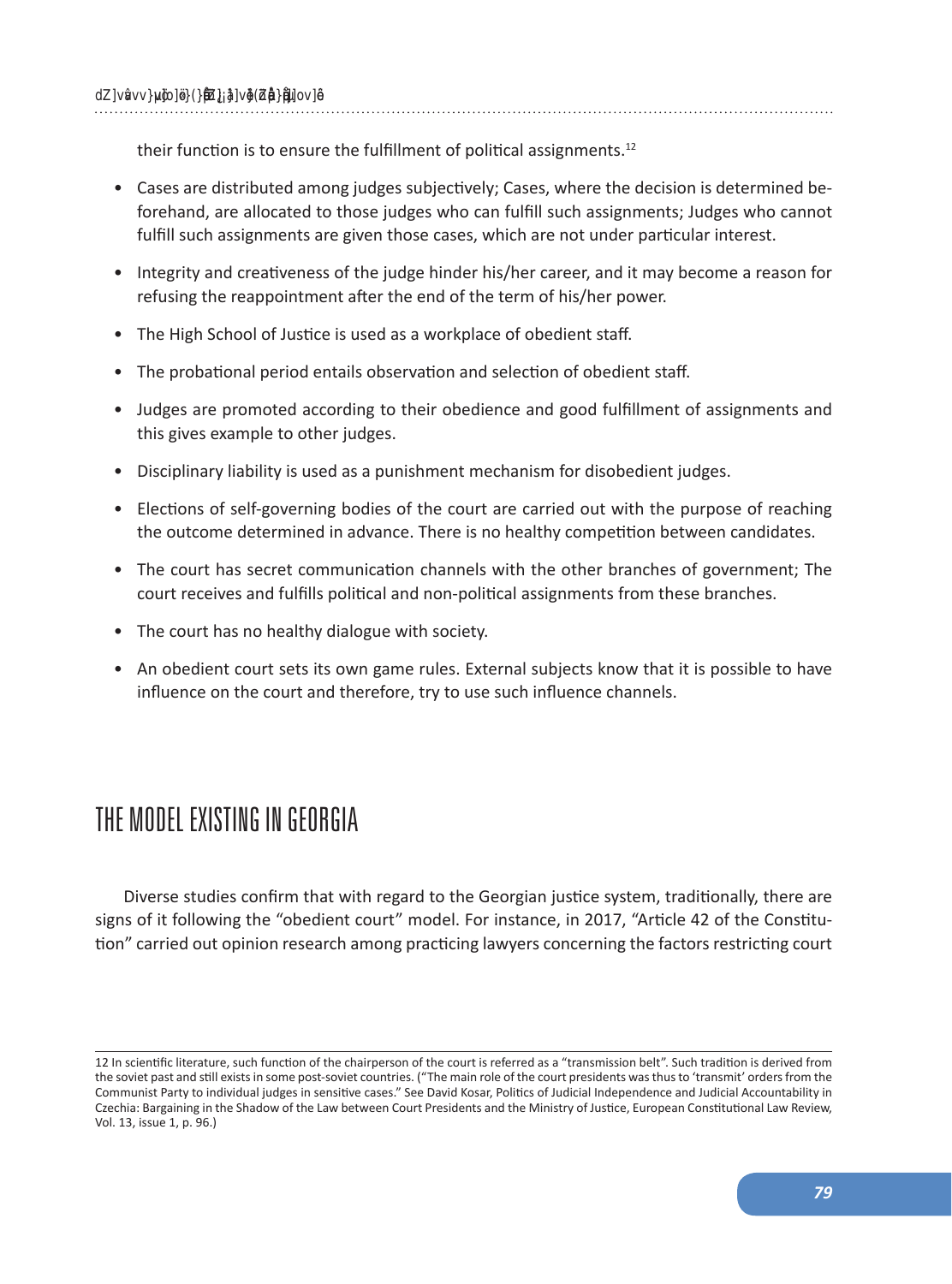independence. As a result of the study, the following factors hindering the independence of the court were outlined:<sup>13</sup>

- Informal agreements during the selection-appointment process of judges;
- Interference on part of the executive government into the selection-appointment process;
- Nepotism during the appointment of judges;
- Insufficient research into the independence of a candidate during the appointment as judge;
- Selecting chairpersons of courts based on political motive;
- The control of court proceedings by chairpersons of the court (interference into the distribution of cases, prior approval of case outcomes with the chairperson); $^{14}$
- Forced business trips for undesirable judges; $^{15}$
- Transferring undesirable judges to reserve status;<sup>16</sup>
- Using disciplinary mechanisms for improper or invalid reasons in order to influence judges;<sup>17</sup>
- The passive role of associations of judges in the protection of the independence of the court;<sup>18</sup>
- Pressure from the Prosecutor's Office on the court;<sup>19</sup>
- Forcing judges to write letters of resignation;
- Expulsion of principled judges from the court system;
- Pressure on judges and their family members;
- Clan-based administration in the court.

<sup>13</sup> Article 42 of the Constitution, Research on opinion of practicing lawyers with regard to the factors hindering independence of the court. Tbilisi, 2017.

https://article42.ge/media/1001447/2019/01/09/df8851f838d9e9c59df59bc5630f41a9.pdf

<sup>14</sup> See so called hearings in the court system, see also, Georgia's Young Lawyer's Association, Justice in Georgia, 2010, p.16. www. shorturl.at/dvFU2

<sup>15</sup> Vakhtang M. (2017). *Problem of Accessibility to Justice, Reasons and Ways of Resolution*, *(pp.16).* www.shorturl.at/koRY4

<sup>16</sup> *Ibid.* p.16.

<sup>17</sup> See using disciplinary mechanisms for political reasons, on the so called case of Rebellious Judges, Transparency International, Refreshing Georgia's Courts Trial by jury: More democracy or a face-lift for the judiciary? p. 2 https://www.transparency.ge/sites/default/ files/Trial%20by%20Jury.pdf

<sup>18</sup> American Bar Association, Judicial Reform Index, Georgia, 2008, p.116; See also, Transparency International Georgia, Assessment of Georgia's anti-corruption system, 2011, p. 77.

https://www.transparency.ge/sites/default/files/tigeorgia\_nisreport\_ka.pdf

<sup>19</sup> See also, Transparency International Georgia, Assessment of Georgia's anti-corruption system, 2011, p. 75. https://www.transparency.ge/sites/default/files/tigeorgia\_nisreport\_ka.pdf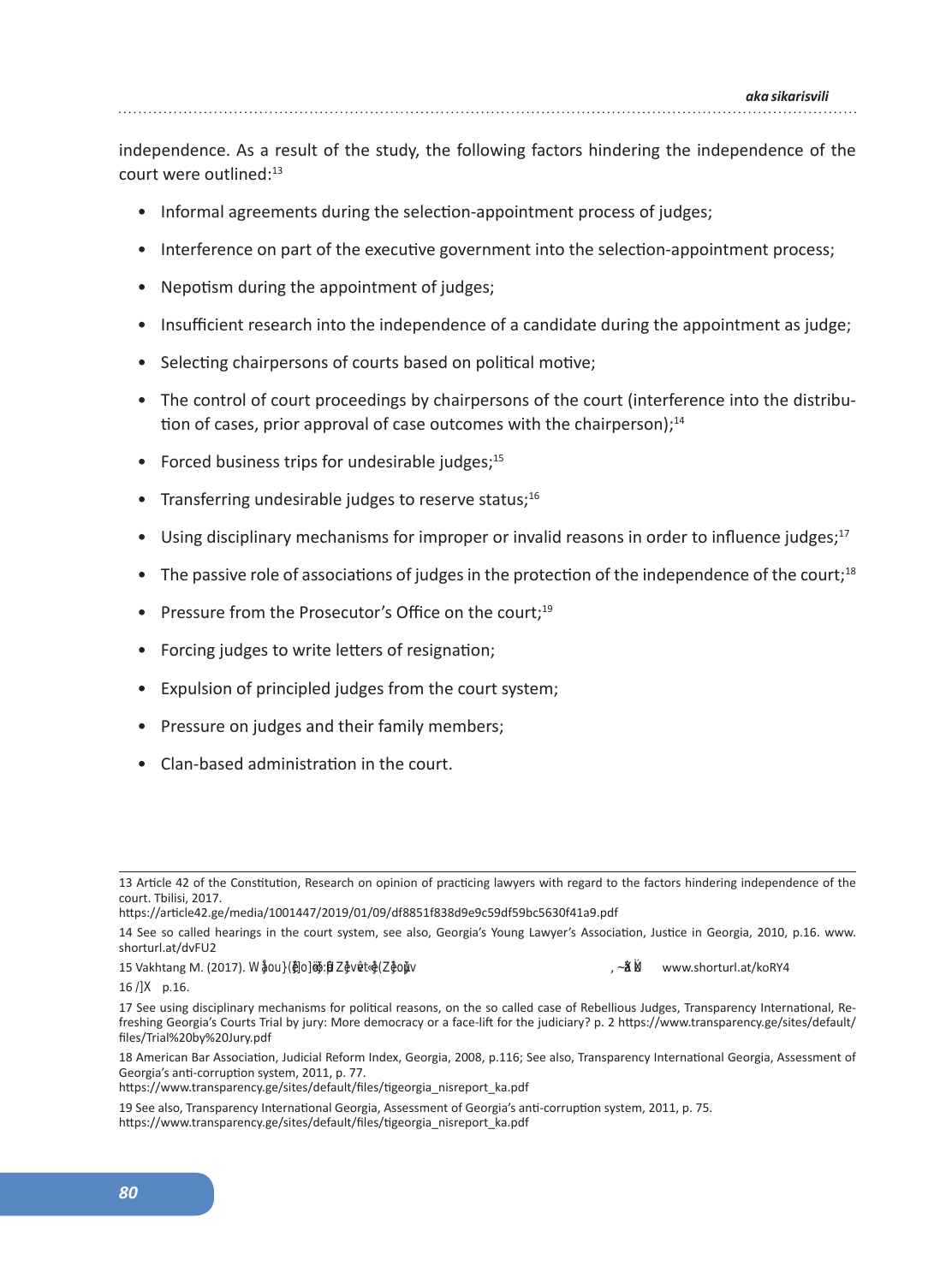# SELECTING THE SUPREME COURT JUDGES IN GEORGIA

By the constitutional amendment adopted in 2017, the ability to name judges for the Supreme Court was transferred from the President of Georgia to the High Council of Justice. In 2019, the parliamentary majority elaborated and adopted a package of legislative amendments, which include the detailed procedure of selecting the Supreme Court judges. However, this legislation itself became the subject of criticism from international organizations, the non-governmental sector and political parties. The main argument of critics was that the suggested regulation did not allow the High Council of Justice do decide on the selection of candidates on its own view and without justification. According to this legislation, from May until December 2019, the procedure for selecting the Supreme Court judges was held in the Parliament of Georgia and the High Council of Justice. In the competition for Supreme Court judges, 143 candidates participated, the amount of which was decreased to 50 after the screening procedure done by the High Council of Justice. Interviews with 50 candidates were held at the High Council of Justice, and based on the voting after interviews, 20 candidates were presented to the Parliament of Georgia.

In September-November of 2019, the Committee on Legal Issues of the Parliament heard all 20 candidates, and on 23 September 2019, 14 candidates were selected as Judges of the Supreme Court of Georgia. Hearings of the candidates held at the High Council of Justice, as well as at the Parliament were directly broadcasted.

The process of selecting judges was subject to harsh criticism from international, as well as national organizations.<sup>20</sup>

The following particular shortcomings must be outlined:

- The list of candidates was formed with the prior approval of 10 members of the Council, which had decisive importance in terms of selecting the list of 50, as well as the 20 candidates.<sup>21</sup>
- Some candidates, who received high points could not move to the next stage of the selection process and others having lower points managed to move to the next stage.<sup>22</sup>
- During the selection stage at the High Council of Justice, clear cases of conflict of interest were evident.23

<sup>20</sup> The Public Defender, Report on Monitoring of selection of Candidates for Judges in the Supreme Court of Georgia by the High Council of Justice (2019). http://ombudsman.ge/res/docs/2019100811095425887.pdf

<sup>21</sup> p. 9-13.

<sup>22</sup> The Public Defender, Report on Monitoring of selection of Candidates for Judges in the Supreme Court of Georgia by the High Council of Justice (2019). http://ombudsman.ge/res/docs/2019100811095425887.pdf

<sup>23</sup> The Public Defender, Report on Monitoring of selection of Candidates for Judges in the Supreme Court of Georgia by the High Council of Justice (2019), p. 11. http://ombudsman.ge/res/docs/2019100811095425887.pdf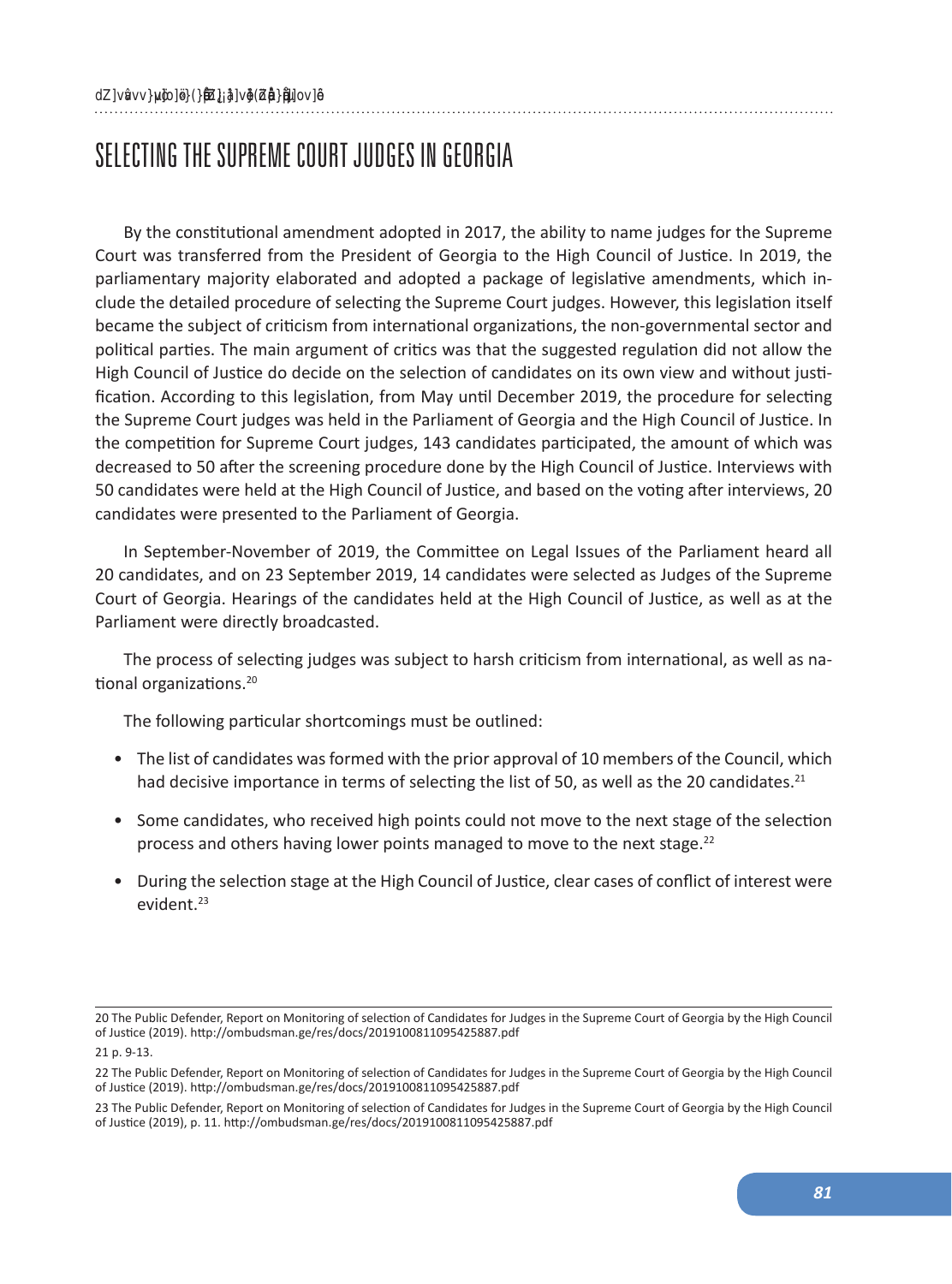- The Court refused to make public the past decisions of several candidates.<sup>24</sup>
- The Parliament approved each candidate presented by the Legal Issues Committee in a way that their selection decision was not justified and there was no discussion on the positive or negative features of the candidates.25

Criticism was related not only to the selection procedure, but also to the results of the competition, in particular to the fact that in the final selected list, there were only those candidates who represented the acting influential group of the Court, so called clan-related judges and their supporting candidates, or persons closely related to the government.26

### VISIONS OF THE CANDIDATES FOR JUDGES OF THE SUPREME COURT WITH REGARD TO THE INDEPENDENCE AND ACCOUNTABILITY OF THE COURT

In January-February 2020, the organization of Article 42 of the Constitution and group of independent lawyers studied the interviews of the 20 candidates presented before the Parliament of Georgia which were held at the Parliament, as well as at the High Council of Justice. During the study, an accent was put on the visions of each candidate in terms of independence, reliability and accountability of the Court.<sup>27</sup> The following conclusions were made in the report:<sup>28</sup>

In response to the question on how independent the Court was before 2012, some of the candidates (Giorgi Mikautadze, Merab Gabinashvili, Tamar Alania, Miranda Eremadze) responded that the Court was independent, some of them (Zaza Tavadze, Maia Vachadze) declared that the Court

http://coalition.ge/index.php?article\_id=234&clang=0

<sup>24</sup> A group of independent lawyers and civil activists calls on the Parliament not to approve the list of candidates for judges at the Supreme Court.

https://democracyindex.ge/ge/news/read/33/damoukidebeli-iuristebis-da-samoqalaqo-aqtivistebis-jgufi-parlaments-mouwodebs-uzenaesi-sasamartlos-kandidatebis-sias-mxari-ar-dauchiros-

<sup>25</sup> OSCE Office for Democratic Institutions and Human Rights, Second Report on the Nomination and Appointment of Supreme Court Judge, 2019, p. 8. https://www.osce.org/ka/odihr/443497?download=true

<sup>26</sup> A group of independent lawyers and civil activists calls on the Parliament to not approve the list of Supeme Court judicial candidates https://democracyindex.ge/ge/news/read/33/damoukidebeli-iuristebis-da-samoqalaqo-aqtivistebis-jgufi-parlaments-mouwodebs-uzenaesi-sasamartlos-kandidatebis-sias-mxari-ar-dauchiros-

Coalition for Independent and Transparent Judiciary, Assessment of the Hearings of Supreme Court Judicial Candidates at the Parliament Legal Committee, December 11, 2019.

<sup>27</sup> Responses of candidates in terms of competence are assessed in details in the report of Coalition for Independent and Transparent Judiciary. http://coalition.ge/index.php?article\_id=235&clang=0

<sup>28</sup> Article 42 of the Constitution, Group of independent lawyers. Analysis of interviews with candidates for the Supreme Court Judges, 2020.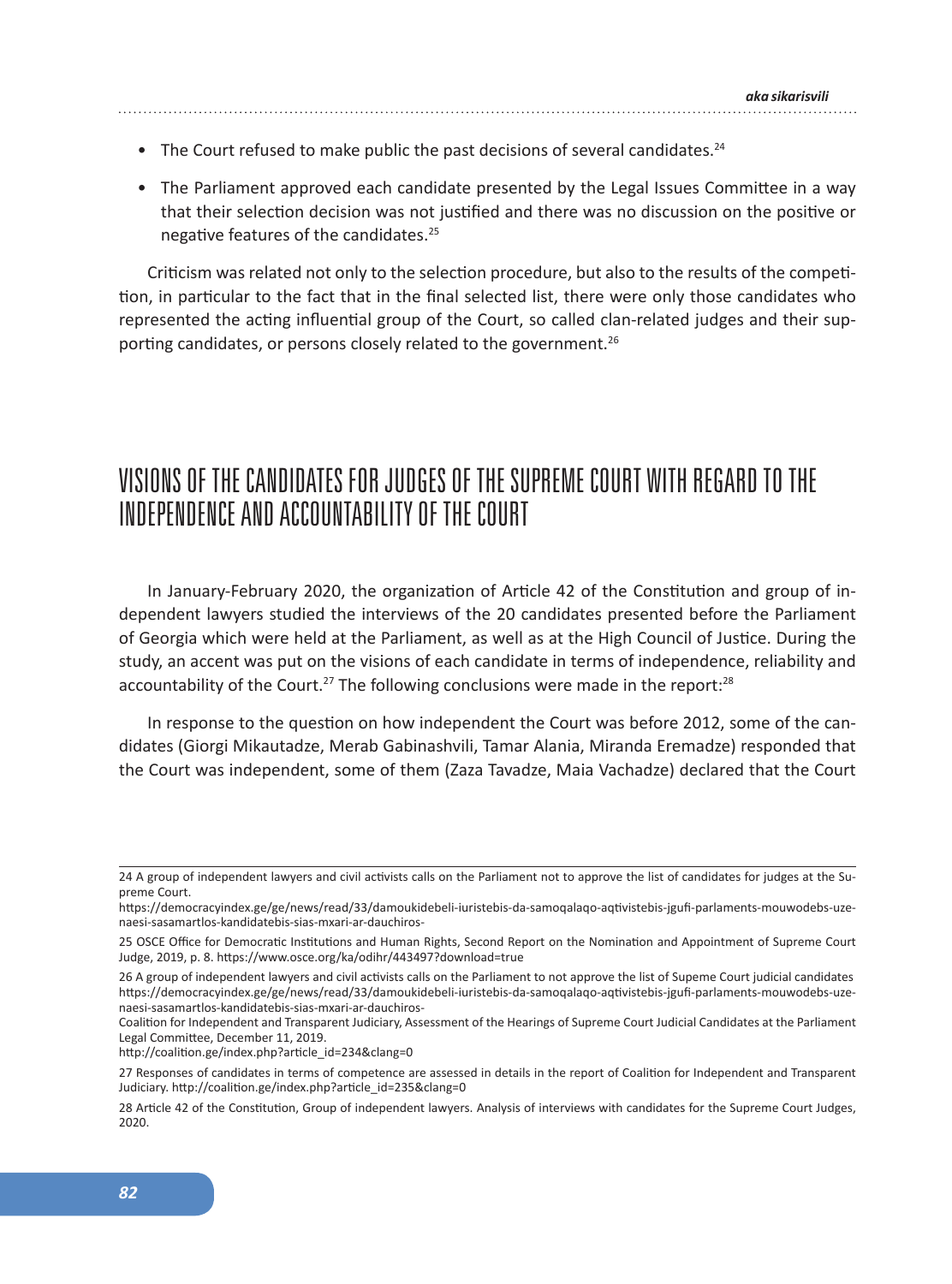*The independence and accountability of courts – the viewpoints of the supreme court judicial candidates*

was partially independent, and some candidates escaped answering the question altogether.. Only one candidate – Shalva Tadumadze – declared that the Court was under systemic pressure.<sup>29</sup>

It is interesting that this position of candidates directly contradicts the position of the governing party, which always gave a low assessment to the quality of independence of the Court before 2012.30

In response to the question – what factors were restricting the independence of the Court, a majority of the candidates stressed legislative and institutional factors, such as the rule of summing up sentences, hindering judges from the possibility of using less than a minimum number of sentences, imposing liability on the judge for rough infringement of the law, including politicians in the High Council of Justice, etc. $31$  On the other hand, candidates avoided assessing the malpractice, which was used by the group governing the Court for the appointment of judges and having an influence on cases, including selective disciplinary liability, forced transfer of judges, manipulating the case distribution system, prior hearings of cases, etc. Some candidates refused their existence at all, part of them saying that they have not heard about these methods.

The question arises, if the Court was independent and only restricted by the law, why didn't the Conference of Judges or Association of Judgesdeliver public statements or not show initiatives to amend the restricting legislation? The High Council of Justice could also declare an official position, as since 2007, more than half of the members of the High Council of Justice were judges. This question was addressed to one of the candidates – Paata Silagadze, however, he stated that the format of the Conference of Judges did not provide the possibility to make such statements.<sup>32</sup> This answer is obviously unjustified, as the law never hindered the Conference of Judges, the Association of Judges, nor the High Council of Justice to make public or even critical statements.

The abovementioned fact implies that, on one hand, candidates try to evade responsibility from influential groups existing in the court system, "the clan", for systemic problems that existed before 2012, and, on the other hand, candidates have problems in terms of values, thus cannot dissociate themselves from systemic infringement of the independence of judges, which was taking place for years from outside the Court, as well as – inside.

In response to the question of whether there was pressure on judges, all candidates stated that there was no pressure on them and they had not heard of anyone being pressured.

29 *Ibid.*

32 *Ibid.*

<sup>30</sup> SeeBidzina Ivanishvili, "The court did not exist during the time of previous government", http://www.tabula.ge/ge/verbatim/108485 ivanishvili-sasamartlos-mivecit-tvitgadarchenisa-da-tvitaghdgenis-sashualeba; Irakli Kobakhidze "The court system before 2012 was ineligible andeverything was done as it was said by Adeishvili. There were Millions of cases, bad cases".

http://www.tabula.ge/ge/verbatim/143898-kobaxidze-mosamartleebi-romlebic-cud-raghacebs-aketebdnen-axla-karg-raghacebs

<sup>31</sup> Article 42 of the Constitution, Group of Independent Lawyers. Analysis of interviews with candidates for the Supreme Court Judges, 2020.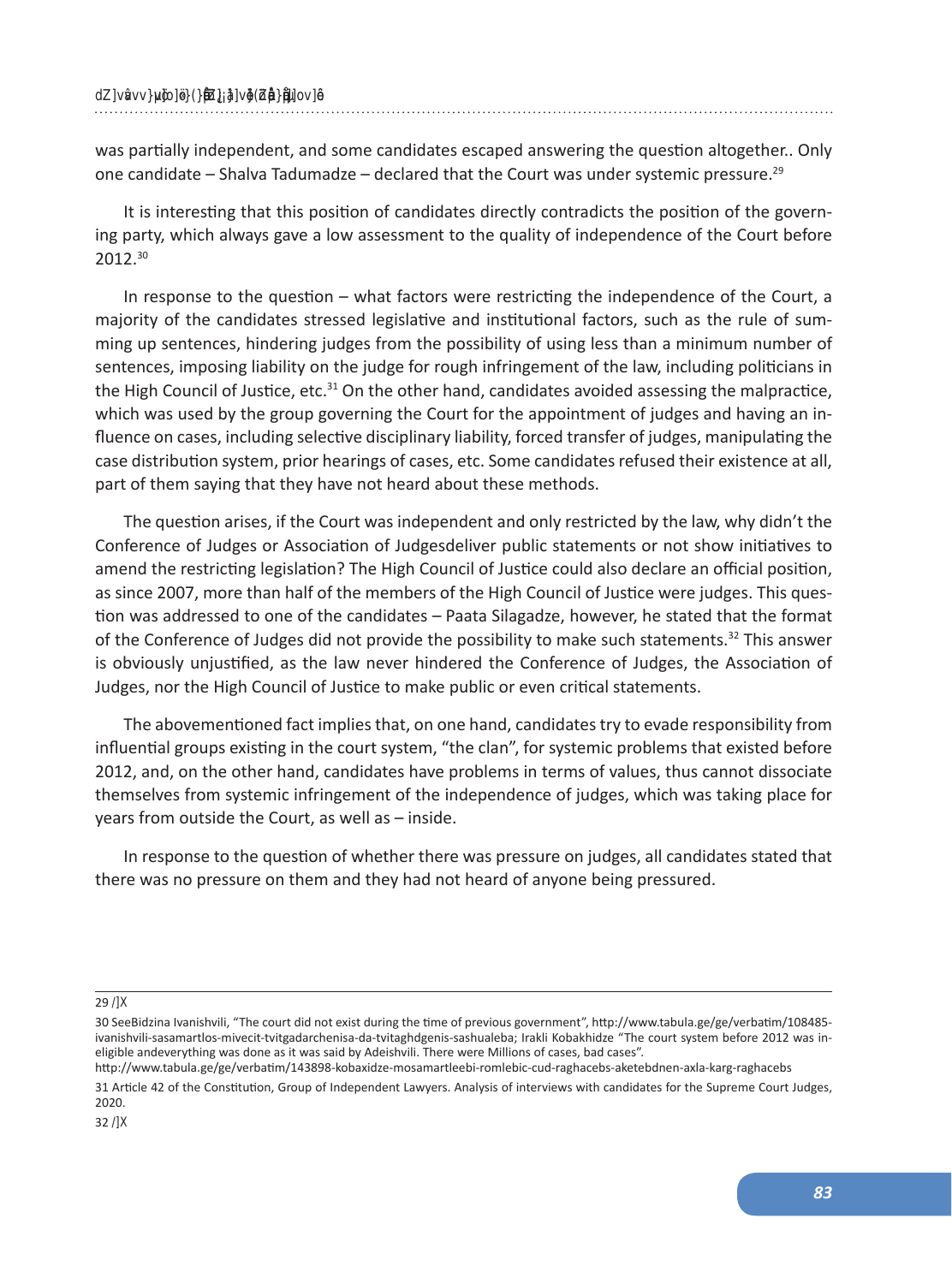To the question – what has been done to facilitate the independence of the court system in previous years, candidates particularly stressed the legislative and practical measures that took place after 2012, such as the lifelong appointment of judges, delegating the nomination of candidates for the Supreme Court judges to the High Council of Justice, reform of disciplinary proceedings, introducing an electronic system for the distribution of cases, etc.

The majority of candidates, who have spoken regarding this issue, assessed the quality of the independence of the Court with high ranking. Maia Vachadze expressed her opinion that the government may subordinate the Court if it weakens the institutional grounds for the independence of the Court.

With regard to the question – why there is no distinct opinion heard at the Conference of Judges, the majority of candidates consider that unity of the Corpus of Judges concerning important issues of the Court activity is quite natural.

Some of the candidates, for instance, Giorgi Mikautadze, do not agree with the view that there is no distinct opinion expressed at the Conference of Judges.<sup>33</sup>

In response to the question, how correct and reasonable was presenting lists of candidates for the Supreme Court judges in this form in December 2018, all candidates (who were asked) stated that the High Council of Justice has not infringed any law. Only one candidate (Maia Vachadze) noted that she would not act like that in the place of the High Council of Justice. From the responses of candidates, it is evident that they did not see any fault in terms of accountability and transparency in the selection of the Supreme Court judges by this form.

In relation to the question, how it happens that the Conference of Judges selects candidates for the members of the High Council of Justice in a way that there is no presentation of their visions taking place and no introduction, the candidates stated that judges know each other quite well and there is no need to listen to visions of candidates for members of the High Council of Justice (Zambakhidze, Vachadze).34 Deriving from this position, it is clear that the candidates do not realize that by presenting visions at the Conference of Judges they are not only introducing judges, but it implies the openness of the process -- the transparency and accountability of the Court.

While responding to the question "If the decision of the Council on the selection of judges must be justified, whether the voting of the Council shall be open, and if it must be possible to appeal the decision?" – some of the candidates were in favor of justification (Kochiashvili, Mikautadze) and openness of voting (Vachadze), which must be considered as a positive fact.

In response to the question, whether Levan Murusidze is the leader of the court system, opinions between candidates were divided, part of them think that theleadership of Levan Murusidze simply implied him being the chairperson of the Conference of Judges and being secretary of the

33 *Ibid.* 34 *Ibid.*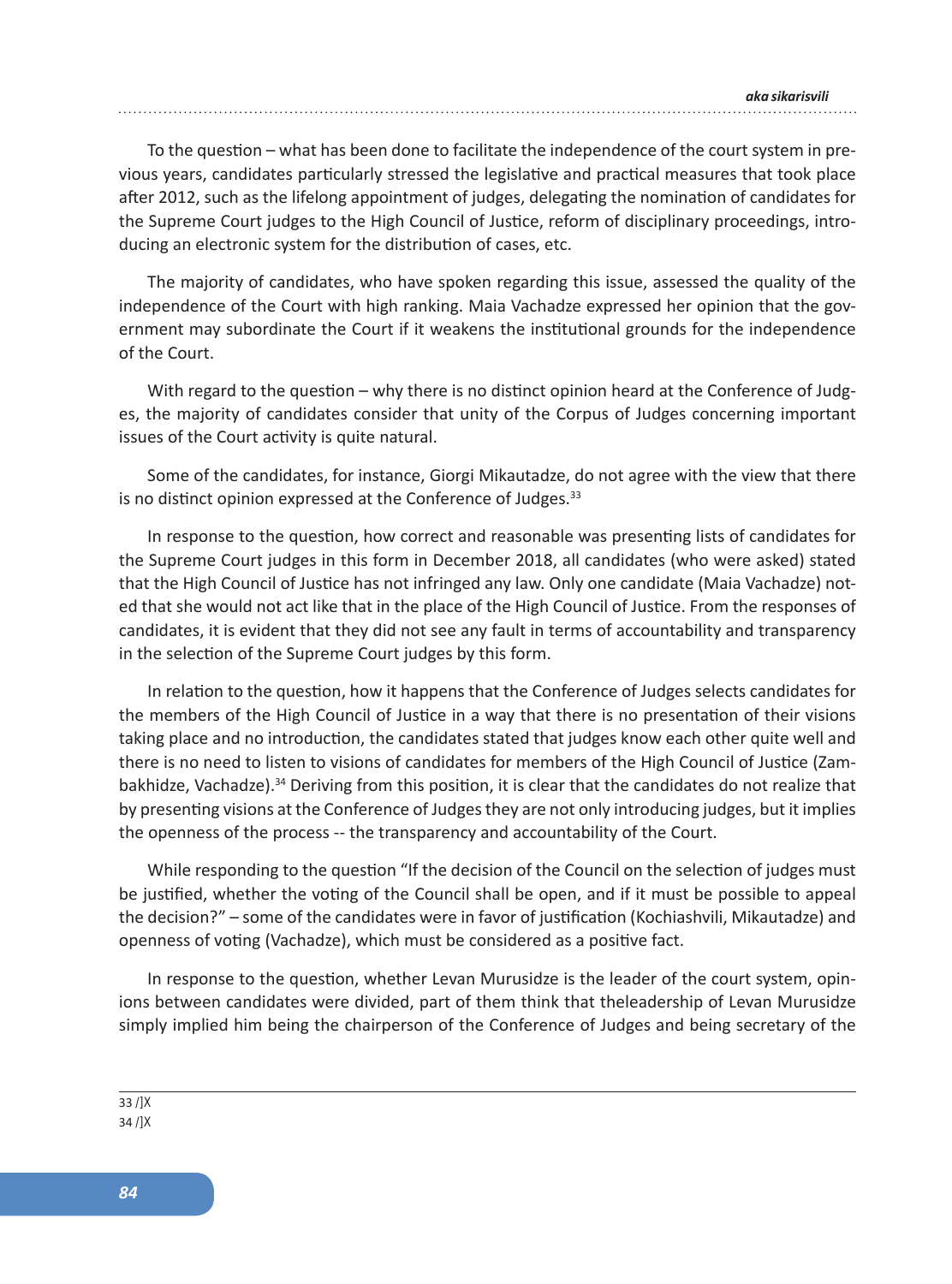*The independence and accountability of courts – the viewpoints of the supreme court judicial candidates*

High Council of Justice, while two candidates (Shota Getsadze, Mamuka Vasadze) stated that Levan Murusidze is not their leader.

To the question – what are the challenges existing today in the court system in terms of internal independence, some of the candidates responded that there are no challenges in this regard (Jeiranashvili, Tsintsadze, Mikaberidze, Kochiashvili), and some mentioned several challenges, such as the probationary period (Mikautadze). As for the governance of the clan, as a challenge, the majority of candidates (Jeiranashvili, Alania, Kadagidze, Miakutadze, Mikaberidze, Eremadze) directly refused the existence of the clan-based administration of the Court, and part of them noted that there is no evidence for this or they have no information (Tsintsadze, Vasadze); One candidate stated that there is no clan, but there are judges who have authority over their colleagues and they are presented in governing bodies (Vachadze).<sup>35</sup>

A major part of candidates admits the lack of public trust in the court system. Diverse measures were introduced by candidates in order to increase trust, such as increasing the level of justification of court decisions (Skhirtladze), developing consistent practice (Alania), open communication with the public (Tsintsadze) and informing the public on the positive processes within the Court (Getsadze).

Aleksandre Tsuladze expressed an interesting suggestion, that he is in favor of making public the interviews with judges of the first and second instance courts, as they are in the case of the Supreme Court judges;

### CONCLUSION

The judiciary is based on ideas and principles, for which it is vitally important to have public trust. From 2012, judges were given the possibility to "restart", creating a new, independent court system; to implement proper system of values and recover the humiliated authority of the Court. Probably, the most clever step would have been for the Court to have evaluated the systemic problems existing before 2012 and try to correct these problems by means of dialogue with the public, and suggest to the political government new game rules. The judiciary has chosen a different path: it hid and did not admit the problems of internal independence and the systemic shortcomings; it transferred power into the hands of the governing group – the "Clan", entered into secret agreements with the political government, and carried out lifelong appointment of judges by virtue of an agreement with the clan.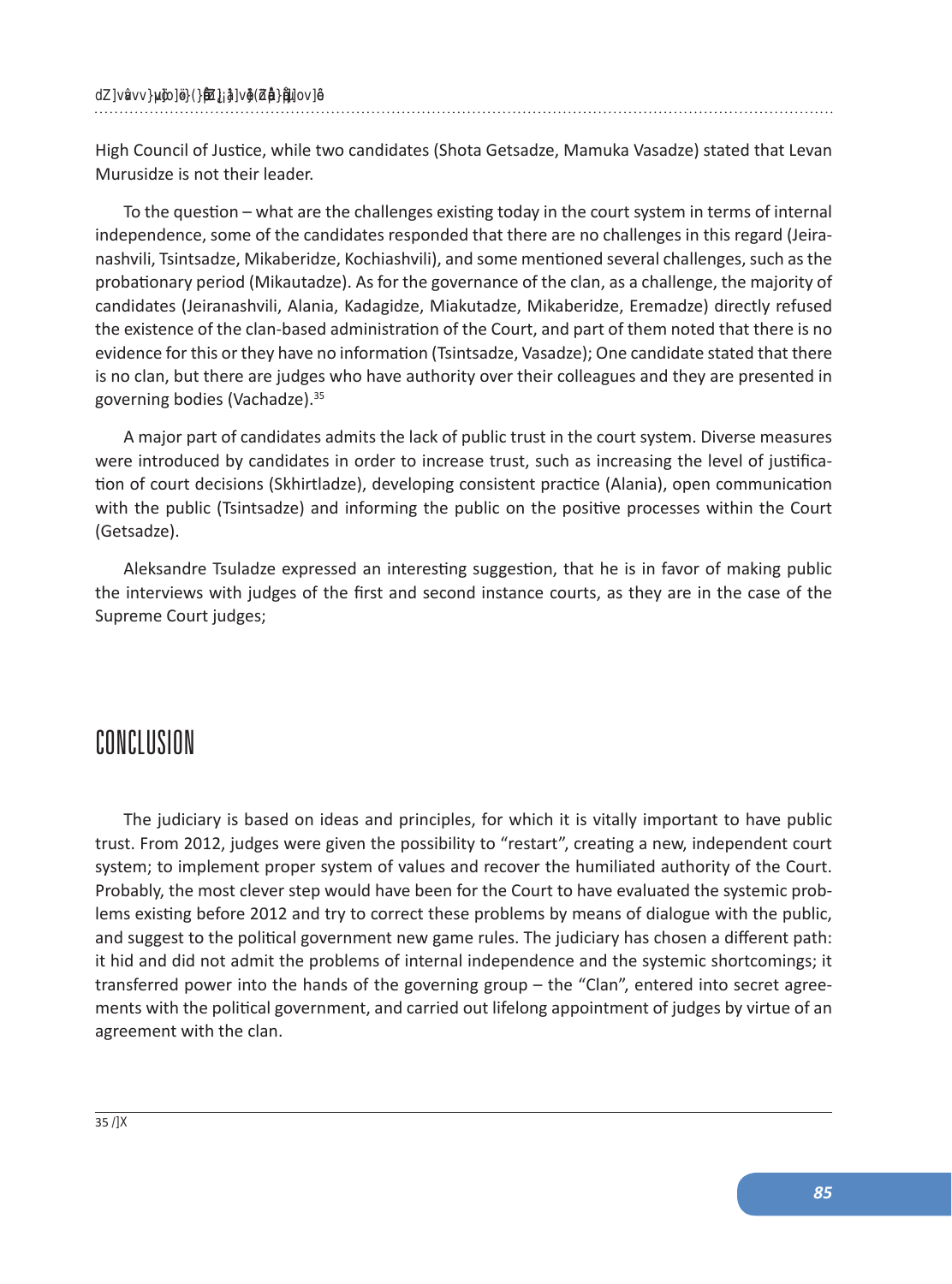The process continued in relation to the appointment of the Supreme Court judges, however, with the difference that in this case, the process moved to the Parliament.

Interviews with the candidates for the Supreme Court judges showed that almost all candidates have similar opinions, which are as follow:

- Before 2012, the court system was independent or partially independent. The main factor of the independence of the Court was restricting law.
- There was no pressure on judges. /In any case, the candidates have no information in this regard. Only one candidate, Shalva Tadumadze, admitted the existence of pressure, however, noted that there was pressure on the system but it was not expressed in particular cases.
- There are no challenges in relation to the internal independence of the court system.
- There is no "clan" in the Court. There is only a group, which has authority and members of this group are in governing bodies.
- During the selection and appointment of judges, the High Council of Justice acts in line with the law.
- Today the Court is more independent than it has ever been.

The message which is disseminated by the official Court (its representatives) to the public differs from the one that was expressed by the "Georgian Dream" government during the process of justice reform. In particular, according to the official position of the "Georgian Dream", before 2012, independence of the court system was critically low, and judges were under total political control. After 2012, the situation changed drastically and judges were freed from political pressure.

This all means that the Georgian court system is on the wrong path of development. It moves against major judicial values, as well as accountability and independence. In my view, in this way, it is impossible to create an independent, fair and reliable court system in Georgia and it will be necessary to implement fundamental reformation of the system, the first stage of which should be the admission and naming of the problems existing in the judiciary.. The creation of a healthy court system will be possible only after these measures.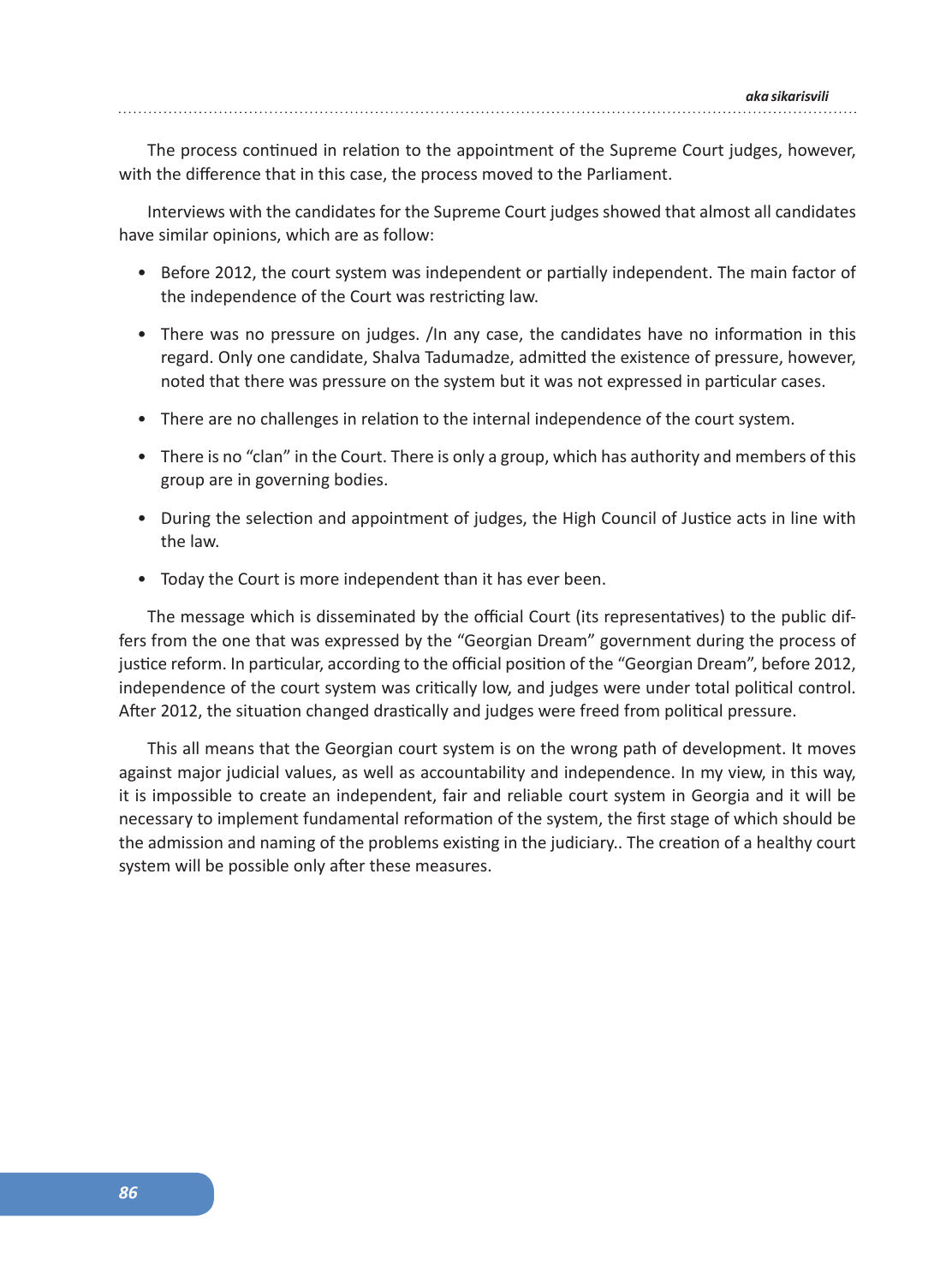# Kakha Uriadmkopeli\* NEW POSSIBILITIES FOR PARLIAMENTARY OVERSIGHT: POST-LEGISLATIVE SCRUTINY (PLS), THEMATIC INQUIRY AND THEMATIC RAPPORTEUR

# **ABSTRACT**

On 6 December of 2018, the Parliament of Georgia adopted new Rules of Procedure. The reform affected the strengthening of legislation, as well as the oversight functions of the Parliament.

Within the framework of the reform, special attention was paid to the oversight activity of the Parliament, as far as Georgia had no considerable practice in this direction. In parallel to the improvement of the standard of oversight procedures, the Rules of Procedure established such novel mechanisms as post-legislative scrutiny, thematic inquiry and thematic rapporteur. The purpose of this article is to outline the essence and significance of these mechanisms.

<sup>\*</sup> Ph.D. (Dr. Jur.) in Law, Professor, Georgian-American University. Invited Professor, Ilia State University and Georgian Institute of Public Affairs (GIPA).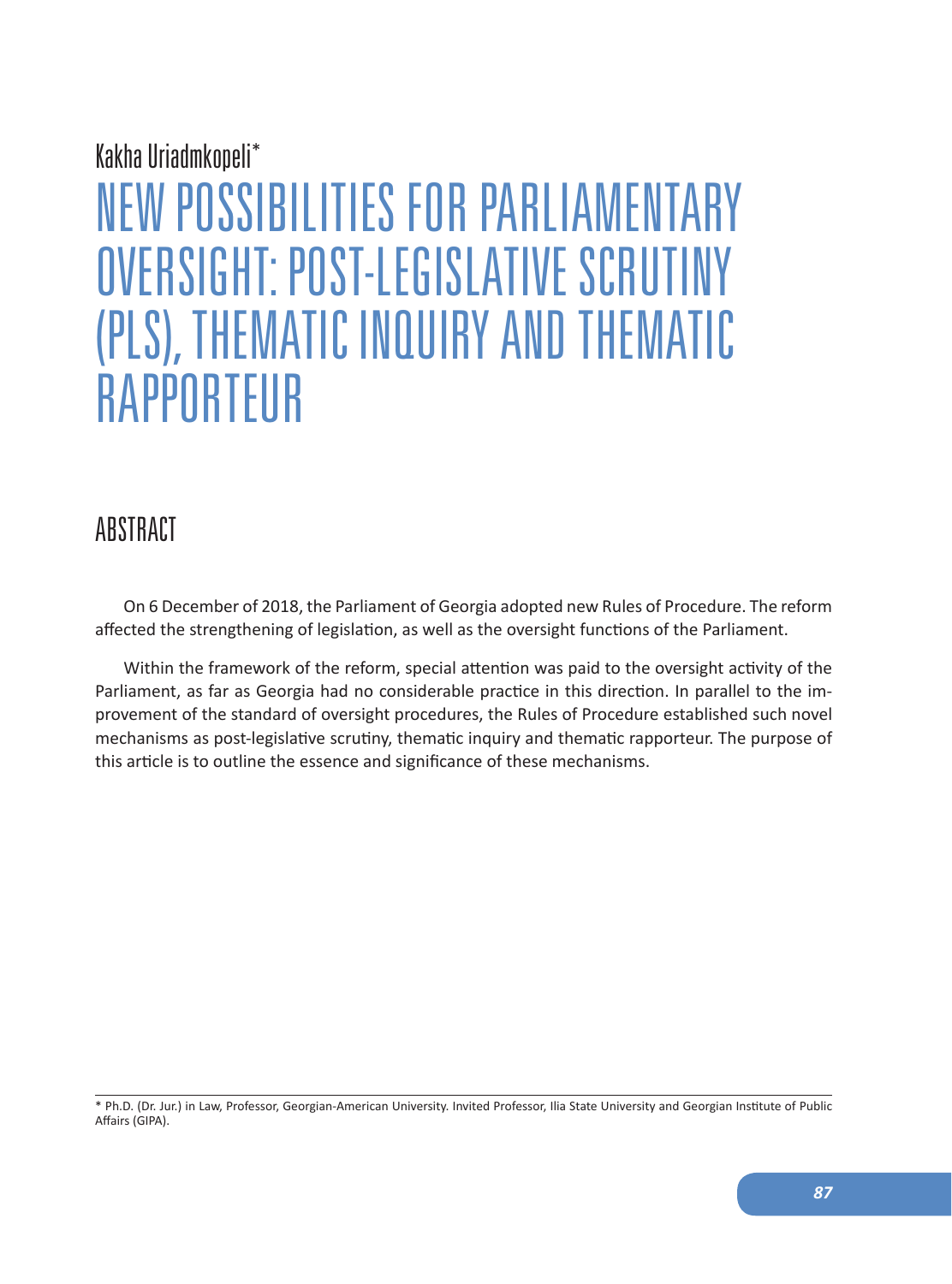### INTRODUCTION

As stated, one of the main reasons for the new Rules of Procedure<sup>1</sup> of the Parliament is "the improvement of the oversight function of the Parliament in a way that ensures coherent work of state structures and the possibility to timely and effectively reveal existing gaps".<sup>2</sup>

Parliamentary oversight mechanisms exist in the Georgian legislation starting from the 1990ies.<sup>3</sup> However, the practice of their implementation was very poor and often inconsistent.

The new Rules of Procedure modified previously existing mechanisms, specified vague procedures and established new, previously non-existent procedures, which gives the Parliament the possibility to implement the function of oversight.<sup>4</sup> Three mechanisms discussed in this article are among them: post-legislative scrutiny, thematic inquiry and thematic rapporteur.

#### POST-LEGISLATIVE SCRUTINY (PLS)

One of the most important functions of the Parliament is to create legislation adapted to the interests of citizens. Additionally, the function of the Parliament is to define how adopted legislation has worked and whether its purposes were attained.<sup>5</sup>

PLS is a loop, connecting fundamental – legislative and oversight – functions of the Parliament. The political process goes through a particular cycle and moves around on a certain circle.<sup>6</sup> Lawmaking and oversight of the implementation of normative acts together create a sound political cycle, where adoption of the law, its monitoring and elaboration of new initiatives interchanges with one

<sup>1</sup> Rules of Procedure of the Parliament of Georgia (webpage, 14/12/2018).

<sup>2</sup> Explanatory notes of the initiated version of the Rules of Procedure of the Parliament of Georgia (registration N 07-3/187/9).

<sup>3</sup> Decree of the Parliament of Georgia from 20 September 1994 on "the Rules of Procedure of the Parliament of Georgia"; Decree of the Parliament of Georgia from 17 October 1997 on "the Rules of Procedure of the Parliament of Georgia"; The Rules of Procedure of the Parliament of Georgia from 17 February, 2004; The Rules of Procedure of the Parliament of Georgia from 22 June 2012.

<sup>4</sup> Roadmap of Parliamentary Oversight, US Agency for International Development (USAID) Good Governance Initiative (GGI), 2019, p.6. 5 Franklin De Vrieze, Post-Legislative Scrutiny − Guide for Parliaments, Westminster Foundation for Democracy (WFD), London, November 2017, p. 7.

<sup>6</sup> Guideline on the Parliamentary Oversight, USAID Good Governance Initiative (GGI), 2019, p.3.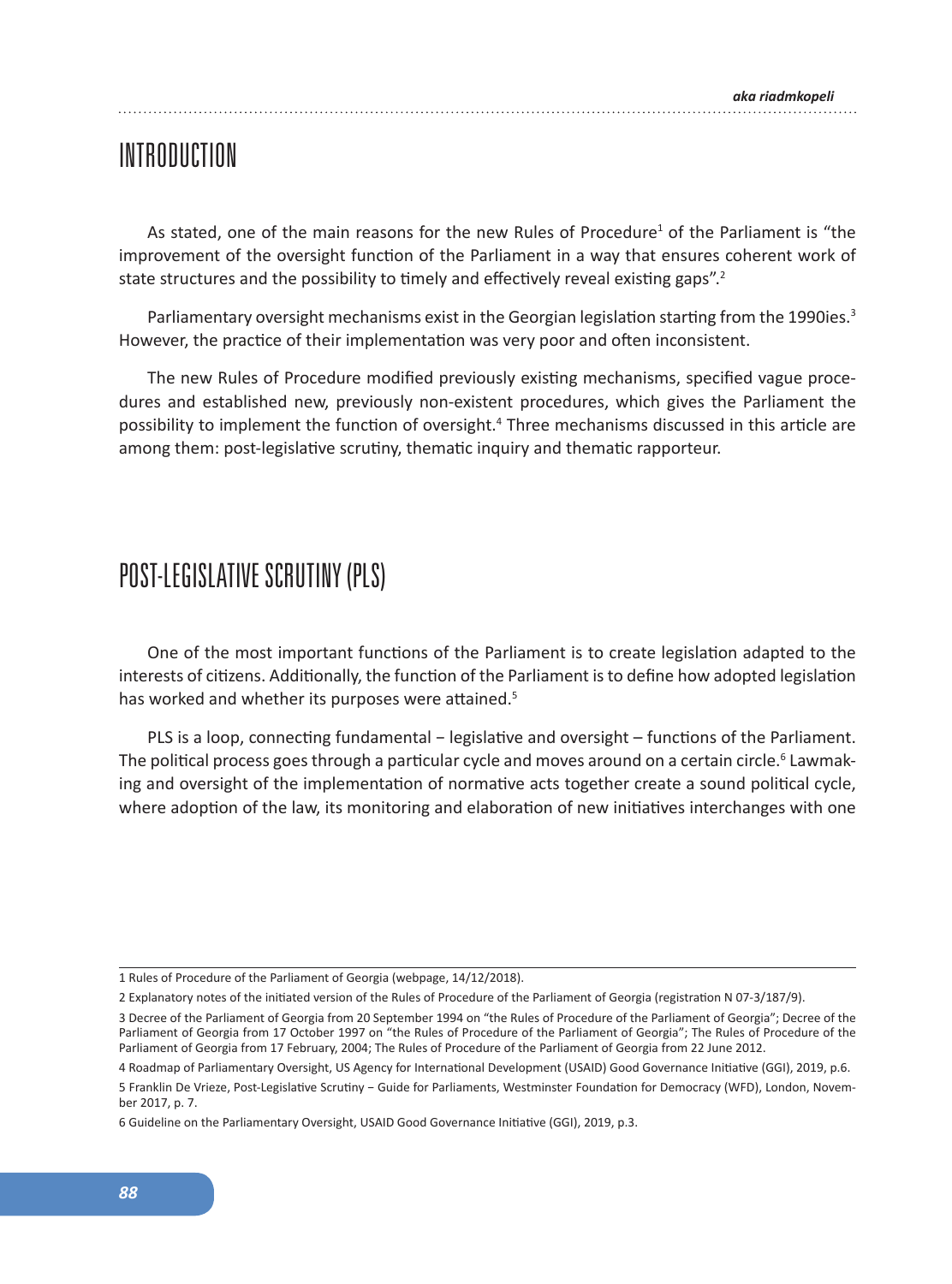*New Possibilities for Parliamentary Oversight: Post-Legislative Scrutiny (PLS), Thematic Inquiry and Thematic Rapporteur*

another.<sup>7</sup> Under the UN Agenda for Sustainable Development 2030, the development<sup>8</sup> of a number of directions is determined, where the PLSmechanism may assist various countries.<sup>9</sup>

Parliament puts a lot of time and resources into legislation. However, implementation of an adopted law is such a complex issue, that it is difficult for the Parliament to precisely predict all prospective outcomes upon the adoption of the law. During the implementation process, a number of shortcomings, ambiguity of norm or faults may emerge. Besides, in some cases, it may be necessary to newly regulate diverse relations.<sup>10</sup> Norms may be given different meanings, and the basis for this amendment may be social-ethical conceptions or the change of various factual circumstances.<sup>11</sup>

The PLS mechanism is not a novelty for the Rules of Procedure of the Parliament. It existed in the legislation before as well, however, its application in practice was not consistent. It may be stated openly that this mechanism was revived by the new Rules of Procedure of the Parliament. As an assurance of this mechanism, the obligation of committees to indicate the conduct of PLS in annual action plans, was outlined.<sup>12</sup> The committee conducts PLS beyond the action plan as well. Ongoing political, legal, social or other processes may evoke the necessity to use the PLS mechanism.<sup>13</sup>

PLS becomes similar to the regulatory impact assessment (RIA), in particular, the evaluation of the existing impact (Ex-post RIA). However, the latter mechanism, as a rule, is applied by bodies of the executive government, and PLS represents its parliamentary alternative.<sup>14</sup>

The norm of the Rules of Procedure, regulating PLS, is not strict and does not entail detailed procedures.15 This gives the possibility for the committee to maneuver, and in certain cases, to use measures adapted to needs. The history of parliamentary life in Georgia shows that the existence of a mechanism for parliamentary oversight in the legislation does not mean its actual application.<sup>16</sup> Parliamentary oversight mostly depends on political will, traditions of parliamentarism and practice. The United Kingdom, having the oldest parliamentary practice, stands on such traditions, where the

<sup>7</sup> Guideline for the Staff of Committees of the Parliament of Georgia, EU and UNDP, 2019, p. 34-35.

<sup>8</sup> United Nations Sustainable Development Goals official web-page, Sustainable Development Goals. 01/06/2020, https://sustainabledevelopment.un.org

<sup>9</sup> Fitsilis, Fotios and De Vrieze, Franklin, Parliamentary Oversight of Sustainable Development Goals and the Application of Post-Legislative Scrutiny Principles (July 27, 2019). 14th Workshop of Parliamentary Scholars and Parliamentarians, Wroxton, UK, 27-28 July, 2019, p. 2. 10 Post-legislative Scrutiny – Guideline for the Parliament, USAID Good Governance Initiative (GGI), Westminster's Democratic Fund (WFD), 2019, p.4.

<sup>11</sup> Reinhold Zippelius, The legal methods, Beck C.H., Munich, 2006 (in Georgian GTZ 2009), p. 31.

<sup>12</sup> Post-legislative Scrutiny – Guideline for the Parliament, USAID Good Governance Initiative (GGI), Westminster's Democratic Fund (WFD), 2019, p.6.

<sup>13</sup> Post-Legislative Scrutiny – Guideline for the Parliament, USAID Good Governance Initiative (GGI), Westminster's Democratic Fund (WFD), 2019, p.13.

<sup>14</sup> Expert seminar: Legislative ex-post evaluation, legislative impact assessment and Post- Legislative Scrutiny, Co-organized by the Centre for Legislative Studies of the University of Hull and the Westminster Foundation for Democracy (WFD), London, 26 April 2019; Postlegislative Scrutiny – Guideline for the Parliament, USAID Good Governance Initiative (GGI), Westminster's Democratic Fund (WFD), 2019, p.9-10.

<sup>15</sup> Rules of Procedure of the Parliament (web-page, 14/12/2018), article 38.

<sup>16</sup> In details see Group of authors, edit. Vakhushti Menabde, Twenty years without Parliamentary oversight, second revised edition, Tbilisi, 2019.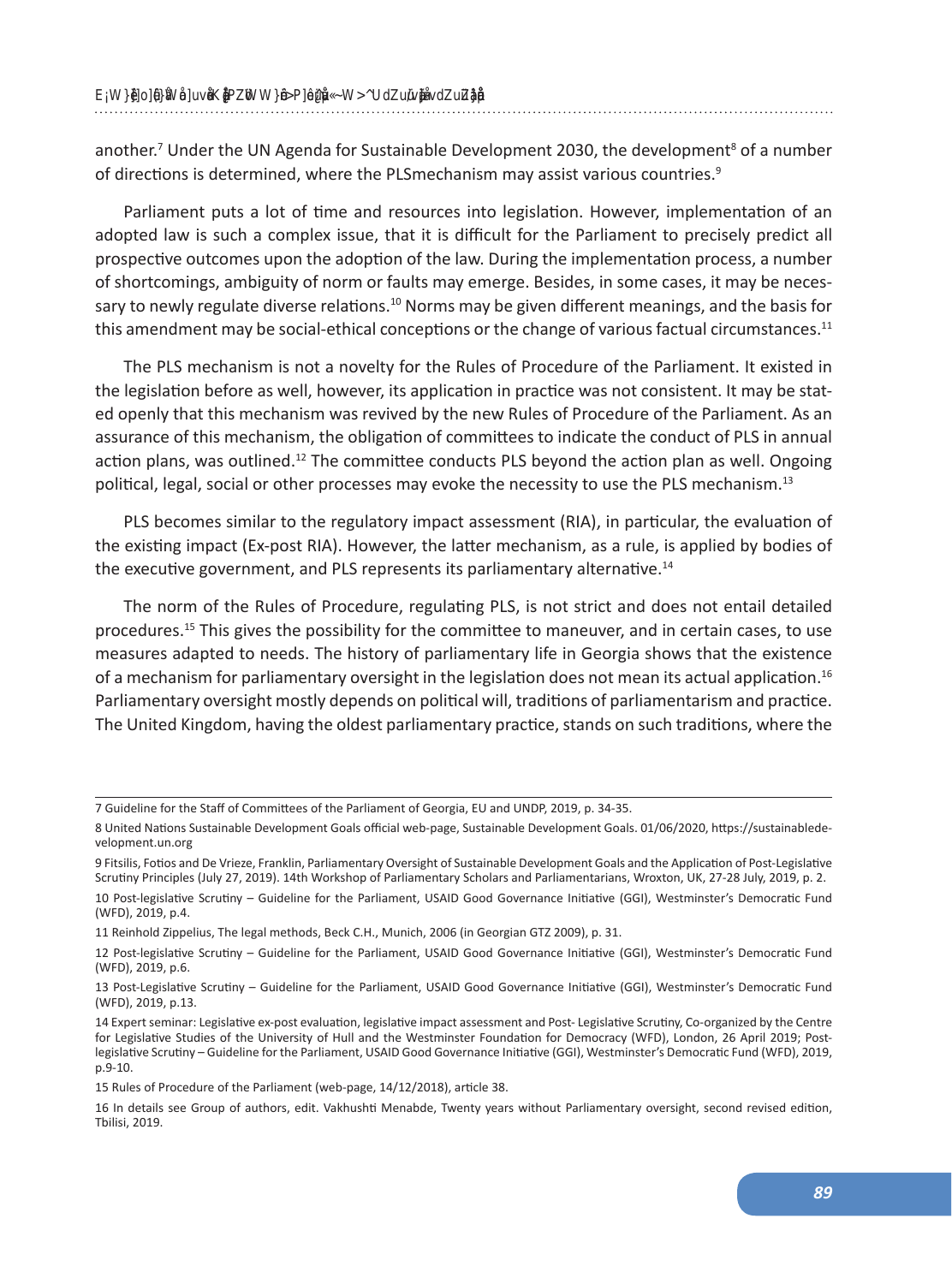majority of rules derive from traditions and customs and are implemented without written regulation.17 After the adoption of new Rules of Procedure, the Committee on Environmental Protection and Natural Resources and the Committee on Healthcare and Social Issues of the Parliament with the support of international partners carried out the procedure of PLS as a pilot project, which may be an attempt to establish a parliamentary tradition in this direction.<sup>18</sup>

Within the framework of PLS, the entire normative act may be selected, or only part of it. It is recommended that at least 3 years have passed, after the adoption of the normative act, to identify existent practice for making respective conclusions.<sup>19</sup>

Considering international best practices, the Georgian legislative space and reality, within the framework of PLS, the following actions may be conducted: a review of legal and other documents related to the selected normative act (explanatory note, regulatory impact assessment document, reports of the Public Defender or Audit Service, applications/letters/petitions, etc.), receive and analyze opinions from interested persons, conduct public consultations, check compliance of bylaws with the legislation of Georgia, checking bodies of work involved in the process of the implementation of the normative act and analyze court decisions.<sup>20</sup>

From these actions, the innovative provision of the new Rules of Procedure must be mentioned, according to which "the Committee, within its competence, analyzes judicial practice and takes respective measures for eradication of legislative shortcomings".<sup>21</sup> In the framework of PLS, particular importance is attained to the fact − how a particular norm is interpreted by the Court, practicing lawyers or other addressees.<sup>22</sup>

In the final stage of PLS, the Committee elaborates conclusion or recommendation. The committee itself monitors the execution of the recommendation. The necessity to elaborate legislative amendments may appear on agenda as well. PLS is basically a mechanism placed in the hands of the committee, however, if the committee deems that, considering the importance of the issue, it must be subject to discussion by the Parliament, then the committee appeals to the Bureau to take the issue to the plenary sitting.<sup>23</sup>

<sup>17</sup> Official web-page of the Parliament of United Kingdom, Rules and traditions of Parliament, 01/06/2020, https://www.parliament.uk/ about/how/role/customs/

<sup>18</sup> Official web-page of the Parliament of Georgia, Post-legislative Scrutiny, 01/06/2020, http://parliament.ge/ge/normatiuli-aqtebisagsrulebis-kontroli

<sup>19</sup> Franklin De Vrieze, Post-Legislative Scrutiny − Guide for Parliaments, Westminster Foundation for Democracy (WFD), London, November 2017, p. 21; Post-letislative Scrutiny – Guideline for the Parliament, USAID Good Governance Initiative (GGI), Westminster's Democratic Fund (WFD), 2019, p.14, 17.

<sup>20</sup> In details, see Post-legislative Scrutiny – Guideline for the Parliament, USAID Good Governance Initiative (GGI), Westminster's Democratic Fund (WFD), 2019; Franklin De Vrieze, Post-Legislative Scrutiny − Guide for Parliaments, Westminster Foundation for Democracy (WFD), London, November 2017.

<sup>21</sup> Rules of Procedure of the Parliament (web-page, 14/12/2018), article 38.4.

<sup>22</sup> Crawford, Tayla, Post-Legislative Scrutiny in New Zealand: Is a More Formal Mechanism Necessary? (April 3, 2018). Victoria University of Wellington Legal Research Paper, Student/Alumni Paper No. 32/2018, p. 6-7.

<sup>23</sup> Rules of Procedure of the Parliament (web-page, 14/12/2018), article 38.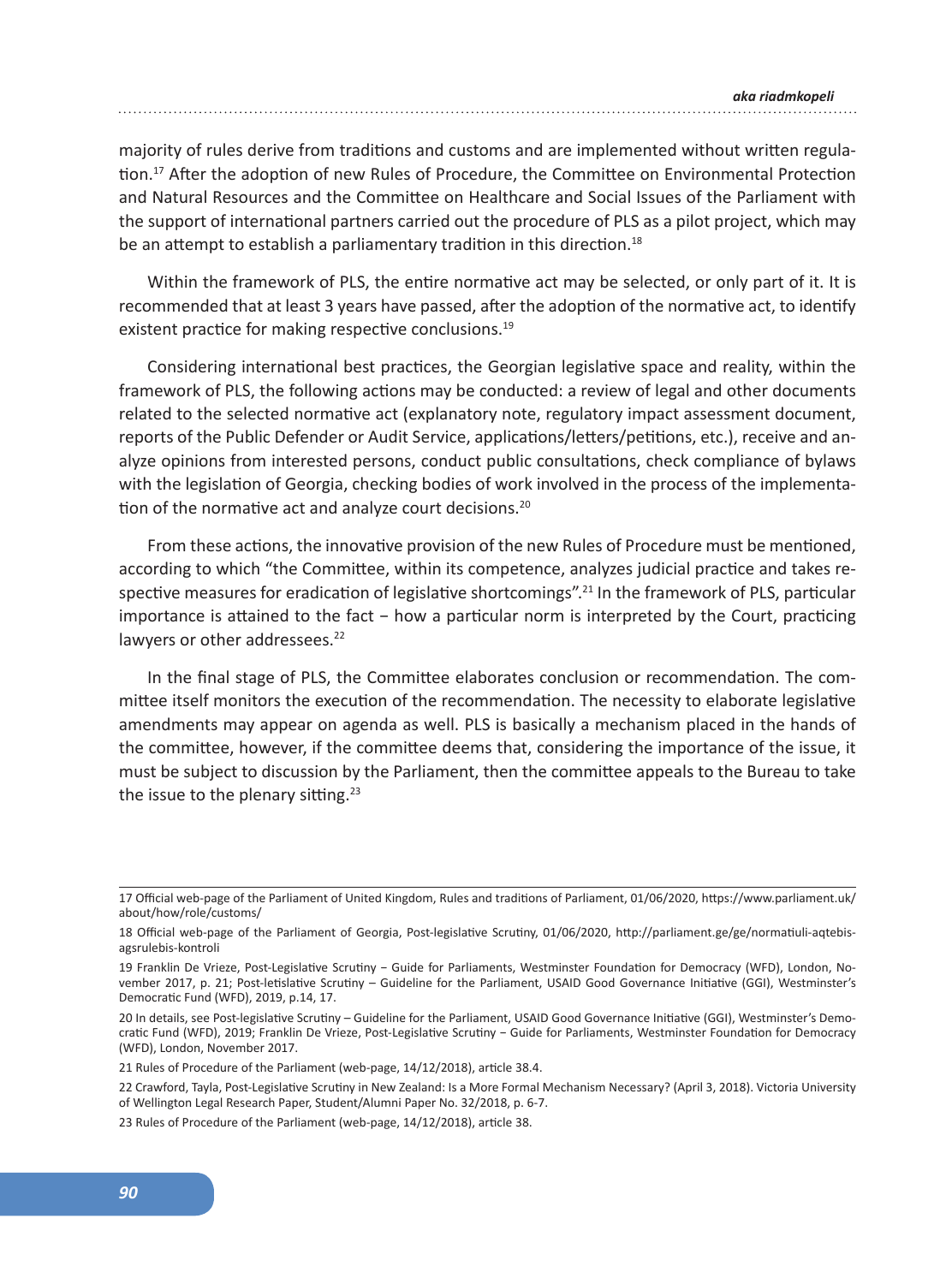*New Possibilities for Parliamentary Oversight: Post-Legislative Scrutiny (PLS), Thematic Inquiry and Thematic Rapporteur*

# THEMATIC INQUIRY

The practice of thematic inquiry derives from the British Parliament and nowadays, is used in many leading countries such as the USA, Canada, Austria, Germany, Norway, Australia, New Zeeland, etc.<sup>24</sup>

Thematic inquiry is a kind of novelty for the Parliament of Georgia. This mechanism allows the parliamentary committee and standing parliamentary council to analyze received applications, ongoing events, make decisions to start scrutiny around particular significant issues considering public interest and other important factors. The mechanism ensures the involvement of interested persons in the process, as they can provide opinions through the established procedure and participate in the hearing of the issue. $25$ 

During PLS and thematic inquiry, mostly similar actions are carried out. However, in comparison to thematic inquiry, PLS has a narrow and precise purpose – to evaluate whether the adopted normative act has worked. The purpose of conducting thematic inquiry may be much wider and complex. Its task is to identify problems in the area of the work of the committee, study these problems and respond accordingly.<sup>26</sup>

Compared to PLS, the Rules of Procedure of the Parliament determine particular procedures for thematic inquiry. The reason for this is that thematic inquiry is conducted on a particular selected topic and it is relatively easier to frame it with a common standard, and the PLS relates to the implementation of normative acts of a different type and volume. Hence, in the first case, the Rules of Procedure defines particular procedures, and in the second case, the committee has more flexibility in that regard.

The procedure for thematic inquiry prescribed under the Rules of Procedure is as follows: 1. Determine an issue for thematic inquiry; 2. Form a group of thematic inquiry; 3. Stipulate technical requirements for thematic inquiry and their dissemination; 4. Receive opinions and analysis; 5. Conduct a hearing on the issue; 6. Prepare a conclusion.27

*Determining an issue for thematic inquiry*. The issue for scrutiny may be selected considering the analysis of received applications, ongoing events, public interest and other important factors.<sup>28</sup> Thematic inquiry, in many cases, may not be related to issues regulated directly under the law, and the reason for the application of this measure may be the ambiguity and non-responded to ques-

<sup>24</sup> Guideline on thematic inquiry, prepared and published by initiative of the Parliament, by Westminster's Foundation for Democracy (WFD), with the support of UNDP and Swedish Government, 2019, p. 6,8.

<sup>25</sup> Rules of Procedure of the Parliament (web-page, 14/12/2018), article 155.

<sup>26</sup> Post-legislative Scrutiny – Guideline for the Parliament, USAID Good Governance Initiative (GGI), Westminster's Foundation for Democracy (WFD), 2019, p.10.

<sup>27</sup> Rules of Procedure of the Parliament (web-page, 14/12/2018), article 155.

<sup>28</sup> Rules of Procedure of the Parliament (web-page, 14/12/2018), article 155.2.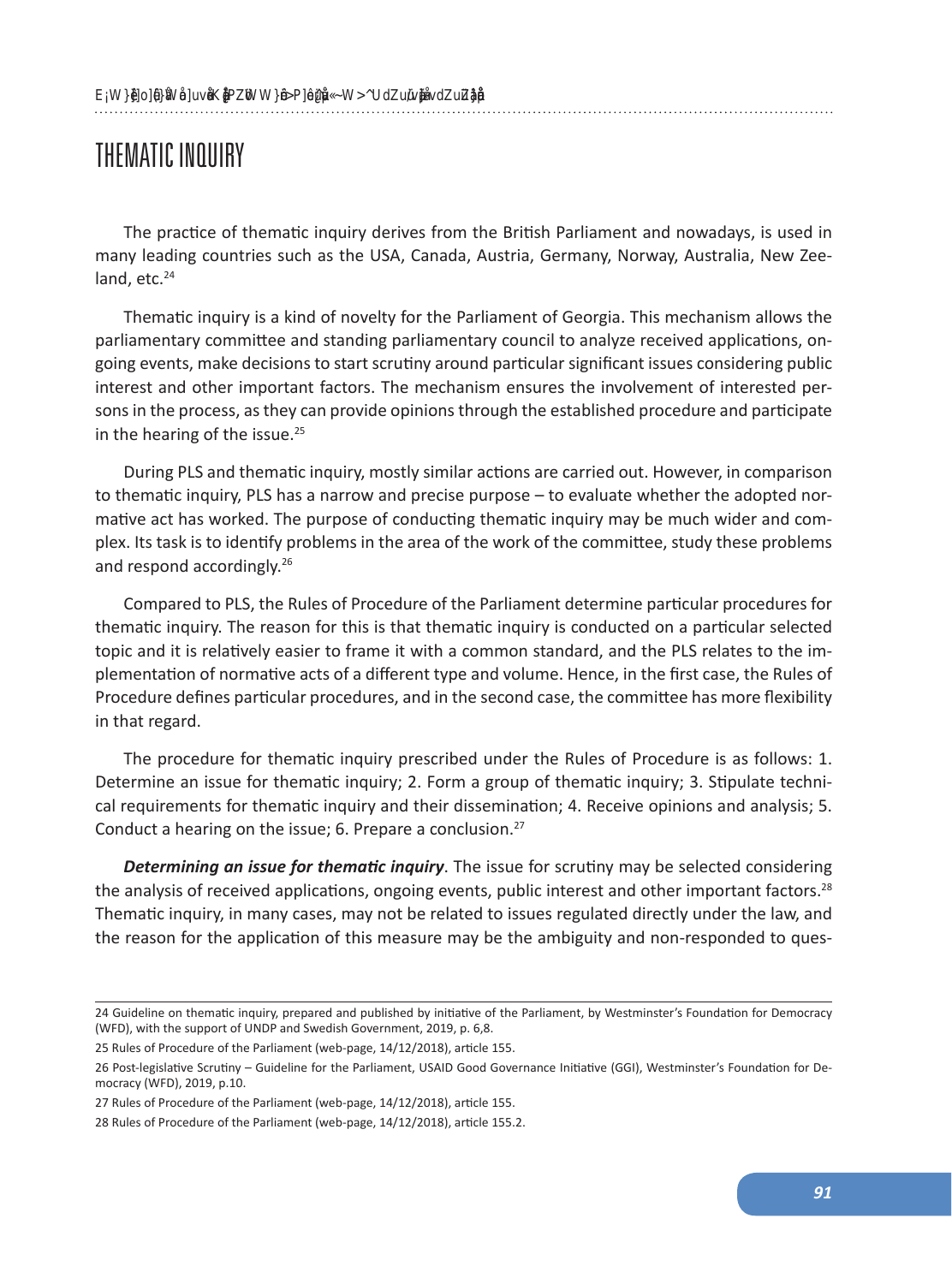tions around this issue. For instance, in the Parliament of Georgia, thematic inquiry was conducted in relation to the following issues: "On the condition of atmospheric air in Tbilisi", "On the participation of women in state economic programs", "On the condition of art education in public schools and institutions outside school", "Condition for ensuring proper dwellings for people in Georgia",  $etc.<sup>29</sup>$ 

The decision on the initiation of scrutiny is made by the majority of all enlisted members of the committee/standing council.30

*Forming a group of thematic inquiry*. In the framework of thematic inquiry, the thematic inquiry group is formed. If it appears that there is a desire to scrutinize the same issue in different committees, by the decision of the Bureau of the Parliament, Members of the Parliament participating in the scrutiny may be joined.<sup>31</sup> At the same time, the Rules of Procedure does not prohibit the MP to be part of thematic inquiry group created within the framework of other committees.

We must differentiate the thematic inquiry group from other temporary commissions of the Parliament. Thematic inquiry is a tool for the committee and the standing parliamentary council, and a temporary commission is formed by the Parliament, and therefore has higher legitimacy. Moreover, their mandate is also diverse. Before the temporary commission, a particular task of national or public importance is presented, which requires a solution and the Parliament is the body that has to decide on this issue. As for the thematic inquiry group, it is formed to study different actual issues that facilitate the development of the discussion on this issue, to identify problems, encounter novelties and elaborate new approaches.<sup>32</sup>

The thematic inquiry group must also be differentiated from the working group of the committee. The committee working group is created to support the work of the committee and prepare legislative issues in advance, as well as to address other ongoing issues. Mostly, its purpose is to support the legislative work of the committee, and the thematic inquiry group is appointed to study an actual issue and represents one of the mechanisms of parliamentary oversight. $33$ 

the thematic inquiry group, working on the issue, develops plan and schedule for studying the issue, determines the specialist needed to participate in the study, leads the study of the issue, is responsible for processing the issue and preparing a draft decision, studies information presented by interested persons, has a right to request and receive necessary information and explanations from administrative bodies for studying the issue. Documents received in the framework of inquiry are published on the web-page of the Parliament.<sup>34</sup>

<sup>29</sup> Official web-page of the Parliament of Georgia, thematic inquiry, 01/06/2020, http://www.parliament.ge/ge/tematuri-mokvleva

<sup>30</sup> Rules of Procedure of the Parliament (web-page, 14/12/2018), article 155.2, 155.3.

<sup>31</sup> Rules of Procedure of the Parliament (web-page, 14/12/2018), article 155.

<sup>32</sup> Guideline on the Parliamentary Oversight, USAID Good Governance Initiative (GGI), 2019, p.48.

<sup>33</sup> Guideline for Staff of committees of the Parliament of Georgia, EU and UNDP, 2019, p.39.

<sup>34</sup> Rules of Procedure of the Parliament (web-page, 14/12/2018), article 155.6.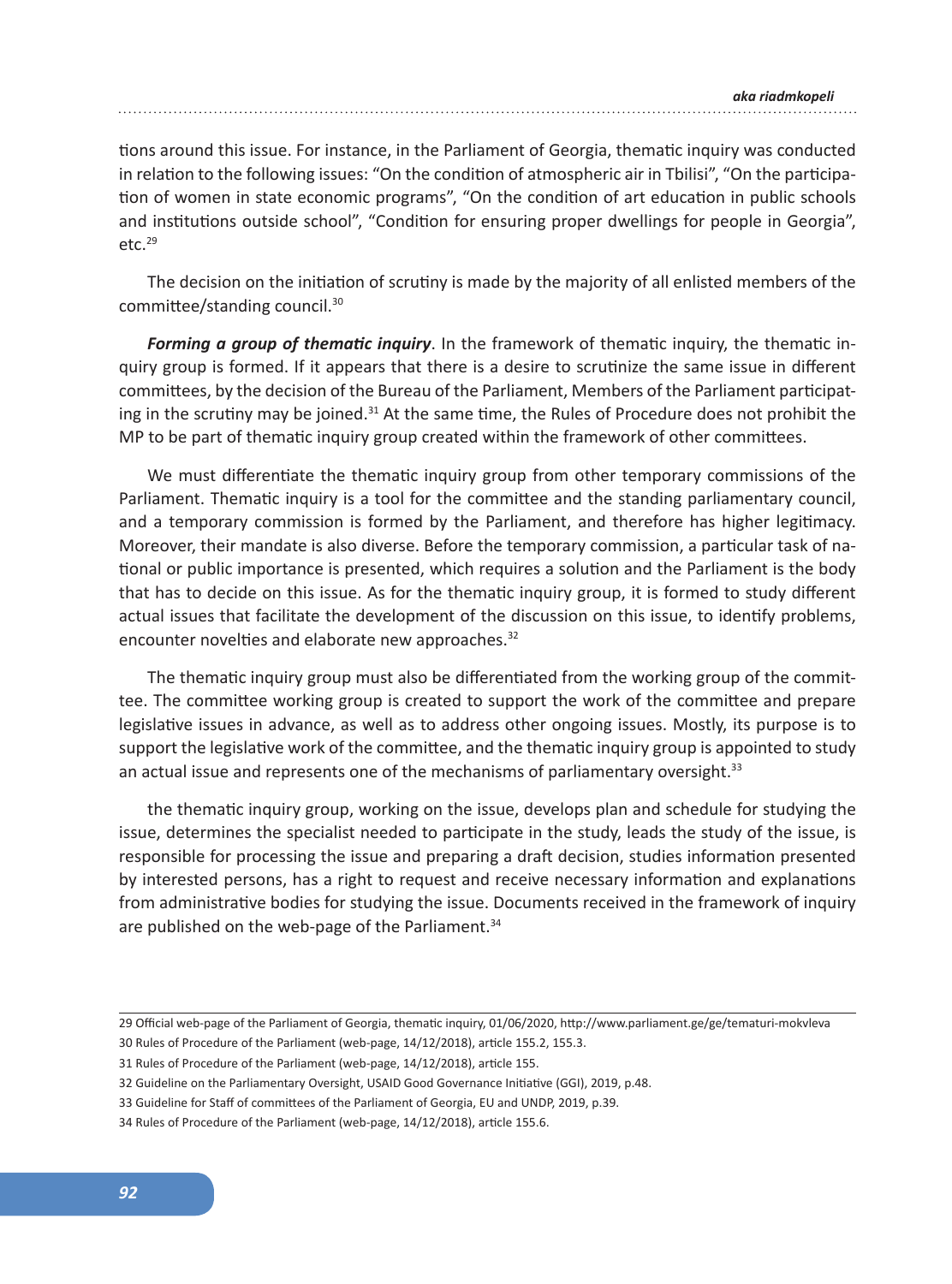*New Possibilities for Parliamentary Oversight: Post-Legislative Scrutiny (PLS), Thematic Inquiry and Thematic Rapporteur*

*Forming and disseminating technical requirements for thematic inquiry*. The thematic inquiry group is obliged to ensure the placement of information regarding the commencement of thematic inquiry on the web-page of the Parliament no later than 5 days after initiation of the inquiry. This information must include the title of the issue and its description, information regarding MP/MPs working on this issue, as well as rules and dates for presenting opinions and respective documentation by interested persons.<sup>35</sup>

Considering international practice, the uniform style for elaborating these requirements was established by the Parliament of Georgia.<sup>36</sup> An important component of technical requirements is the questions prepared by the inquiry group, which derive from the theme of inquiry, and answering these questions represents the main purpose of the inquiry. Hereby, terms and dates are defined for presenting opinions related to these questions by interested persons.

*Receiving and analyzing opinions*. An interested person, in accordance with the rules envisaged by technical conditions for inquiry, presents his/her justified opinions. It is noteworthy that in the British Parliament, the terms witness and evidence are used for indicating an interested person and justified opinion in the framework of thematic inquiry.<sup>37</sup> In Georgian, the direct translation of these words – witness and evidence – creates an association with court proceedings, hence alternative terms were selected to adjust them to the Georgian language.

Interested persons are not required to respond to all questions of thematic inquiry. Presented opinions are published on the web-page of the Parliament.<sup>38</sup>

*Conducting a hearing on the issue*. An oral hearing on the issues represents an important component of thematic inquiry. The thematic inquiry group invites authors of opinions and representatives of respective bodies, and a discussion is held around the topic. During the oral hearing, members of the thematic inquiry group ask questions to the authors of opinions, which gives the possibility to clarify vague issues and receive additional information.39

*Preparing a Conclusion*. As a result of studying the issue, the thematic inquiry group prepares a conclusion. The conclusion must be prepared within a two--month period from the start of the thematic inquiry. This period, if necessary, may be extended by not more than 1 month. Based on the conclusion, the Committee or Parliament may elaborate on recommendations or execute other powers envisaged in the Rules of Procedure (for instance, prepare a legislative initiative or use other

<sup>35</sup> Rules of Procedure of the Parliament (web-page, 14/12/2018), article 155.5.

<sup>36</sup> As an example, see technical conditions for thematic inquiry of the Committee on Environment Protection and Natural resources on the topic "Evaluating pollution of environment by lead in Georgia";

http://www.parliament.ge/ge/ajax/downloadFile/136792/TOR-კითხვარი\_ტექნიკური\_პირობები\_დს

<sup>37</sup> Official web-page of the Parliament of the United Kingdom, Guidance on giving evidence to a Select Committee of the House of Commons, 01/06/2020, https://www.parliament.uk/get-involved/have-your-say/take-part-in-committee-inquiries/commons-witness-guide/ 38 As an example, see opinions presented within the framework of thematic inquiry of the Committee on Sports and Youth Issues (how to increase level of physical and sport activity of the population of Georgia) http://www.parliament.ge/ge/saparlamento-saqmianoba/

komitetebi/sportisa-da-axalgazrdul-saqmeta-komiteti-1155/tematuri-mokvleva1/dasabutebuli-mosazrebebi

<sup>39</sup> Guideline on thematic inquiry, prepared and published by initiative of the Parliament, by Westminster's Foundation for Democracy (WFD), with the support of UNDP and Swedish Government, 2019, p. 36-40.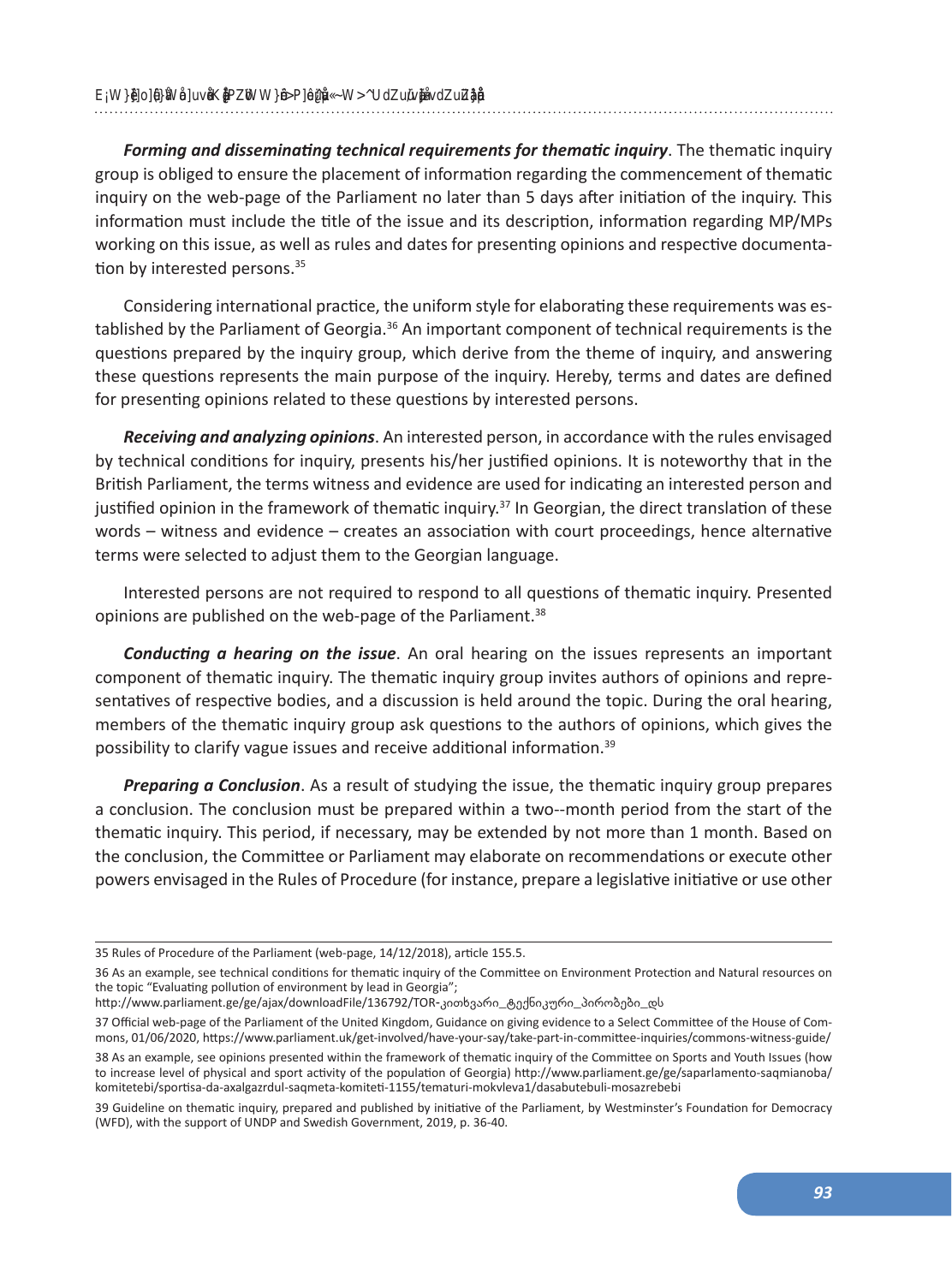mechanisms of parliamentary oversight). Developed recommendations and/or tasks are sent to the respective administrative body and is published on the web-page of the Parliament.<sup>40</sup>

The Committee on Environment Protection and Natural Resources, already before the adoption of new Rules of Procedure, with the support of Westminster's Foundation for Democracy, conducted two pilot thematic inquiries on the topics: "The atmospheric air condition in Tbilisi" and "Conditions existing in the area of municipal waste".<sup>41</sup> Sharing British experience and their involvement in the process of establishing this mechanism had a particular impact. For example, the report on thematic inquiries prepared in the Parliament of Georgia almost completely repeats the style and components of the inquiry of the UK Parliament.<sup>42</sup>

#### THEMATIC RAPPORTEUR

One of the notions of the Parliament's reform in 2018 is the thematic rapporteur institute. This is a particular analog to the institute of Rapporteurs existing the Parliamentary Assembly of the Council of Europe.43

The institute of thematic rapporteur has several important aims: better management of legislative oversight and other activities of the Parliament; ensuring the quality of work by the Parliament and its division among MPs.<sup>44</sup>

Thematic rapporteurs divide among themselves different directions within the committee and are responsible for the implementation of obligations envisaged under the action plan of the committee. This creates a guarantee that there always will be MPs in the Parliament working on diverse areas of government. Therefore, the study of issues in different directions and the identification of problems will be facilitated. Besides acting in the legislative direction, a thematic rapporteur has a significant role in terms of parliamentary oversight. He/she presents initiatives; gets acquainted with news, citizens' letters or petitions in a certain direction; is constantly interested in the work of respective administrative bodies, etc.<sup>45</sup>

<sup>40</sup> Rules of Procedure of the Parliament (web-page, 14/12/2018), article 155.8.

<sup>41</sup> Official web-page of the Parliament of Georgia, 01/06/2020, http://www.parliament.ge/ge/saparlamento-saqmianoba/komitetebi/ garemos-dacvisa-da-bunebrivi-resursebis-komiteti/sakomiteto-mokvleva

<sup>42</sup> For comparison see Report of the thematic inquire of the Parliament of Georgia "On the atmospheric air condition in Tbilisi": http:// www.parliament.ge/ge/ajax/downloadFile/122514/ჰაერის\_ანგარიში\_საბოლოო\_თგ and Report on thematic inquiry of the UK Parliament for analogous topic https://publications.parliament.uk/pa/cm201516/cmselect/cmenvfru/479/47902.htm

<sup>43</sup> Rules of Procedure of the Assembly (July 2019), Code of conduct for rapporteurs of the Parliamentary Assembly, http://assembly.coe. int/nw/xml/RoP/RoP-XML2HTML-EN.asp?id=CHDBFHJD

<sup>44</sup> Rules of Procedure of the Parliament (web-page, 14/12/2018), article 45.

<sup>45</sup> Guideline for Committee staff of the Parliament of Georgia, EU and UNDP, 2019, p. 23.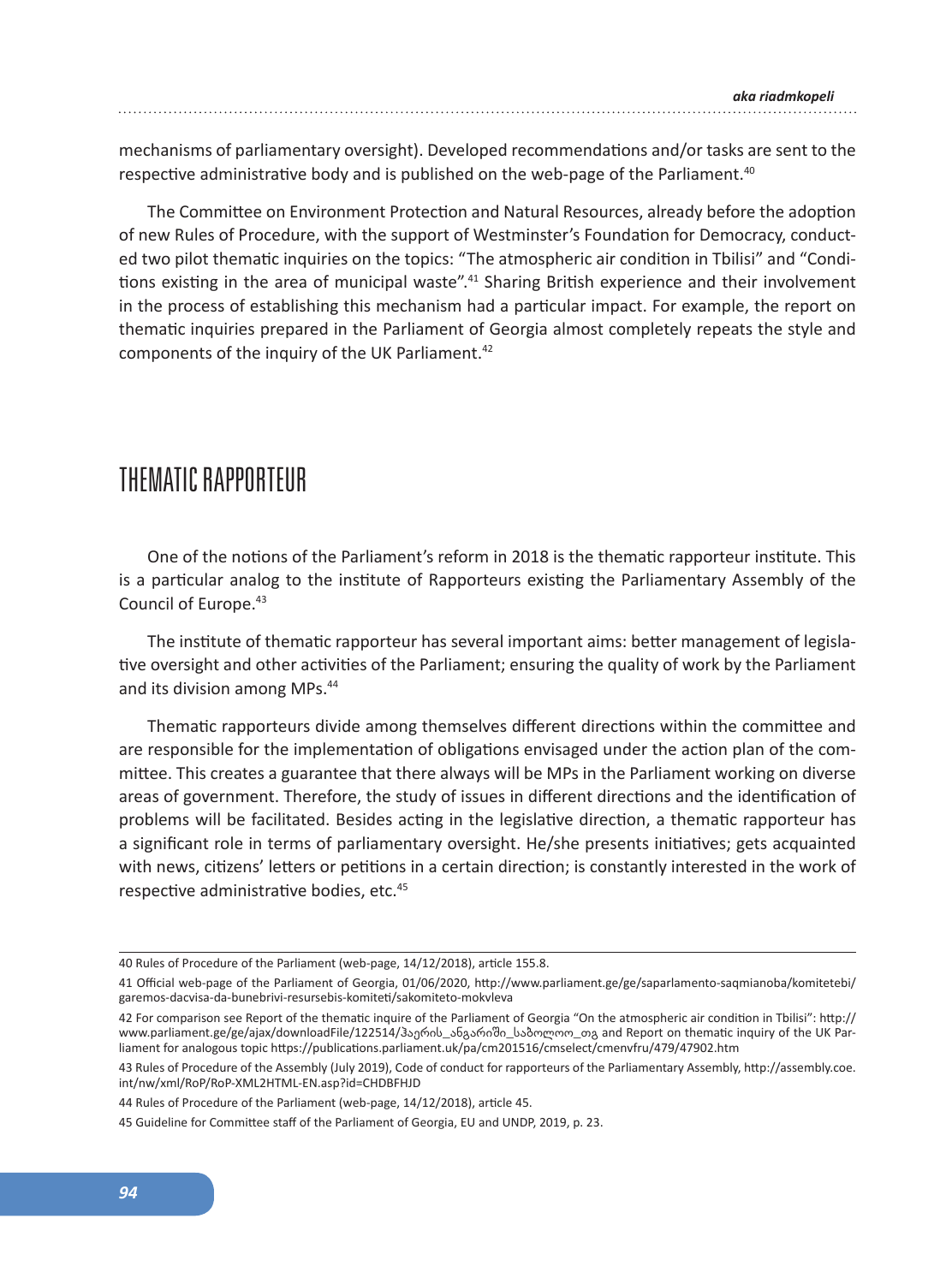*New Possibilities for Parliamentary Oversight: Post-Legislative Scrutiny (PLS), Thematic Inquiry and Thematic Rapporteur*

The chairperson for the Committee appoints members of the committee as rapporteurs, considering their initiatives. For each working area/direction prescribed in the action plan of the committee, one thematic rapporteur shall be responsible for the majority and, in case of desire, one thematic rapporteur from the members of faction and independent MPs, who are not part of the majority. For the same working area/direction, the appointment of third and every following rapporteur must be admissible by the decision of the chairperson of the committee. In case no one shows interest in being the thematic rapporteur for the working area/direction prescribed under the committee action plan, the chairperson of the committee determines the name of the thematic rapporteur personally. The unified list of thematic rapporteurs, with indications of respective the working area/direction, is published on the web-page in accordance with the committees.<sup>46</sup>

The practice has shown that for the current stage, the institute of thematic rapporteur had more difficulties solidifying the process of implementing the novelties envisaged under the Rules of Procedure. Reasons for that may be several: the application of this mechanism depends on the activity of certain MPs; the existing practice of involvement by MPs in the routine work of the committee is rather poor; the institute of the thematic rapporteur is more of an organizational change, and it did not appear easy to shift to a new track to the end of the Parliament's authority.

#### CONCLUSION

By the Rules of Procedure of the Parliament of Georgia from 2018, an important step was taken forward in terms of establishing and strengthening parliamentary oversight in the country.

The purpose of this article was to show those extraordinary mechanisms established by the new Rules of Procedure, which, along with relatively familiar and standard oversight mechanisms, must accept a new word into Georgian Parliamentary life.

Currently, a conclusion with regard to the discussed mechanisms (PLS, thematic inquiry and thematic rapporteur) may be presented in three directions – expectations, existing practice and risks.

*Expectations.* All three discussed mechanisms give the possibility to assimilate new action areas, which in the conditions of parliamentary governance, have even more value: a) PLS gives the possibility for the Parliament to check how the adopted normative act works in reality, which is particularly important for the sustainable development of the country. b) Thematic inquiry ensures the clarification of a number of issues and seeks answers to existing questions with the involvement of society. Thematic inquiry may become a course for numerous new discoveries, new approaches or

<sup>46</sup> Rules of Procedure of the Parliament (web-page, 14/12/2018), article 45.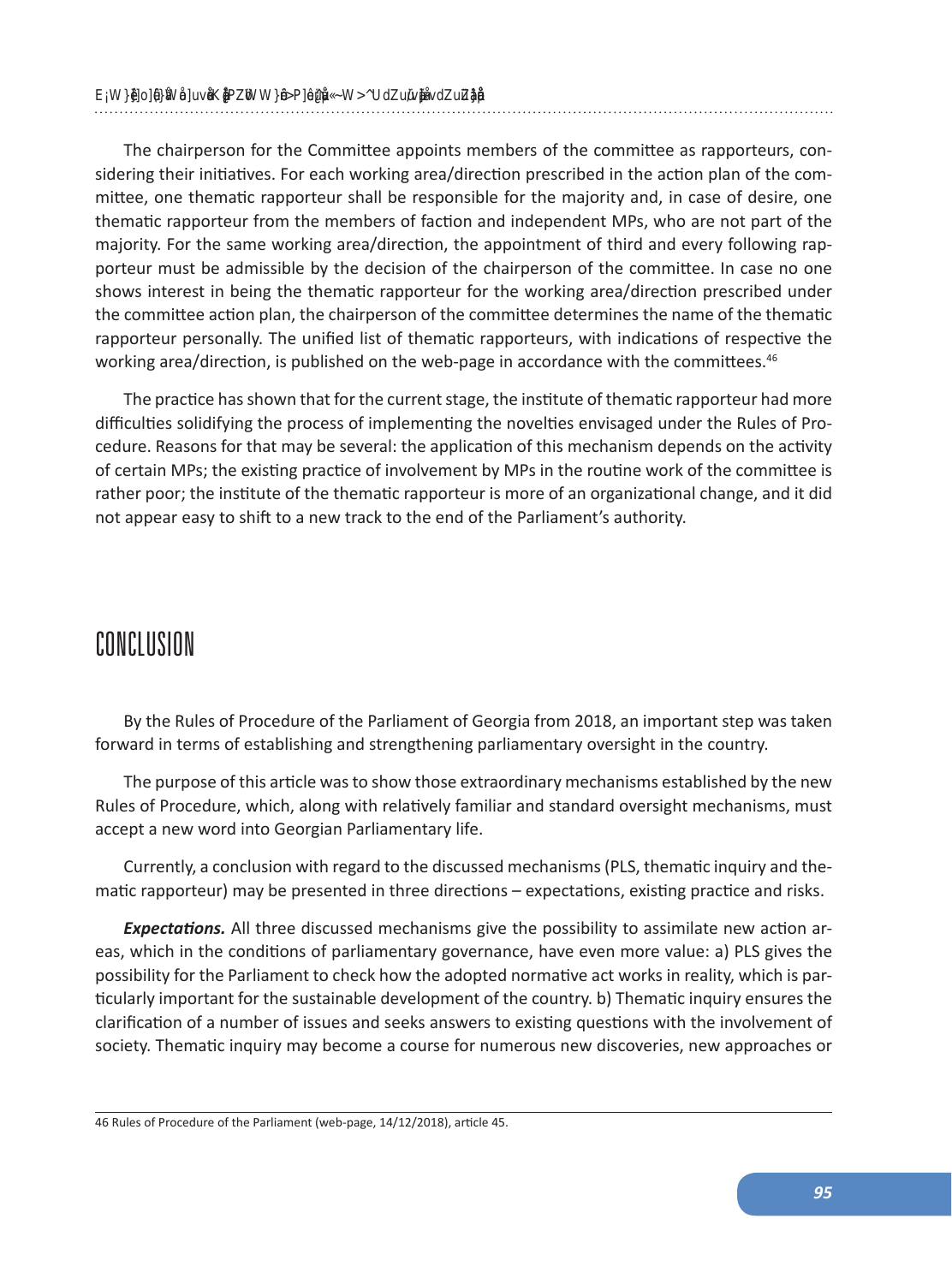regulations. c) Institute of thematic rapporteur gives the possibility to systematically have different directions from all spheres of governance on agenda, in terms of legislation, as well as oversight of implementation.

*Lack of existing practice*. Less than a year and a half has passed since the enactment of the new Rules of Procedure of the Parliament. For the effective evaluation of the impacts and results of the discussed mechanisms, this period is quite short. It shall be mentioned that after the enactment of new the Rules of Procedure, other surrounding factors caused a significant obstruction of parliamentary activity. After the events of 20 June 2019, and later the failure to adopt constitutional amendments, resulted in a boycott from the side of the opposition and mass protests, thus the complete functioning of the Parliament was constrained. The spring session of 2020 was affected by the reality of pandemics and a state of emergency. This year is the year of parliamentary elections, and this obviously will reduce the intensity of Parliament's functioning in the pre-election period. Hence, profound deliberation on the weak and strong sides of these mechanisms will be possible within the activity of the Parliament of the next convocation.

*Risk*s. The application of these mechanisms mostly depends on the activity and political will of the MPs. Considering the fact that the Parliament of Georgia does not have significant experience in terms of oversight activity, the establishment of new mechanisms has its risks. Therefore, there must be no expectation of fundamental improvement. The Parliament is a political body, which is characterized by freedom of action, consequently, practice and traditions hold an important place in parliamentary life. Legislative regulations alone cannot ensure the effectiveness of these mechanisms and there is a necessity to develop a culture in this direction, which requires some time.

It is probable that in the X convocation (2020-2024), the issue of oversight over the implementation of the new Rules of Procedure will appear on the agenda of the Parliament, and a thorough analysis of the accumulated practice and oversight mechanisms will be improved and modified.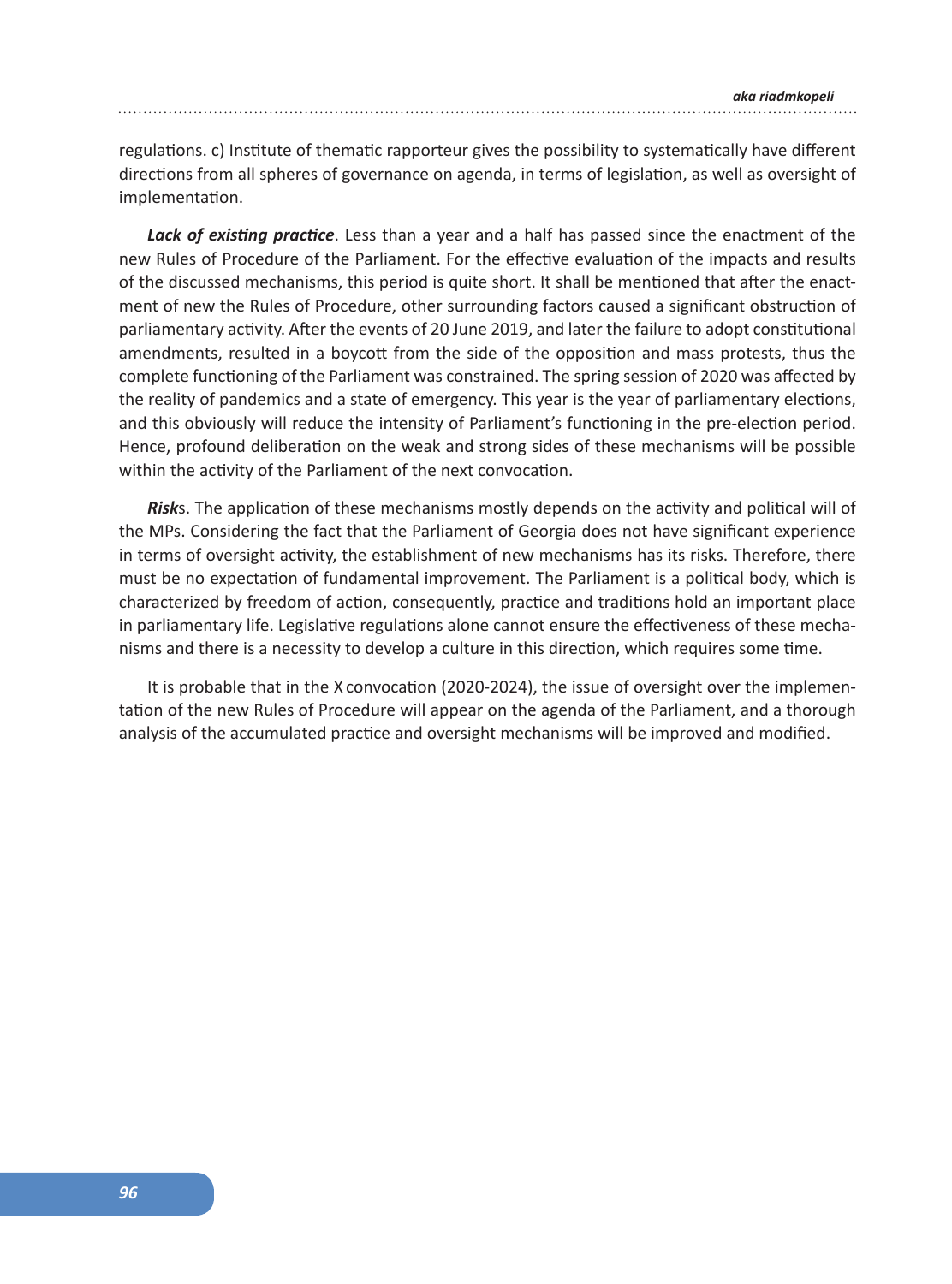# Shota Kohalia<sup>\*</sup> THE ESSENCE OF THE ENTITLING NORM IN THE CONTEXT OF THE TWO CONCEPTS OF LIBERTY AND THE DOGMATIC PECULIARITIES RELATED TO ITS CONSTITUTIONAL CONTROL

# **ABSTRACT**

The purpose of this paper is to discuss the nature of the entitling norm with respect to the fundamental constitutional principles and the well-established concepts of normative philosophy regarding positive and negative liberty as well as to consider its relevance with the projection of the government's power, and to determine its constitutional and legal features.

This paper affirms the statement, that in case the norm is in substantial connection with the realization of civil and political rights, the core of which is the negative liberty, notwithstanding its formally entitling nature, cannot be considered as entitling, from a dogmatic perspective. The paper criticizes the practice of the Constitutional Court of Georgia and identifies logical, as well as substantive cases of inconsistency in judicial reasonings

**Key words**: *entitling norm, negative freedom, constitutional control*

<sup>\*</sup> Free University of Tbilisi, 4th year student; Shkoba16@freeuni.edu.ge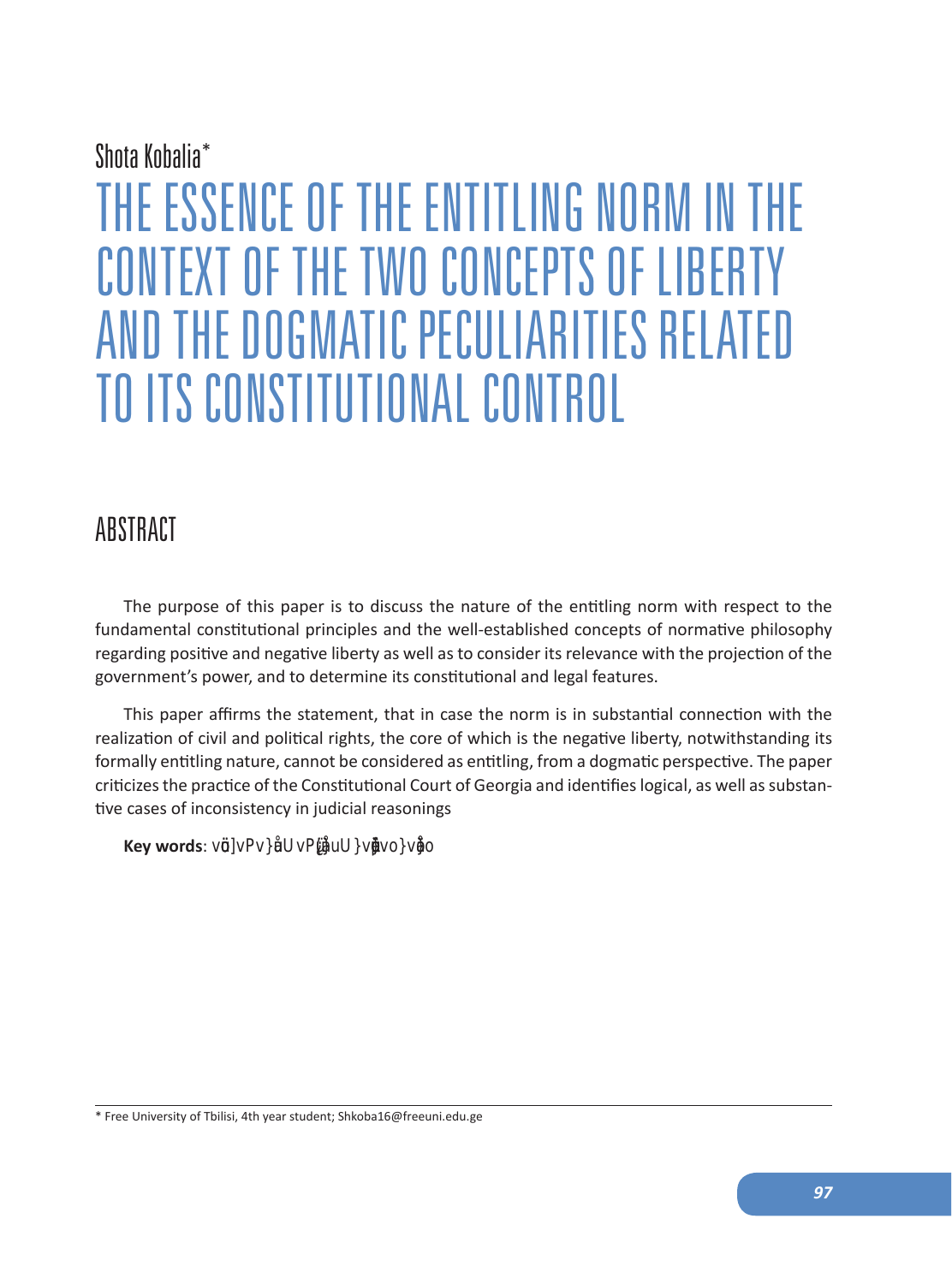#### INTRODUCTION

In the modern constitutional framework, the law constitutes an exclusive form of execution of political power<sup>1</sup>. The goal of a liberal constitution is not to "establish" human rights and freedoms, but rather to organize and limit the government so as to realize the rights and freedom – inherent attributes of a human, due simply to the fact that they are humans and do not owe its regulation, positivization and practical execution to the Supreme Law of the State – Constitution.

The similar ideological approach has vital importance for the analysis of the systematic logic of the social order established by the Constitution and for its implementation at all institutional levels. In the legal system based on constitutional values, human freedom, is a so-called "default"<sup>2</sup> statement as the State does not provide freedom. Rather it states only restrictions, with a very specific reason: to balance the interests worthy for protection in conflict. Public authority has the sole instrumental value within these processes. The "default" nature of the individual's autonomous sphere represents the major value in the abovementioned.

Legal norms can be divided into two categories: entitling and binding (or obligatory), depending on the nature of regulating both, vertical and horizontal relations.

This paper will analyze the forms of political power, exercised by the public authorities, providing individuals with powers, in a substantive sense, as well as the forms that create the illusion of the entitling nature of the norm.

### A CONSTITUTION ON THE EDGE OF THE POSITIVE AND NEGATIVE CONCEPTS OF LIBERTY

Law is a form of social order, where moral imperatives, set out in the society, find reflections. Human rights, in their essence, constitute requests of moral nature, from the part of the individual, containing the moral subject matter of the society and the State<sup>3</sup>. Liberty is one of the moral categories that is the core part of the various rights and forms the basis for an individual's legal subjectivity. Liberty as a moral and political ideal is systematically discussed in Isaiah Berlin's famous essay "Two Concepts of Liberty", through which he distinguishes the notion of negative and positive liberty:

1 Grimm, D. (2012). *Oxford Handbook of Comparative Constitutional Law: Types of Constitutions* (pp.104). Oxford University Press.

2 Primary data that exists until external forces change it

https://dictionary.cambridge.org/dictionary/english/default

3 Dworkin, R. (1977) *Taking rights seriously*, London: Duckworth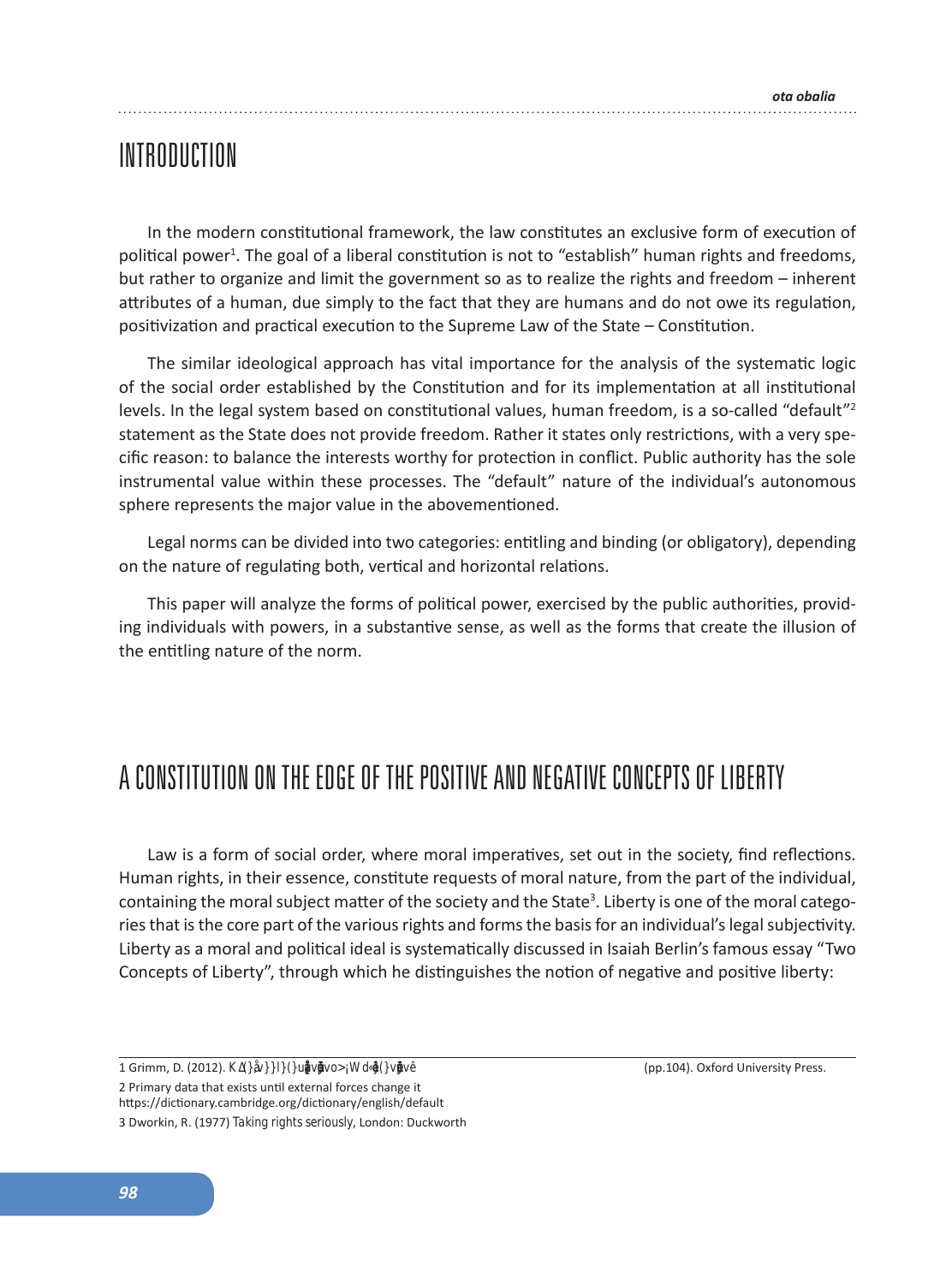*The Essence of the Entitling Norm in the Context of the Two Concepts of Liberty and the Dogmatic Peculiarities Related...*

"The positive definition of liberty becomes effective when we try to answer to the questions: "Who is governing me?", "Who should tell me what to do?" or "What should I do and who should I be?", and not when the questions arise: "What can I do?" and "Who can I be?" Thus, the link between democracy and an individual's liberty is significantly weaker than many supporters of one or the other may believe. The desire of self-governance or to take part in the process of governance of one's own life can be as great as the desire to have free field-action, and historically, perhaps even be older. However, in the relevant case, we don't want the same. Actually, the subjects here are completely different, and it was this circumstance that led us to the great clash of ideologies that subjugated our world. The "positive" idea of freedom implies not freedom "from" (as the negative freedom implies), but freedom "to" − freedom to live according to the rules of life"4 .

Thus, freedom **from something** is negative, whereas freedom **to something** is positive. Negative freedom focuses on the process of identifying the autonomous sphere – a person is free if he or she does not experience the impact of external power on his or her autonomous sphere, and for positive freedom, the starting point is not the process but the outcome − the extent to which the person has the appropriate conditions for self-realization. Accordingly, negative freedom can be understood as a freedom of "opportunity", while positive freedom – as freedom of "realizing" one's rights.

Negative freedom represents the core of civil and political rights. So for example, rights such as: freedom of expression, the right to privacy, the right to physical integrity, the right to life, and so on, contribute to the realization of a specific aspect of the autonomous sphere, the sphere protected by each of these rights is inviolable until it experiences external intervention. On the other hand, positive freedom is the basis of economic, social and cultural rights, the so-called positive rights<sup>5</sup>.

Although the Constitution is the product of traditional liberal thinking, for which the starting point is the negative notion of freedom – the exclusion of external interference in autonomy, in some cases it also includes positive notions, e.g.: The right to work in safe working conditions protected by Article 26 of the Constitution of Georgia, the right to receive a pre-school education guaranteed by Article 27 and the right of a citizen to provide quality health care services protected by Article 28 (1).

A clear manifestation of the boundary between positive and negative notions as of the cores of rights is the right to equality protected under Article 11 of the Constitution of Georgia, according to the first paragraph of which:

*All persons are equal before the law. Any discrimination on the grounds of race, colour, sex, origin, ethnicity, language, religion, political or other views, social affiliation, property or titular status, place of residence, or on any other grounds shall be prohibited.*

<sup>4</sup> Berlin, I. *Two concepts of liberty: an inaugural lecture delivered before the University of Oxford Clarendon Press on 31 October 1958* (pp.131). Oxford

<sup>5</sup> Sunstein Cass R. (1993). *Against Positive Rights Feature*. 2nd East European Constitutional Review 35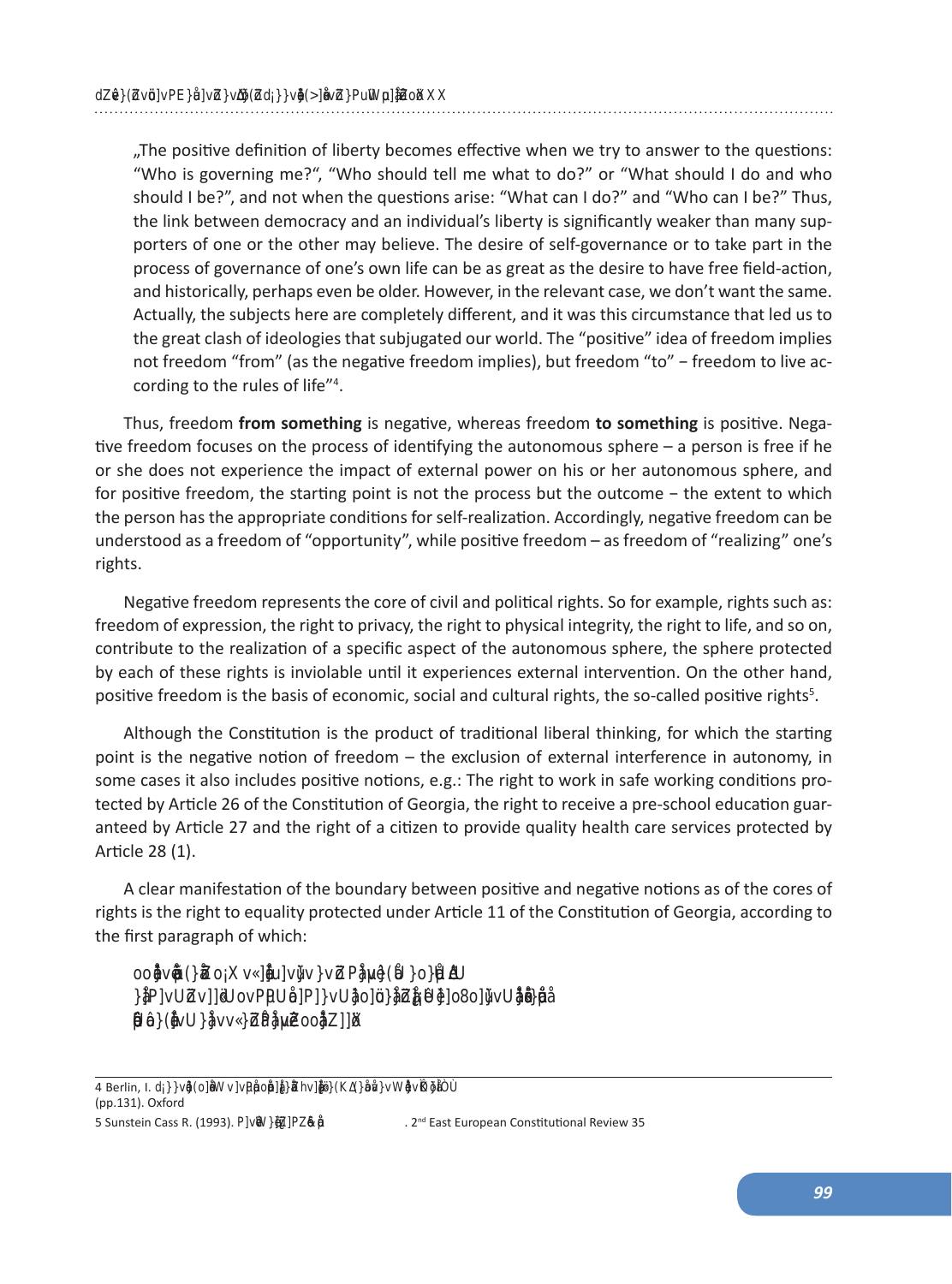The Constitutional Court of Georgia, in the interpretation of Article 14 of the edition of the Constitution of Georgia acting before December 16, 2018, stated the following:

"In order to understand the essence of Article 14 of the Constitution of Georgia, it has to be noted that the fundamental significance relies on the difference between equality before the law and the parity. Within the framework of this principle, the parity of people cannot be considered as a main objective and function of the State, since this would contradict with the idea and right of equality itself. The idea of equality ensures equality of opportunity and guarantees equal opportunities for self-realization of people in different fields."6

A new edition of the Constitution of Georgia (Article 11, Paragraph 3) has been supplemented with a provision that differs substantially from the logic of the first paragraph:

*The State shall provide equal rights and opportunities for men and women. The State shall take special measures to ensure the essential equality of men and women and to eliminate inequality.*

Pparagraph 2 of Article 11 of the Constitution of Georgia, in comparison to paragraph 1, provides the protection of the equality of results − the State undertakes to ensure the actual parity (and not equality) of women and men in different segments of social relations. The requirement of the first paragraph of Article 11 of the Constitution of Georgia is protected insofar as the legal act does not establish a different legal regime for substantially equal persons. It leaves the possibility for individuals to act in their own autonomous space, albeit this would cause different actual results in substantially equal conditions. As for paragraph 3, the primary importance is not the scope of the autonomous sphere, but the result, even if its realization is caused by factors beyond the autonomy of the individual (ex: the Gender Equality Program implemented by the State). Equalization of individuals implies filling the legal spaces that the autonomy of the individual cannot cover independently. On such occasions, any measure taken by the State at that time can be considered as entitling.

Conditionally, if the first provision of the act issued by the State prohibits the use of freedom of movement for individuals living in point A, the second provision of the same act allows persons between the ages of 18-25 to move before 18:00. It will be dogmatically unjustified if the second provision would be qualified as an entitling norm. On a given occasion, the field of relations concerns the realization of civil-political rights, freedom of movement, which is a benefit protected by the field of individual negative freedom. If we analyze this relationship within the framework of systemic logic, we find that the State can only limit it, regardless of the verbal framework of the norm. Supposing the opposite will lead us to argue that the State can create a person's negative freedom, which is a conceptual and philosophical inaccuracy even when the second provision of the Act, in a formal sense, is entitling. On the other hand, if an act issued by the State allows individuals with disabilities

6 *See* Judgement of the Constitutional Court of Georgia, *N2/9/810,927*, 7 December, 2018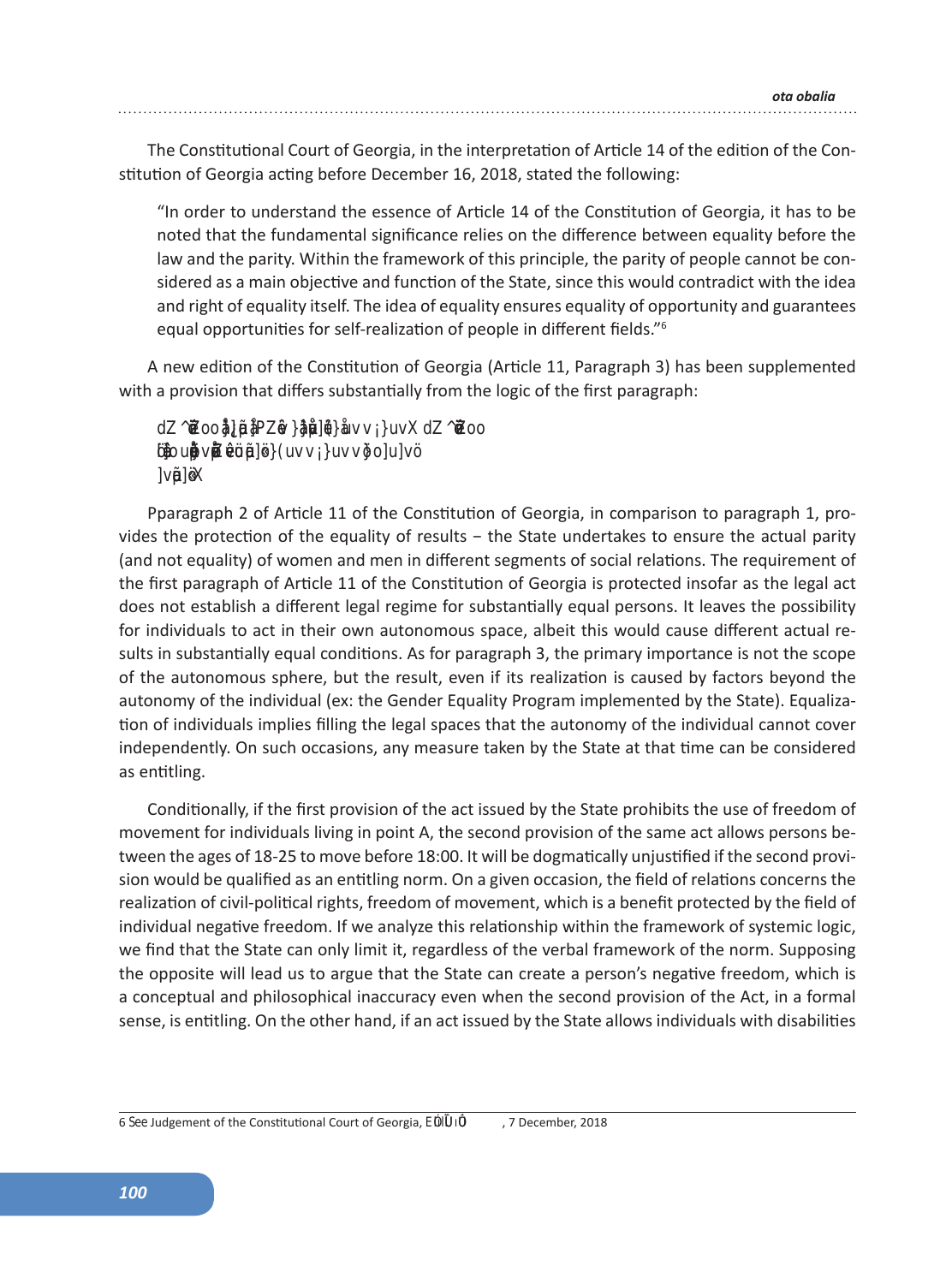*The Essence of the Entitling Norm in the Context of the Two Concepts of Liberty and the Dogmatic Peculiarities Related...*

to access the relevant inventory within the framework of a social program, it will represent an act of substantive entitlement, as the positive notion of freedom has been realized.

# THE PRACTICE OF THE CONSTITUTIONAL COURT OF GEORGIA IN TERMS OF DOGMATIC IMPERFECTION

The approach of the Constitutional Court of Georgia to identify the entitling norm may become of practical importance and, therefore, a subject of a wide theoretical discussion. The Constitutional Court of Georgia is a body, overseeing so-called abstract constitutional control, that determines not the constitutionality of decisions made by common courts, but the constitutionality of the norms restricting fundamental human rights.<sup>7</sup> The Constitutional Court of Georgia represents a negative legislator. It does not elaborate new normative material, but rather abolish the norm/normative content inconsistent with the Constitution.<sup>8</sup> The qualification of the norm as an entitling, in main cases, precludes its constitutional control over it, since constitutional control implies the determination of compliance with the Constitution of the rule of restrictive behavior in the field of fundamental rights and does not define the issue of expanding the scope of the right. (The exception may be the right to equality, for which equal treatment by the State is a cornerstone, regardless of whether the norm limits a person's autonomy or not.)

According to the general standard established by the Constitutional Court of Georgia:

*"*The lack of application of the entitling norm on the different legal relation does not constitute a restriction of the right per se."<sup>9</sup>

The lawsuit filed by Nodar Gogitashvili, a citizen of Georgia, against the Parliament of Georgia, is a clear demonstration of the issue related to the restriction of the autonomous sphere by the negative freedom and the entitling norm. He considered it absolutely unconstitutional to define the circle of persons enjoying the right of long-term visitation in prison and the impossibility of establishing direct contact with a homosexual partner in relation to the right to free development of the individual. The Constitutional Court did not accept the claim on the following merits:

*"Article 16 of the Constitution of Georgia contains the substantive material right. The constitutionality of the disputed norm in relation to the above-mentioned right can be examined only if* 

7 *See* Judgement of the Constitutional Court of Georgia, *1/23/824, II -13,* 28 December, 2018

<sup>8</sup> Sweet, S. (2010). *Constitutional Courts* (p.6). New York Press

<sup>9</sup> *See* Ruling of the Constitutional Court of Georgia *N2/11/654* court ruling, II-2-5. 31 July 2015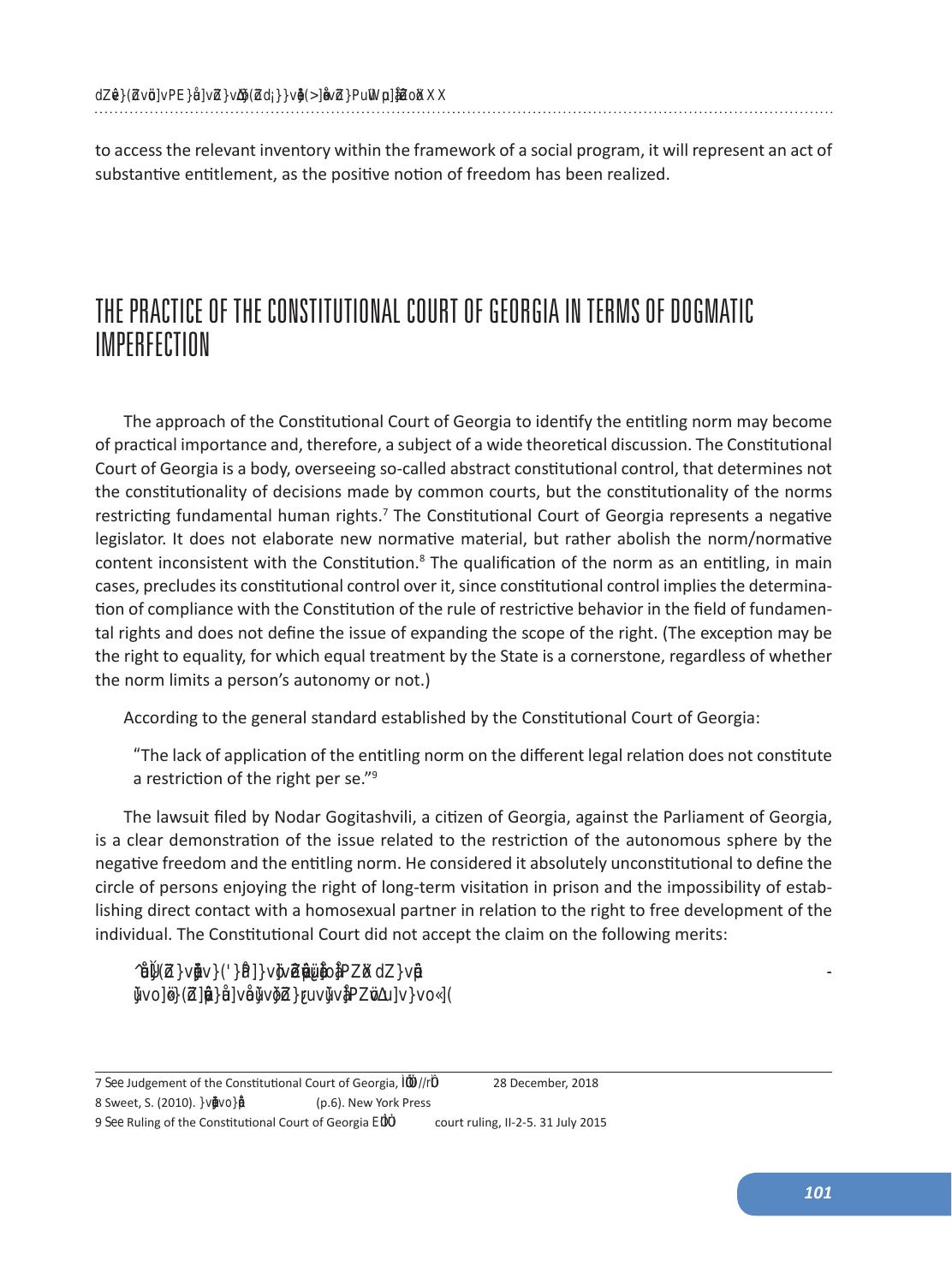*the appealed normative rule restricts the scope of the article protected by the Constitution. In order to substantiate the relationship between the appealed norm and the above-mentioned provision of the Constitution, it is necessary to prove that the appealed norm establishes a restriction on the effective use of any component of the substantive law.*

*PACE Code lists the number of persons with whom a convict can exercise the right to a long visit. This norm, substantially is of a restrictive nature and it does not prohibit the use of longterm visitation. Otherwise, the disputed norm does not have the legal nature restricting the material right"10.*

The core of a person's right to free development is the negative notion of freedom, it claims the freedom of the individual as *"Default"* and protects all aspects of personal life that are not covered by other provisions of the Constitution. The ability to communicate directly with a favored person is one of the components of the right to privacy<sup>11</sup>, imprisonment, with the restriction of the autonomous sphere restricted by negative freedom, leads to the restriction of the sphere protected by the right to privacy. In other words, in a given legal relation, there is a case by imprisonment, the State first limits the autonomous sphere of the individual protected by the free development of the individual, and then "returns" to a certain group of individuals a small volume of the already limited autonomous sphere. To insist that the norms appealed by Nodar Gogitashvili are intitling, and thus, it has nothing to do with the right to free development of the individual, it is tantamount to say that in the area protected by the right to free development of the prisoner's personality, there is no possibility of establishing communication with the desired person. Under these conditions, the question of the demarcation of the line between internal and external restriction of constitutional right becomes vague<sup>12</sup>. The internal restriction of the constitutional right derives from the structure of the legal sphere protected by the Constitution. An external restriction is legitimately based on the prospect of restricting this area of the legal system. Conditionally, according to Article 24 of the Constitution of Georgia:

"Every citizen of Georgia who has attained the age of 18 shall have the right to participate in referendum or elections of state and self-government bodies".

This constitutional provision, with reference to category of age, establishes an internal restriction – the right to participate in the elections is not a constitutional right of persons under the age of 18 – such a legal field does not exist at all. The second paragraph of Article 16 of the Constitution of Georgia, which makes the following reservation regarding the restriction of freedom of religion, belief and conscience, can be used as illustrations of external restriction:

<sup>10</sup> *See* Ruling of the Constitutional Court of Georgia N1/3/1284. 11 May, 2018

<sup>11</sup> Espinosa M. *Privacy* (pp.972). The Oxford Handbook of Comparative Constitutional Law

<sup>12</sup> Stephen, G. (2007). *Limiting Constitutional Rights,.*University of California, Los Angeles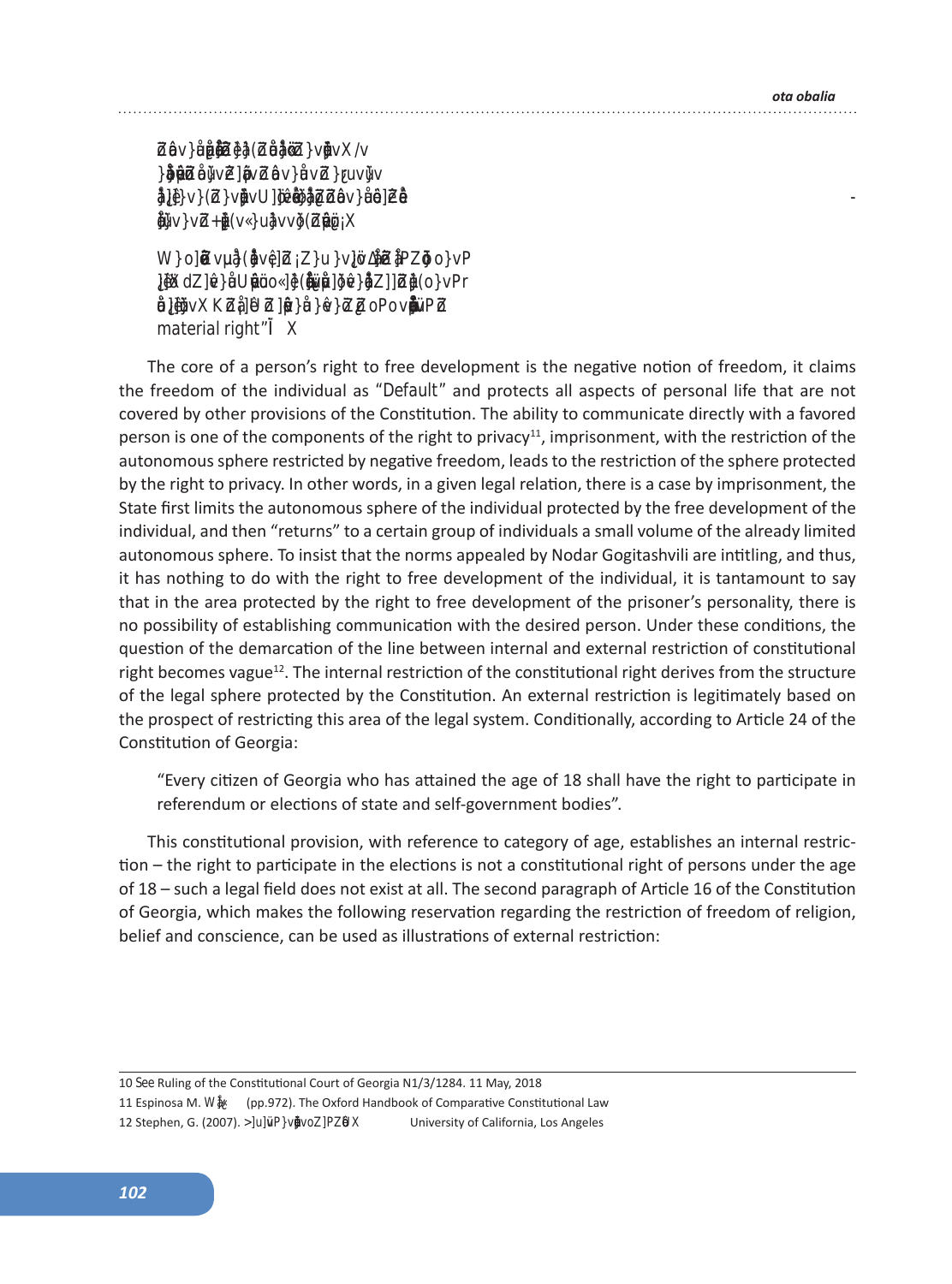*The Essence of the Entitling Norm in the Context of the Two Concepts of Liberty and the Dogmatic Peculiarities Related...*

*"The exercise of the rights enumerated in the first and second paragraphs of the present Article may be restricted by law on such conditions which are necessary in a democratic society in the interests of ensuring public safety, health and others rights."*

In the case under consideration, it is understood that a person has a constitutional right, and interference in it is allowed by imposing external restrictions on the protected area in order to realize legitimate interests.

Imprisonment is a special legal regime that naturally restricts a persons' access to a number of legal benefits, although this "restriction" should be considered not as an "internal", but as an "external" restriction of a persons' right to free development, which requires justification.

In accordance with the abovementioned decision, the Constitutional Court, in fact, imposed an "internal" restriction on the right to free development of a person, and stated that the right to freedom of development of a person deprived of liberty does not include the possibility of establishing communication with the desired person. This reasoning of the court was based on the notion that the appealed norm, in its verbal context, is an entitling norm. I believe that such an approach is formalistic and leaves unanswered the dilemma identified as a case in the first chapter of the paper, when the State first limits the autonomous sphere of negative freedom (in this case the freedom of movement) and then limitedly returns a certain part of this autonomous sphere. In such a case, the norm is formally binding, but at the substantive level, it is restrictive in nature which creates a legitimate basis for the implementation of normative control over it.

I believe that the court should be guided by the following test to determine the substance of a formally entitling norm and to determine the appropriateness of exercising constitutional control over it:

- Is the legal good provided by the formally entitling norm covered by the constitutional provision that does not have a direct link with this good?
- Does the formally entitling norm exclusively regulate the issue of access to legal good considered within it?

Conditionally, if the norm is formulated as follows:

"Citizens of Georgia have the right to own property."

The verbal context of the norm, at first glance, indicates its entitling nature, however, it would be restrictive to a non-citizen of Georgia, if it would have exclusively regulated access to the legal good in it – the right to own real estate. Thus, both of the above two-step test criteria would be met. (1) The right to own real estate is an integral part of the sphere protected by the constitutional right of a non-citizen of Georgia and he does not have access to this right. (2) Access to the legal good is exclusively regulated by the formally entitling norm.

Such a norm is, of course, formally entitling, but in systemic terms, it is restrictive in nature to those who do not have access to the appropriate legal good. It would be logical to conclude that at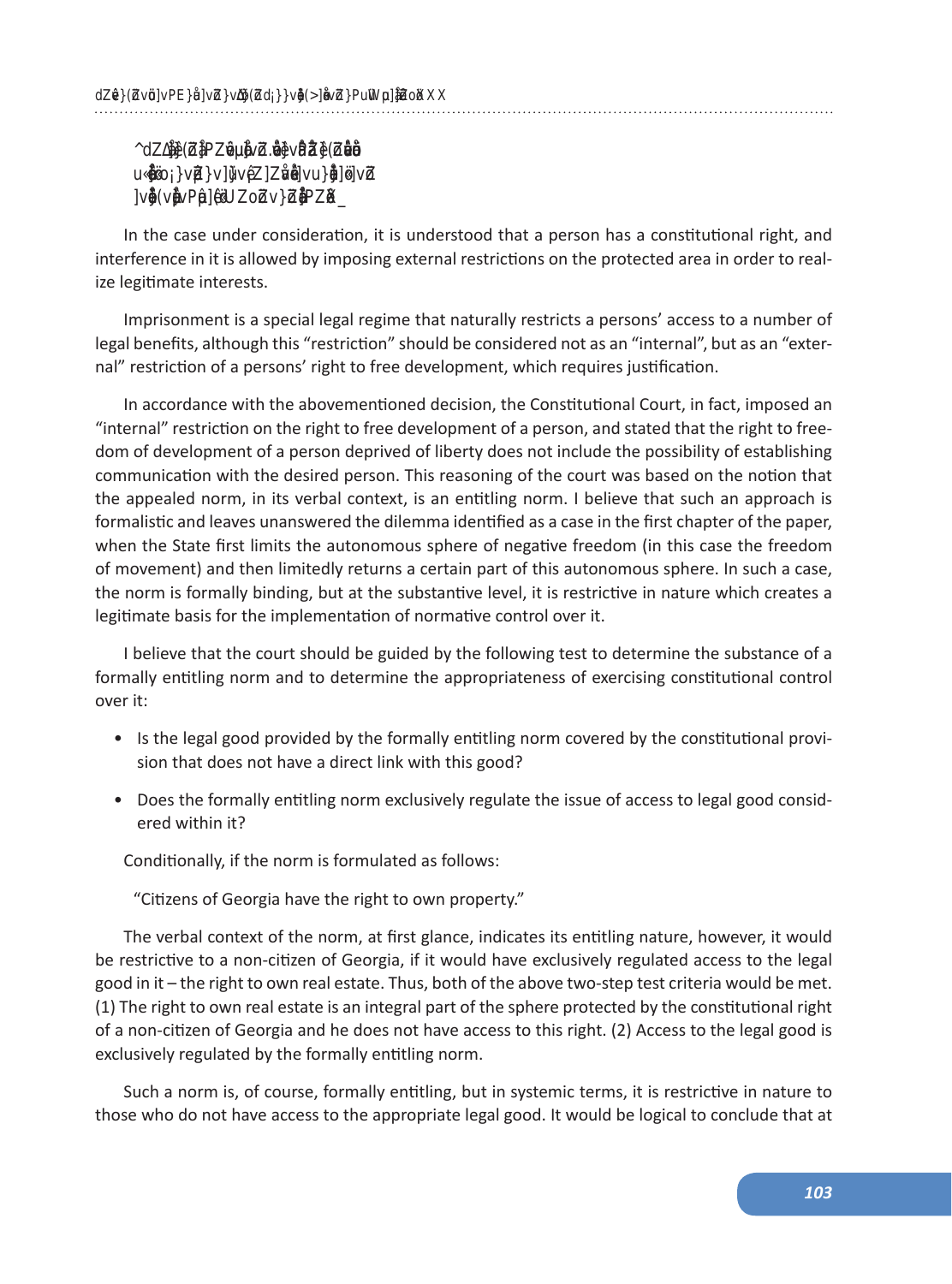such times, the norm has a normative content that does not give a non-citizen of Georgia the right to own real estate. Constitutional control over this type of legal regulation should be considered as an action within the competence of a negative legislator.

A similar problem is found in the ruling of the Constitutional Court of Georgia on July 27, 201813. The plaintiff challenged Article  $81^1$  of the Civil Procedure Code of Georgia regarding the constitutional right of a fair court, according to which, in the cases provided by the legislation of Georgia, a minor under the age of 14, has the right to address to the court to protect his or her rights and legitimate interests. The plaintiff appealed that the norm restricted the rights of a minor under the age of 14 to appeal to the court and, thus, restricted the right of a minor to a fair trial under the age of 14. The Constitutional Court qualified the appealed norm as entitling, but did not accept the appeal on the following merits:

"The Constitutional Court cannot read the restrictive rule in the words of the disputed entitling norm, just because the legislature passed Article  $81^1$  of the Civil Procedure Code without those words, it would have been broader. Thus, the disputed norm, as well as the first sentence of Article 81<sup>1</sup> of the Civil Procedure Code of Georgia, does not limit the first paragraph of Article 42 of the Constitution of Georgia. Consequently, the constitutional claim in the part of the claim for unconstitutional recognition of a disputed norm with respect to the right to a fair trial is unfounded".

For the purposes of this paper, it is irrelevant to consider whether it was appropriate for the plaintiff to appeal not the normative content of the norm, but individual words. However, what deserves attention within the framework of the issue under consideration is the qualification of the appealed norm as an entitling norm by the Constitutional Court without the submission of any systematic arguments. In this case, the court clearly ignores the fact, that interference with the constitutional right can occur not only in a negative way- by excluding and limiting the normative aspects covered by the protected area, but in a positive way as well – by limiting the exhaustive the normative aspects covered by the protected area.

The first paragraph of Article 42 of the current version of the Constitution of Georgia of December 16, 2018 has no internal restrictions:

"Everyone has the right to a fair trial to protect his rights and freedoms."

This means that any kind of legal barrier to the right to appeal to the court (whether it is based on subjects or age category) constitutes an external restriction and, thus, an interference with the constitutional right. Conditionally, if there was a negative record in the Code of Procedure: "Persons under the age of 14 do not have the right to address the court." – the court would not have qualified the norm presented by such wording as an entitling norm and most likely would have stated the wording as an intervention in the right to a fair trial, while the restriction presented by a positive sentence – "Minors have the right to appeal to the court from the age of 14 (which is substantially

<sup>13</sup> Court ruling of Constitutional Court, 27 July, 2018, N2/17/1301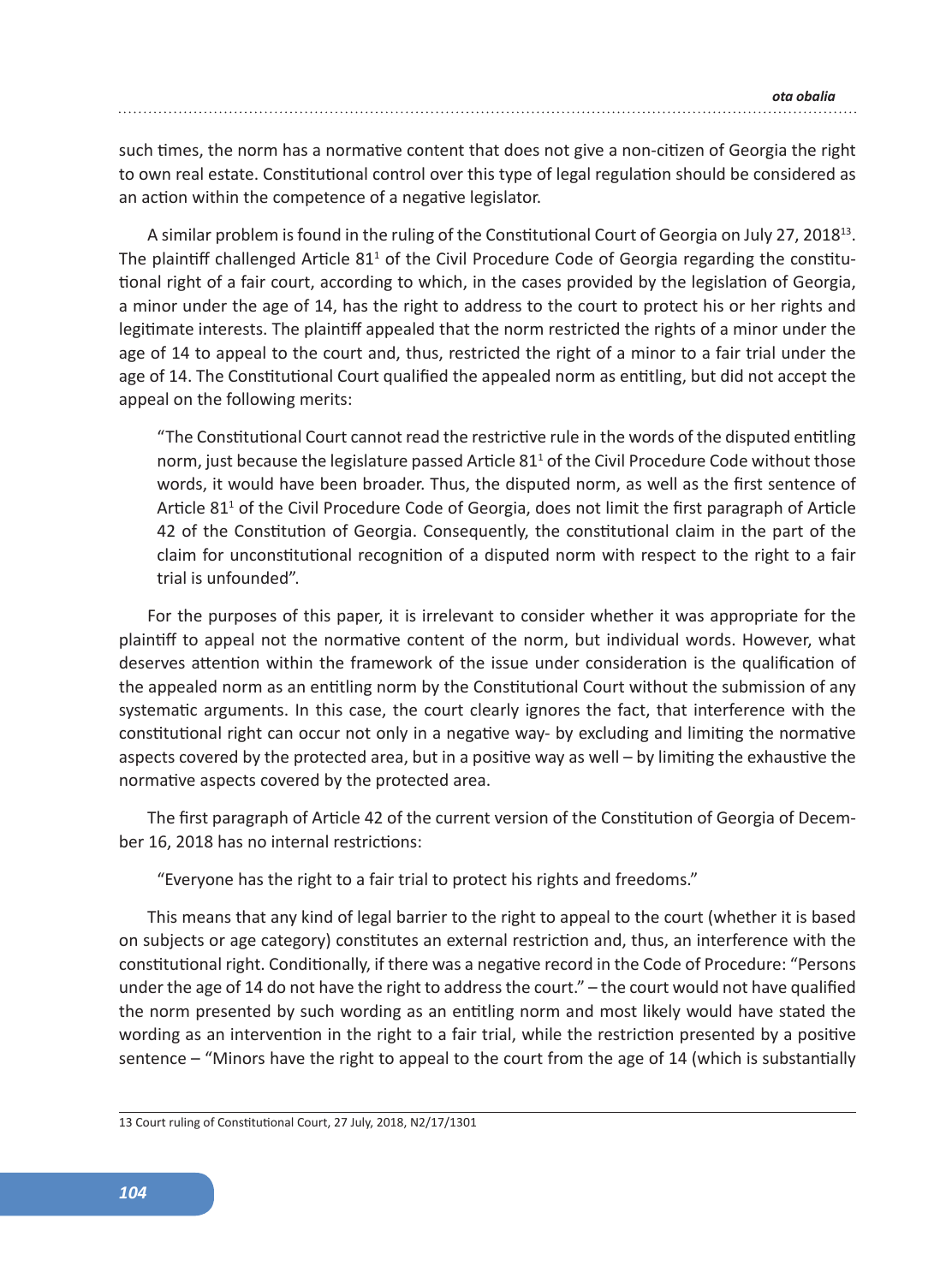*The Essence of the Entitling Norm in the Context of the Two Concepts of Liberty and the Dogmatic Peculiarities Related...*

identical to negative restriction) qualified as entitling and from the very beginning, the interference in the sphere protected by the constitutional right was excluded". Because of the fact that the right to appeal to a court falls within the scope of the constitutional right of persons under 14 (in general), and the appealed norm refers exclusively to the access of minors to the mentioned legal good, both of the above two-step test criteria are met – the norm, despite its formally entitling nature, is not entitling in a substantive sense.

The decision of the Constitutional Court of Georgia of December 28, 2017 is also noteworthy. The plaintiff disputed Article 106, part 10 of the Criminal Procedure Code of Georgia, in relation to the right to liberty, which provided for the possibility of filing a motion with the court on the selection of imprisonment as a measure of restraint against the accused in the event of the concealment of accused. In such a case, no later than 48 hours after the arrest of the accused, the magistrate shall be obliged to appear before the judge according to the place of investigation. According the Tbilisi City Court, the guarantee established by the disputed norm applies only to those wanted accused, which were extradited at the pre-trial stage and not at trial. The plaintiff was a person extradited at the trial stage; a person who had not been brought before a court within 48 hours of arrest. He argued that the failure to appear before the court on the expediency of using detention as a measure of restraint for 48 hours unjustifiably restricted the constitutional right to liberty (Habeas Corpus).

In accordance with the Constitutional Court:

"The appealed norm does not apply to the cases of extradition after the investigation of the accused. However, the non-application of certain norms in the different relations, of course, does not restrict any right. The disputed norm has an entitling effect on the persons to whom it applies."

Like the examples discussed above, the Constitutional Court, in this case as well, without presenting any systematic arguments, based solely on the sentence structure and its verbal context, qualified the norm as entitling, thus precluding interference with the constitutional rights. It is worth noting that, the dogmatic problem of the qualification of the norm as entitling by the Constitutional Court has not been leveled. Judge Lali Papiashvili and Merab Turava presented a different opinion on the issue:

"The disputed norm in the case under consideration constitutes a regulation of a special nature, within which the plaintiff's legal problem is also addressed, and due to the fact that there is no other legislative norm to regulate this issue more directly, we consider that the implementation of the instructions by the Constitutional Court in the mentioned conditions – to find a norm of a special nature or to apply the general grounds of detention, which in turn, is not in relation with the subject matter of the dispute, and does not have the normative nature by the plaintiff, does not serve the purposes of constitutional justice."

"Based on all of the above, we consider the factors in the case under consideration, on one hand – the lack of a special norm regulating the legal problem and, on the other hand, the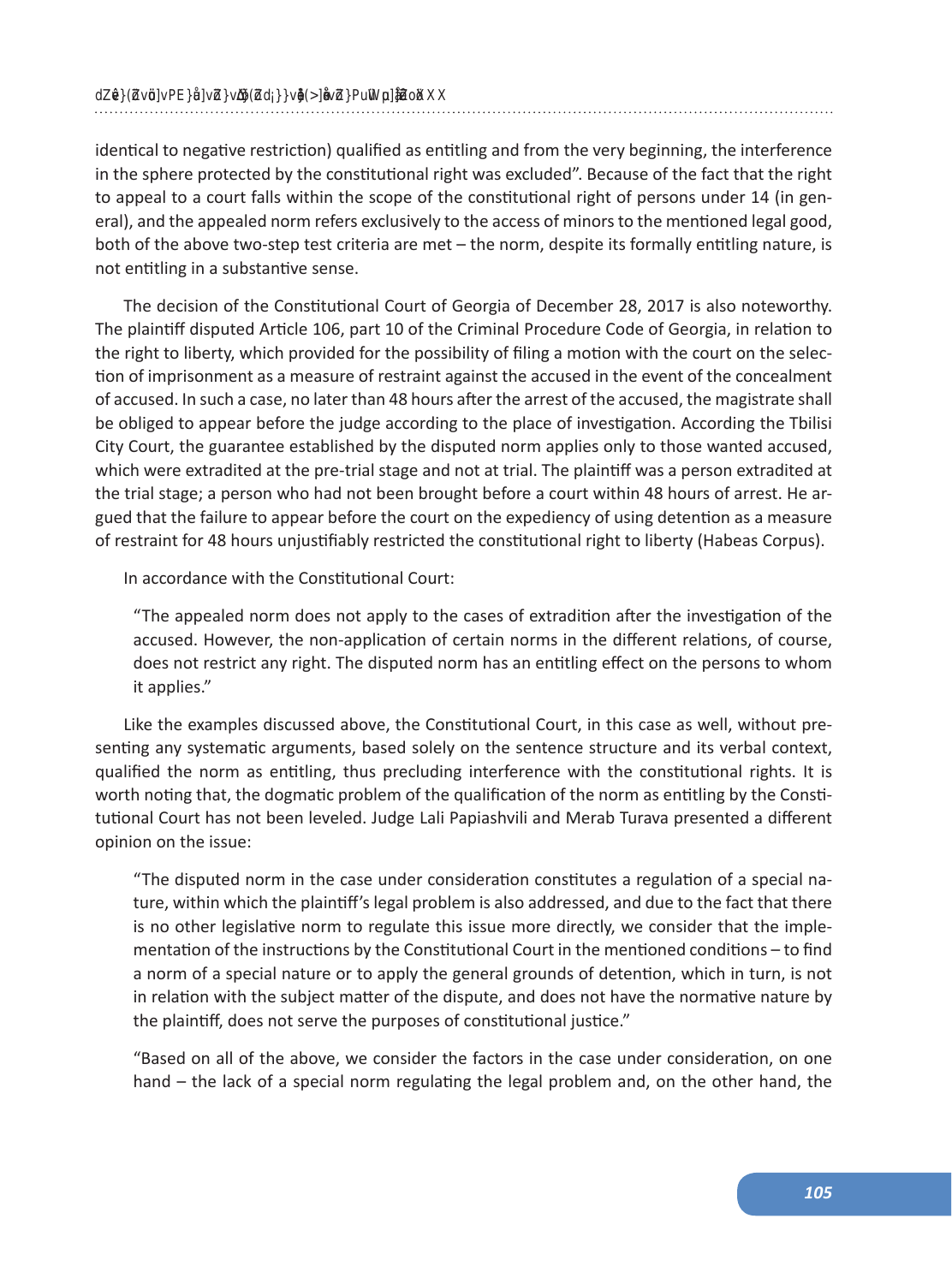interpretation of the appealed norm by the court in such a way as it is identified in the constitutional claim, indicates the restrictive nature of the mentioned norm"14.

According to the authors of different opinions, the formally entitling character of the norm is not sufficient to prove that it does not have a restrictive nature, because of the fact that "...there is no legislative norm to regulate this issue more directly,…". However, to the axis of this argument, which is essentially related to the second criterion of the two-step test, the first criteria of the test should be added as well – access to the good regulated by a norm that substantially, should enter within the scope of the constitutional rights.

In order to identify the entitling norm and to delineate a formally and substantially entitling nature and to maintain systematic logic within its constitutional control, its is fundamental

To distinguish between negative and positive liability of the State for the realization of negative, civil/political right on one hand, and positive right on the other hand. The State has a positive obligation to regulate the restriction of the legal sphere confined by negative freedom, imposing various formal or procedural guarantees. However imposing similar guarantees, by itself, does not mean equipping a person with the right. On the contrary, it is a measure taken by the State in the process of restricting the area of rights restricted by negative freedom.

Habea Corpus – the right to freedom, a protected right under Article 13 of the Constitution of Georgia, is essentially linked to the individual's rights protected by negative freedom. The State has a positive obligation to reflect the conditions of restriction of the mentioned right and related procedural guarantees in the legislation. Saying that a measure taken by the State in relation to this type is of an entitling nature is tantamount to proving that the State can create an area protected by negative freedom. This dogmatic problem was not only not overcome, but not even identified in the above practice of the Constitutional Court.

Cases of inconsistency of the Constitutional Court of Georgia with the constitutional control of the formally entitling norm are the cases, when the court has ruled substantially differently cases of restriction of the right to equality with a formally enforceable norm. For example, the Constitutional Court of Georgia, in its decision of July 3, 2018 held that the tax law, which imposed tax benefits on the Georgian Apostolic Autocephalous Orthodox Church, unjustifiably violated the right of religious minorities to equality. Thus, in the present case, the Court has rightly excluded from the norm the normative content which provided for the non-proliferation of tax privileges on religious minorities. Although the norm was formally unjustifiable, it essentially exclusively regulated the issue of imposing tax benefits on specific cases, and thus, even in the area of legal equality, had a restrictive character to specific entities.

Lali Lazarashvili, a citizen of Georgia, opposed the decision of the Constitutional Court of Georgia on November 10, 2017, against the Parliament of Georgia, where the plaintiff argued that the norm, which assigned a certain category of judges to the Supreme Court to be compensated 1200

<sup>14</sup> The decision of Constitutional Court, 28 December 2017, III 14-15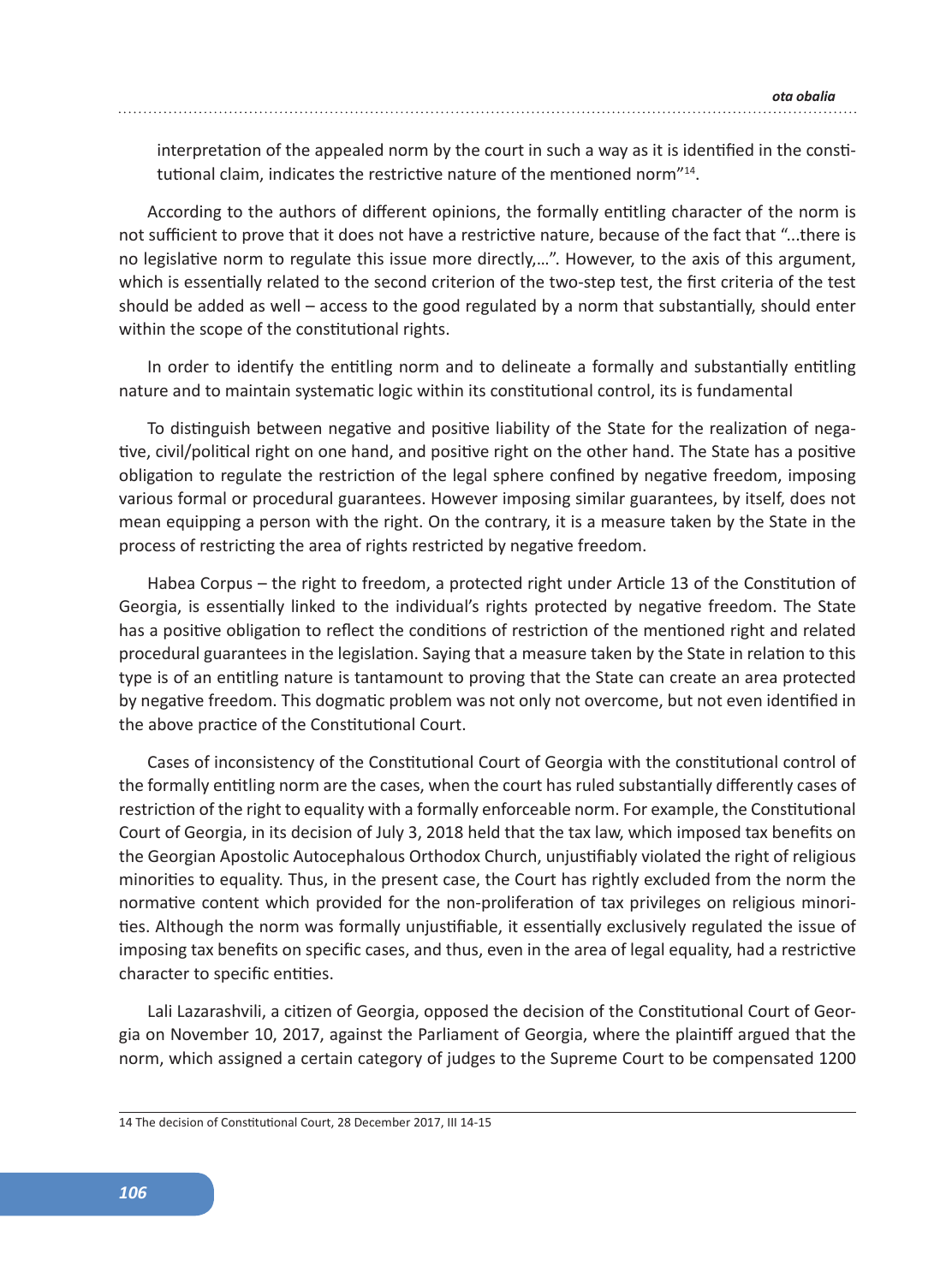*The Essence of the Entitling Norm in the Context of the Two Concepts of Liberty and the Dogmatic Peculiarities Related...*

GEL as soon as they reach retirement age, was unconstitutional in relation with the right of equality. Despite the fact that this norm exclusively regulated the compensation of judges of the Supreme Court, the court did not satisfy the constitutional claim and noted:

*"The disputed norm does not have any content, which can be considered as depriving the plaintiff the right to receive compensation. Therefore, the cancellation of any part of the disputed norm/normative content will not lead to the appointment of compensation for the plaintiff."*

If the Constitutional Court was guided by the mentioned standard, the lawsuit would most likely not be satisfied, as the appealed norm was formally entitling and did not in itself preclude the distribution of tax privileges to religious minorities. The inconsistency of the decision from the Constitutional Court in relation to constitutional control leads us to think that the Court did not fully define the dogmatic framework on this issue and in some cases, limited itself to a formal analysis of the verbal context of the norm.

### CONCLUSION

Constitutional control requires an in-depth analysis of the nature of the government's power expressed in legal norms. The legal norm expresses the relationship between the individual and the government. This relationship should be in harmony with the dogmatic aspects of the legal system. The default nature of individual freedom (in the negative sense), its primacy, and the secondary, instrumental value of public authority are an integral part of the dogmatic of the legal system. Within the framework of the relationship directed by the government to the restriction of individual freedom, the formalization of a formally normative norm as a substantive normative norm contradicts the systematic logic of law and does not correspond to its fundamental dogmatic characteristics.

# BIBLIOGRAPHY

- 1. Grimm, Dietter, Types of Constitution, Oxford Handbook of Comparative Constitutional Law
- 2. Dworkin, Ronald, Taking Rights Seriously, London: Duckworth,
- 3. Berlin, Isaiah. 1958. Two Concepts of Liberty: An inaugural lecture delivered before the University of Oxford Clarendon Press. on 31 October 1958. Oxford